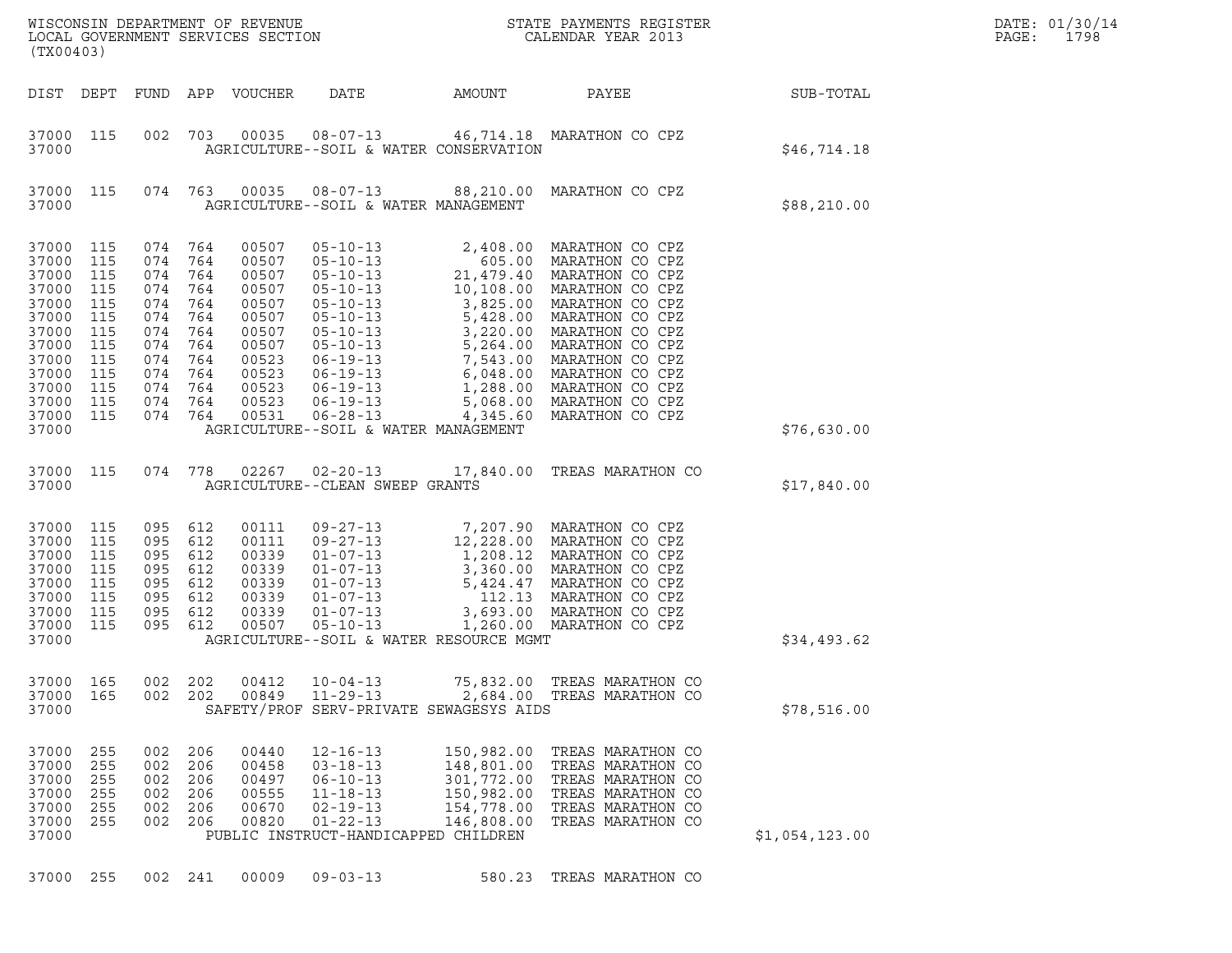| (TX00403)                                                                                                                                                                                                                                                                                                                                                                                                                                           |                                                                                                                                                                                                                                                                                                                  |                                                                                               |                                                                          |              |
|-----------------------------------------------------------------------------------------------------------------------------------------------------------------------------------------------------------------------------------------------------------------------------------------------------------------------------------------------------------------------------------------------------------------------------------------------------|------------------------------------------------------------------------------------------------------------------------------------------------------------------------------------------------------------------------------------------------------------------------------------------------------------------|-----------------------------------------------------------------------------------------------|--------------------------------------------------------------------------|--------------|
| DIST DEPT<br>FUND                                                                                                                                                                                                                                                                                                                                                                                                                                   |                                                                                                                                                                                                                                                                                                                  |                                                                                               | APP VOUCHER DATE AMOUNT PAYEE                                            | SUB-TOTAL    |
| 37000<br>255<br>002<br>255<br>002<br>37000<br>255<br>002<br>37000<br>002<br>37000<br>255<br>255<br>002<br>37000<br>255<br>002<br>37000<br>255<br>002<br>37000<br>002<br>37000<br>255<br>255<br>002<br>37000<br>255<br>002<br>37000<br>255<br>002<br>37000<br>002<br>37000<br>255<br>255<br>002<br>37000<br>255<br>002<br>37000<br>255<br>002<br>37000<br>37000<br>255<br>002<br>255<br>002<br>37000<br>002<br>37000<br>255<br>255<br>37000<br>37000 | 241<br>00009<br>00014<br>241<br>241<br>00014<br>241<br>00044<br>241<br>00072<br>00072<br>241<br>241<br>00091<br>241<br>00091<br>241<br>00095<br>00095<br>241<br>241<br>00099<br>241<br>00099<br>241<br>00100<br>241<br>00101<br>241<br>00101<br>241<br>00107<br>241<br>00107<br>241<br>00140<br>002 241<br>00140 | PUBLIC INSTRUCT--LOCAL PROGRAMS--FED FDS                                                      |                                                                          | \$15, 237.91 |
|                                                                                                                                                                                                                                                                                                                                                                                                                                                     |                                                                                                                                                                                                                                                                                                                  |                                                                                               |                                                                          |              |
| 37000<br>370<br>012<br>370<br>37000<br>37000                                                                                                                                                                                                                                                                                                                                                                                                        | 00006<br>381<br>012 381<br>00609<br>NAT RESOURCES--BOAT PATROL                                                                                                                                                                                                                                                   | 07-26-13<br>03-26-13 03-26-13<br>3S--BOAT PATROL 505.76 TREAS MARATHON CO                     |                                                                          | \$506.02     |
| 370<br>37000<br>37000                                                                                                                                                                                                                                                                                                                                                                                                                               | 012 549<br>NAT RESOURCES--WILDLIFE DAMAGE                                                                                                                                                                                                                                                                        | 00141  03-19-13  3,535.00 MARATHON CO CPZ                                                     |                                                                          | \$3,535.00   |
| 37000<br>370<br>012<br>370<br>37000<br>37000                                                                                                                                                                                                                                                                                                                                                                                                        | 012 550<br>00006<br>550<br>00609                                                                                                                                                                                                                                                                                 | $07-26-13$ $03-26-13$ $1,752.46$ TREAS MARATHON CO<br>NAT RESOURCES--BOATING ENFORCEMENT AIDS |                                                                          | \$1,753.36   |
| 012<br>37000<br>370<br>37000                                                                                                                                                                                                                                                                                                                                                                                                                        | 551<br>00108                                                                                                                                                                                                                                                                                                     | 09-24-13 1,849.19 TREAS MARATHON CO<br>NAT RESOURCES--ALL TERRAIN VEHICLE ENF                 |                                                                          | \$1,849.19   |
| 012<br>37000<br>370<br>37000                                                                                                                                                                                                                                                                                                                                                                                                                        | 552                                                                                                                                                                                                                                                                                                              | 00144  09-24-13  7,717.54  TREAS MARATHON CO<br>NAT RESOURCES--SNOWMOBILE ENFORCEMENT         |                                                                          | \$7,717.54   |
| 37000<br>370<br>012<br>37000<br>370<br>012<br>37000<br>370<br>012<br>37000<br>370<br>012<br>37000                                                                                                                                                                                                                                                                                                                                                   | 553<br>00040<br>$10 - 04 - 13$<br>553<br>00040<br>$10 - 04 - 13$<br>553<br>00141<br>$03 - 19 - 13$<br>553<br>00238<br>$06 - 14 - 13$                                                                                                                                                                             | 9,769.97<br>10,876.74<br>12,874.78<br>7,295.96<br>NAT RESOURCES--WILDLIFE DAMAGE CLAIMS       | MARATHON CO CPZ<br>MARATHON CO CPZ<br>MARATHON CO CPZ<br>MARATHON CO CPZ | \$40,817.45  |
| 37000<br>370<br>012<br>37000                                                                                                                                                                                                                                                                                                                                                                                                                        | 563<br>00634<br>$10 - 01 - 13$                                                                                                                                                                                                                                                                                   | NAT RESOURCES--COUNTY CONSERVATION AIDS                                                       | 3,719.47 TREAS MARATHON CO                                               | \$3,719.47   |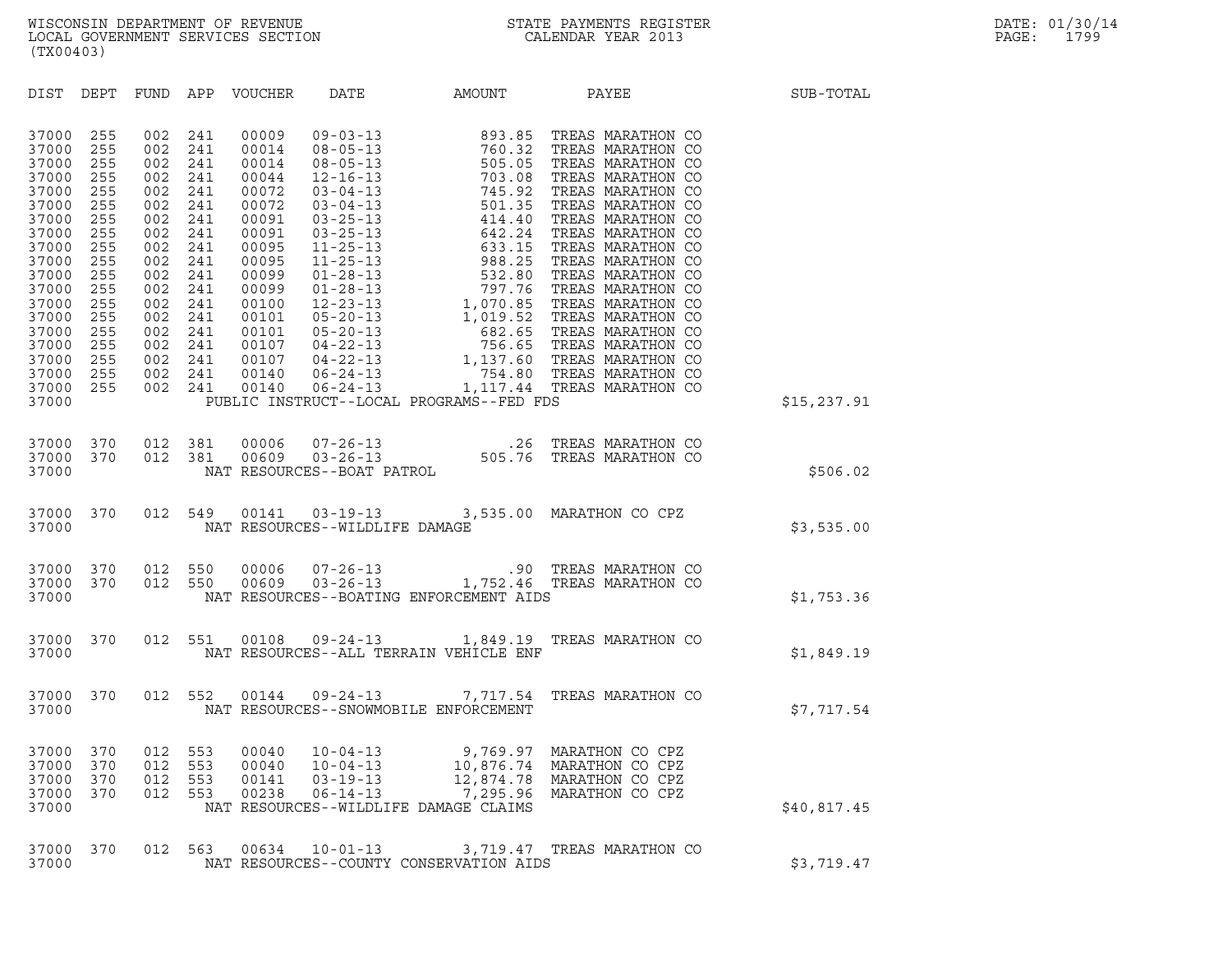| (TX00403)                                                  |                   |                                             |            |                                           | WISCONSIN DEPARTMENT OF REVENUE<br>LOCAL GOVERNMENT SERVICES SECTION                   |                                          | STATE PAYMENTS REGISTER<br>CALENDAR YEAR 2013                                                                                                           |              | DATE: 01/30/14<br>PAGE:<br>1800 |
|------------------------------------------------------------|-------------------|---------------------------------------------|------------|-------------------------------------------|----------------------------------------------------------------------------------------|------------------------------------------|---------------------------------------------------------------------------------------------------------------------------------------------------------|--------------|---------------------------------|
|                                                            |                   |                                             |            | DIST DEPT FUND APP VOUCHER                | DATE                                                                                   | AMOUNT                                   | PAYEE                                                                                                                                                   | SUB-TOTAL    |                                 |
| 37000 370<br>37000                                         |                   |                                             | 012 564    |                                           |                                                                                        | NAT RESOURCES--RECREATION AIDS-FISH      | 00246  04-05-13  1,486.70  TREAS MARATHON CO                                                                                                            | \$1,486.70   |                                 |
| 37000 370<br>37000                                         |                   |                                             | 012 566    |                                           |                                                                                        | NAT RESOURCES-FOREST CROP/MANAGED FOREST | 00001  09-24-13  45,884.79  TREAS MARATHON CO                                                                                                           | \$45,884.79  |                                 |
| 37000 370<br>37000                                         |                   |                                             | 012 567    |                                           | NAT RESOURCES--COUNTY FOREST AIDS                                                      |                                          | 00003  02-12-13  14,690.53  TREAS MARATHON CO                                                                                                           | \$14,690.53  |                                 |
| 37000 370<br>37000                                         |                   |                                             | 012 569    |                                           |                                                                                        | NAT RESOURCES--SNOWMOBILE TRAIL AIDS     | 00510  09-16-13  3,046.60  TREAS MARATHON CO                                                                                                            | \$3,046.60   |                                 |
| 37000 370<br>37000                                         |                   |                                             | 012 572    |                                           |                                                                                        | NAT RESOURCES--URBAN FORESTRY/CO FORESTS | 00004  04-03-13  51,661.63  TREAS MARATHON CO                                                                                                           | \$51,661.63  |                                 |
| 37000 370<br>37000<br>37000 370<br>37000                   | 370               | 012 575<br>012<br>012 575                   | 575        | 00299<br>00510<br>00547                   | $08 - 22 - 13$<br>$09 - 16 - 13$<br>$09 - 16 - 13$                                     | NAT RESOURCES--SNOWMOBILE TRAIL AIDS     | 99,737.50 TREAS MARATHON CO<br>166,952.99 TREAS MARATHON CO<br>99,837.50 TREAS MARATHON CO                                                              | \$366,527.99 |                                 |
| 37000 370<br>37000<br>37000<br>37000<br>37000 370<br>37000 | 370<br>370<br>370 | 012 576<br>012<br>012 576<br>012<br>012 576 | 576<br>576 | 00776<br>00778<br>00815<br>00816<br>01690 | $10 - 21 - 13$<br>$10 - 21 - 13$<br>$10 - 30 - 13$<br>$10 - 30 - 13$<br>$01 - 08 - 13$ | NAT RESOURCES--ALL-TERRAIN VEHICLE TRAIL | 34,895.00 TREAS MARATHON CO<br>$2,912.00$ TREAS MARATHON CO<br>34,690.00 TREAS MARATHON CO<br>6,150.00 TREAS MARATHON CO<br>22,387.50 TREAS MARATHON CO | \$101,034.50 |                                 |
| 37000 370<br>37000                                         |                   |                                             | 012 577    |                                           | 00778  10-21-13                                                                        | NAT RESOURCES--ALL-TERRAIN VEHICLE TRAIL | 2,714.88 TREAS MARATHON CO                                                                                                                              | \$2,714.88   |                                 |
| 37000 370<br>37000 370<br>37000 370<br>37000               |                   | 012 663<br>012 663                          | 012 663    | 02963<br>02975<br>02976                   | $04 - 29 - 13$<br>$05 - 01 - 13$<br>$05 - 01 - 13$                                     | NAT RESOURCES--LAKES MANAGEMENT GRANTS   | 33,330.18 MARATHON CO CPZ<br>32,637.33 MARATHON CO CPZ<br>8,356.44 MARATHON CO CPZ                                                                      | \$74,323.95  |                                 |
| 37000 370<br>37000                                         |                   |                                             |            |                                           |                                                                                        | NAT RESOURCES-NON-POINT SOURCE POLLUTION | 095 516 01873 01-30-13 38,969.43 MARATHON CO CPZ                                                                                                        | \$38,969.43  |                                 |
| 37000 395<br>37000                                         |                   |                                             |            |                                           | 011 170 66654 02-28-13                                                                 | TRANSPORTATION--COUNTY FOREST ROAD AIDS  | 2,030.21 TREAS MARATHON CO                                                                                                                              | \$2,030.21   |                                 |
| 37000 395                                                  |                   |                                             |            |                                           | 011 185 61734 01-14-13                                                                 |                                          | 240.00 TREAS MARATHON CO                                                                                                                                |              |                                 |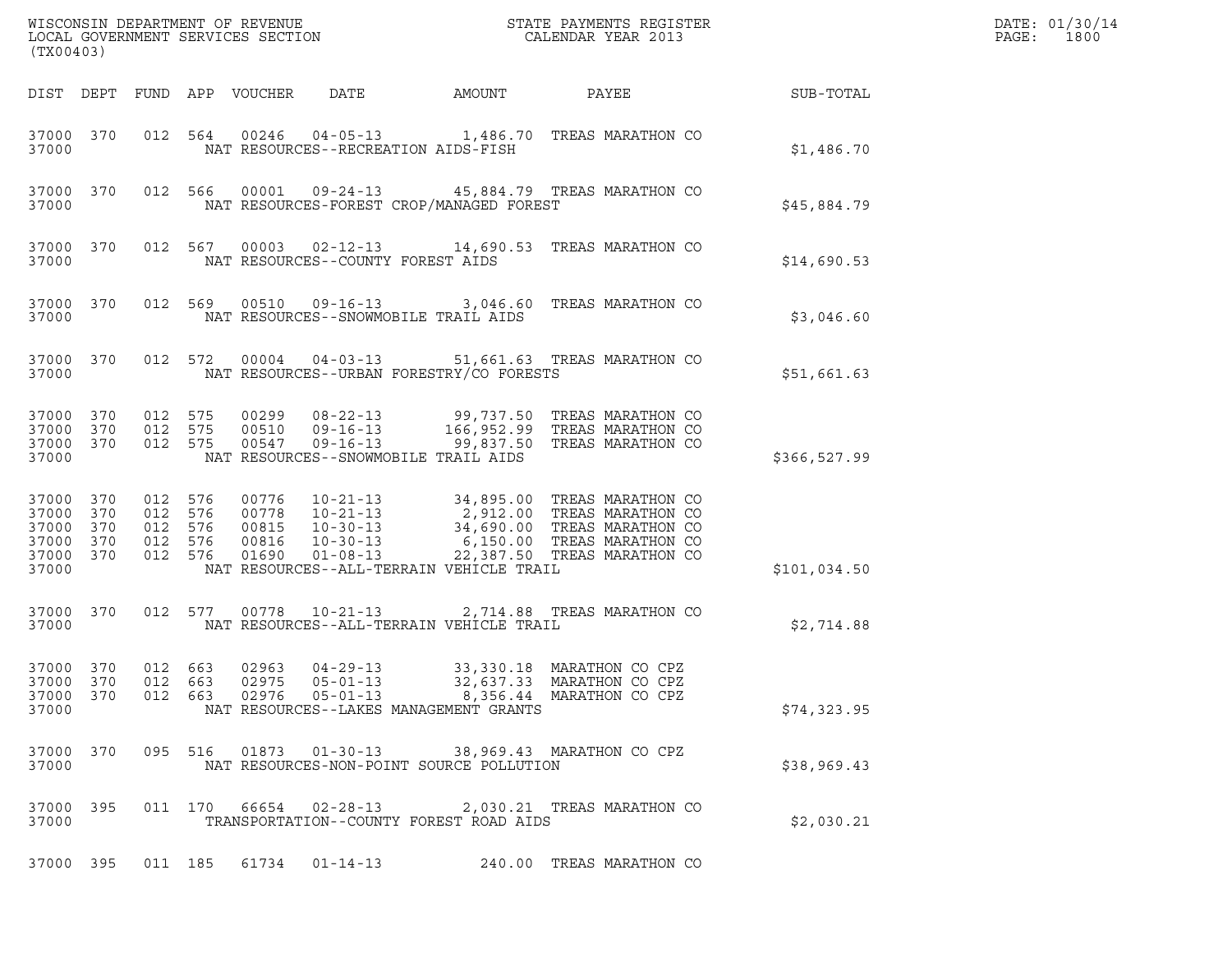| DIST                                                                                                                                                                                                                                                                                         | DEPT                                                                                                                                                                                                                  |             |  | FUND APP VOUCHER DATE  | AMOUNT                                 | PAYEE                                                                                                                                                                                                                                  | SUB-TOTAL      |  |
|----------------------------------------------------------------------------------------------------------------------------------------------------------------------------------------------------------------------------------------------------------------------------------------------|-----------------------------------------------------------------------------------------------------------------------------------------------------------------------------------------------------------------------|-------------|--|------------------------|----------------------------------------|----------------------------------------------------------------------------------------------------------------------------------------------------------------------------------------------------------------------------------------|----------------|--|
| 37000<br>37000<br>37000<br>37000<br>37000<br>37000<br>37000<br>37000<br>37000<br>37000<br>37000<br>37000<br>37000<br>37000<br>37000<br>37000<br>37000<br>37000<br>37000<br>37000<br>37000<br>37000<br>37000<br>37000<br>37000<br>37000<br>37000<br>37000<br>37000<br>37000<br>37000<br>37000 | 395<br>395<br>395<br>395<br>395<br>395<br>395<br>395<br>395<br>395<br>395<br>395<br>395<br>395<br>395<br>395<br>395<br>395<br>395<br>395<br>395<br>395<br>395<br>395<br>395<br>395<br>395<br>395<br>395<br>395<br>395 |             |  |                        | TRANSPORTATION--HIGHWAY SAFETY-FEDERAL |                                                                                                                                                                                                                                        | \$51,387.00    |  |
| 37000<br>37000<br>37000<br>37000                                                                                                                                                                                                                                                             |                                                                                                                                                                                                                       |             |  |                        |                                        | 395  011  190  68037  01-07-13  728,502.27  COUNTY OF MARATHON<br>395  011  190  82037  07-01-13  1,457,004.54  COUNTY OF MARATHON<br>395  011  190  94037  10-07-13  728,502.29  COUNTY OF MARATHON<br>TRANSPORTATION--GENERAL TRANSP | \$2,914,009.10 |  |
|                                                                                                                                                                                                                                                                                              |                                                                                                                                                                                                                       |             |  |                        |                                        |                                                                                                                                                                                                                                        | \$21,427.00    |  |
| 37000<br>37000                                                                                                                                                                                                                                                                               |                                                                                                                                                                                                                       | 410 002 116 |  | CORRECTIONS--LOCAL AID |                                        | 11357   11-05-13   123,657.45   TREAS MARATHON CO                                                                                                                                                                                      | \$123,657.45   |  |
| 37000<br>37000<br>37000<br>37000                                                                                                                                                                                                                                                             | 37000 435<br>435<br>435<br>435<br>435                                                                                                                                                                                 |             |  |                        |                                        |                                                                                                                                                                                                                                        |                |  |
|                                                                                                                                                                                                                                                                                              |                                                                                                                                                                                                                       |             |  |                        |                                        |                                                                                                                                                                                                                                        |                |  |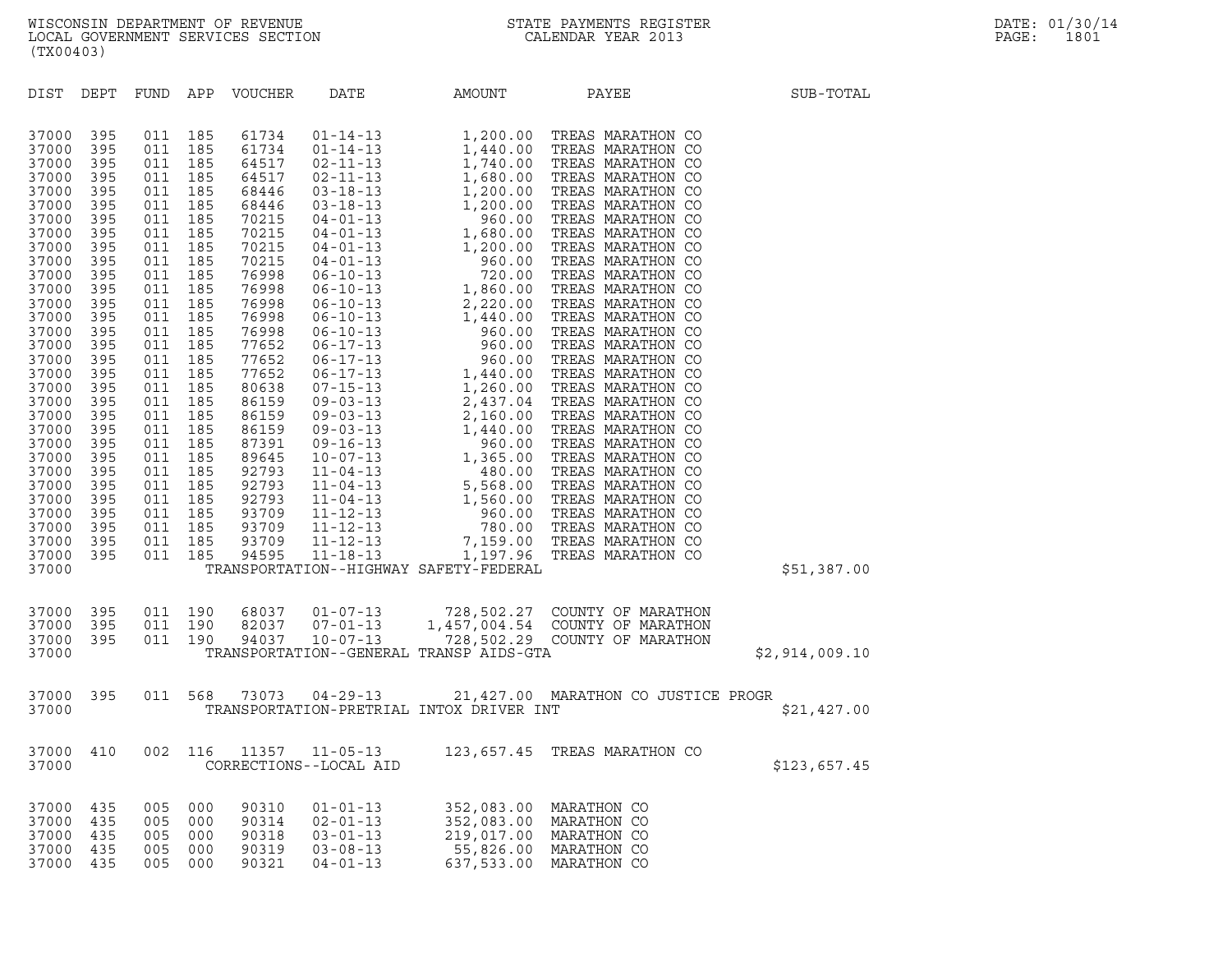| DIST                                                                                                                                                                                                                 | DEPT                                                                                                                                                                 | FUND                                                                                                                                                                 | APP                                                                                                                                                                  | VOUCHER                                                                                                                                                                                                              | DATE                                                                                                                                                                                                                                                                                                                                                                                                                                         | AMOUNT                                                                          | PAYEE                                                                                                                                                                                                                                                                                                                                                                                                                                                                                                                                                                                                                                                                                                                                                     | SUB-TOTAL      |  |
|----------------------------------------------------------------------------------------------------------------------------------------------------------------------------------------------------------------------|----------------------------------------------------------------------------------------------------------------------------------------------------------------------|----------------------------------------------------------------------------------------------------------------------------------------------------------------------|----------------------------------------------------------------------------------------------------------------------------------------------------------------------|----------------------------------------------------------------------------------------------------------------------------------------------------------------------------------------------------------------------|----------------------------------------------------------------------------------------------------------------------------------------------------------------------------------------------------------------------------------------------------------------------------------------------------------------------------------------------------------------------------------------------------------------------------------------------|---------------------------------------------------------------------------------|-----------------------------------------------------------------------------------------------------------------------------------------------------------------------------------------------------------------------------------------------------------------------------------------------------------------------------------------------------------------------------------------------------------------------------------------------------------------------------------------------------------------------------------------------------------------------------------------------------------------------------------------------------------------------------------------------------------------------------------------------------------|----------------|--|
| 37000<br>37000<br>37000<br>37000<br>37000<br>37000<br>37000<br>37000<br>37000<br>37000                                                                                                                               | 435<br>435<br>435<br>435<br>435<br>435<br>435<br>435<br>435                                                                                                          | 005<br>005<br>005<br>005<br>005<br>005<br>005<br>005<br>005                                                                                                          | 000<br>000<br>000<br>000<br>000<br>000<br>000<br>000<br>000                                                                                                          | 90323<br>90325<br>90326<br>90400<br>90402<br>90403<br>90406<br>90408<br>90411                                                                                                                                        | $05 - 01 - 13$<br>$06 - 01 - 13$<br>$07 - 02 - 13$<br>$07 - 01 - 13$<br>$08 - 01 - 13$<br>$09 - 01 - 13$<br>$10 - 01 - 13$<br>$11 - 01 - 13$<br>$12 - 01 - 13$<br>HEALTH SERVICES--STATE/FED AIDS                                                                                                                                                                                                                                            | 727,269.00<br>577,019.00<br>37,416.00<br>1,267,254.00 MARATHON CO<br>617,606.00 | MARATHON CO<br>MARATHON CO<br>MARATHON CO<br>MARATHON CO<br>413,561.00 MARATHON CO<br>535,440.00 MARATHON CO<br>705,587.00 MARATHON CO<br>511,353.00 MARATHON CO                                                                                                                                                                                                                                                                                                                                                                                                                                                                                                                                                                                          | \$7,009,047.00 |  |
| 37000<br>37000<br>37000<br>37000<br>37000<br>37000<br>37000<br>37000<br>37000<br>37000<br>37000<br>37000<br>37000<br>37000<br>37000<br>37000<br>37000<br>37000<br>37000<br>37000<br>37000<br>37000<br>37000<br>37000 | 437<br>437<br>437<br>437<br>437<br>437<br>437<br>437<br>437<br>437<br>437<br>437<br>437<br>437<br>437<br>437<br>437<br>437<br>437<br>437<br>437<br>437<br>437<br>437 | 005<br>005<br>005<br>005<br>005<br>005<br>005<br>005<br>005<br>005<br>005<br>005<br>005<br>005<br>005<br>005<br>005<br>005<br>005<br>005<br>005<br>005<br>005<br>005 | 000<br>000<br>000<br>000<br>000<br>000<br>000<br>000<br>000<br>000<br>000<br>000<br>000<br>000<br>000<br>000<br>000<br>000<br>000<br>000<br>000<br>000<br>000<br>000 | 00000<br>00000<br>00000<br>00000<br>00000<br>00000<br>00000<br>00000<br>00000<br>00000<br>00000<br>00000<br>00000<br>00000<br>00000<br>00000<br>00000<br>00000<br>00000<br>00000<br>00000<br>00000<br>00000<br>00000 | $01 - 30 - 13$<br>$01 - 05 - 13$<br>$02 - 27 - 13$<br>$03 - 05 - 13$<br>$04 - 11 - 13$<br>$04 - 07 - 13$<br>$04 - 30 - 13$<br>$05 - 31 - 13$<br>$05 - 05 - 13$<br>$06 - 18 - 13$<br>$06 - 05 - 13$<br>$07 - 30 - 13$<br>$07 - 28 - 13$<br>$07 - 05 - 13$<br>$08 - 22 - 13$<br>$08 - 05 - 13$<br>$09 - 12 - 13$<br>$09 - 30 - 13$<br>$10 - 22 - 13$<br>$10 - 31 - 13$<br>$10 - 28 - 13$<br>$11 - 19 - 13$<br>$11 - 30 - 13$<br>$12 - 06 - 13$ | 48,671.12<br>370,650.32                                                         | 20,526.80 MARATHON - IM<br>242,607.41 MARATHON CHILD SUPPORT<br>MARATHON - IM<br>MARATHON - IM<br>292, 228.99 MARATHON - IM<br>25,337.69 MARATHON CHILD SUPPORT<br>303, 673.31 MARATHON CHILD SUPPORT<br>110,971.09 MARATHON - IM<br>21, 241.94 MARATHON CHILD SUPPORT<br>95,182.64 MARATHON - IM<br>249.14 MARATHON - IM<br>58,554.71 MARATHON - IM<br>24,803.00 MARATHON CHILD SUPPORT<br>229, 258.09 MARATHON CHILD SUPPORT<br>71,091.38 MARATHON - IM<br>27,332.17 MARATHON CHILD SUPPORT<br>1,082,136.79 MARATHON - IM<br>111,870.05 MARATHON - IM<br>86,198.74 MARATHON - IM<br>323, 519.28 MARATHON CHILD SUPPORT<br>84, 244.18 MARATHON CHILD SUPPORT<br>121,577.50 MARATHON - IM<br>15,929.62 MARATHON CHILD SUPPORT<br>103,563.10 MARATHON - IM |                |  |
| 37000                                                                                                                                                                                                                |                                                                                                                                                                      |                                                                                                                                                                      |                                                                                                                                                                      |                                                                                                                                                                                                                      |                                                                                                                                                                                                                                                                                                                                                                                                                                              | CHILDREN & FAMILIES--STATE/FEDERAL AIDS                                         |                                                                                                                                                                                                                                                                                                                                                                                                                                                                                                                                                                                                                                                                                                                                                           | \$3,871,419.06 |  |
| 37000<br>37000<br>37000                                                                                                                                                                                              | 455<br>455                                                                                                                                                           | 002<br>002                                                                                                                                                           | 202<br>202                                                                                                                                                           | 00648<br>00827                                                                                                                                                                                                       | $12 - 13 - 13$<br>$07 - 25 - 13$                                                                                                                                                                                                                                                                                                                                                                                                             | JUSTICE--LAW ENFORCEMENT TRAINING REIMB                                         | 585.45 TREAS MARATHON CNTY<br>1,323.88 TREAS MARATHON CNTY                                                                                                                                                                                                                                                                                                                                                                                                                                                                                                                                                                                                                                                                                                | \$1,909.33     |  |
| 37000<br>37000                                                                                                                                                                                                       | 455                                                                                                                                                                  | 002                                                                                                                                                                  | 221                                                                                                                                                                  | 04845                                                                                                                                                                                                                | $07 - 30 - 13$                                                                                                                                                                                                                                                                                                                                                                                                                               | 1,680.00<br>JUSTICE--LAW ENFORCEMENT SERVICES AID                               | TREAS MARATHON CNTY                                                                                                                                                                                                                                                                                                                                                                                                                                                                                                                                                                                                                                                                                                                                       | \$1,680.00     |  |
| 37000<br>37000                                                                                                                                                                                                       | 455                                                                                                                                                                  | 002                                                                                                                                                                  | 225                                                                                                                                                                  | 02527                                                                                                                                                                                                                | $02 - 15 - 13$                                                                                                                                                                                                                                                                                                                                                                                                                               | 18,177.00<br>JUSTICE--LAW ENFORCEMENT--DRUG CRIMES                              | TREAS MARATHON CO                                                                                                                                                                                                                                                                                                                                                                                                                                                                                                                                                                                                                                                                                                                                         | \$18, 177.00   |  |
|                                                                                                                                                                                                                      |                                                                                                                                                                      |                                                                                                                                                                      |                                                                                                                                                                      |                                                                                                                                                                                                                      |                                                                                                                                                                                                                                                                                                                                                                                                                                              |                                                                                 |                                                                                                                                                                                                                                                                                                                                                                                                                                                                                                                                                                                                                                                                                                                                                           |                |  |

37000 455 002 231 00035 10-04-13 7,592.40 TREAS MARATHON CNTY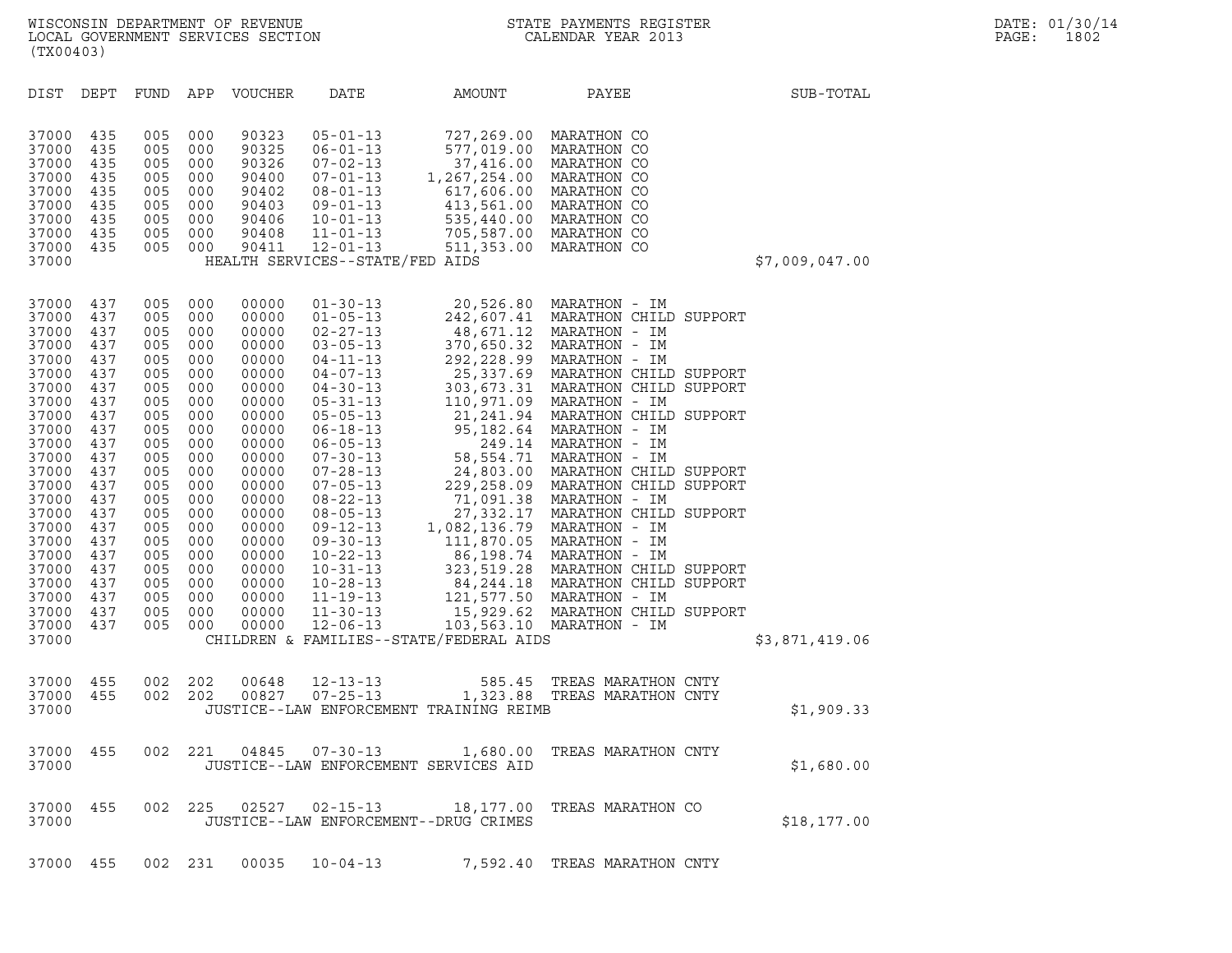| WISCONSIN DEPARTMENT OF REVENUE<br>LOCAL GOVERNMENT SERVICES SECTION<br>(TX00403) | STATE PAYMENTS REGISTER<br>CALENDAR YEAR 2013 | DATE: 01/30/14<br>PAGE:<br>1803 |
|-----------------------------------------------------------------------------------|-----------------------------------------------|---------------------------------|

| (TX00403)                                                                                                         |                                                                                  |                                                                                  |                                                                                  |                                                                                                       |                                                                                                                                                                                                                                                    |                                                                                                                                               |                                                                                                                                                                                                                                                          |              |
|-------------------------------------------------------------------------------------------------------------------|----------------------------------------------------------------------------------|----------------------------------------------------------------------------------|----------------------------------------------------------------------------------|-------------------------------------------------------------------------------------------------------|----------------------------------------------------------------------------------------------------------------------------------------------------------------------------------------------------------------------------------------------------|-----------------------------------------------------------------------------------------------------------------------------------------------|----------------------------------------------------------------------------------------------------------------------------------------------------------------------------------------------------------------------------------------------------------|--------------|
| DIST                                                                                                              | DEPT                                                                             | FUND                                                                             | APP                                                                              | VOUCHER                                                                                               | DATE                                                                                                                                                                                                                                               | AMOUNT                                                                                                                                        | PAYEE                                                                                                                                                                                                                                                    | SUB-TOTAL    |
| 37000<br>37000<br>37000<br>37000<br>37000                                                                         | 455<br>455<br>455<br>455                                                         | 002<br>002<br>002<br>002                                                         | 231<br>231<br>231<br>231                                                         | 00388<br>00389<br>00648<br>00827                                                                      | $02 - 11 - 13$<br>$02 - 11 - 13$<br>$12 - 13 - 13$<br>$07 - 25 - 13$<br>JUSTICE--LAW ENFORCEMENT TRAINING                                                                                                                                          | 160.00<br>20,480.00<br>202.40<br>571.50                                                                                                       | TREAS MARATHON CO<br>TREAS MARATHON CNTY<br>TREAS MARATHON CNTY<br>TREAS MARATHON CNTY                                                                                                                                                                   | \$29,006.30  |
| 37000<br>37000                                                                                                    | 455                                                                              | 002                                                                              | 241                                                                              | 01768                                                                                                 | $01 - 04 - 13$                                                                                                                                                                                                                                     | JUSTICE--CEASE AND OTHER FEDERAL GRANTS                                                                                                       | 85.26 TREAS MARATHON CO                                                                                                                                                                                                                                  | \$85.26      |
| 37000<br>37000<br>37000                                                                                           | 455<br>455                                                                       | 002<br>002                                                                       | 251<br>251                                                                       | 00046<br>00119                                                                                        | $09 - 16 - 13$<br>$09 - 30 - 13$                                                                                                                                                                                                                   | 10,598.57<br>2,418.34<br>JUSTICE--TRUANCY PROGRAM-GRANT FUNDS                                                                                 | TREAS MARATHON CNTY<br>TREAS MARATHON CO                                                                                                                                                                                                                 | \$13,016.91  |
| 37000<br>37000                                                                                                    | 455                                                                              | 002                                                                              | 503                                                                              | 00037                                                                                                 | $03 - 12 - 13$                                                                                                                                                                                                                                     | 31,687.32<br>JUSTICE--VICTIM/WITNESS SERVICES AID                                                                                             | TREAS MARATHON CO                                                                                                                                                                                                                                        | \$31,687.32  |
| 37000<br>37000                                                                                                    | 455                                                                              | 002                                                                              | 532                                                                              | 04770                                                                                                 | $07 - 30 - 13$                                                                                                                                                                                                                                     | JUSTICE--VICTIM/WITNESS ASSISTANCE SERV                                                                                                       | 30,627.85 TREAS MARATHON CO                                                                                                                                                                                                                              | \$30,627.85  |
| 37000<br>37000<br>37000<br>37000<br>37000<br>37000<br>37000<br>37000<br>37000<br>37000<br>37000<br>37000<br>37000 | 455<br>455<br>455<br>455<br>455<br>455<br>455<br>455<br>455<br>455<br>455<br>455 | 002<br>002<br>002<br>002<br>002<br>002<br>002<br>002<br>002<br>002<br>002<br>002 | 542<br>542<br>542<br>542<br>542<br>542<br>542<br>542<br>542<br>542<br>542<br>542 | 00052<br>00101<br>00148<br>00227<br>00287<br>00293<br>00310<br>00389<br>00440<br>00569<br>00602<br>97 | $08 - 08 - 13$<br>$09 - 05 - 13$<br>$10 - 01 - 13$<br>$11 - 19 - 13$<br>$12 - 23 - 13$<br>$01 - 09 - 13$<br>$01 - 24 - 13$<br>$02 - 20 - 13$<br>$03 - 26 - 13$<br>$05 - 31 - 13$<br>$06 - 19 - 13$<br>$05 - 01 - 13$<br>JUSTICE--VICTIM ASSISTANCE | 6,455.00<br>6,464.00<br>8,405.00<br>7,429.00<br>4,090.00<br>5,389.00<br>6,103.00<br>4,725.00<br>10,478.00<br>6,089.00<br>5,556.00<br>8,537.00 | TREAS MARATHON CO<br>TREAS MARATHON CO<br>TREAS MARATHON CO<br>TREAS MARATHON CO<br>TREAS MARATHON CO<br>TREAS MARATHON CO<br>TREAS MARATHON CO<br>TREAS MARATHON CO<br>TREAS MARATHON CO<br>TREAS MARATHON CO<br>TREAS MARATHON CO<br>TREAS MARATHON CO | \$79,720.00  |
| 37000<br>37000                                                                                                    | 465                                                                              | 002                                                                              | 133                                                                              | 00411                                                                                                 |                                                                                                                                                                                                                                                    | MILITARY AFFAIRS--L E COUNTER DRUG ACTIV                                                                                                      | 09-26-13 6,650.00 TREAS MARATHON CNTY                                                                                                                                                                                                                    | \$6,650.00   |
| 37000<br>37000<br>37000                                                                                           | 465<br>465                                                                       | 002<br>002 305                                                                   | 305                                                                              | 00316<br>00816                                                                                        | $01 - 17 - 13$<br>$10 - 25 - 13$                                                                                                                                                                                                                   | 437.50<br>MILITARY AFFAIRS-EMER MGMT-DISASTER RECO                                                                                            | TREAS MARATHON CO<br>64,813.23 TREAS MARATHON CO                                                                                                                                                                                                         | \$65, 250.73 |
| 37000<br>37000<br>37000                                                                                           | 465<br>465                                                                       | 002<br>002                                                                       | 308<br>308                                                                       | 00607<br>00860                                                                                        | $03 - 19 - 13$<br>$12 - 03 - 13$                                                                                                                                                                                                                   | MILITARY AFFAIRS-EMER MGMT-RESPONSE EOMT                                                                                                      | 8,605.00 TREAS MARATHON CO<br>6,701.00 TREAS MARATHON CO                                                                                                                                                                                                 | \$15,306.00  |
| 37000 465                                                                                                         |                                                                                  |                                                                                  | 002 337                                                                          | 00686                                                                                                 | $06 - 28 - 13$                                                                                                                                                                                                                                     |                                                                                                                                               | 15,797.00 TREAS MARATHON CO                                                                                                                                                                                                                              |              |

(TX00403)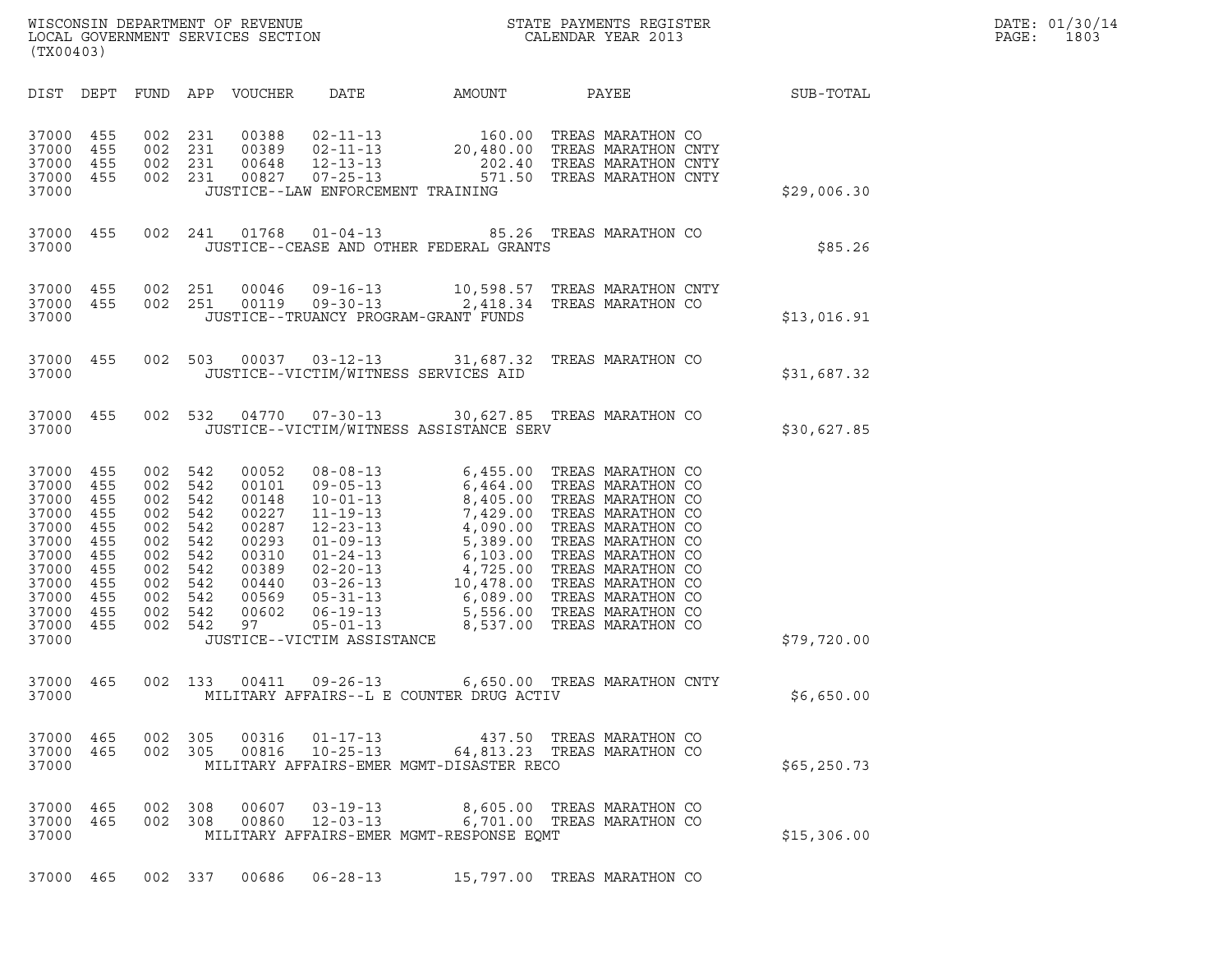| (TX00403)                                                                                                                                                                            |                                                                                                                                   |                                                                                  |                                                                                                                                                                          |                                                                                                                                                                                  |                                                                                                                                                                                                                                                          | WISCONSIN DEPARTMENT OF REVENUE ${\small \begin{array}{ll} \text{MISCONS} \\\text{LOCAL GOVERNMENT} \\\text{SERMENT} \\\text{SERVICES} \\\text{SECTION} \\\end{array} \end{array}}$                                                                                                                                                                                                                                                      |                                                                                                                                                                                                                                                                                                    |                                                                    | DATE: 01/30/14<br>$\mathtt{PAGE:}$<br>1804 |  |
|--------------------------------------------------------------------------------------------------------------------------------------------------------------------------------------|-----------------------------------------------------------------------------------------------------------------------------------|----------------------------------------------------------------------------------|--------------------------------------------------------------------------------------------------------------------------------------------------------------------------|----------------------------------------------------------------------------------------------------------------------------------------------------------------------------------|----------------------------------------------------------------------------------------------------------------------------------------------------------------------------------------------------------------------------------------------------------|------------------------------------------------------------------------------------------------------------------------------------------------------------------------------------------------------------------------------------------------------------------------------------------------------------------------------------------------------------------------------------------------------------------------------------------|----------------------------------------------------------------------------------------------------------------------------------------------------------------------------------------------------------------------------------------------------------------------------------------------------|--------------------------------------------------------------------|--------------------------------------------|--|
|                                                                                                                                                                                      |                                                                                                                                   |                                                                                  |                                                                                                                                                                          |                                                                                                                                                                                  |                                                                                                                                                                                                                                                          |                                                                                                                                                                                                                                                                                                                                                                                                                                          |                                                                                                                                                                                                                                                                                                    |                                                                    |                                            |  |
|                                                                                                                                                                                      |                                                                                                                                   |                                                                                  |                                                                                                                                                                          |                                                                                                                                                                                  |                                                                                                                                                                                                                                                          |                                                                                                                                                                                                                                                                                                                                                                                                                                          |                                                                                                                                                                                                                                                                                                    | 37000 MILITARY AFFAIRS-EMERGENCY MGMT PLANNING STORES (\$15,797.00 |                                            |  |
| 37000 465<br>37000 465<br>37000 465<br>37000 465<br>37000 465<br>37000 465<br>37000 465<br>37000                                                                                     |                                                                                                                                   |                                                                                  |                                                                                                                                                                          |                                                                                                                                                                                  |                                                                                                                                                                                                                                                          | $\begin{tabular}{cccc} 002 & 342 & 00316 & 01-17-13 & 2,625.00 & TREAS MARATHON CO \\ 002 & 342 & 00322 & 10-29-13 & 9,800.00 & TREAS MARATHON CO \\ 002 & 342 & 00416 & 11-18-13 & 3,749.00 & TREAS MARATHON CO \\ 002 & 342 & 00555 & 02-28-13 & 48,962.48 & TREAS MARATHON CO \\ 002 & 342 & 00757 & 08-14-13 &$<br>MILITARY AFFAIRS-EMERGENCY MGMT-FED FUND                                                                          |                                                                                                                                                                                                                                                                                                    |                                                                    | \$496,535.08                               |  |
| 37000                                                                                                                                                                                |                                                                                                                                   |                                                                                  |                                                                                                                                                                          |                                                                                                                                                                                  |                                                                                                                                                                                                                                                          | 37000 465 072 364 00418 01-31-13 15,974.00 TREAS MARATHON CO<br>MILITARY AFFAIRS-EMER MGMT-PLANNING AID                                                                                                                                                                                                                                                                                                                                  |                                                                                                                                                                                                                                                                                                    |                                                                    | \$15,974.00                                |  |
| 37000                                                                                                                                                                                |                                                                                                                                   |                                                                                  |                                                                                                                                                                          |                                                                                                                                                                                  | VETERANS AFFAIRS GRANTS                                                                                                                                                                                                                                  | 37000 485 002 127 05222 06-06-13 1,300.00 TREAS MARATHON CO                                                                                                                                                                                                                                                                                                                                                                              |                                                                                                                                                                                                                                                                                                    |                                                                    | \$1,300.00                                 |  |
| 37000                                                                                                                                                                                |                                                                                                                                   |                                                                                  |                                                                                                                                                                          |                                                                                                                                                                                  |                                                                                                                                                                                                                                                          | 37000 485 082 267 05222 06-06-13 5,850.00 TREAS MARATHON CO<br>VETERANS AFFAIRS--GRANTS TO COUNTIES                                                                                                                                                                                                                                                                                                                                      |                                                                                                                                                                                                                                                                                                    |                                                                    | \$5,850.00                                 |  |
| 37000                                                                                                                                                                                |                                                                                                                                   |                                                                                  |                                                                                                                                                                          |                                                                                                                                                                                  |                                                                                                                                                                                                                                                          | 37000 485 083 370 05222 06-06-13 5,850.00 TREAS MARATHON CO<br>VETERANS AFFAIRS--GRANTS TO COUNTIES                                                                                                                                                                                                                                                                                                                                      |                                                                                                                                                                                                                                                                                                    |                                                                    | \$5,850.00                                 |  |
| 37000 505<br>37000                                                                                                                                                                   |                                                                                                                                   |                                                                                  |                                                                                                                                                                          |                                                                                                                                                                                  | DOA--LAND INFORMATION BOARD GRANTS                                                                                                                                                                                                                       | 002 116 01362 09-10-13 300.00 TREAS MARATHON CO                                                                                                                                                                                                                                                                                                                                                                                          |                                                                                                                                                                                                                                                                                                    |                                                                    | \$300.00                                   |  |
| 37000 505<br>37000<br>37000<br>37000<br>37000<br>37000<br>37000<br>37000<br>37000<br>37000<br>37000<br>37000<br>37000<br>37000<br>37000<br>37000<br>37000<br>37000<br>37000<br>37000 | 505<br>505<br>505<br>505<br>505<br>505<br>505<br>505<br>505<br>505<br>505<br>505<br>505<br>505<br>505<br>505<br>505<br>505<br>505 | 002<br>002<br>002<br>002<br>002<br>002<br>002<br>002<br>002<br>002<br>002<br>002 | 002 155<br>002 155<br>002 155<br>002 155<br>002 155<br>002 155<br>155<br>155<br>155<br>155<br>155<br>155<br>155<br>155<br>155<br>155<br>155<br>155<br>002 155<br>002 155 | 60034<br>60034<br>60096<br>60096<br>60163<br>60163<br>60253<br>60253<br>60296<br>60296<br>60377<br>60377<br>60413<br>60413<br>60520<br>60520<br>60594<br>60594<br>60668<br>60668 | $11 - 25 - 13$<br>$11 - 25 - 13$<br>$12 - 09 - 13$<br>$12 - 09 - 13$<br>$01 - 08 - 13$<br>$01 - 08 - 13$<br>$01 - 29 - 13$<br>$01 - 29 - 13$<br>$03 - 11 - 13$<br>$03 - 11 - 13$<br>$04 - 08 - 13$<br>$04 - 08 - 13$<br>$05 - 07 - 13$<br>$05 - 07 - 13$ | 08-06-13<br>08-06-13<br>08-06-13<br>6,803.50<br>6,803.50<br>TREAS MARATHON CO<br>09-06-13<br>11,946.97<br>TREAS MARATHON CO<br>09-06-13<br>7,405.50<br>TREAS MARATHON CO<br>10-08-13<br>7,471.69<br>TREAS MARATHON CO<br>10-08-13<br>7,471.69<br>TREAS MARATHON<br>6,807.92<br>7,405.50<br>3,203.83<br>3,373.68<br>5,698.92<br>6,803.50<br>10,121.73<br>6,803.50<br>8,551.44<br>7,770.81<br>8,475.78<br>5,973.98<br>1,131.32<br>6.665.71 | TREAS MARATHON CO<br>TREAS MARATHON CO<br>TREAS MARATHON CO<br>TREAS MARATHON CO<br>TREAS MARATHON CO<br>TREAS MARATHON CO<br>TREAS MARATHON CO<br>TREAS MARATHON CO<br>TREAS MARATHON CO<br>TREAS MARATHON CO<br>TREAS MARATHON CO<br>TREAS MARATHON CO<br>TREAS MARATHON CO<br>TREAS MARATHON CO |                                                                    |                                            |  |

37000 505 002 155 60594 04-08-13 8,475.78 TREASWARATHON CO<br>37000 505 002 155 60594 04-08-13 5,973.98 TREASWARATHON CO<br>37000 505 002 155 60668 05-07-13 1,131.32 TREASWARATHON CO<br>37000 505 002 155 60668 05-07-13 6,665.71 TRE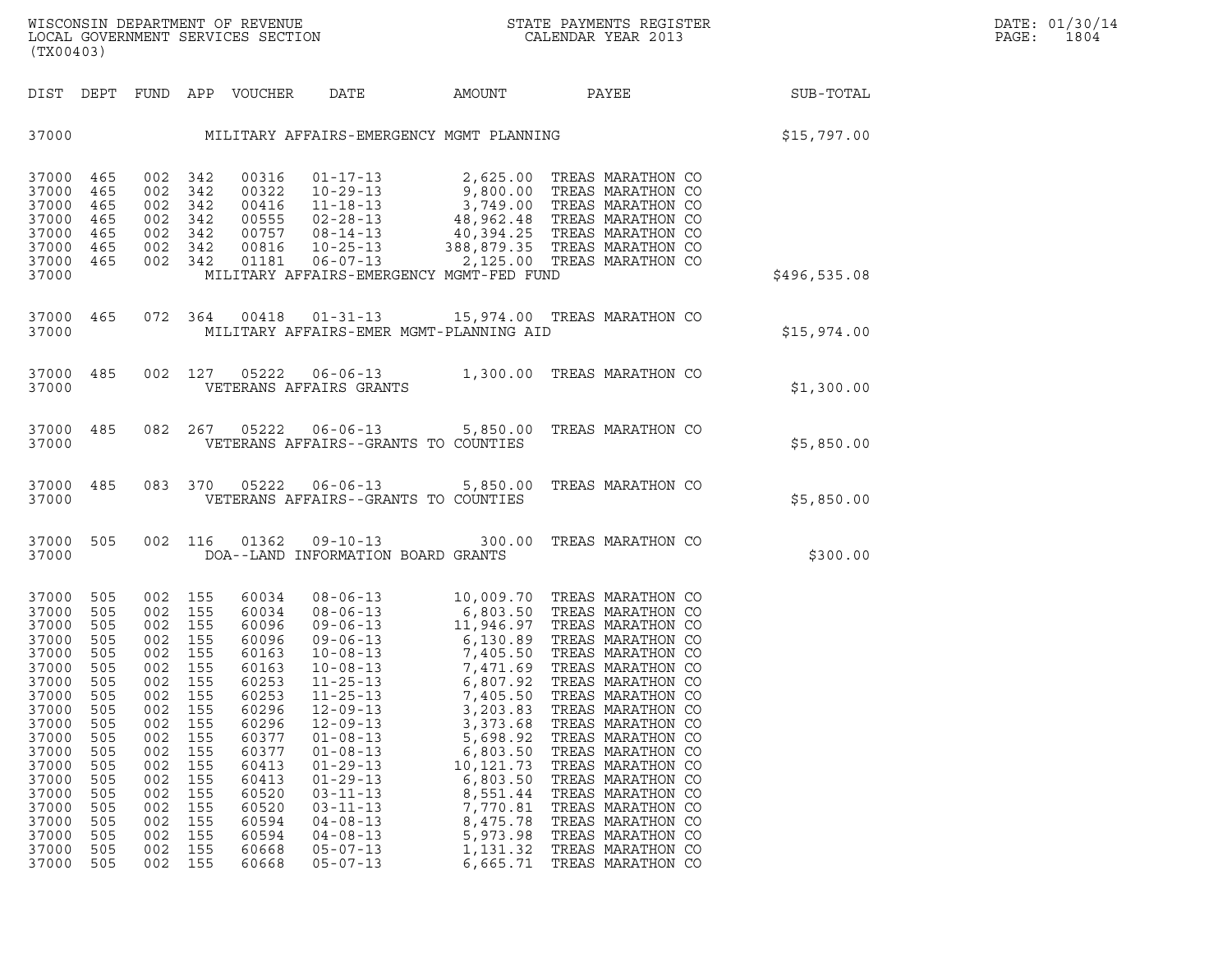| (TX00403)                                                                                                                                                                                                                                                                           |                                                                                                                                                                                                                       |                                                                                                                                                                                                                       |                                                                                                                                                                                                                       |                                                                                                                                                                                                                                                                                     |                                                                                                                                                                                                                                                                                                                                                                                                                                                                                                                                                                      |                                                                                                                      |                                                                                                                                                                                                                                                                                                                                                                                                                                                |              |
|-------------------------------------------------------------------------------------------------------------------------------------------------------------------------------------------------------------------------------------------------------------------------------------|-----------------------------------------------------------------------------------------------------------------------------------------------------------------------------------------------------------------------|-----------------------------------------------------------------------------------------------------------------------------------------------------------------------------------------------------------------------|-----------------------------------------------------------------------------------------------------------------------------------------------------------------------------------------------------------------------|-------------------------------------------------------------------------------------------------------------------------------------------------------------------------------------------------------------------------------------------------------------------------------------|----------------------------------------------------------------------------------------------------------------------------------------------------------------------------------------------------------------------------------------------------------------------------------------------------------------------------------------------------------------------------------------------------------------------------------------------------------------------------------------------------------------------------------------------------------------------|----------------------------------------------------------------------------------------------------------------------|------------------------------------------------------------------------------------------------------------------------------------------------------------------------------------------------------------------------------------------------------------------------------------------------------------------------------------------------------------------------------------------------------------------------------------------------|--------------|
| DIST                                                                                                                                                                                                                                                                                | DEPT                                                                                                                                                                                                                  | <b>FUND</b>                                                                                                                                                                                                           | APP                                                                                                                                                                                                                   | <b>VOUCHER</b>                                                                                                                                                                                                                                                                      | DATE                                                                                                                                                                                                                                                                                                                                                                                                                                                                                                                                                                 | AMOUNT                                                                                                               | PAYEE                                                                                                                                                                                                                                                                                                                                                                                                                                          | SUB-TOTAL    |
| 37000<br>37000<br>37000<br>37000<br>37000                                                                                                                                                                                                                                           | 505<br>505<br>505<br>505                                                                                                                                                                                              | 002<br>002<br>002<br>002                                                                                                                                                                                              | 155<br>155<br>155<br>155                                                                                                                                                                                              | 60735<br>60735<br>60812<br>60812                                                                                                                                                                                                                                                    | $06 - 06 - 13$<br>$06 - 06 - 13$<br>$07 - 09 - 13$<br>$07 - 09 - 13$                                                                                                                                                                                                                                                                                                                                                                                                                                                                                                 | DOA-HOUSING ASSISTANCE-FEDERAL FUNDS                                                                                 | 7,424.70 TREAS MARATHON CO<br>6,803.50 TREAS MARATHON CO<br>6,803.50 TREAS MARATHON CO<br>4,995.52 TREAS MARATHON CO                                                                                                                                                                                                                                                                                                                           | \$164,583.09 |
| 37000<br>37000<br>37000<br>37000<br>37000<br>37000<br>37000<br>37000<br>37000                                                                                                                                                                                                       | 505<br>505<br>505<br>505<br>505<br>505<br>505<br>505                                                                                                                                                                  | 002<br>002<br>002<br>002<br>002<br>002<br>002<br>002                                                                                                                                                                  | 643<br>643<br>643<br>643<br>643<br>643<br>643<br>643                                                                                                                                                                  | 07018<br>07409<br>07409<br>09278<br>09648<br>11324<br>11943<br>12208                                                                                                                                                                                                                | $02 - 25 - 13$                                                                                                                                                                                                                                                                                                                                                                                                                                                                                                                                                       | 17,670.11<br>DOA--JUSTICE ASSISTANCE FEDERAL FUNDS                                                                   | TREAS MARATHON CO<br>02-27-13<br>02-27-13<br>0399.09 TREAS MARATHON CO<br>05-02-13<br>1,824.70 TREAS MARATHON CO<br>05-02-13<br>18,001.83 TREAS MARATHON CO<br>07-16-13<br>15,670.43 TREAS MARATHON CO<br>07-16-13<br>4,187.54 TREAS MARATHON CO<br>07-16-13<br>4,187.54 TR                                                                                                                                                                    | \$63,146.96  |
| 37000<br>37000                                                                                                                                                                                                                                                                      | 505                                                                                                                                                                                                                   | 002                                                                                                                                                                                                                   | 645                                                                                                                                                                                                                   | 07242                                                                                                                                                                                                                                                                               | $02 - 26 - 13$                                                                                                                                                                                                                                                                                                                                                                                                                                                                                                                                                       | DOA-JUSTICE ASSISTANCE-AID TO NON-PROFIT                                                                             | 66,511.82 TREAS MARATHON CNTY                                                                                                                                                                                                                                                                                                                                                                                                                  | \$66,511.82  |
| 37000<br>37000<br>37000<br>37000<br>37000<br>37000<br>37000<br>37000<br>37000<br>37000<br>37000<br>37000<br>37000<br>37000<br>37000<br>37000<br>37000<br>37000<br>37000<br>37000<br>37000<br>37000<br>37000<br>37000<br>37000<br>37000<br>37000<br>37000<br>37000<br>37000<br>37000 | 505<br>505<br>505<br>505<br>505<br>505<br>505<br>505<br>505<br>505<br>505<br>505<br>505<br>505<br>505<br>505<br>505<br>505<br>505<br>505<br>505<br>505<br>505<br>505<br>505<br>505<br>505<br>505<br>505<br>505<br>505 | 035<br>035<br>035<br>035<br>035<br>035<br>035<br>035<br>035<br>035<br>035<br>035<br>035<br>035<br>035<br>035<br>035<br>035<br>035<br>035<br>035<br>035<br>035<br>035<br>035<br>035<br>035<br>035<br>035<br>035<br>035 | 371<br>371<br>371<br>371<br>371<br>371<br>371<br>371<br>371<br>371<br>371<br>371<br>371<br>371<br>371<br>371<br>371<br>371<br>371<br>371<br>371<br>371<br>371<br>371<br>371<br>371<br>371<br>371<br>371<br>371<br>371 | 60034<br>60034<br>60034<br>60096<br>60096<br>60096<br>60163<br>60163<br>60163<br>60253<br>60253<br>60296<br>60296<br>60296<br>60377<br>60377<br>60377<br>60413<br>60413<br>60413<br>60520<br>60520<br>60520<br>60594<br>60594<br>60594<br>60668<br>60668<br>60668<br>60735<br>60735 | $08 - 06 - 13$<br>$08 - 06 - 13$<br>$08 - 06 - 13$<br>$09 - 06 - 13$<br>$09 - 06 - 13$<br>$09 - 06 - 13$<br>$10 - 08 - 13$<br>$10 - 08 - 13$<br>$10 - 08 - 13$<br>$11 - 25 - 13$<br>$11 - 25 - 13$<br>$12 - 09 - 13$<br>$12 - 09 - 13$<br>$12 - 09 - 13$<br>$01 - 08 - 13$<br>$01 - 08 - 13$<br>$01 - 08 - 13$<br>$01 - 29 - 13$<br>$01 - 29 - 13$<br>$01 - 29 - 13$<br>$03 - 11 - 13$<br>$03 - 11 - 13$<br>03-11-13<br>$04 - 08 - 13$<br>$04 - 08 - 13$<br>$04 - 08 - 13$<br>$05 - 07 - 13$<br>$05 - 07 - 13$<br>$05 - 07 - 13$<br>$06 - 06 - 13$<br>$06 - 06 - 13$ | 2,520.26<br>2,301.11<br>2,566.59<br>3,253.66<br>2,810.95<br>3,958.31<br>1,957.86<br>4,587.54<br>2,734.50<br>3,306.25 | 2, 326.51 TREAS MARATHON CO 9, 211.78 TREAS MARATHON CO 3, 097.63 TREAS MARATHON CO 2, 695.34 TREAS MARATHON CO 3, 452.68 TREAS MARATHON CO 3, 452.68 TREAS MARATHON CO 2, 711.13 TREAS MARATHON CO 1, 883.32 TREAS MARATHON<br>TREAS MARATHON CO<br>TREAS MARATHON CO<br>TREAS MARATHON CO<br>TREAS MARATHON CO<br>TREAS MARATHON CO<br>TREAS MARATHON CO<br>TREAS MARATHON CO<br>TREAS MARATHON CO<br>TREAS MARATHON CO<br>TREAS MARATHON CO |              |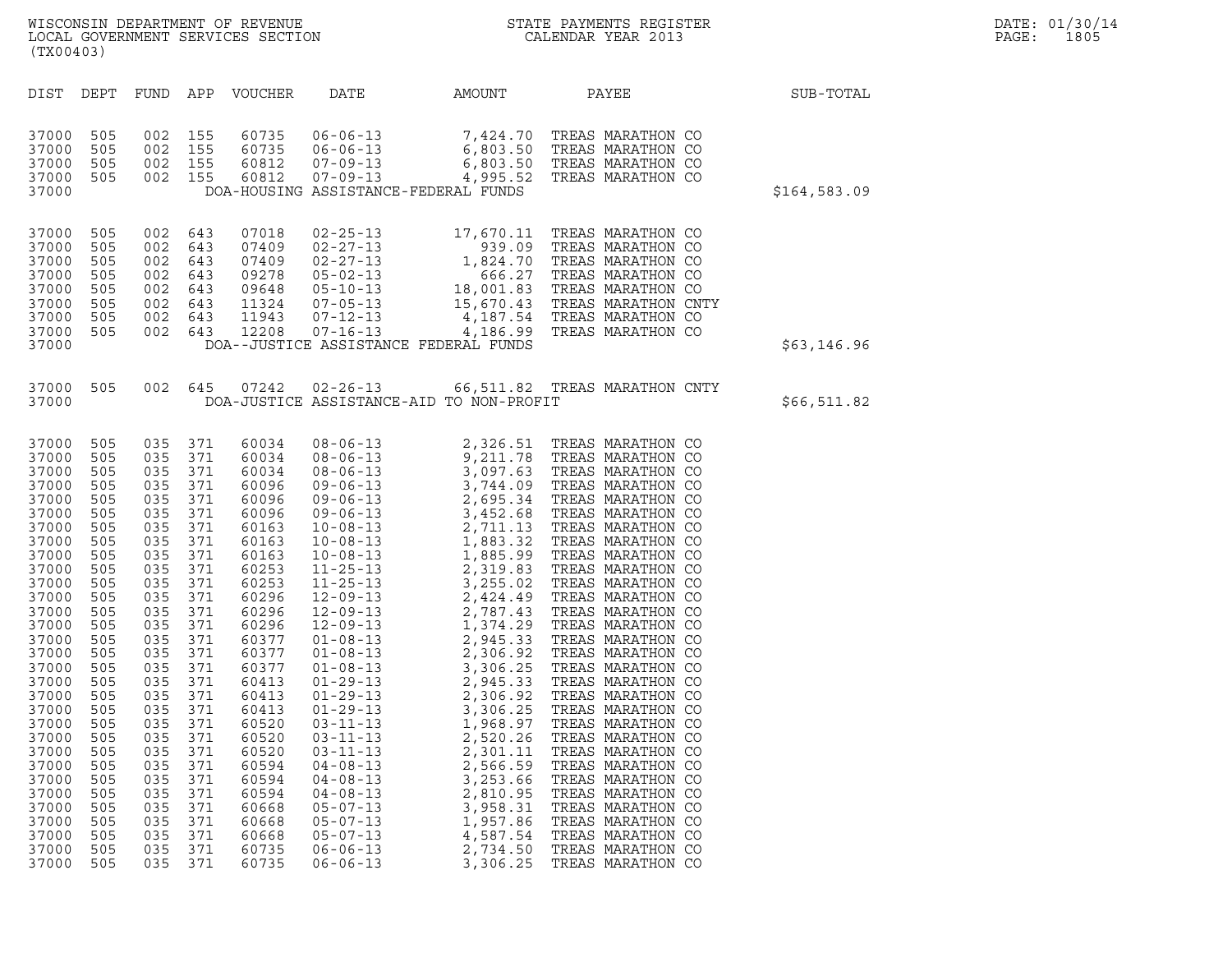|                                           | (TX00403)                |                          |                          |                                  |                                                                                                   |                                                                                                                 |                                                                                  |  |                 |  |  |
|-------------------------------------------|--------------------------|--------------------------|--------------------------|----------------------------------|---------------------------------------------------------------------------------------------------|-----------------------------------------------------------------------------------------------------------------|----------------------------------------------------------------------------------|--|-----------------|--|--|
| <b>DIST</b>                               | DEPT                     | <b>FUND</b>              | APP                      | <b>VOUCHER</b>                   | DATE                                                                                              | AMOUNT                                                                                                          | PAYEE                                                                            |  | SUB-TOTAL       |  |  |
| 37000<br>37000<br>37000<br>37000<br>37000 | 505<br>505<br>505<br>505 | 035<br>035<br>035<br>035 | 371<br>371<br>371<br>371 | 60735<br>60812<br>60812<br>60812 | $06 - 06 - 13$<br>$07 - 09 - 13$<br>$07 - 09 - 13$<br>$07 - 09 - 13$<br>DOA--PUBLIC BENEFITS FUND | 2,510.14<br>399.72<br>1,843.94<br>3,723.38                                                                      | TREAS MARATHON CO<br>TREAS MARATHON CO<br>TREAS MARATHON CO<br>TREAS MARATHON CO |  | \$100,729.71    |  |  |
| 37000<br>37000<br>37000                   | 835<br>835               | 002<br>002               | 105<br>105               | 43894<br>80996                   | 07-22-13<br>$11 - 18 - 13$<br>REVENUE--STATE SHARED REVENUES                                      | 828,140.86   TREAS MARATHON CO<br>4,692,880.12                                                                  | TREAS MARATHON CO                                                                |  | \$5,521,020.98  |  |  |
| 37000<br>37000                            | 835                      | 002                      | 109                      | 01037                            | $07 - 22 - 13$<br>REVENUE--EXEMPT COMPUTER AID                                                    | 365,832.00                                                                                                      | TREAS MARATHON CO                                                                |  | \$365,832.00    |  |  |
| 37000<br>37000<br>37000                   | 835<br>835               | 002<br>002               | 302<br>302               | 10056<br>11056                   | 07-22-13<br>$07 - 22 - 13$                                                                        | 10,936,428.19   TREAS MARATHON CO<br>2,644,253.81 TREAS MARATHON CO<br>REVENUE-FIRST DOLLAR/SCHOOL LEVY CREDITS |                                                                                  |  | \$13,580,682.00 |  |  |
| 37000<br>37000<br>37000                   | 835<br>835               | 021<br>021               | 363<br>363               | CR151<br>37195                   | $03 - 29 - 13$<br>$03 - 25 - 13$<br>REVENUE--LOTTERY CREDIT                                       | 286.03<br>2,757,464.61                                                                                          | TREAS MARATHON CO<br>TREAS MARATHON CO                                           |  | \$2,757,750.64  |  |  |
| 37000                                     |                          |                          |                          |                                  | DISTRICT TOTAL APPROPRIATIONS                                                                     |                                                                                                                 |                                                                                  |  | \$39,619,960.54 |  |  |
|                                           |                          |                          |                          |                                  |                                                                                                   |                                                                                                                 |                                                                                  |  |                 |  |  |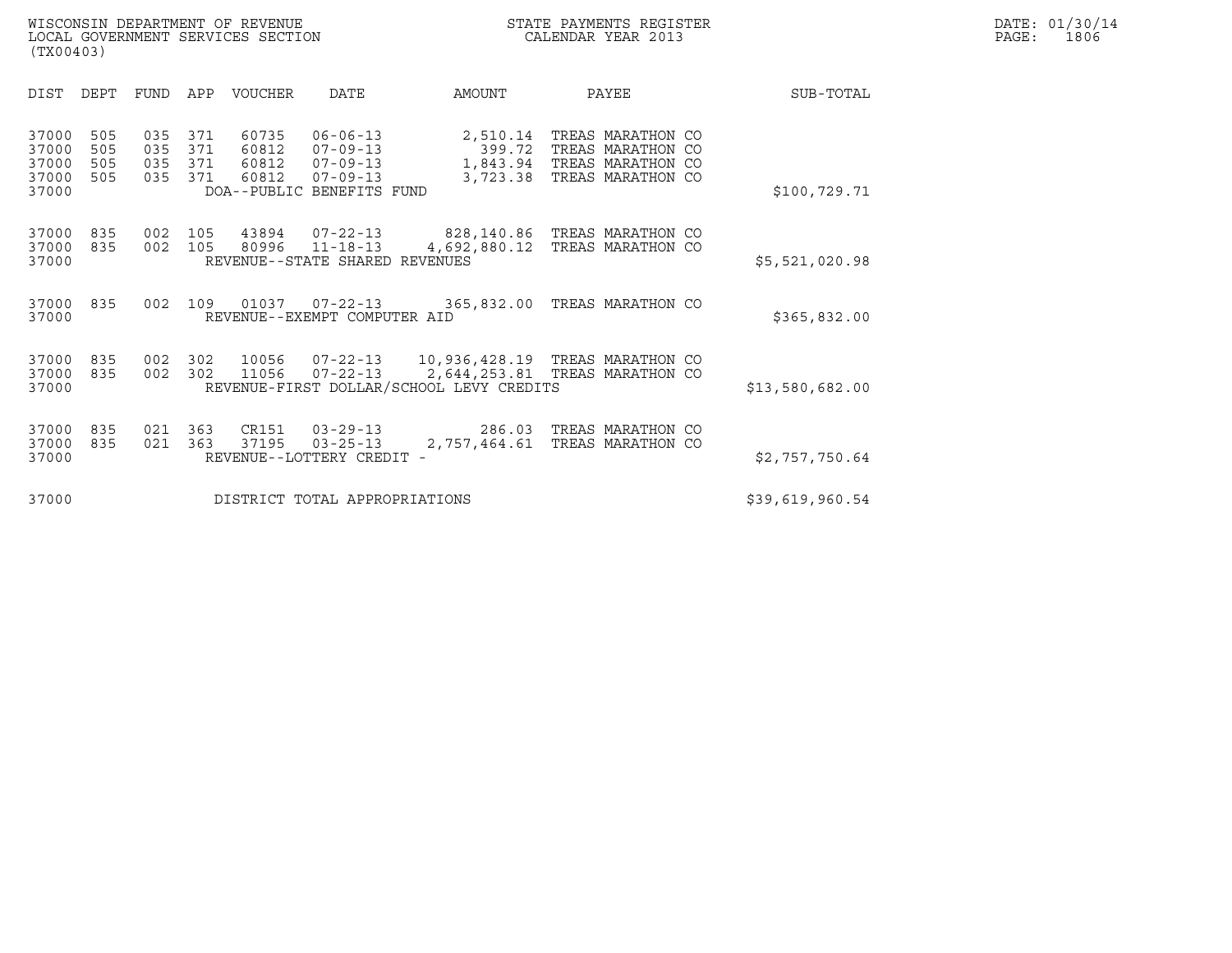| WISCONSIN DEPARTMENT OF REVENUE   | STATE PAYMENTS REGISTER | DATE: 01/30/14 |
|-----------------------------------|-------------------------|----------------|
| LOCAL GOVERNMENT SERVICES SECTION | CALENDAR YEAR 2013      | 1807<br>PAGE : |

| (TX00403)                                 |                          |                          |                              |       |                                                             |                                                                                                                                                                                   |                                                                                                          |              |  |
|-------------------------------------------|--------------------------|--------------------------|------------------------------|-------|-------------------------------------------------------------|-----------------------------------------------------------------------------------------------------------------------------------------------------------------------------------|----------------------------------------------------------------------------------------------------------|--------------|--|
| DIST                                      | DEPT                     |                          |                              |       |                                                             | FUND APP VOUCHER DATE AMOUNT                                                                                                                                                      | PAYEE                                                                                                    | SUB-TOTAL    |  |
| 37002<br>37002                            | 165                      | 002                      | 225                          | 00904 |                                                             | SAFETY/PROF SERV--FIRE INSURANCE DUES                                                                                                                                             | 07-03-13 2,338.70 TREAS TN BERGEN                                                                        | \$2,338.70   |  |
| 37002<br>37002<br>37002<br>37002<br>37002 | 370<br>370<br>370<br>370 | 000<br>000<br>000<br>000 | 001<br>001<br>001<br>001     | 01DNR | $03 - 13 - 13$<br>04DNR<br>04DNR 10-23-13<br>05DNR 11-21-13 | NAT RESOURCES-SEVERANCE/YIELD/WITHDRAWAL                                                                                                                                          | 19,137.23 TREAS TOWN BERGEN<br>39.11 TREAS TOWN BERGEN<br>120.70 TOWN BERGEN<br>319.79 TREAS TOWN BERGEN | \$19,616.83  |  |
| 37002<br>37002                            | 370<br>370               | 002 503<br>002 503       |                              | 15856 | 15856 02-06-13<br>$02 - 06 - 13$                            |                                                                                                                                                                                   | TREAS TN BERGEN<br>169.32 TREAS TN BERGEN<br>32,976.24 TREAS TN BERGEN<br><b>TOWN SHARE 2310.37</b>      |              |  |
| 37002                                     |                          |                          |                              |       |                                                             | NAT RESOURCES--AIDS IN LIEU OF TAXES                                                                                                                                              |                                                                                                          | \$33,145.56  |  |
| 37002<br>37002                            | 370                      | 012                      | 571                          |       | 36440 06-10-13                                              | NAT RESOURCES--FOREST CROP/MFL/CO FOREST                                                                                                                                          | 418.17 TREAS TN BERGEN                                                                                   | \$418.17     |  |
| 37002<br>37002<br>37002                   | 370<br>370               | 012                      | 012 579                      |       |                                                             | NAT RESOURCES--AIDS IN LIEU OF TAXES                                                                                                                                              | 579 18598  04-15-13  3,396.61 TREAS TN BERGEN<br>579  18598  04-15-13  605.71 TREAS TOWN BERGEN          | \$4,002.32   |  |
| 37002<br>37002                            | 370                      |                          | 074 670                      |       | NAT RESOURCES--RU RECYCLING GRANT                           |                                                                                                                                                                                   | 40768  05-20-13  818.96  TREAS TN BERGEN                                                                 | \$818.96     |  |
| 37002<br>37002<br>37002<br>37002<br>37002 | 395<br>395<br>395<br>395 | 011<br>011<br>011        | 011 191<br>191<br>191<br>191 |       | 96904 10-07-13                                              | 70904  01-07-13  13,428.30  TOWN OF BERGEN<br>76904  04-01-13  13,428.30  TOWN OF BERGEN<br>84904  07-01-13  13,428.30  TOWN OF BERGEN<br>TRANSPORTATION--GENERAL TRANSP AIDS-GTA | 13,428.30 TOWN OF BERGEN                                                                                 | \$53,713.20  |  |
| 37002<br>37002<br>37002                   | 835<br>835               | 002<br>002               | 105<br>105                   |       | REVENUE--STATE SHARED REVENUES                              |                                                                                                                                                                                   | 43837 07-22-13 1,903.83 TREAS TN BERGEN<br>80939  11-18-13  10,789.27  TREAS TN BERGEN                   | \$12,693.10  |  |
| 37002                                     |                          |                          |                              |       | DISTRICT TOTAL APPROPRIATIONS                               |                                                                                                                                                                                   |                                                                                                          | \$126,746.84 |  |
|                                           |                          |                          |                              |       |                                                             |                                                                                                                                                                                   |                                                                                                          |              |  |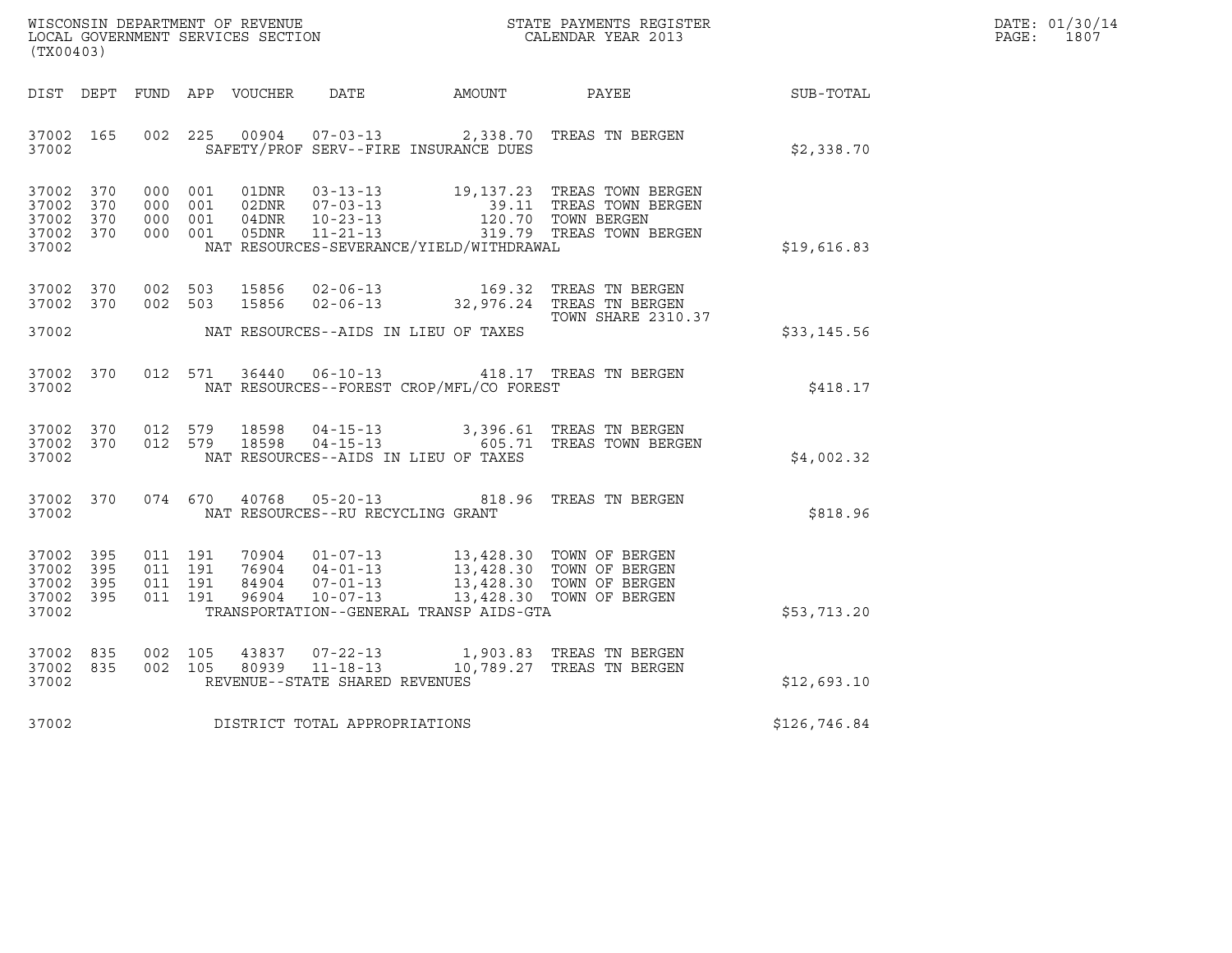| WISCONSIN DEPARTMENT OF REVENUE<br>LOCAL GOVERNMENT SERVICES SECTION<br>(TX00403) |            |                                      |     |                                  |                                  |                                                                                                                                               | STATE PAYMENTS REGISTER<br>CALENDAR YEAR 2013                                             |              | DATE: 01/30/14<br>PAGE: 1808 |
|-----------------------------------------------------------------------------------|------------|--------------------------------------|-----|----------------------------------|----------------------------------|-----------------------------------------------------------------------------------------------------------------------------------------------|-------------------------------------------------------------------------------------------|--------------|------------------------------|
| DIST DEPT                                                                         |            |                                      |     | FUND APP VOUCHER                 | DATE                             | AMOUNT                                                                                                                                        | PAYEE                                                                                     | SUB-TOTAL    |                              |
| 37004 165<br>37004                                                                |            | 002 225                              |     |                                  |                                  | SAFETY/PROF SERV--FIRE INSURANCE DUES                                                                                                         | 00905  07-03-13  2,467.36  TREAS TN BERLIN                                                | \$2,467.36   |                              |
| 37004 370<br>37004<br>37004                                                       | 370        | 000 001<br>000 001                   |     | 04DNR                            |                                  | 10-23-13 1,482.52 TOWN BERGEN<br>NAT RESOURCES-SEVERANCE/YIELD/WITHDRAWAL                                                                     | 01DNR  03-13-13  991.71 TREAS TOWN BERLIN                                                 | \$2,474.23   |                              |
| 37004 370<br>37004                                                                |            | 012 571                              |     |                                  |                                  | NAT RESOURCES--FOREST CROP/MFL/CO FOREST                                                                                                      | 36441    06-10-13    494.71    TREAS TN BERLIN                                            | \$494.71     |                              |
| 37004 395<br>37004<br>37004<br>395<br>37004<br>37004                              | 395<br>395 | 011 191<br>011 191<br>011<br>011 191 | 191 | 70905<br>76905<br>84905<br>96905 | $07 - 01 - 13$<br>$10 - 07 - 13$ | 01-07-13 24,636.58 TOWN OF BERLIN<br>04-01-13 24,636.58 TOWN OF BERLIN<br>24,636.58 TOWN OF BERLIN<br>TRANSPORTATION--GENERAL TRANSP AIDS-GTA | 24,636.61 TOWN OF BERLIN                                                                  | \$98,546.35  |                              |
| 37004 835<br>37004 835<br>37004                                                   |            | 002 105<br>002 105                   |     |                                  | REVENUE--STATE SHARED REVENUES   |                                                                                                                                               | 43838  07-22-13  5,277.70  TREAS TN BERLIN<br>80940  11-18-13  29,908.88  TREAS TN BERLIN | \$35,186.58  |                              |
| 37004 835<br>37004                                                                |            | 002 109                              |     |                                  | REVENUE--EXEMPT COMPUTER AID     |                                                                                                                                               |                                                                                           | \$44.00      |                              |
| 37004                                                                             |            |                                      |     |                                  | DISTRICT TOTAL APPROPRIATIONS    |                                                                                                                                               |                                                                                           | \$139,213.23 |                              |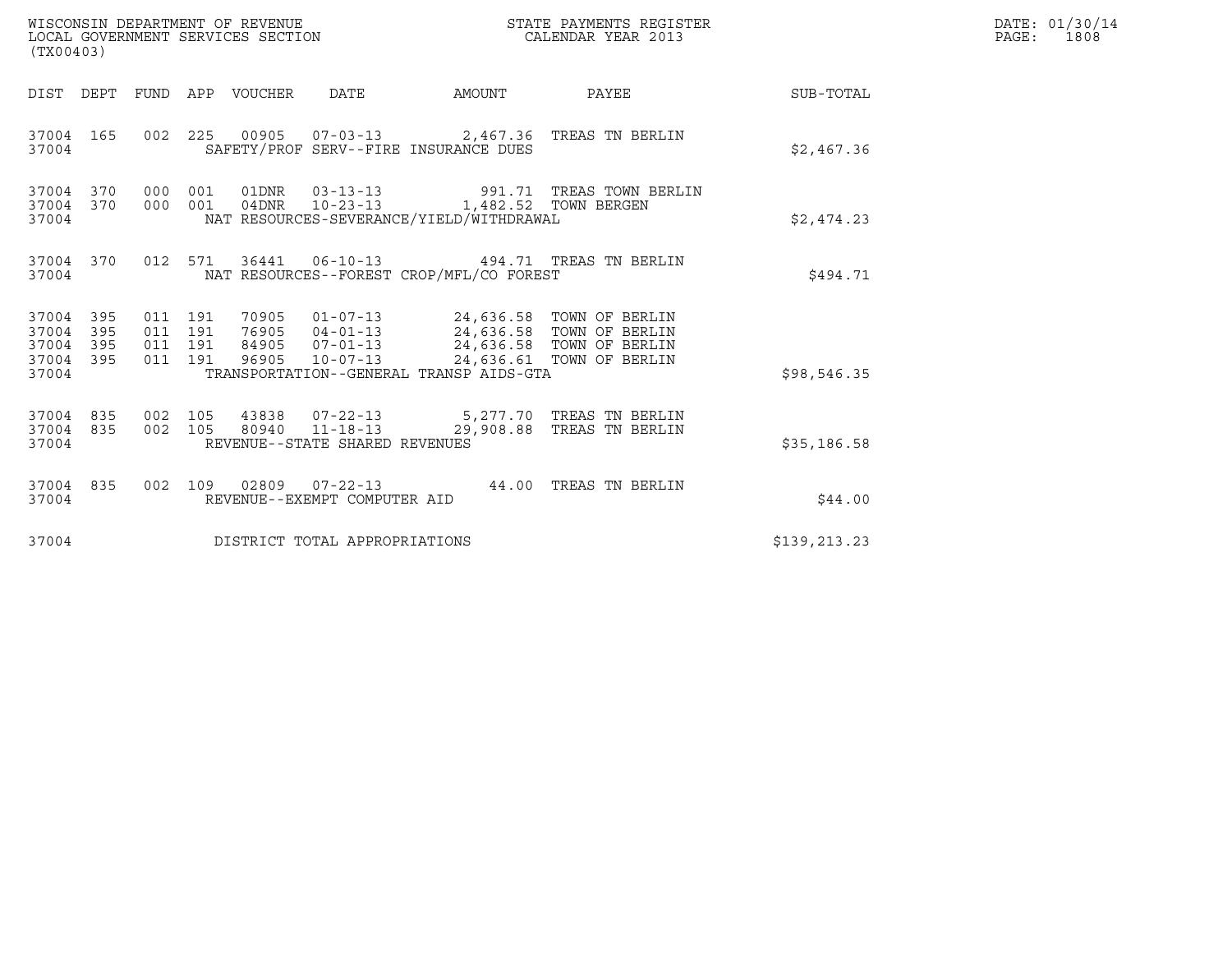| (TX00403)                                     |                   |                                          |                            | WISCONSIN DEPARTMENT OF REVENUE<br>LOCAL GOVERNMENT SERVICES SECTION |                                                                                                                                 | STATE PAYMENTS REGISTER<br>CALENDAR YEAR 2013         |              | DATE: 01/30/14<br>PAGE:<br>1809 |
|-----------------------------------------------|-------------------|------------------------------------------|----------------------------|----------------------------------------------------------------------|---------------------------------------------------------------------------------------------------------------------------------|-------------------------------------------------------|--------------|---------------------------------|
|                                               |                   |                                          | DIST DEPT FUND APP VOUCHER | DATE                                                                 | AMOUNT                                                                                                                          | PAYEE                                                 | SUB-TOTAL    |                                 |
| 37006 165<br>37006                            |                   | 002 225                                  |                            |                                                                      | 00906  07-03-13  1,012.53  TREAS TN BERN<br>SAFETY/PROF SERV--FIRE INSURANCE DUES                                               |                                                       | \$1,012.53   |                                 |
| 37006 370<br>37006<br>37006                   | 370               | 000 001<br>000 001                       | 01DNR<br>04DNR             | $03 - 13 - 13$<br>$10 - 23 - 13$                                     | NAT RESOURCES-SEVERANCE/YIELD/WITHDRAWAL                                                                                        | 2,274.79 TREAS TOWN BERN<br>315.77 TOWN BERN          | \$2,590.56   |                                 |
| 37006<br>37006                                | 37006 370<br>370  | 012 571<br>012 571                       | 36442                      | 36442 06-10-13<br>$06 - 10 - 13$                                     | NAT RESOURCES--FOREST CROP/MFL/CO FOREST                                                                                        | 80.73 TREAS TN BERN<br>1,090.58 TREAS TN BERN         | \$1,171.31   |                                 |
| 37006 370<br>37006                            |                   | 074 670                                  |                            | NAT RESOURCES--RU RECYCLING GRANT                                    | 40769  05-20-13  1,486.42  TREAS TN BERN                                                                                        |                                                       | \$1,486.42   |                                 |
| 37006 370<br>37006                            |                   | 074 673                                  |                            |                                                                      | 40769  05-20-13  157.04  TREAS TN BERN<br>NAT RESOURCES--RU CONSOLIDATED GRANT                                                  |                                                       | \$157.04     |                                 |
| 37006 395<br>37006<br>37006<br>37006<br>37006 | 395<br>395<br>395 | 011 191<br>011 191<br>011 191<br>011 191 | 84906<br>96906             | $07 - 01 - 13$<br>$07 - 01 - 13$<br>10-07-13                         | 70906  01-07-13  18,915.39  TOWN OF BERN<br>76906  04-01-13  18,915.39  TOWN OF BERN<br>TRANSPORTATION--GENERAL TRANSP AIDS-GTA | 18,915.39 TOWN OF BERN<br>18,915.41 TOWN OF BERN      | \$75,661.58  |                                 |
| 37006 835<br>37006<br>37006                   | 835               | 002 105<br>002 105                       | 43839<br>80941             | $07 - 22 - 13$<br>$11 - 18 - 13$<br>REVENUE--STATE SHARED REVENUES   |                                                                                                                                 | 8,733.67   TREAS  TN  BERN<br>49,490.79 TREAS TN BERN | \$58,224.46  |                                 |
| 37006 835<br>37006                            |                   |                                          |                            | 002 109 02810 07-22-13<br>REVENUE--EXEMPT COMPUTER AID               |                                                                                                                                 | 13.00 TREAS TN BERN                                   | \$13.00      |                                 |
| 37006                                         |                   |                                          |                            | DISTRICT TOTAL APPROPRIATIONS                                        |                                                                                                                                 |                                                       | \$140,316.90 |                                 |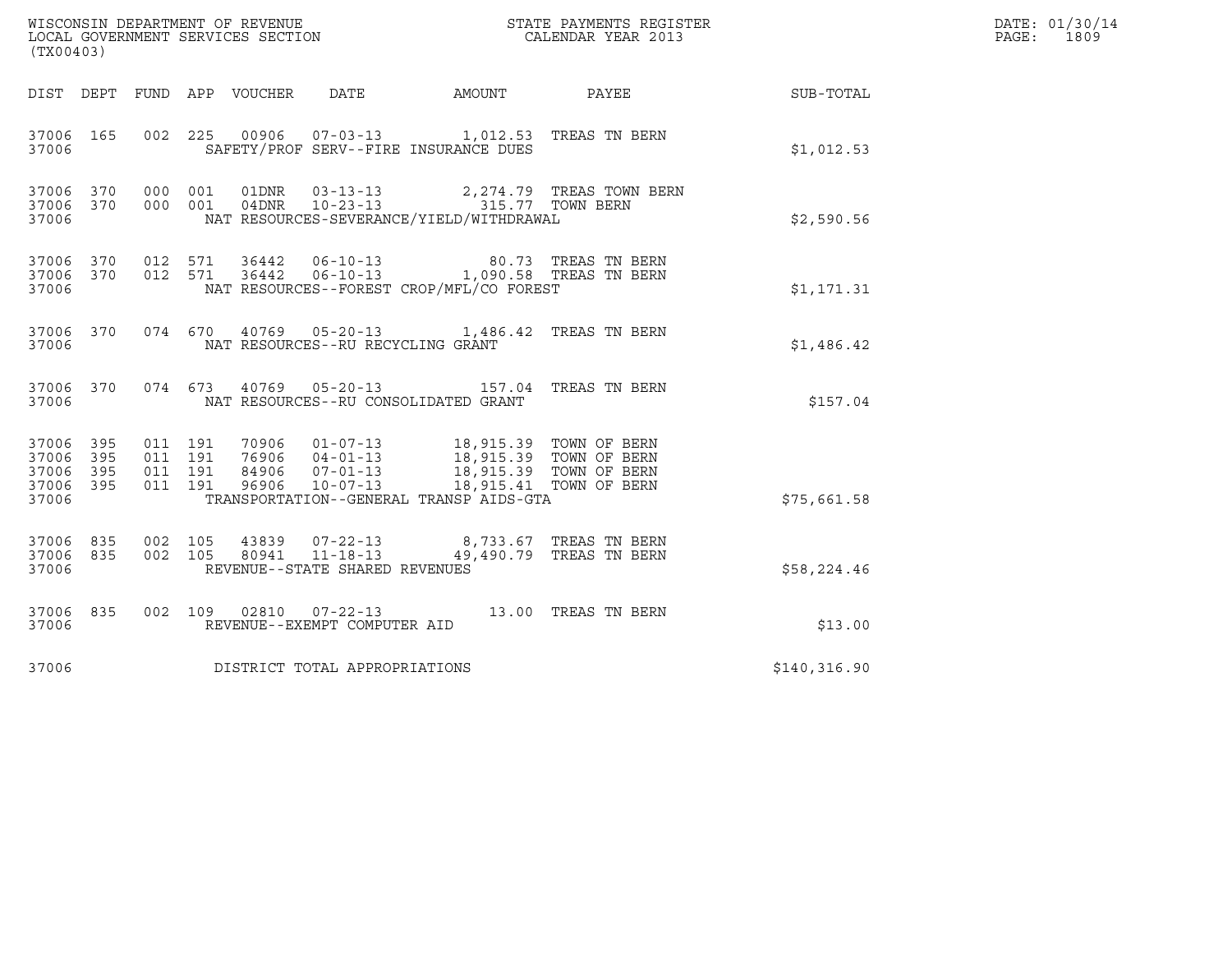| (TX00403)                                             |                        |                               |         |               |                                                  |                                                                                                                                                                                   | WISCONSIN DEPARTMENT OF REVENUE<br>LOCAL GOVERNMENT SERVICES SECTION<br>CALENDAR YEAR 2013 |                  | DATE: 01/30/14<br>PAGE: 1810 |
|-------------------------------------------------------|------------------------|-------------------------------|---------|---------------|--------------------------------------------------|-----------------------------------------------------------------------------------------------------------------------------------------------------------------------------------|--------------------------------------------------------------------------------------------|------------------|------------------------------|
|                                                       |                        |                               |         |               |                                                  | DIST DEPT FUND APP VOUCHER DATE AMOUNT PAYEE                                                                                                                                      |                                                                                            | <b>SUB-TOTAL</b> |                              |
| 37008 165<br>37008                                    |                        | 002 225                       |         |               | 00907 07-03-13                                   | SAFETY/PROF SERV--FIRE INSURANCE DUES                                                                                                                                             | 2,557.74 TREAS TN BEVENT                                                                   | \$2,557.74       |                              |
| 37008                                                 | 37008 370              |                               | 000 001 |               |                                                  | NAT RESOURCES-SEVERANCE/YIELD/WITHDRAWAL                                                                                                                                          | 01DNR  03-13-13  1,128.02 TREAS TOWN BEVENT                                                | \$1,128.02       |                              |
| 37008 370<br>37008                                    |                        | 002 503                       |         | 15857         |                                                  | NAT RESOURCES--AIDS IN LIEU OF TAXES                                                                                                                                              | 02-06-13    161.31    TREAS TN BEVENT<br>TOWN SHARE 12.66                                  | \$161.31         |                              |
| 37008                                                 | 37008 370<br>37008 370 | 012 571                       | 012 571 |               |                                                  | NAT RESOURCES--FOREST CROP/MFL/CO FOREST                                                                                                                                          |                                                                                            | \$696.00         |                              |
| 37008                                                 | 37008 370              |                               |         |               |                                                  | NAT RESOURCES--AIDS IN LIEU OF TAXES                                                                                                                                              | 012 579 18599 04-15-13 17.33 TREAS TOWN BEVENT                                             | \$17.33          |                              |
| 37008 370<br>37008                                    |                        |                               |         | 074 670 40770 | NAT RESOURCES--RU RECYCLING GRANT                |                                                                                                                                                                                   | 05-20-13 1,604.64 TREAS TN BEVENT                                                          | \$1,604.64       |                              |
| 37008 395<br>37008<br>37008 395<br>37008 395<br>37008 | 395                    | 011 191<br>011 191<br>011 191 | 011 191 |               |                                                  | 70907  01-07-13  30,288.90  TOWN OF BEVENT<br>76907  04-01-13  30,288.90  TOWN OF BEVENT<br>84907  07-01-13  30,288.90  TOWN OF BEVENT<br>TRANSPORTATION--GENERAL TRANSP AIDS-GTA | 30,288.90 TOWN OF BEVENT                                                                   | \$121, 155.60    |                              |
| 37008 835<br>37008 835<br>37008                       |                        | 002 105<br>002 105            |         | 80942         | $11 - 18 - 13$<br>REVENUE--STATE SHARED REVENUES |                                                                                                                                                                                   | 43840  07-22-13  2,982.12  TREAS TN BEVENT<br>16,898.68 TREAS TN BEVENT                    | \$19,880.80      |                              |
| 37008 835<br>37008                                    |                        | 002 109                       |         | 02811         | REVENUE--EXEMPT COMPUTER AID                     |                                                                                                                                                                                   | 07-22-13 5.00 TREAS TN BEVENT                                                              | \$5.00           |                              |
| 37008                                                 |                        |                               |         |               | DISTRICT TOTAL APPROPRIATIONS                    |                                                                                                                                                                                   |                                                                                            | \$147,206.44     |                              |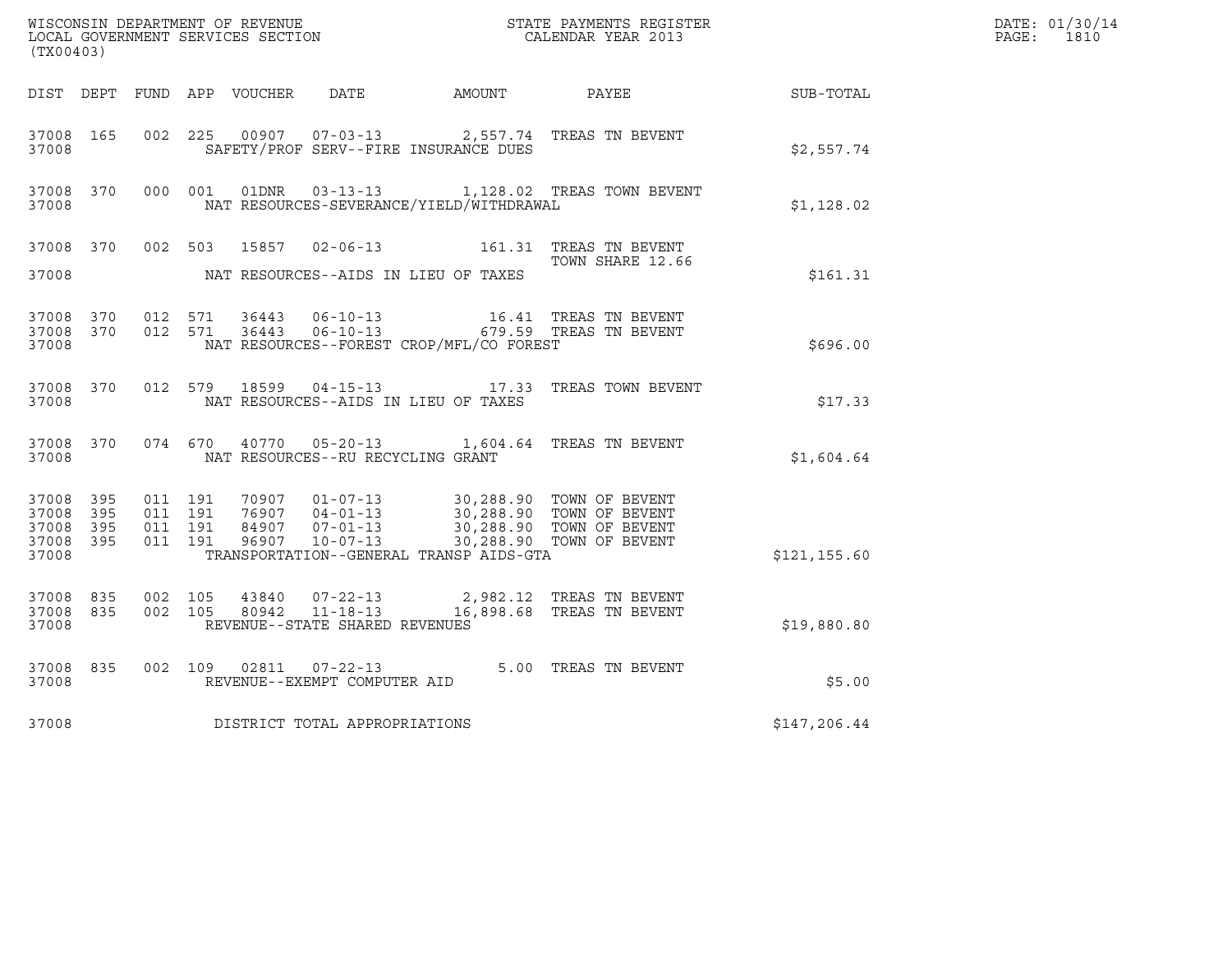| (TX00403)                                                 |           |                                          |         |               |                                                  |                                              | $\tt WISCONSIM DEPARTMENT OF REVENUE$ $\tt WISCONSIMENTS REGISTER$<br>LOCAL GOVERNMENT SERVICES SECTION $\tt CALENDAR YEAR$ 2013                                                                                                    |              | DATE: 01/30/14<br>$\mathtt{PAGE}$ :<br>1811 |
|-----------------------------------------------------------|-----------|------------------------------------------|---------|---------------|--------------------------------------------------|----------------------------------------------|-------------------------------------------------------------------------------------------------------------------------------------------------------------------------------------------------------------------------------------|--------------|---------------------------------------------|
|                                                           |           |                                          |         |               |                                                  | DIST DEPT FUND APP VOUCHER DATE AMOUNT PAYEE |                                                                                                                                                                                                                                     | SUB-TOTAL    |                                             |
| 37010 165<br>37010                                        |           |                                          |         |               |                                                  | SAFETY/PROF SERV--FIRE INSURANCE DUES        | 002 225 00908 07-03-13 1,381.59 TREAS TN BRIGHTON                                                                                                                                                                                   | \$1,381.59   |                                             |
| 37010 370<br>37010                                        |           |                                          |         |               |                                                  | NAT RESOURCES-SEVERANCE/YIELD/WITHDRAWAL     | 000 001 01DNR 03-13-13 4,465.73 TREAS TOWN BRIGHTON                                                                                                                                                                                 | \$4,465.73   |                                             |
| 37010 370<br>37010                                        |           |                                          |         |               |                                                  | NAT RESOURCES--FOREST CROP/MFL/CO FOREST     | 012 571 36444 06-10-13 182.72 TREAS TN BRIGHTON                                                                                                                                                                                     | \$182.72     |                                             |
| 37010 370<br>37010                                        |           |                                          |         |               |                                                  | NAT RESOURCES--AIDS IN LIEU OF TAXES         | 012 579 18600 04-15-13 34.43 TREAS TOWN BRIGHTON                                                                                                                                                                                    | \$34.43      |                                             |
| 37010                                                     | 37010 370 |                                          |         |               | NAT RESOURCES--RU RECYCLING GRANT                |                                              | 074 670 40771 05-20-13 1,166.65 TREAS TN BRIGHTON                                                                                                                                                                                   | \$1,166.65   |                                             |
| 37010 395<br>37010 395<br>37010 395<br>37010 395<br>37010 |           | 011 191<br>011 191<br>011 191<br>011 191 |         |               |                                                  | TRANSPORTATION--GENERAL TRANSP AIDS-GTA      | 70908  01-07-13  26,017.93  TOWN OF BRIGHTON<br>76908  04-01-13  26,017.93  TOWN OF BRIGHTON<br>76908 04-01-13 26,017.93 TOWN OF BRIGHTON<br>84908 07-01-13 26,017.93 TOWN OF BRIGHTON<br>96908 10-07-13 26,017.93 TOWN OF BRIGHTON | \$104,071.72 |                                             |
| 37010 835<br>37010 835<br>37010                           |           | 002 105                                  | 002 105 |               | 80943 11-18-13<br>REVENUE--STATE SHARED REVENUES |                                              | 43841  07-22-13  8,788.90  TREAS TN BRIGHTON<br>50,501.01 TREAS TN BRIGHTON                                                                                                                                                         | \$59,289.91  |                                             |
| 37010 835<br>37010                                        |           | 002 109                                  |         | 02812         | $07 - 22 - 13$<br>REVENUE--EXEMPT COMPUTER AID   |                                              | 87.00 TREAS TN BRIGHTON                                                                                                                                                                                                             | \$87.00      |                                             |
| 37010 835<br>37010                                        |           |                                          |         | 002 501 00002 | $02 - 01 - 13$                                   | DOA-PAYMENT FOR MUNICIPAL SERVICES AID       | 79.07 TREAS TN BRIGHTON                                                                                                                                                                                                             | \$79.07      |                                             |
| 37010                                                     |           |                                          |         |               | DISTRICT TOTAL APPROPRIATIONS                    |                                              |                                                                                                                                                                                                                                     | \$170,758.82 |                                             |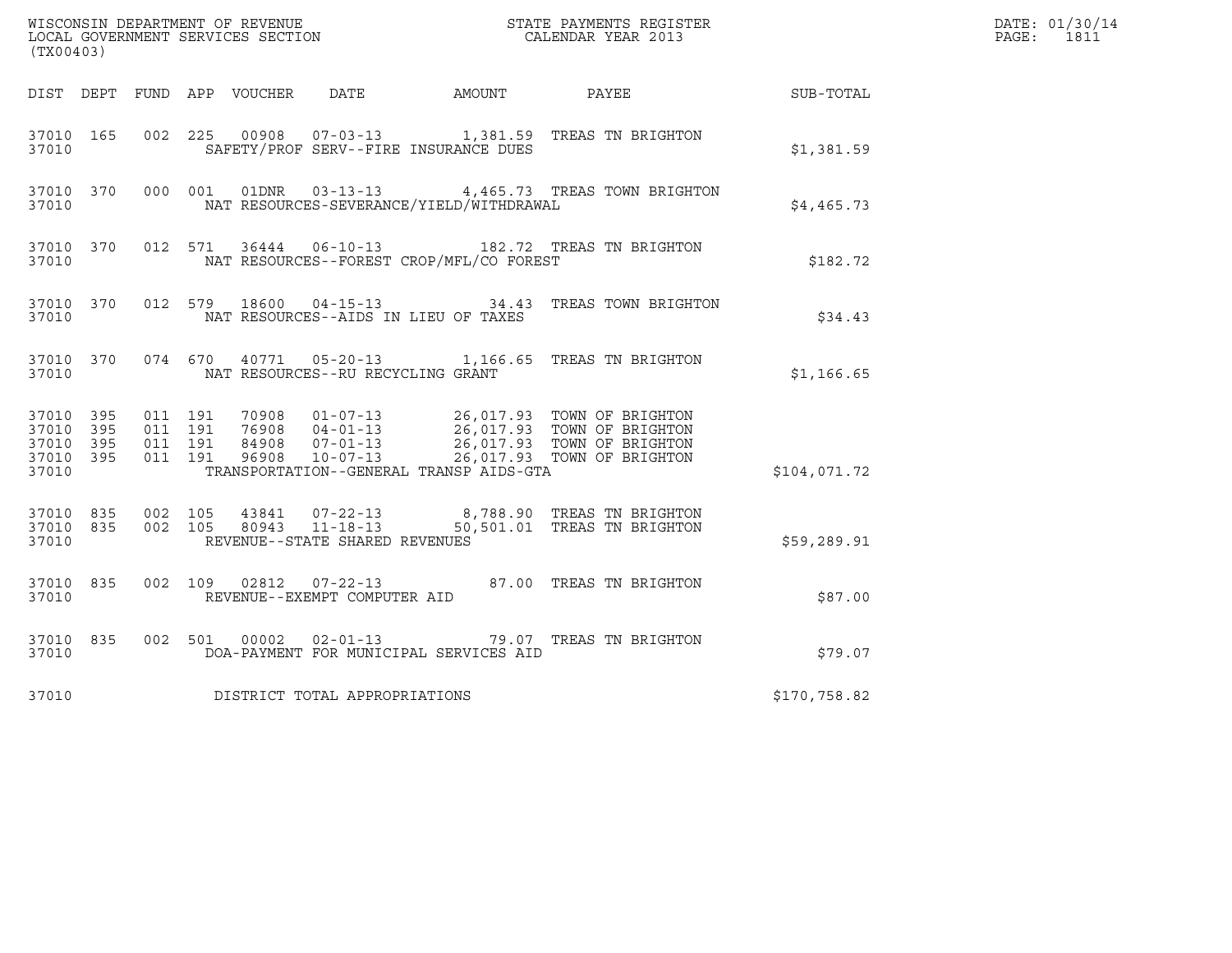| (TX00403)                                |                        |         |                               |                                                   |                                          |                                                                                                                                                                                      |                                                            | DATE: 01/30/14<br>PAGE: 1812 |
|------------------------------------------|------------------------|---------|-------------------------------|---------------------------------------------------|------------------------------------------|--------------------------------------------------------------------------------------------------------------------------------------------------------------------------------------|------------------------------------------------------------|------------------------------|
|                                          |                        |         |                               |                                                   |                                          |                                                                                                                                                                                      | DIST DEPT FUND APP VOUCHER DATE AMOUNT PAYEE THE SUB-TOTAL |                              |
| 37012                                    |                        |         |                               |                                                   | SAFETY/PROF SERV--FIRE INSURANCE DUES    | 37012 165 002 225 00909 07-03-13 2,337.00 TREAS TN CASSEL                                                                                                                            | \$2,337.00                                                 |                              |
| 37012                                    |                        |         |                               |                                                   | NAT RESOURCES--FOREST CROP/MFL/CO FOREST | 37012 370 012 571 36445 06-10-13 32.20 TREAS TN CASSEL                                                                                                                               | \$32.20                                                    |                              |
| 37012                                    |                        |         |                               | NAT RESOURCES--RU RECYCLING GRANT                 |                                          | 37012 370 074 670 40772 05-20-13 2,223.22 TREAS TN CASSEL                                                                                                                            | \$2,223.22                                                 |                              |
| 37012 395<br>37012 395<br>37012<br>37012 | 395<br>37012 395       | 011 191 | 011 191<br>011 191<br>011 191 |                                                   | TRANSPORTATION--GENERAL TRANSP AIDS-GTA  | 70909  01-07-13  22,777.86  TOWN OF CASSEL<br>76909  04-01-13  22,777.86  TOWN OF CASSEL<br>84909  07-01-13  22,777.86  TOWN OF CASSEL<br>96909  10-07-13  22,777.87  TOWN OF CASSEL | \$91,111.45                                                |                              |
| 37012                                    |                        |         |                               |                                                   | DOA--TRANSMISSION LINE FEE DISTRIBUTION  | 37012 505 002 174 58370 04-26-13 22,956.00 TREAS TN CASSEL                                                                                                                           | \$22,956.00                                                |                              |
| 37012                                    | 37012 835<br>37012 835 |         | 002 105<br>002 105            | 80944  11-18-13<br>REVENUE--STATE SHARED REVENUES |                                          | 43842  07-22-13  4,491.44 TREAS TN CASSEL<br>25,451.49 TREAS TN CASSEL                                                                                                               | \$29,942.93                                                |                              |
| 37012                                    | 37012 835              |         |                               | REVENUE--EXEMPT COMPUTER AID                      |                                          | 002 109 02813 07-22-13 20.00 TREAS TN CASSEL                                                                                                                                         | \$20.00                                                    |                              |
| 37012                                    |                        |         |                               | DISTRICT TOTAL APPROPRIATIONS                     |                                          |                                                                                                                                                                                      | \$148,622.80                                               |                              |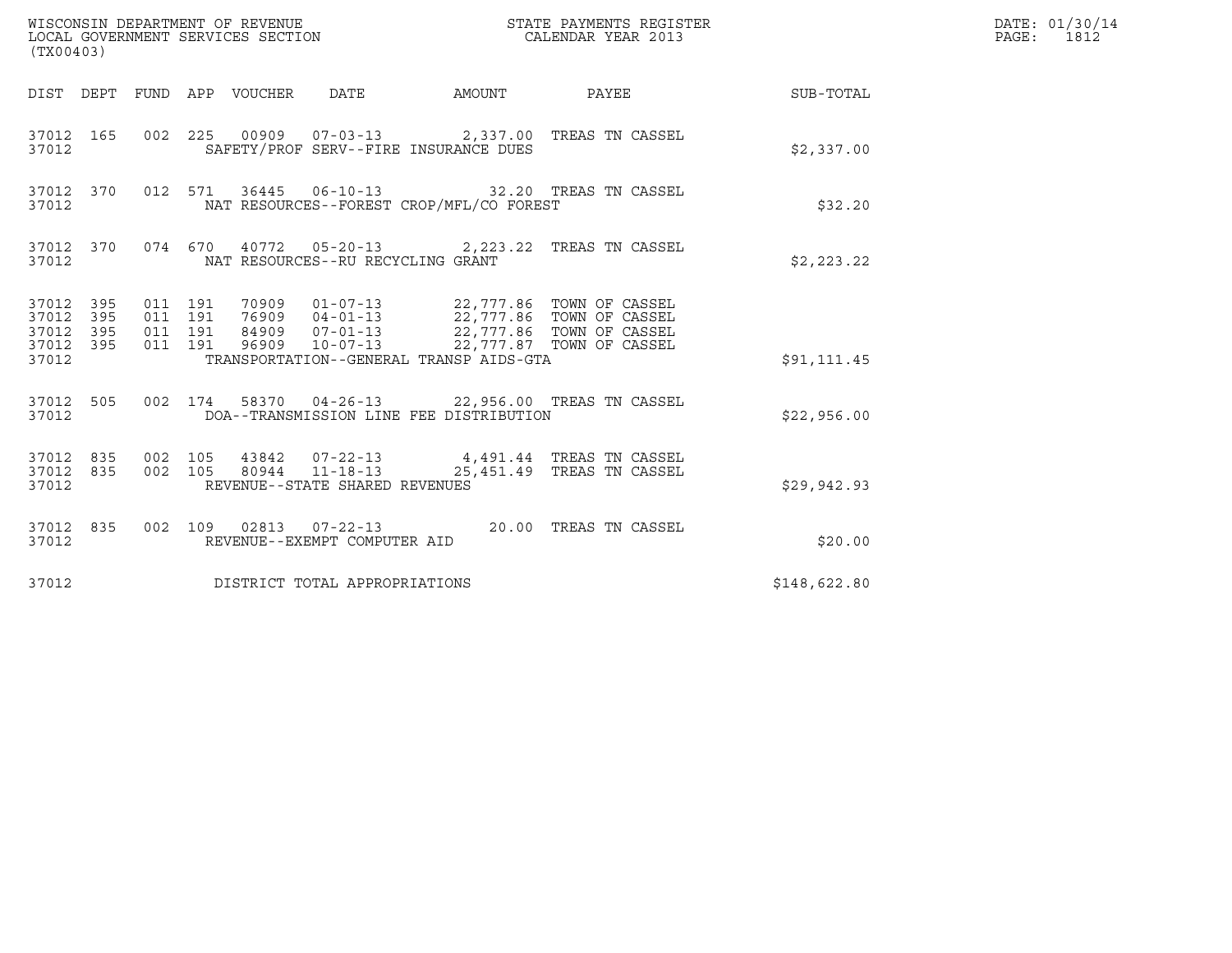| (TX00403)                       |                        |                    |                    |       |                                                  |                                              |                                                                                                                                                                                                  |              | DATE: 01/30/14<br>PAGE: 1813 |
|---------------------------------|------------------------|--------------------|--------------------|-------|--------------------------------------------------|----------------------------------------------|--------------------------------------------------------------------------------------------------------------------------------------------------------------------------------------------------|--------------|------------------------------|
|                                 |                        |                    |                    |       |                                                  | DIST DEPT FUND APP VOUCHER DATE AMOUNT PAYEE |                                                                                                                                                                                                  | SUB-TOTAL    |                              |
| 37014 165<br>37014              |                        |                    |                    |       |                                                  | SAFETY/PROF SERV--FIRE INSURANCE DUES        | 002 225 00910 07-03-13 3,805.26 TREAS TN CLEVELAND                                                                                                                                               | \$3,805.26   |                              |
| 37014                           | 37014 370              |                    |                    |       | 000 001 01DNR 03-13-13                           | NAT RESOURCES-SEVERANCE/YIELD/WITHDRAWAL     | 450.11 TREAS TOWN CLEVELAND                                                                                                                                                                      | \$450.11     |                              |
| 37014                           | 37014 370              |                    |                    |       |                                                  | NAT RESOURCES--FOREST CROP/MFL/CO FOREST     | 012 571 36446 06-10-13 49.65 TREAS TN CLEVELAND                                                                                                                                                  | \$49.65      |                              |
| 37014                           | 37014 370              |                    |                    |       | NAT RESOURCES--RU RECYCLING GRANT                |                                              | 074 670 40773 05-20-13 1,445.45 TREAS TN CLEVELAND                                                                                                                                               | \$1,445.45   |                              |
| 37014                           | 37014 370              |                    |                    |       |                                                  | NAT RESOURCES--RU CONSOLIDATED GRANT         | 074 673 40773 05-20-13 392.48 TREAS TN CLEVELAND                                                                                                                                                 | \$392.48     |                              |
| 37014 395<br>37014 395<br>37014 | 37014 395<br>37014 395 | 011 191<br>011 191 | 011 191<br>011 191 |       |                                                  | TRANSPORTATION--GENERAL TRANSP AIDS-GTA      | 70910  01-07-13  24,107.33  TOWN OF CLEVELAND<br>76910  04-01-13  24,107.33  TOWN OF CLEVELAND<br>84910  07-01-13  24,107.33  TOWN OF CLEVELAND<br>96910  10-07-13  24,107.36  TOWN OF CLEVELAND | \$96,429.35  |                              |
| 37014                           | 37014 395              |                    |                    |       |                                                  | TRANSPORTATION--LRIP/TRIP/MSIP GRANTS        | 011  278  89691  10-03-13  25,000.00  TREAS TN CLEVELAND                                                                                                                                         | \$25,000.00  |                              |
| 37014 835<br>37014              | 37014 835              | 002 105            | 002 105            | 80945 | 43843 07-22-13<br>REVENUE--STATE SHARED REVENUES |                                              | $0.7 - 22 - 13$<br>11 - 18 - 13<br>25.092.76 TREAS TN CLEVELAND                                                                                                                                  | \$29,520.90  |                              |
| 37014                           | 37014 835              |                    |                    |       | REVENUE--EXEMPT COMPUTER AID                     |                                              | 002 109 02814 07-22-13 79.00 TREAS TN CLEVELAND                                                                                                                                                  | \$79.00      |                              |
| 37014                           |                        |                    |                    |       | DISTRICT TOTAL APPROPRIATIONS                    |                                              |                                                                                                                                                                                                  | \$157,172.20 |                              |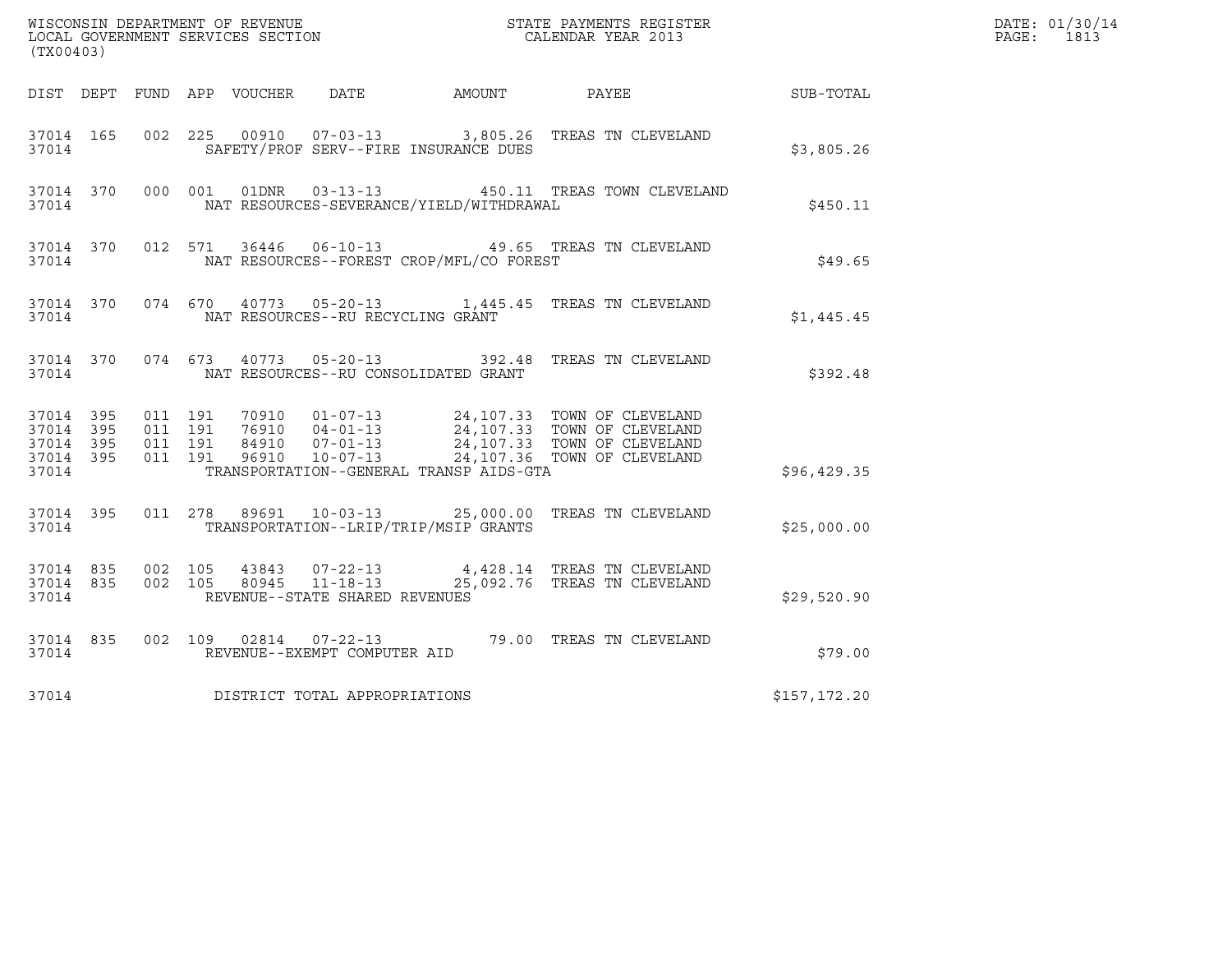| (TX00403)                                                              |           |                                                     |         |                                   |                                                                                                                                                                                                                       | WISCONSIN DEPARTMENT OF REVENUE<br>LOCAL GOVERNMENT SERVICES SECTION CALENDAR YEAR 2013 |               | DATE: 01/30/14<br>PAGE: 1814 |
|------------------------------------------------------------------------|-----------|-----------------------------------------------------|---------|-----------------------------------|-----------------------------------------------------------------------------------------------------------------------------------------------------------------------------------------------------------------------|-----------------------------------------------------------------------------------------|---------------|------------------------------|
|                                                                        |           |                                                     |         |                                   |                                                                                                                                                                                                                       | DIST DEPT FUND APP VOUCHER DATE AMOUNT PAYEE SUB-TOTAL                                  |               |                              |
| 37016 165<br>37016                                                     |           | 002 225                                             |         |                                   | 00911  07-03-13  2,676.87 TREAS TN DAY<br>SAFETY/PROF SERV--FIRE INSURANCE DUES                                                                                                                                       |                                                                                         | \$2,676.87    |                              |
| 37016                                                                  |           |                                                     |         |                                   | 37016 370 000 001 04DNR 10-23-13 745.70 TOWN DAY<br>NAT RESOURCES-SEVERANCE/YIELD/WITHDRAWAL                                                                                                                          |                                                                                         | \$745.70      |                              |
| 37016                                                                  | 37016 370 |                                                     |         |                                   | 012 571 36447 06-10-13 109.39 TREAS TN DAY<br>NAT RESOURCES--FOREST CROP/MFL/CO FOREST                                                                                                                                |                                                                                         | \$109.39      |                              |
| 37016 370<br>37016                                                     |           | 37016 370 012 579                                   |         |                                   | 012 579 18601 04-15-13 705.52 TREAS TN DAY<br>012 579 18601 04-15-13 617.65 TREAS TOWN DAY<br>NAT RESOURCES--AIDS IN LIEU OF TAXES                                                                                    |                                                                                         | \$1,323.17    |                              |
| 37016                                                                  |           |                                                     |         | NAT RESOURCES--RU RECYCLING GRANT | 37016 370 074 670 40774 05-20-13 2,609.88 TREAS TN DAY                                                                                                                                                                |                                                                                         | \$2,609.88    |                              |
| 37016                                                                  |           |                                                     |         |                                   | 37016 370 074 673 40774 05-20-13 286.30 TREAS TN DAY<br>NAT RESOURCES--RU CONSOLIDATED GRANT                                                                                                                          |                                                                                         | \$286.30      |                              |
| 37016 395<br>37016 395<br>37016 395<br>37016 395<br>37016 395<br>37016 |           | 011 191<br>011 191<br>011 191<br>011 191<br>011 191 |         | 90962 10-17-13<br>96911 10-07-13  | 70911  01-07-13  26,848.85  TOWN OF DAY<br>76911  04-01-13  26,848.85  TOWN OF DAY<br>84911  07-01-13  26,848.85  TOWN OF DAY<br>90962  10-17-13  26,848.86  TREAS  TN DAY<br>TRANSPORTATION--GENERAL TRANSP AIDS-GTA | 26,848.86 TOWN OF DAY                                                                   | \$134, 244.27 |                              |
| 37016 835<br>37016 835<br>37016                                        |           | 002 105<br>002 105                                  |         | REVENUE--STATE SHARED REVENUES    | 43844 07-22-13 7,531.02 TREAS TN DAY<br>80946  11-18-13  42,698.93  TREAS TN DAY                                                                                                                                      |                                                                                         | \$50,229.95   |                              |
| 37016 835<br>37016                                                     |           |                                                     | 002 109 | REVENUE--EXEMPT COMPUTER AID      | 02815  07-22-13  45.00 TREAS TN DAY                                                                                                                                                                                   |                                                                                         | \$45.00       |                              |
| 37016                                                                  |           |                                                     |         | DISTRICT TOTAL APPROPRIATIONS     |                                                                                                                                                                                                                       |                                                                                         | \$192, 270.53 |                              |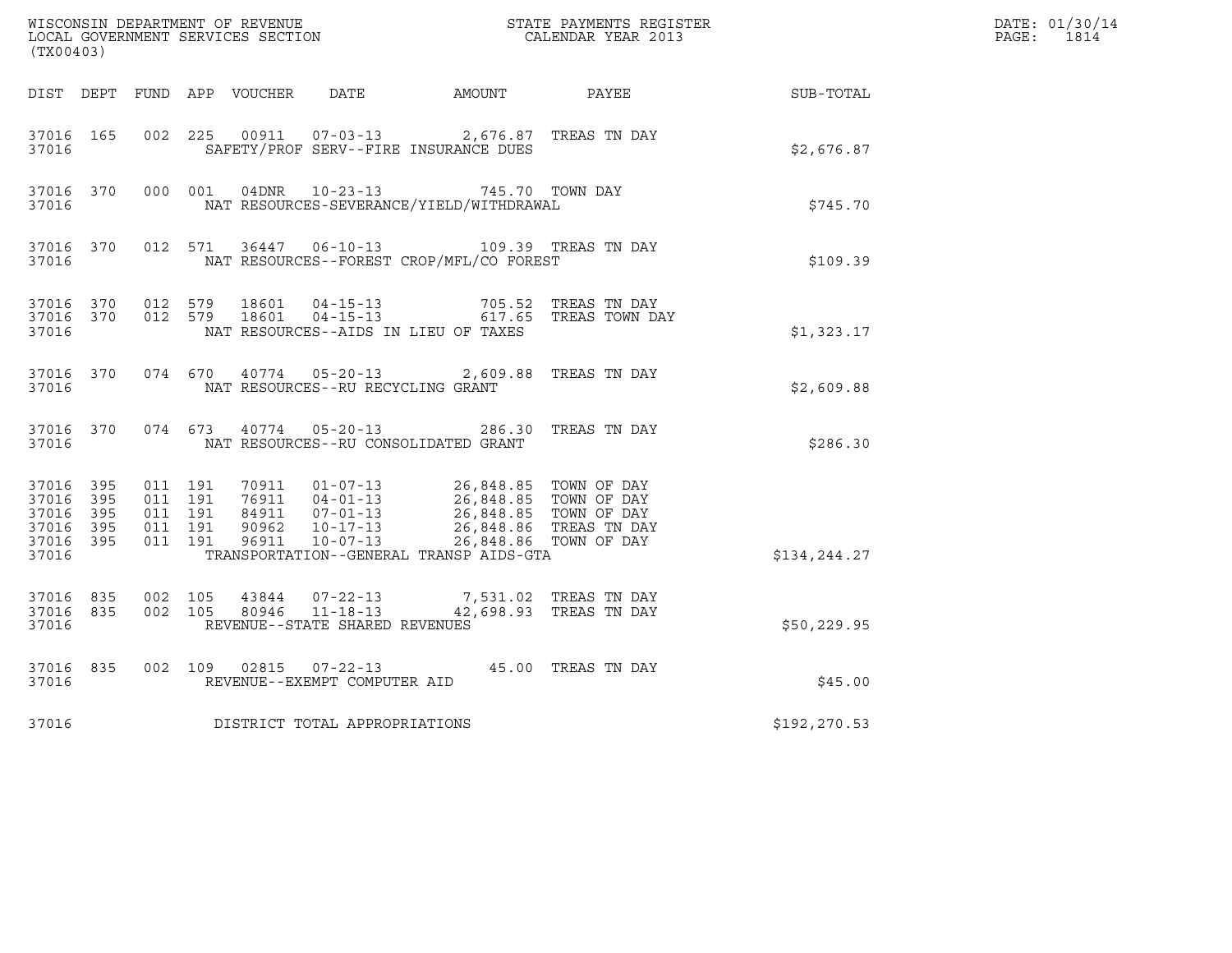| WISCONSIN DEPARTMENT OF REVENUE   | STATE PAYMENTS REGISTER | DATE: 01/30/14 |
|-----------------------------------|-------------------------|----------------|
| LOCAL GOVERNMENT SERVICES SECTION | CALENDAR YEAR 2013      | 1815<br>PAGE : |

| (TX00403)                                                 |  |                                |                                     |                                          | WISCONSIN DEPARTMENT OF REVENUE<br>LOCAL GOVERNMENT SERVICES SECTION THE STATE PAYMENTS REGISTER<br>(TWAR 1931)                                                                                          |              | DATE: 01/30/14<br>PAGE: 1815 |
|-----------------------------------------------------------|--|--------------------------------|-------------------------------------|------------------------------------------|----------------------------------------------------------------------------------------------------------------------------------------------------------------------------------------------------------|--------------|------------------------------|
|                                                           |  |                                |                                     |                                          | DIST DEPT FUND APP VOUCHER DATE AMOUNT PAYEE                                                                                                                                                             | SUB-TOTAL    |                              |
| 37018 165<br>37018                                        |  |                                |                                     | SAFETY/PROF SERV--FIRE INSURANCE DUES    | 002 225 00912 07-03-13 2,524.13 TREAS TN EASTON                                                                                                                                                          | \$2,524.13   |                              |
| 37018 370<br>37018 370<br>37018 370<br>37018              |  |                                |                                     | NAT RESOURCES-SEVERANCE/YIELD/WITHDRAWAL | 000 001 02DNR 07-03-13 18,628.36 TREAS TOWN EASTON<br>000 001 04DNR 10-23-13 38.45 TOWN EASTON<br>000 001 05DNR 11-21-13 177.08 TREAS TOWN EASTON                                                        | \$18,843.89  |                              |
|                                                           |  |                                |                                     |                                          | 37018 370 002 503 15858 02-06-13 9,958.20 TREAS TN EASTON<br><b>TOWN SHARE 1565.11</b>                                                                                                                   | \$9,958.20   |                              |
| 37018 370<br>37018                                        |  |                                |                                     | NAT RESOURCES--FOREST CROP/MFL/CO FOREST | 012 571 36448 06-10-13 739.29 TREAS TN EASTON                                                                                                                                                            | \$739.29     |                              |
| 37018 370<br>37018                                        |  |                                | NAT RESOURCES--RU RECYCLING GRANT   |                                          | 074 670 40775 05-20-13 620.75 TREAS TN EASTON                                                                                                                                                            | \$620.75     |                              |
| 37018 395<br>37018 395<br>37018 395<br>37018 395<br>37018 |  |                                |                                     | TRANSPORTATION--GENERAL TRANSP AIDS-GTA  | 011 191 70912 01-07-13 31,659.73 TOWN OF EASTON<br>011 191 76912 04-01-13 31,659.73 TOWN OF EASTON<br>011 191 84912 07-01-13 31,659.73 TOWN OF EASTON<br>011 191 96912 10-07-13 31,659.75 TOWN OF EASTON | \$126,638.94 |                              |
| 37018 835<br>37018 835<br>37018                           |  | 002 105 43845<br>002 105 80947 | REVENUE--STATE SHARED REVENUES      |                                          | 07-22-13 7,740.25 TREAS TN EASTON<br>11-18-13 43,863.51 TREAS TN EASTON                                                                                                                                  | \$51,603.76  |                              |
| 37018 835<br>37018                                        |  |                                | REVENUE--EXEMPT COMPUTER AID        |                                          | 002 109 02816 07-22-13 5.00 TREAS TN EASTON                                                                                                                                                              | \$5.00       |                              |
|                                                           |  |                                | 37018 DISTRICT TOTAL APPROPRIATIONS |                                          |                                                                                                                                                                                                          | \$210,933.96 |                              |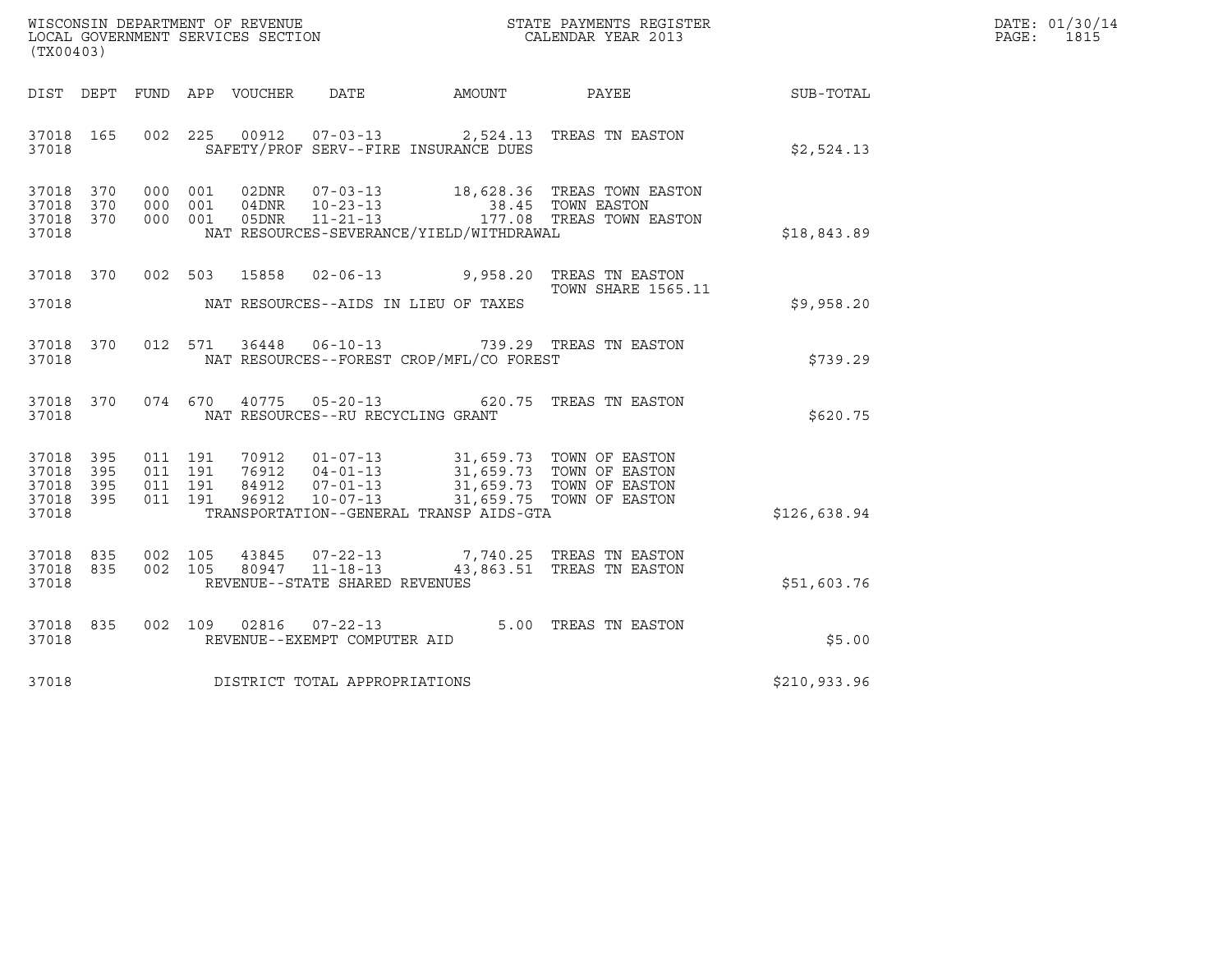| (TX00403)                                                    | WISCONSIN DEPARTMENT OF REVENUE<br>LOCAL GOVERNMENT SERVICES SECTION                                                                                                                                                                                                                         | STATE PAYMENTS REGISTER<br>CALENDAR YEAR 2013 |              | DATE: 01/30/14<br>PAGE: 1816 |
|--------------------------------------------------------------|----------------------------------------------------------------------------------------------------------------------------------------------------------------------------------------------------------------------------------------------------------------------------------------------|-----------------------------------------------|--------------|------------------------------|
|                                                              | DIST DEPT FUND APP VOUCHER DATE                                                                                                                                                                                                                                                              | AMOUNT PAYEE SUB-TOTAL                        |              |                              |
| 37020 165<br>37020                                           | 002 225 00913 07-03-13 2,049.67 TREAS TN EAU PLEINE<br>SAFETY/PROF SERV--FIRE INSURANCE DUES                                                                                                                                                                                                 |                                               | \$2,049.67   |                              |
| 37020 370<br>37020                                           | 012 571 36449 06-10-13 244.57 TREAS TN EAU PLEINE<br>NAT RESOURCES--FOREST CROP/MFL/CO FOREST                                                                                                                                                                                                |                                               | \$244.57     |                              |
| 37020 370<br>37020                                           | 074 670 40776 05-20-13 1,144.45 TREAS TN EAU PLEINE<br>NAT RESOURCES--RU RECYCLING GRANT                                                                                                                                                                                                     |                                               | \$1,144.45   |                              |
| 37020 395<br>37020<br>395<br>37020 395<br>37020 395<br>37020 | 70913   01-07-13   21,111.94 TOWN OF EAU PLEINE<br>76913   04-01-13   21,111.94 TOWN OF EAU PLEINE<br>84913   07-01-13   21,111.94 TOWN OF EAU PLEINE<br>011 191<br>011 191<br>011 191<br>96913 10-07-13 21, 111.96 TOWN OF EAU PLEINE<br>011 191<br>TRANSPORTATION--GENERAL TRANSP AIDS-GTA |                                               | \$84,447.78  |                              |
| 37020 835<br>37020 835<br>37020                              | 43846  07-22-13  4,171.28  TREAS TN EAU PLEINE<br>002 105<br>002 105 80948 11-18-13 23,637.22 TREAS TN EAU PLEINE<br>REVENUE--STATE SHARED REVENUES                                                                                                                                          |                                               | \$27,808.50  |                              |
| 37020 835<br>37020                                           | 002 109 02817 07-22-13 35.00 TREAS TN EAU PLEINE<br>REVENUE--EXEMPT COMPUTER AID                                                                                                                                                                                                             |                                               | \$35.00      |                              |
| 37020                                                        | DISTRICT TOTAL APPROPRIATIONS                                                                                                                                                                                                                                                                |                                               | \$115,729.97 |                              |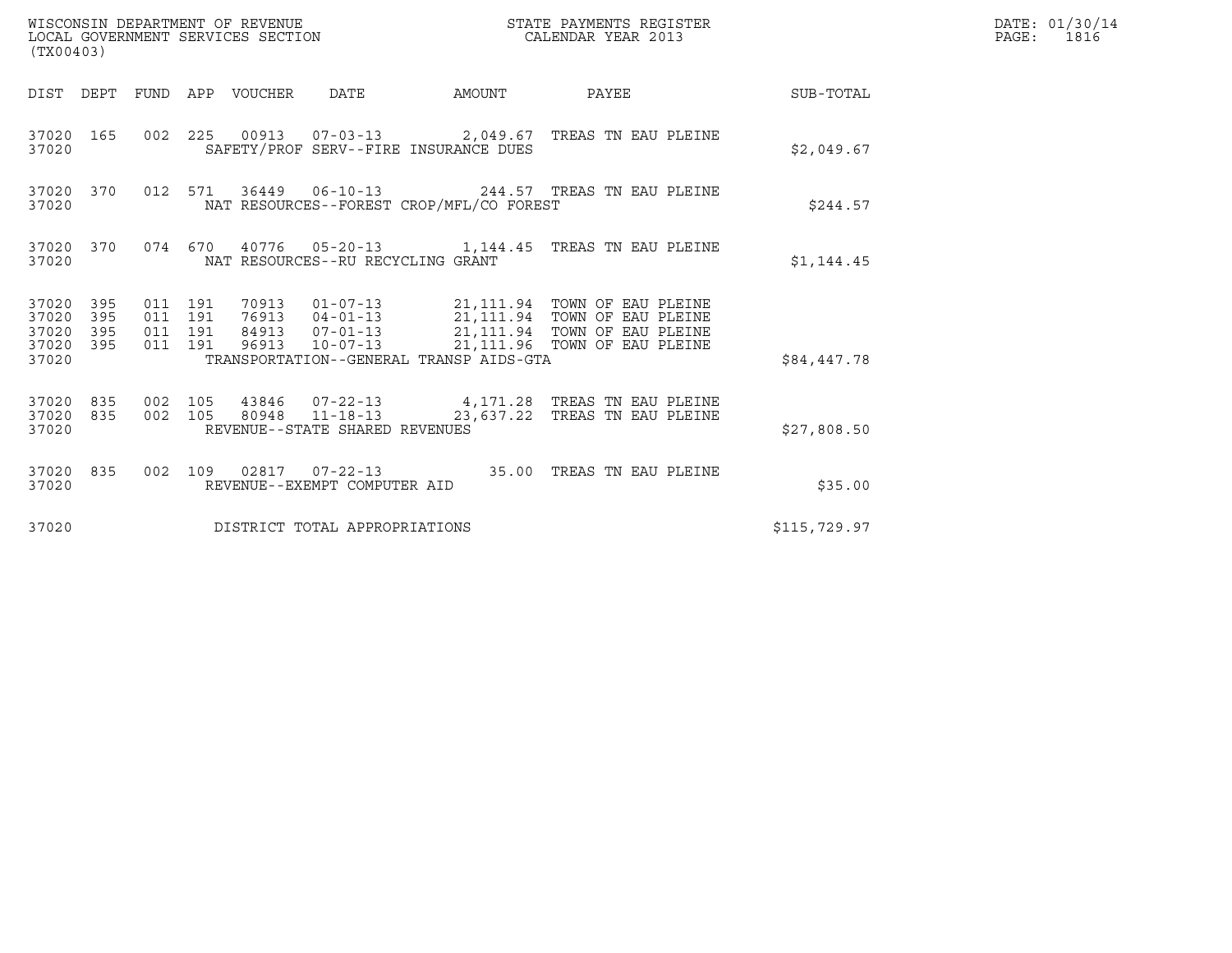| (TX00403)                                                 |                               |         |                                   | ${\tt WISCONSIN} \begin{tabular}{l} DEPARTMENT OF REVIEW \\ LOCAL BONERNMENT SERVICES SECTION \\ \end{tabular}$ |                                                                                                                                                                                                           | DATE: 01/30/14<br>PAGE: 1817 |  |
|-----------------------------------------------------------|-------------------------------|---------|-----------------------------------|-----------------------------------------------------------------------------------------------------------------|-----------------------------------------------------------------------------------------------------------------------------------------------------------------------------------------------------------|------------------------------|--|
|                                                           |                               |         |                                   |                                                                                                                 | DIST DEPT FUND APP VOUCHER DATE AMOUNT PAYEE TO SUB-TOTAL                                                                                                                                                 |                              |  |
| 37022                                                     |                               |         |                                   | SAFETY/PROF SERV--FIRE INSURANCE DUES                                                                           | 37022 165 002 225 00914 07-03-13 1,565.73 TREAS TN ELDERON                                                                                                                                                | \$1,565.73                   |  |
| 37022                                                     |                               |         |                                   | NAT RESOURCES--AIDS IN LIEU OF TAXES                                                                            | 37022 370 002 503 15859 02-06-13 2,654.16 TREAS TN ELDERON<br>TOWN SHARE 246.31                                                                                                                           | \$2,654.16                   |  |
| 37022                                                     |                               |         |                                   | NAT RESOURCES--FOREST CROP/MFL/CO FOREST                                                                        | $\begin{array}{cccccc} 37022 & 370 & 012 & 571 & 36450 & 06-10-13 & & & 84.00 & \text{TREAS TN ELDERON} \\ 37022 & 370 & 012 & 571 & 36450 & 06-10-13 & & & 702.45 & \text{TREAS TN ELDERON} \end{array}$ | \$786.45                     |  |
| 37022                                                     |                               |         |                                   | NAT RESOURCES--AIDS IN LIEU OF TAXES                                                                            | 37022 370 012 579 18602 04-15-13 97.09 TREAS TOWN ELDERON                                                                                                                                                 | \$97.09                      |  |
| 37022                                                     |                               |         | NAT RESOURCES--RU RECYCLING GRANT |                                                                                                                 | 37022 370 074 670 40777 05-20-13 1,130.22 TREAS TN ELDERON                                                                                                                                                | \$1,130.22                   |  |
| 37022 395<br>37022 395<br>37022 395<br>37022 395<br>37022 | 011 191<br>011 191<br>011 191 | 011 191 |                                   | TRANSPORTATION--GENERAL TRANSP AIDS-GTA                                                                         | 70914  01-07-13  18,751.32  TOWN OF ELDERON<br>76914  04-01-13  18,751.32  TOWN OF ELDERON<br>84914  07-01-13  18,751.32  TOWN OF ELDERON<br>96914  10-07-13  18,751.35  TOWN OF ELDERON                  | \$75,005.31                  |  |
| 37022                                                     |                               |         |                                   | DOA--TRANSMISSION LINE FEE DISTRIBUTION                                                                         | 37022 505 002 174 58370 04-26-13 40,466.00 TREAS TN ELDERON                                                                                                                                               | \$40,466.00                  |  |
| 37022 835<br>37022                                        | 002 105                       |         | REVENUE--STATE SHARED REVENUES    |                                                                                                                 | 43847 07-22-13 4,433.96 TREAS TN ELDERON<br>37022 835 002 105 80949 11-18-13 25,125.79 TREAS TN ELDERON                                                                                                   | \$29,559.75                  |  |
| 37022                                                     |                               |         | REVENUE--EXEMPT COMPUTER AID      |                                                                                                                 | 37022 835 002 109 02818 07-22-13 1.00 TREAS TN ELDERON                                                                                                                                                    | \$1.00                       |  |
| 37022 835<br>37022                                        |                               |         | 021 366 CR128 03-08-13            | REVENUE--LOTTERY CREDIT LATE CLAIMS                                                                             | 17.03 TREAS TN ELDERON                                                                                                                                                                                    | \$17.03                      |  |
| 37022                                                     |                               |         | DISTRICT TOTAL APPROPRIATIONS     |                                                                                                                 |                                                                                                                                                                                                           | \$151,282.74                 |  |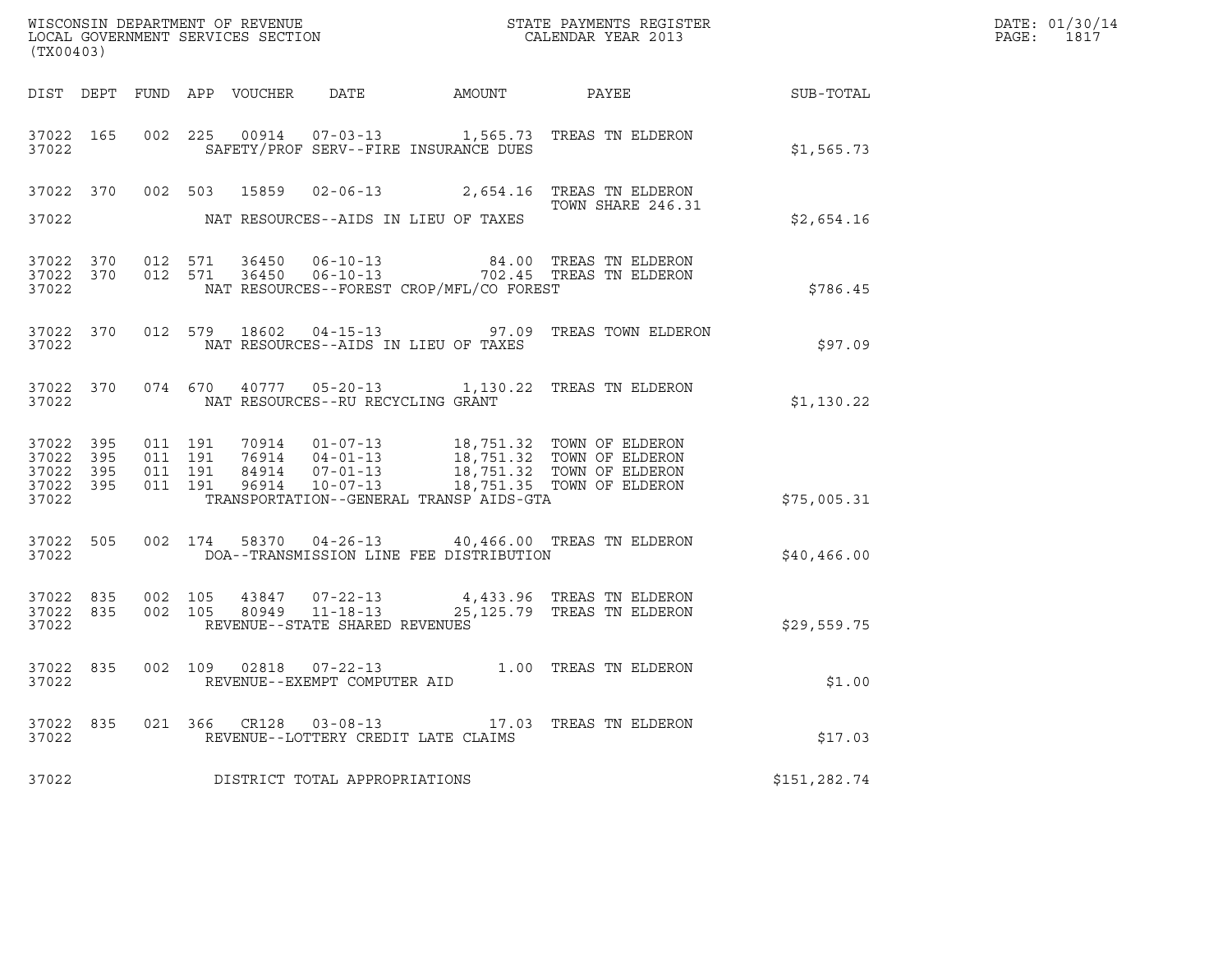| (TX00403)                                        |           |                               |         |                                                  |                                                                                                                                              |                                                    |               | DATE: 01/30/14<br>PAGE: 1818 |
|--------------------------------------------------|-----------|-------------------------------|---------|--------------------------------------------------|----------------------------------------------------------------------------------------------------------------------------------------------|----------------------------------------------------|---------------|------------------------------|
|                                                  |           |                               |         |                                                  | DIST DEPT FUND APP VOUCHER DATE AMOUNT                                                                                                       | PAYEE                                              | SUB-TOTAL     |                              |
| 37024 165<br>37024                               |           | 002 225                       |         | 00915 07-03-13                                   | SAFETY/PROF SERV--FIRE INSURANCE DUES                                                                                                        | 2,158.71 TREAS TN EMMET                            | \$2,158.71    |                              |
| 37024                                            | 37024 370 |                               | 000 001 |                                                  | NAT RESOURCES-SEVERANCE/YIELD/WITHDRAWAL                                                                                                     | 02DNR  07-03-13  2,699.80 TREAS TOWN EMMET         | \$2,699.80    |                              |
| 37024                                            | 37024 370 | 37024 370 012 571             | 012 571 |                                                  | NAT RESOURCES--FOREST CROP/MFL/CO FOREST                                                                                                     |                                                    | \$513.62      |                              |
| 37024                                            | 37024 370 |                               |         | NAT RESOURCES--RU RECYCLING GRANT                | 074 670 40778 05-20-13 841.92 TREAS TN EMMET                                                                                                 |                                                    | \$841.92      |                              |
| 37024                                            | 37024 370 |                               |         | 074 673 40778 05-20-13                           | NAT RESOURCES--RU CONSOLIDATED GRANT                                                                                                         | 245.40 TREAS TN EMMET                              | \$245.40      |                              |
| 37024 395<br>37024 395<br>37024 395<br>37024 395 |           | 011 191<br>011 191<br>011 191 | 011 191 |                                                  | 70915   01-07-13   26,589.52   TOWN OF EMMET<br>76915   04-01-13   26,589.52   TOWN OF EMMET<br>84915   07-01-13   26,589.52   TOWN OF EMMET | 26,589.52 TOWN OF EMMET<br>26,589.52 TOWN OF EMMET |               |                              |
| 37024                                            |           |                               |         |                                                  | TRANSPORTATION--GENERAL TRANSP AIDS-GTA                                                                                                      |                                                    | \$106,358.08  |                              |
| 37024                                            | 37024 505 |                               |         |                                                  | 002 174 58370 04-26-13 21,729.00 TREAS TN EMMET<br>DOA--TRANSMISSION LINE FEE DISTRIBUTION                                                   |                                                    | \$21,729.00   |                              |
| 37024 835<br>37024 835<br>37024                  |           | 002 105<br>002 105            |         | 80950 11-18-13<br>REVENUE--STATE SHARED REVENUES | 43848 07-22-13 3,237.39 TREAS TN EMMET                                                                                                       | 18,345.20 TREAS TN EMMET                           | \$21,582.59   |                              |
| 37024 835<br>37024                               |           |                               |         | REVENUE--EXEMPT COMPUTER AID                     | 002 109 02819 07-22-13 16.00 TREAS TN EMMET                                                                                                  |                                                    | \$16.00       |                              |
| 37024                                            |           |                               |         | DISTRICT TOTAL APPROPRIATIONS                    |                                                                                                                                              |                                                    | \$156, 145.12 |                              |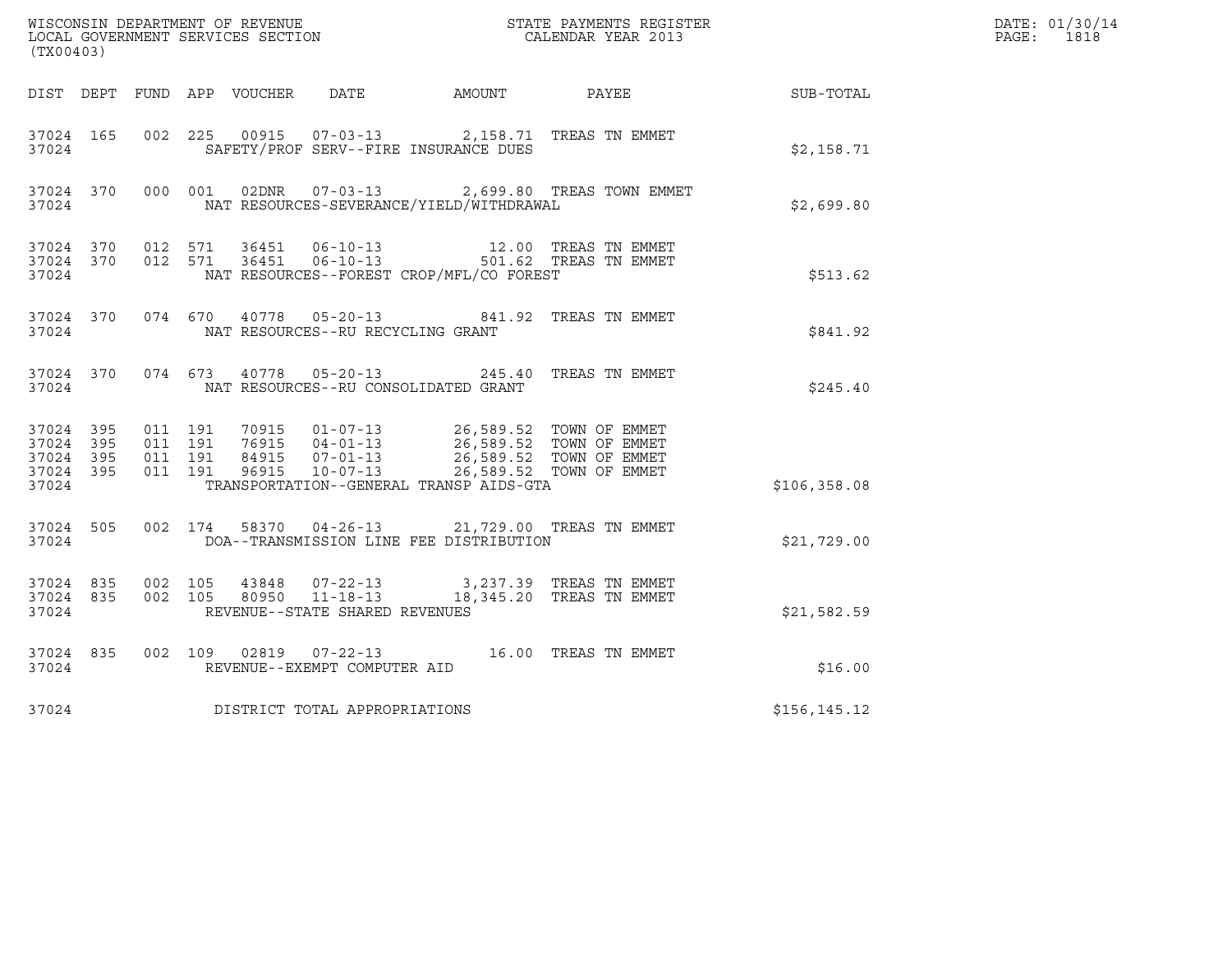| WISCONSIN DEPARTMENT OF REVENUE<br>LOCAL GOVERNMENT SERVICES SECTION<br>(TX00403) |            |                                          |                                 |                                   |                                          | STATE PAYMENTS REGISTER<br>CALENDAR YEAR 2013                                                                                                                                                    |                 | DATE: 01/30/14<br>PAGE: 1819 |
|-----------------------------------------------------------------------------------|------------|------------------------------------------|---------------------------------|-----------------------------------|------------------------------------------|--------------------------------------------------------------------------------------------------------------------------------------------------------------------------------------------------|-----------------|------------------------------|
|                                                                                   |            |                                          | DIST DEPT FUND APP VOUCHER DATE |                                   | AMOUNT                                   |                                                                                                                                                                                                  | PAYEE SUB-TOTAL |                              |
| 37026 165<br>37026                                                                |            | 002 225                                  |                                 |                                   | SAFETY/PROF SERV--FIRE INSURANCE DUES    | 00916  07-03-13  1,462.63  TREAS TN FRANKFORT                                                                                                                                                    | \$1,462.63      |                              |
| 37026 370<br>37026                                                                |            |                                          | 000 001<br>01DNR                | $03 - 13 - 13$                    | NAT RESOURCES-SEVERANCE/YIELD/WITHDRAWAL | 863.36 TREAS TOWN FRANKFORT                                                                                                                                                                      | \$863.36        |                              |
| 37026 370<br>37026                                                                |            |                                          |                                 |                                   | NAT RESOURCES--FOREST CROP/MFL/CO FOREST | 012 571 36452 06-10-13 458.00 TREAS TN FRANKFORT                                                                                                                                                 | \$458.00        |                              |
| 37026                                                                             |            |                                          |                                 | NAT RESOURCES--RU RECYCLING GRANT |                                          | 37026 370 074 670 40779 05-20-13 1,877.93 TREAS TN FRANKFORT                                                                                                                                     | \$1,877.93      |                              |
| 37026 395<br>37026<br>37026<br>37026 395<br>37026                                 | 395<br>395 | 011 191<br>011 191<br>011 191<br>011 191 |                                 |                                   | TRANSPORTATION--GENERAL TRANSP AIDS-GTA  | 70916  01-07-13  23,583.38  TOWN OF FRANKFORT<br>76916  04-01-13  23,583.38  TOWN OF FRANKFORT<br>84916  07-01-13  23,583.38  TOWN OF FRANKFORT<br>96916  10-07-13  23,583.38  TOWN OF FRANKFORT | \$94,333.52     |                              |
| 37026 505<br>37026                                                                |            |                                          | 002 174                         |                                   | DOA--TRANSMISSION LINE FEE DISTRIBUTION  | 58370  04-26-13  30,063.00  TREAS TN FRANKFORT                                                                                                                                                   | \$30,063.00     |                              |
| 37026 835<br>37026 835<br>37026                                                   |            | 002 105<br>002 105                       |                                 | REVENUE--STATE SHARED REVENUES    |                                          | 43849  07-22-13  6,293.16  TREAS TN FRANKFORT<br>80951  11-18-13  35,661.26 TREAS TN FRANKFORT                                                                                                   | \$41,954.42     |                              |
| 37026 835<br>37026                                                                |            |                                          |                                 | REVENUE--EXEMPT COMPUTER AID      |                                          | 002 109 02820 07-22-13 310.00 TREAS TN FRANKFORT                                                                                                                                                 | \$310.00        |                              |
| 37026                                                                             |            |                                          |                                 | DISTRICT TOTAL APPROPRIATIONS     |                                          |                                                                                                                                                                                                  | \$171,322.86    |                              |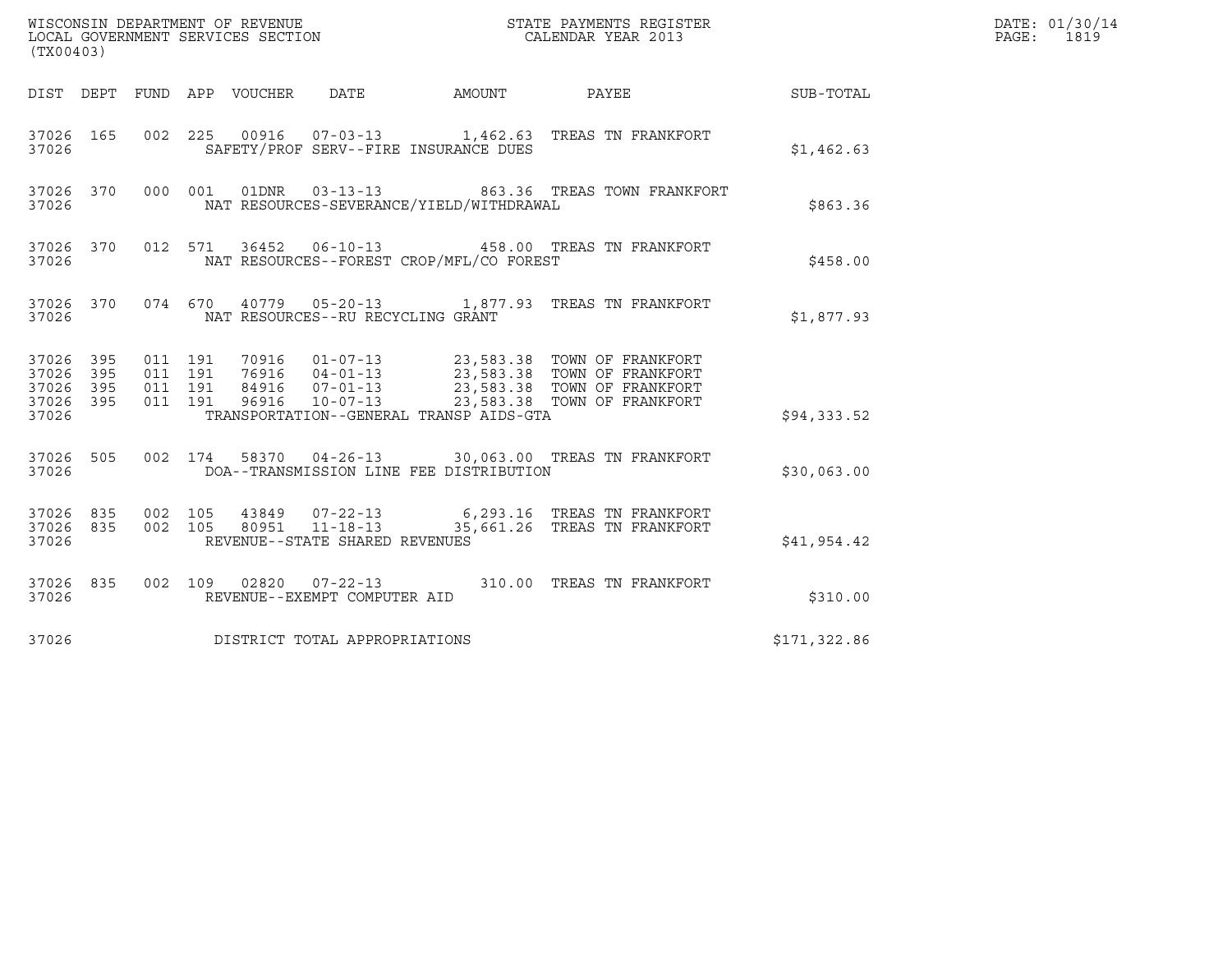| WISCONSIN DEPARTMENT OF REVENUE   | STATE PAYMENTS REGISTER | DATE: 01/30/14 |
|-----------------------------------|-------------------------|----------------|
| LOCAL GOVERNMENT SERVICES SECTION | CALENDAR YEAR 2013      | 1820<br>PAGE : |

| (TX00403)                                                 |                                                                                                                                                                                                                                                         |  |  |              | DATE: 01/30/14<br>$\mathtt{PAGE}$ :<br>1820 |
|-----------------------------------------------------------|---------------------------------------------------------------------------------------------------------------------------------------------------------------------------------------------------------------------------------------------------------|--|--|--------------|---------------------------------------------|
|                                                           | DIST DEPT FUND APP VOUCHER DATE AMOUNT PAYEE                                                                                                                                                                                                            |  |  | SUB-TOTAL    |                                             |
| 37028                                                     | 37028 165 002 225 00917 07-03-13 1,256.76 TREAS TN FRANZEN<br>SAFETY/PROF SERV--FIRE INSURANCE DUES                                                                                                                                                     |  |  | \$1,256.76   |                                             |
| 37028 370<br>37028 370<br>37028 370<br>37028              | NAT RESOURCES-SEVERANCE/YIELD/WITHDRAWAL                                                                                                                                                                                                                |  |  | \$1,652.82   |                                             |
| 37028                                                     | 37028 370 012 571 36453 06-10-13 1,160.26 TREAS TN FRANZEN<br>NAT RESOURCES--FOREST CROP/MFL/CO FOREST                                                                                                                                                  |  |  | \$1,160.26   |                                             |
| 37028                                                     | 37028 370 074 670 40780 05-20-13 5.54 TREAS TN FRANZEN<br>NAT RESOURCES--RU RECYCLING GRANT                                                                                                                                                             |  |  | \$5.54       |                                             |
| 37028 395<br>37028 395<br>37028 395<br>37028 395<br>37028 | 011 191 70917 01-07-13 15,480.56 TOWN OF FRANZEN<br>011 191 76917 04-01-13 15,480.56 TOWN OF FRANZEN<br>011 191 84917 07-01-13 15,480.56 TOWN OF FRANZEN<br>011 191 96917 10-07-13 15,480.57 TOWN OF FRANZEN<br>TRANSPORTATION--GENERAL TRANSP AIDS-GTA |  |  | \$61,922.25  |                                             |
| 37028 835<br>37028 835<br>37028                           | 002 105 43850 07-22-13 2,721.14 TREAS TN FRANZEN<br>002 105 80952 11-18-13 15,419.80 TREAS TN FRANZEN<br>REVENUE--STATE SHARED REVENUES                                                                                                                 |  |  | \$18, 140.94 |                                             |
| 37028                                                     | 37028 835 002 109 02821 07-22-13 15.00 TREAS TN FRANZEN<br>REVENUE--EXEMPT COMPUTER AID                                                                                                                                                                 |  |  | \$15.00      |                                             |
|                                                           | 37028 DISTRICT TOTAL APPROPRIATIONS                                                                                                                                                                                                                     |  |  | \$84,153.57  |                                             |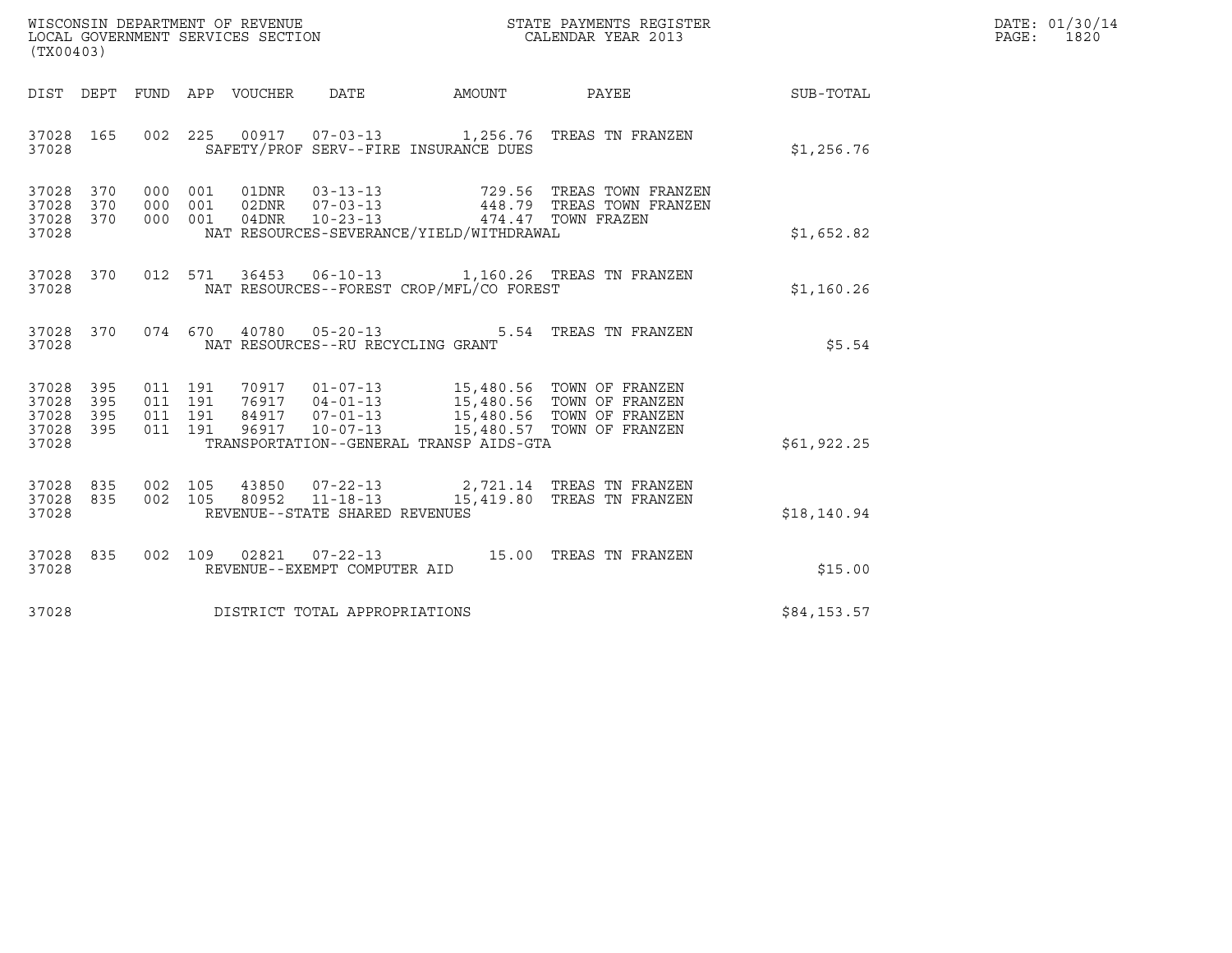| WISCONSIN DEPARTMENT OF REVENUE ${\small \begin{array}{ll} \text{MISCONS} \text{IN} \text{DEPATH} \\ \text{LOCAL} \text{ GOVERNMENT} \text{ SERVICES} \text{SECTION} \\ \end{array} }$<br>(TX00403) |                        |                    |                                          |                                            |                                                |                                                                                                                                                                                                                                                     |              | DATE: 01/30/14<br>PAGE: 1821 |
|-----------------------------------------------------------------------------------------------------------------------------------------------------------------------------------------------------|------------------------|--------------------|------------------------------------------|--------------------------------------------|------------------------------------------------|-----------------------------------------------------------------------------------------------------------------------------------------------------------------------------------------------------------------------------------------------------|--------------|------------------------------|
|                                                                                                                                                                                                     |                        |                    |                                          |                                            |                                                | DIST DEPT FUND APP VOUCHER DATE AMOUNT PAYEE PATE SUB-TOTAL                                                                                                                                                                                         |              |                              |
|                                                                                                                                                                                                     |                        | 37030              |                                          |                                            | SAFETY/PROF SERV--FIRE INSURANCE DUES          | 37030 165 002 225 00918 07-03-13 1,633.15 TREAS TN GREEN VALLEY<br>TREAS IN GREEN VALLEY<br>\$1,633.15                                                                                                                                              |              |                              |
|                                                                                                                                                                                                     |                        |                    |                                          |                                            |                                                | 37030 370 000 001 02DNR 07-03-13 153.87 TREAS TOWN GREEN VALLEY<br>37030 NAT RESOURCES-SEVERANCE/YIELD/WITHDRAWAL \$153.87                                                                                                                          |              |                              |
|                                                                                                                                                                                                     |                        |                    |                                          |                                            | 37030 MAT RESOURCES--AIDS IN LIEU OF TAXES     | 37030 370 002 503 15860 02-06-13 16,190.78 TREAS TN GREEN VALLEY<br>TOWN SHARE 2438.80                                                                                                                                                              | \$16, 190.78 |                              |
|                                                                                                                                                                                                     |                        |                    |                                          |                                            | 37030 NAT RESOURCES--FOREST CROP/MFL/CO FOREST | 37030 370 012 571 36454 06-10-13 75.40 TREAS TN GREEN VALLEY                                                                                                                                                                                        | \$75.40      |                              |
| 37030                                                                                                                                                                                               |                        |                    |                                          |                                            | NAT RESOURCES--AIDS IN LIEU OF TAXES           | $\begin{array}{cccccc} 37030 & 370 & 012 & 579 & 18603 & 04-15-13 & & & 7,837.62 & \text{TREAS TN GREEN VALLEY} \\ 37030 & 370 & 012 & 579 & 18603 & 04-15-13 & & & 923.16 & \text{TREAS TOWN GREEN VALLEY} \end{array}$                            | \$8,760.78   |                              |
|                                                                                                                                                                                                     |                        |                    |                                          | 37030 NAT RESOURCES--RU RECYCLING GRANT    |                                                | 37030 370 074 670 40781 05-20-13 784.11 TREAS TN GREEN VALLEY                                                                                                                                                                                       | \$784.11     |                              |
|                                                                                                                                                                                                     |                        |                    |                                          | 37030 NAT RESOURCES--RU CONSOLIDATED GRANT |                                                | 37030 370 074 673 40781 05-20-13 141.57 TREAS TN GREEN VALLEY                                                                                                                                                                                       | \$141.57     |                              |
| 37030 395<br>37030 395<br>37030                                                                                                                                                                     | 37030 395<br>37030 395 |                    | 011 191<br>011 191<br>011 191<br>011 191 |                                            |                                                | 70918  01-07-13  13,130.69 TOWN OF GREEN VALLEY<br>76918  04-01-13  13,130.69 TOWN OF GREEN VALLEY<br>84918  07-01-13  13,130.69 TOWN OF GREEN VALLEY<br>96918  10-07-13  13,130.70 TOWN OF GREEN VALLEY<br>TRANSPORTATION--GENERAL TRANSP AIDS-GTA | \$52,522.77  |                              |
| 37030 835<br>37030 835<br>37030                                                                                                                                                                     |                        | 002 105<br>002 105 |                                          | REVENUE--STATE SHARED REVENUES             |                                                |                                                                                                                                                                                                                                                     | \$11,423.28  |                              |
| 37030 835<br>37030                                                                                                                                                                                  |                        |                    |                                          | REVENUE--EXEMPT COMPUTER AID               |                                                | 002 109 02822 07-22-13 1.00 TREAS TN GREEN VALLEY                                                                                                                                                                                                   | \$1.00       |                              |
| 37030 835<br>37030                                                                                                                                                                                  |                        |                    |                                          | 002 501 00002 02-01-13                     | DOA-PAYMENT FOR MUNICIPAL SERVICES AID         | 719.04 TREAS TN GREEN VALLEY                                                                                                                                                                                                                        | \$719.04     |                              |
| 37030                                                                                                                                                                                               |                        |                    |                                          | DISTRICT TOTAL APPROPRIATIONS              |                                                |                                                                                                                                                                                                                                                     | \$92,405.75  |                              |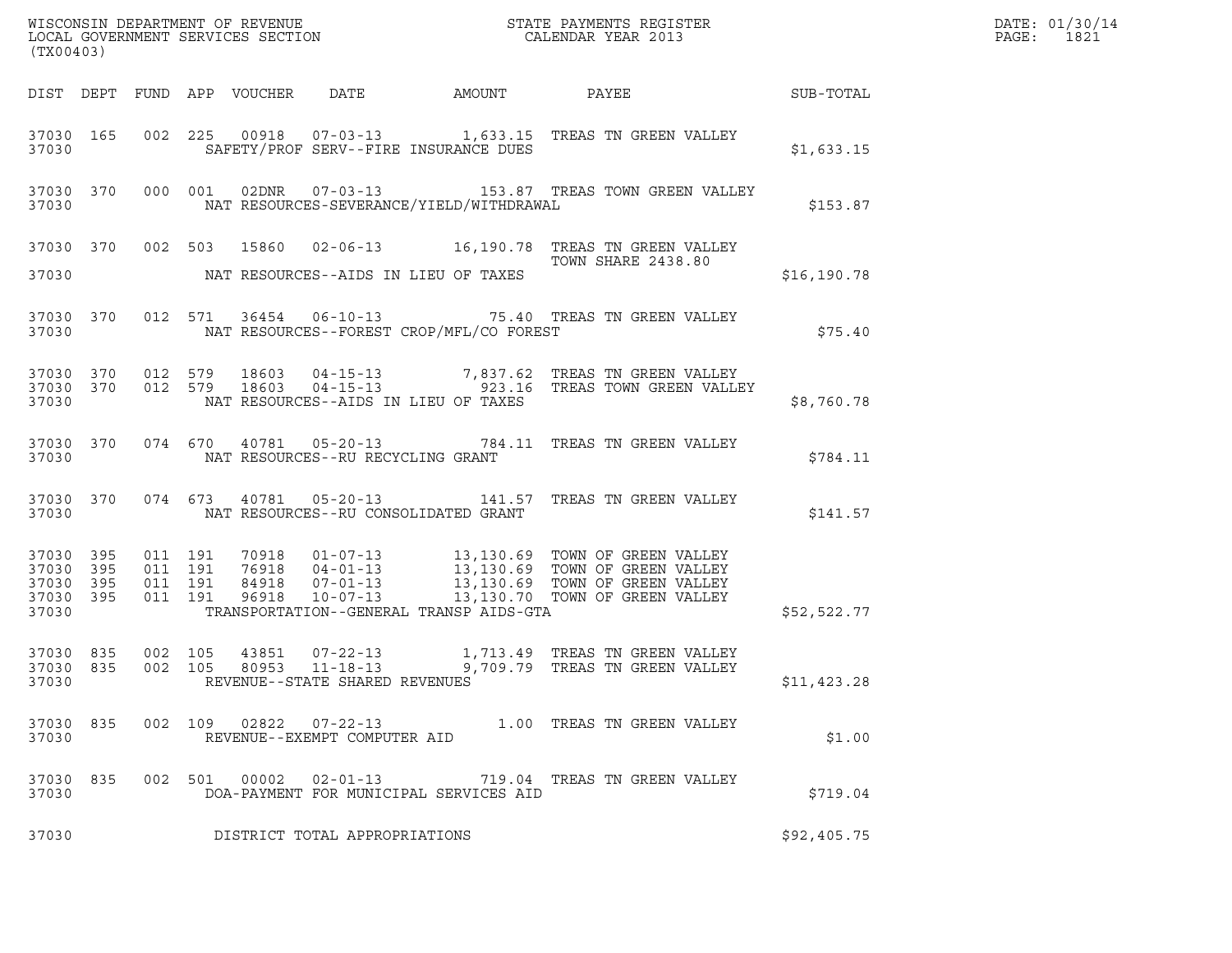| WISCONSIN DEPARTMENT OF REVENUE   | STATE PAYMENTS REGISTER | DATE: 01/30/14 |
|-----------------------------------|-------------------------|----------------|
| LOCAL GOVERNMENT SERVICES SECTION | CALENDAR YEAR 2013      | 1822<br>PAGE : |

| WISCONSIN DEPARTMENT OF REVENUE<br>LOCAL GOVERNMENT SERVICES SECTION<br>CALENDAR YEAR 2013<br>(TX00403)                                                                                                                                                                                                                     |              | DATE: 01/30/14<br>PAGE:<br>1822 |
|-----------------------------------------------------------------------------------------------------------------------------------------------------------------------------------------------------------------------------------------------------------------------------------------------------------------------------|--------------|---------------------------------|
| DIST DEPT FUND APP VOUCHER DATE AMOUNT PAYEE                                                                                                                                                                                                                                                                                | SUB-TOTAL    |                                 |
| 002 225 00919 07-03-13 876.17 TREAS TN GUENTHER<br>37032 165<br>SAFETY/PROF SERV--FIRE INSURANCE DUES<br>37032                                                                                                                                                                                                              | \$876.17     |                                 |
| 000 001 02DNR 07-03-13 1,348.91 TREAS TOWN GUENTHER<br>000 001 03DNR 07-03-13 754.15 TREAS TOWN GUENTHER<br>000 001 04DNR 10-23-13 4,762.99 TOWN GUENTHER<br>37032 370<br>37032 370<br>37032 370<br>NAT RESOURCES-SEVERANCE/YIELD/WITHDRAWAL<br>37032                                                                       | \$6,866.05   |                                 |
| 012 571 36455 06-10-13 1,337.01 TREAS TN GUENTHER<br>012 571 36455 06-10-13 771.74 TREAS TN GUENTHER<br>37032 370<br>37032 370<br>37032<br>NAT RESOURCES--FOREST CROP/MFL/CO FOREST                                                                                                                                         | \$2,108.75   |                                 |
| 011 191 70919 01-07-13 16,777.22 TOWN OF GUENTHER<br>011 191 76919 04-01-13 16,777.22 TOWN OF GUENTHER<br>011 191 84919 07-01-13 16,777.22 TOWN OF GUENTHER<br>011 191 96919 10-07-13 16,777.24 TOWN OF GUENTHER<br>37032 395<br>37032 395<br>37032<br>395<br>37032 395<br>TRANSPORTATION--GENERAL TRANSP AIDS-GTA<br>37032 | \$67,108.90  |                                 |
| 011  278  95679  11-26-13  25,000.00 TREAS TN GUENTHER<br>37032 395<br>TRANSPORTATION--LRIP/TRIP/MSIP GRANTS<br>37032                                                                                                                                                                                                       | \$25,000.00  |                                 |
| 37032 835 002 105 43852 07-22-13 2,269.85 TREAS TN GUENTHER<br>37032 835 002 105 80954 11-18-13 12,862.50 TREAS TN GUENTHER<br>REVENUE--STATE SHARED REVENUES<br>37032                                                                                                                                                      | \$15, 132.35 |                                 |
| 37032 835 002 109 02823 07-22-13 13.00 TREAS TN GUENTHER<br>37032<br>REVENUE--EXEMPT COMPUTER AID                                                                                                                                                                                                                           | \$13.00      |                                 |
| 37032<br>DISTRICT TOTAL APPROPRIATIONS                                                                                                                                                                                                                                                                                      | \$117,105.22 |                                 |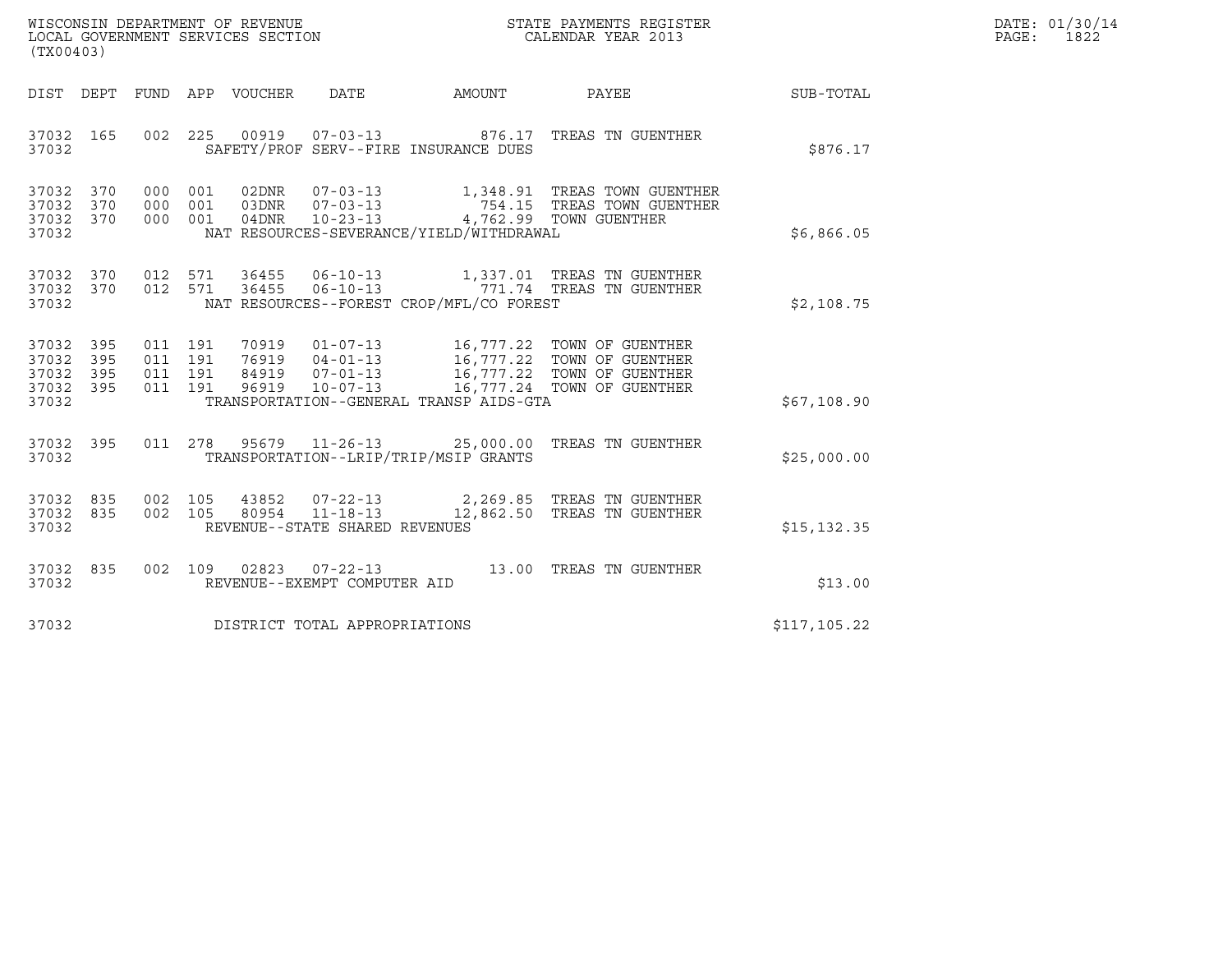| DATE: | 01/30/14 |
|-------|----------|
| PAGE: | 1823     |

| WISCONSIN DEPARTMENT OF REVENUE<br>LOCAL GOVERNMENT SERVICES SECTION<br>CALENDAR YEAR 2013<br>(TX00403) |  |  |  |                                     | R                                          |                                                                                                                                                                                                          |                                                             | DATE: 01/30/14<br>PAGE: 1823 |
|---------------------------------------------------------------------------------------------------------|--|--|--|-------------------------------------|--------------------------------------------|----------------------------------------------------------------------------------------------------------------------------------------------------------------------------------------------------------|-------------------------------------------------------------|------------------------------|
|                                                                                                         |  |  |  |                                     |                                            |                                                                                                                                                                                                          | DIST DEPT FUND APP VOUCHER DATE AMOUNT PAYEE PATE SUB-TOTAL |                              |
| 37034                                                                                                   |  |  |  |                                     | SAFETY/PROF SERV--FIRE INSURANCE DUES      | 37034 165 002 225 00920 07-03-13 1,225.97 TREAS TN HALSEY                                                                                                                                                | \$1,225.97                                                  |                              |
| 37034 370<br>37034 370<br>37034 370<br>37034 370<br>37034                                               |  |  |  |                                     | NAT RESOURCES-SEVERANCE/YIELD/WITHDRAWAL   | 000 001 01DNR 03-13-13 632.09 TREAS TOWN HALSEY<br>000 001 02DNR 07-03-13 2,997.21 TREAS TOWN HALSEY<br>000 001 03DNR 07-03-13 872.37 TREAS TOWN HALSEY<br>000 001 04DNR 10-23-13 1,065.48 TOWN HALSEY   | \$5,567.15                                                  |                              |
| 37034                                                                                                   |  |  |  |                                     | NAT RESOURCES--FOREST CROP/MFL/CO FOREST   | 37034 370 012 571 36456 06-10-13 924.13 TREAS TN HALSEY                                                                                                                                                  | \$924.13                                                    |                              |
| 37034                                                                                                   |  |  |  |                                     | NAT RESOURCES--AIDS IN LIEU OF TAXES       | 37034 370 012 579 18604 04-15-13 221.64 TREAS TOWN HASLEY                                                                                                                                                | \$221.64                                                    |                              |
| 37034                                                                                                   |  |  |  |                                     | NAT RESOURCES--RU RECYCLING GRANT          | 37034 370 074 670 40782 05-20-13 1,180.21 TREAS TN HALSEY                                                                                                                                                | \$1,180.21                                                  |                              |
|                                                                                                         |  |  |  |                                     | 37034 NAT RESOURCES--RU CONSOLIDATED GRANT | 37034 370 074 673 40782 05-20-13 169.63 TREAS TN HALSEY                                                                                                                                                  | \$169.63                                                    |                              |
| 37034 395<br>37034 395<br>37034 395<br>37034 395<br>37034                                               |  |  |  |                                     | TRANSPORTATION--GENERAL TRANSP AIDS-GTA    | 011 191 70920 01-07-13 20,159.13 TOWN OF HALSEY<br>011 191 76920 04-01-13 20,159.13 TOWN OF HALSEY<br>011 191 84920 07-01-13 20,159.13 TOWN OF HALSEY<br>011 191 96920 10-07-13 20,159.14 TOWN OF HALSEY | \$80,636.53                                                 |                              |
| 37034                                                                                                   |  |  |  | REVENUE--STATE SHARED REVENUES      |                                            | 37034 835 002 105 43853 07-22-13 8,051.00 TREAS TN HALSEY<br>37034 835 002 105 80955 11-18-13 45,622.30 TREAS TN HALSEY                                                                                  | \$53,673.30                                                 |                              |
|                                                                                                         |  |  |  |                                     |                                            | $\begin{tabular}{lllllll} 37034 & 835 & 002 & 109 & 02824 & 07-22-13 & & 1.00 \end{tabular} \begin{tabular}{lllll} 1.00 TREAS TN HALSEY \\ \hline \end{tabular} \end{tabular}$                           | \$1.00                                                      |                              |
|                                                                                                         |  |  |  | 37034 DISTRICT TOTAL APPROPRIATIONS |                                            |                                                                                                                                                                                                          | \$143,599.56                                                |                              |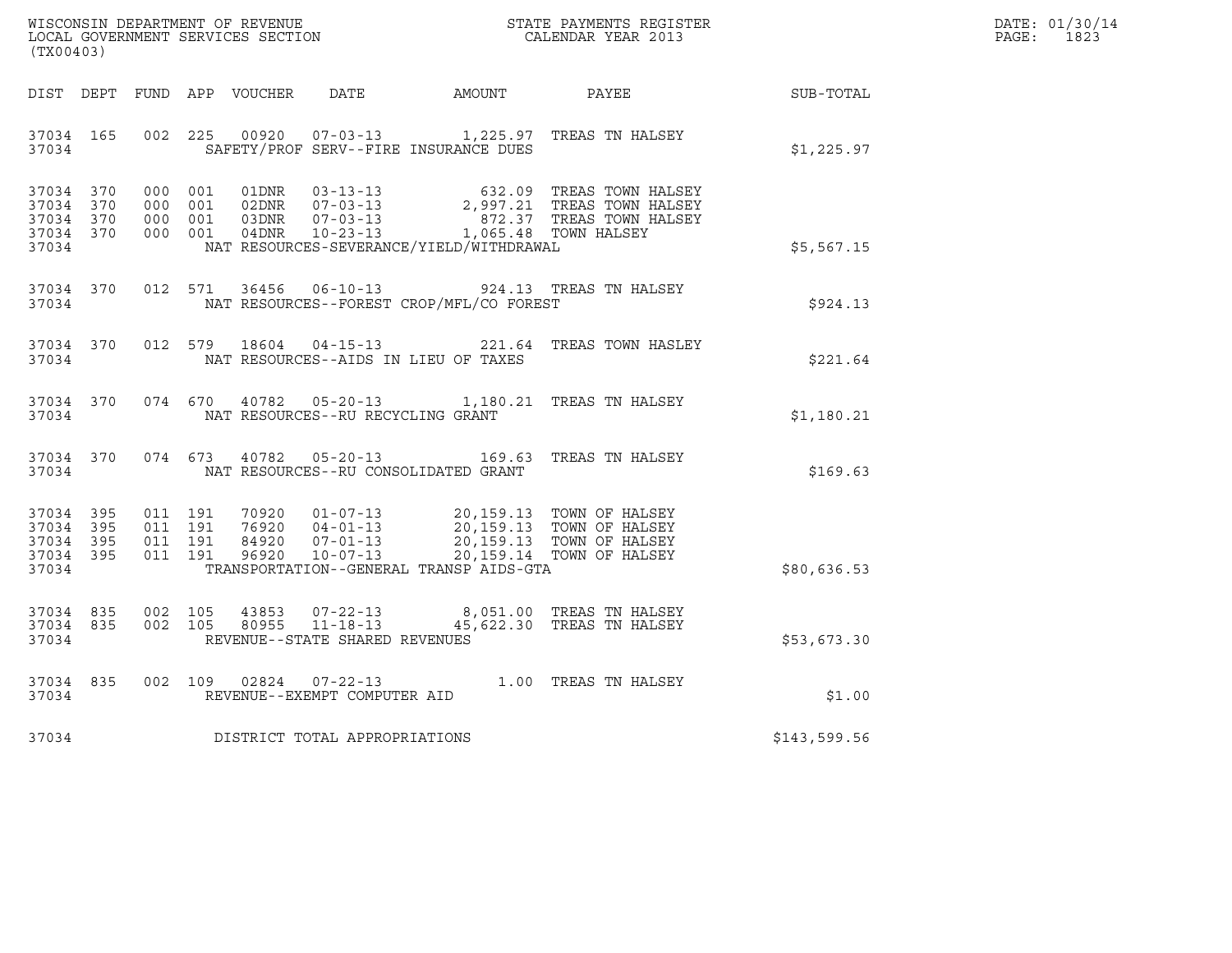| WISCONSIN DEPARTMENT OF REVENUE   | STATE PAYMENTS REGISTER | DATE: 01/30/14 |
|-----------------------------------|-------------------------|----------------|
| LOCAL GOVERNMENT SERVICES SECTION | CALENDAR YEAR 2013      | 1824<br>PAGE:  |

| (TX00403)                                                           |                                                                                                                                                                                                                                                                                                                                                               |  |              | DATE: 01/30/14<br>$\mathtt{PAGE}$ :<br>1824 |
|---------------------------------------------------------------------|---------------------------------------------------------------------------------------------------------------------------------------------------------------------------------------------------------------------------------------------------------------------------------------------------------------------------------------------------------------|--|--------------|---------------------------------------------|
| DIST DEPT FUND APP VOUCHER DATE AMOUNT PAYEE                        |                                                                                                                                                                                                                                                                                                                                                               |  | SUB-TOTAL    |                                             |
| 37036 165 002 225 00921 07-03-13 1,968.33 TREAS TN HAMBURG<br>37036 | SAFETY/PROF SERV--FIRE INSURANCE DUES                                                                                                                                                                                                                                                                                                                         |  | \$1,968.33   |                                             |
| 37036 370<br>37036 370<br>37036 370<br>37036                        | 000 001 01DNR 03-13-13 198.29 TREAS TOWN HAMBURG<br>000 001 02DNR 07-03-13 109.18 TREAS TOWN HAMBURG<br>000 001 04DNR 10-23-13 621.81 TOWN HAMBERG<br>NAT RESOURCES-SEVERANCE/YIELD/WITHDRAWAL                                                                                                                                                                |  | \$929.28     |                                             |
| 37036 370<br>37036                                                  | 012 571 36457 06-10-13 564.82 TREAS TN HAMBURG<br>NAT RESOURCES--FOREST CROP/MFL/CO FOREST                                                                                                                                                                                                                                                                    |  | \$564.82     |                                             |
| 37036 370 074 670 40783 05-20-13 739.75 TREAS TN HAMBURG<br>37036   | NAT RESOURCES--RU RECYCLING GRANT                                                                                                                                                                                                                                                                                                                             |  | \$739.75     |                                             |
| 37036 395<br>37036 395<br>37036 395<br>37036 395<br>37036           | $\begin{array}{cccc} 011 & 191 & 70921 & 01-07-13 & 25,208.17 & \text{TOWN OF HAMBURG} \\ 011 & 191 & 76921 & 04-01-13 & 25,208.17 & \text{TOWN OF HAMBURG} \\ 011 & 191 & 84921 & 07-01-13 & 25,208.17 & \text{TOWN OF HAMBURG} \\ 011 & 191 & 96921 & 10-07-13 & 25,208.20 & \text{TOWN OF HAMBURG} \end{array}$<br>TRANSPORTATION--GENERAL TRANSP AIDS-GTA |  | \$100,832.71 |                                             |
| 37036 835<br>37036 835<br>37036                                     | 002 105 43854 07-22-13 6,670.91 TREAS TN HAMBURG<br>002 105 80956 11-18-13 37,801.85 TREAS TN HAMBURG<br>REVENUE--STATE SHARED REVENUES                                                                                                                                                                                                                       |  | \$44,472.76  |                                             |
| 37036 835<br>37036                                                  | 002 109 02825 07-22-13 31.00 TREAS TN HAMBURG<br>REVENUE--EXEMPT COMPUTER AID                                                                                                                                                                                                                                                                                 |  | \$31.00      |                                             |
| 37036 DISTRICT TOTAL APPROPRIATIONS                                 |                                                                                                                                                                                                                                                                                                                                                               |  | \$149,538.65 |                                             |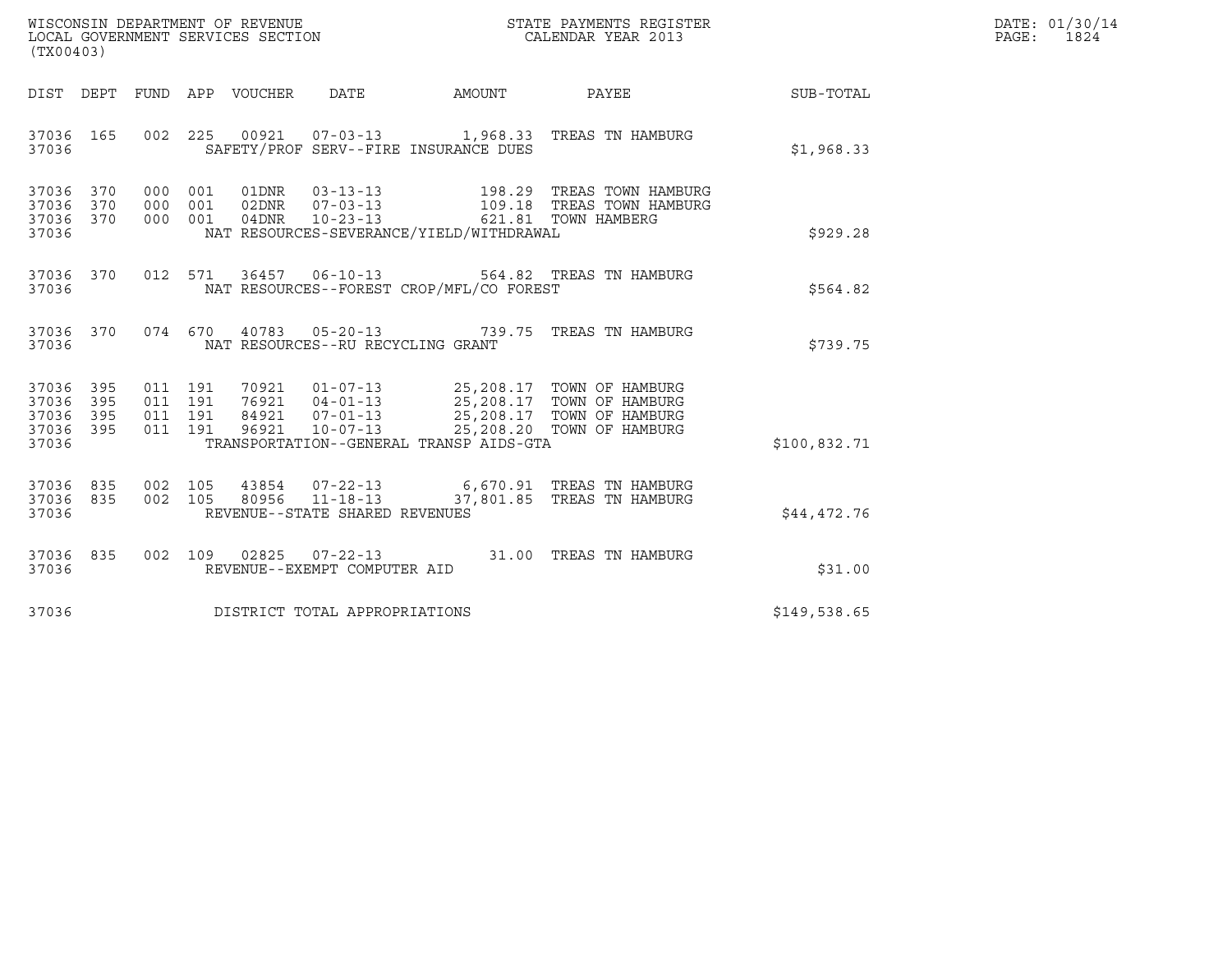| WISCONSIN DEPARTMENT OF REVENUE   | STATE PAYMENTS REGISTER | DATE: 01/30/14 |
|-----------------------------------|-------------------------|----------------|
| LOCAL GOVERNMENT SERVICES SECTION | CALENDAR YEAR 2013      | 1825<br>PAGE : |

| % WISCONSIN DEPARTMENT OF REVENUE<br>$$\tt STATE$ PAYMENTS REGISTER LOCAL GOVERNMENT SERVICES SECTION<br>$$\tt CALENDAR$ YEAR 2013<br>(TX00403) |  |  |  |  |                                     |                                          |                                                                                                                                                                                                                                                                                                                                                             |             | DATE: 01/30/14<br>PAGE:<br>1825 |
|-------------------------------------------------------------------------------------------------------------------------------------------------|--|--|--|--|-------------------------------------|------------------------------------------|-------------------------------------------------------------------------------------------------------------------------------------------------------------------------------------------------------------------------------------------------------------------------------------------------------------------------------------------------------------|-------------|---------------------------------|
|                                                                                                                                                 |  |  |  |  |                                     |                                          | DIST DEPT FUND APP VOUCHER DATE AMOUNT PAYEE SUB-TOTAL                                                                                                                                                                                                                                                                                                      |             |                                 |
| 37038 165<br>37038                                                                                                                              |  |  |  |  |                                     | SAFETY/PROF SERV--FIRE INSURANCE DUES    | 002 225 00922 07-03-13 607.34 TREAS TN HARRISON                                                                                                                                                                                                                                                                                                             | \$607.34    |                                 |
| 37038 370<br>37038 370<br>37038                                                                                                                 |  |  |  |  |                                     | NAT RESOURCES-SEVERANCE/YIELD/WITHDRAWAL | 000 001 01DNR 03-13-13 59.93 TREAS TOWN HARRISON<br>000 001 04DNR 10-23-13 259.35 TOWN HARRISON                                                                                                                                                                                                                                                             | \$319.28    |                                 |
|                                                                                                                                                 |  |  |  |  |                                     |                                          | 37038 370 002 503 15861 02-06-13 6,029.74 TREAS TN HARRISON<br>TOWN SHARE 440.98                                                                                                                                                                                                                                                                            |             |                                 |
|                                                                                                                                                 |  |  |  |  |                                     |                                          |                                                                                                                                                                                                                                                                                                                                                             | \$6,029.74  |                                 |
| 37038 370<br>37038 370<br>37038                                                                                                                 |  |  |  |  |                                     | NAT RESOURCES--FOREST CROP/MFL/CO FOREST | 012 571 36458 06-10-13 1,959.39 TREAS TN HARRISON<br>012 571 36458 06-10-13 943.70 TREAS TN HARRISON                                                                                                                                                                                                                                                        | \$2,903.09  |                                 |
| 37038                                                                                                                                           |  |  |  |  |                                     | NAT RESOURCES--AIDS IN LIEU OF TAXES     | 37038 370 012 579 18605 04-15-13 109.60 TREAS TN HARRISON 37038 370 012 579 18605 04-15-13 61.57 TREAS TOWN HARRISON                                                                                                                                                                                                                                        | \$171.17    |                                 |
| 37038 395<br>37038 395<br>37038 395<br>37038 395<br>37038                                                                                       |  |  |  |  |                                     | TRANSPORTATION--GENERAL TRANSP AIDS-GTA  | $\begin{array}{cccc} 011 & 191 & 70922 & 01\texttt{-}07\texttt{-}13 \\ 011 & 191 & 76922 & 04\texttt{-}01\texttt{-}13 \\ 011 & 191 & 84922 & 07\texttt{-}01\texttt{-}13 \\ 011 & 191 & 84922 & 07\texttt{-}01\texttt{-}13 \\ 011 & 191 & 96922 & 10\texttt{-}07\texttt{-}13 \\ \end{array} \qquad \qquad \begin{array}{c} \texttt{6, 932.74} & \texttt{TOW$ | \$27,730.97 |                                 |
| 37038 395<br>37038                                                                                                                              |  |  |  |  |                                     | TRANSPORTATION--LRIP/TRIP/MSIP GRANTS    | 011 278 64419 02-06-13 25,000.00 TREAS TN HARRISON                                                                                                                                                                                                                                                                                                          | \$25,000.00 |                                 |
| 37038 835<br>37038 835<br>37038                                                                                                                 |  |  |  |  | REVENUE--STATE SHARED REVENUES      |                                          | 002 105 43855 07-22-13 4,881.15 TREAS TN HARRISON<br>002 105 80957 11-18-13 27,659.83 TREAS TN HARRISON                                                                                                                                                                                                                                                     | \$32,540.98 |                                 |
|                                                                                                                                                 |  |  |  |  | REVENUE--EXEMPT COMPUTER AID        |                                          | 37038 835 002 109 02826 07-22-13 1.00 TREAS TN HARRISON                                                                                                                                                                                                                                                                                                     | \$1.00      |                                 |
|                                                                                                                                                 |  |  |  |  | 37038 DISTRICT TOTAL APPROPRIATIONS |                                          |                                                                                                                                                                                                                                                                                                                                                             | \$95,303.57 |                                 |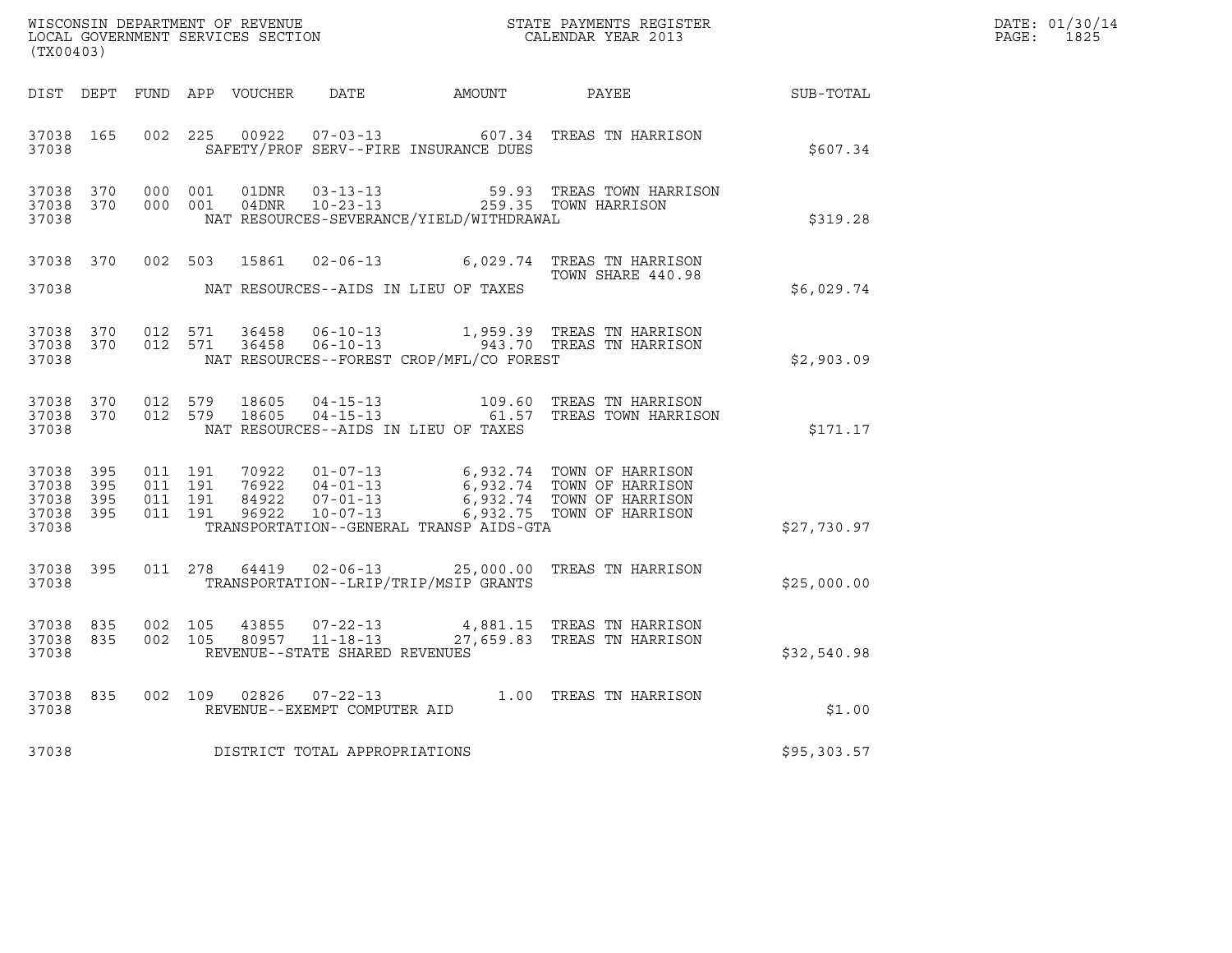| WISCONSIN DEPARTMENT OF REVENUE   | STATE PAYMENTS REGISTER | DATE: 01/30/14 |
|-----------------------------------|-------------------------|----------------|
| LOCAL GOVERNMENT SERVICES SECTION | CALENDAR YEAR 2013      | 1826<br>PAGE : |

| WISCONSIN DEPARTMENT OF REVENUE<br>LOCAL GOVERNMENT SERVICES SECTION TERMS CONFINENTS REGISTER<br>CALENDAR YEAR 2013<br>(TX00403)       |                                                                                                                                                                                                          |              | DATE: 01/30/14<br>PAGE: 1826 |
|-----------------------------------------------------------------------------------------------------------------------------------------|----------------------------------------------------------------------------------------------------------------------------------------------------------------------------------------------------------|--------------|------------------------------|
| DIST DEPT FUND APP VOUCHER DATE AMOUNT PAYEE SUB-TOTAL                                                                                  |                                                                                                                                                                                                          |              |                              |
| 37040 165<br>SAFETY/PROF SERV--FIRE INSURANCE DUES<br>37040                                                                             | 002 225 00923 07-03-13 1,459.69 TREAS TN HEWITT                                                                                                                                                          | \$1,459.69   |                              |
| 37040 370<br>37040 370<br>000 001 04DNR 10-23-13 3,869.74 TOWN HEWITT<br>37040 370<br>NAT RESOURCES-SEVERANCE/YIELD/WITHDRAWAL<br>37040 | 000 001 01DNR 03-13-13 462.74 TREAS TOWN HEWITT 000 001 02DNR 07-03-13 1,066.17 TREAS TOWN HEWITT                                                                                                        | \$5,398.65   |                              |
| 37040 370<br>37040 370<br>NAT RESOURCES--FOREST CROP/MFL/CO FOREST<br>37040                                                             | 012 571 36459 06-10-13 799.30 TREAS TN HEWITT<br>012 571 36459 06-10-13 1,582.03 TREAS TN HEWITT                                                                                                         | \$2,381.33   |                              |
| 37040 370<br>37040<br>NAT RESOURCES--RU RECYCLING GRANT                                                                                 | 074 670 40784 05-20-13 952.02 TREAS TN HEWITT                                                                                                                                                            | \$952.02     |                              |
| 37040 395<br>37040 395<br>37040 395<br>37040 395<br>37040 TRANSPORTATION--GENERAL TRANSP AIDS-GTA                                       | 011 191 70923 01-07-13 24,885.33 TOWN OF HEWITT<br>011 191 76923 04-01-13 24,885.33 TOWN OF HEWITT<br>011 191 84923 07-01-13 24,885.33 TOWN OF HEWITT<br>011 191 96923 10-07-13 24,885.35 TOWN OF HEWITT | \$99,541.34  |                              |
| 37040 835<br>37040 835<br>REVENUE--STATE SHARED REVENUES<br>37040                                                                       | 002 105 43856 07-22-13 4,121.31 TREAS TN HEWITT<br>002 105 80958 11-18-13 23,354.07 TREAS TN HEWITT                                                                                                      | \$27,475.38  |                              |
| 37040 835<br>37040<br>REVENUE--EXEMPT COMPUTER AID                                                                                      | 002 109 02827 07-22-13 7.00 TREAS TN HEWITT                                                                                                                                                              | \$7.00       |                              |
| DISTRICT TOTAL APPROPRIATIONS<br>37040                                                                                                  |                                                                                                                                                                                                          | \$137,215.41 |                              |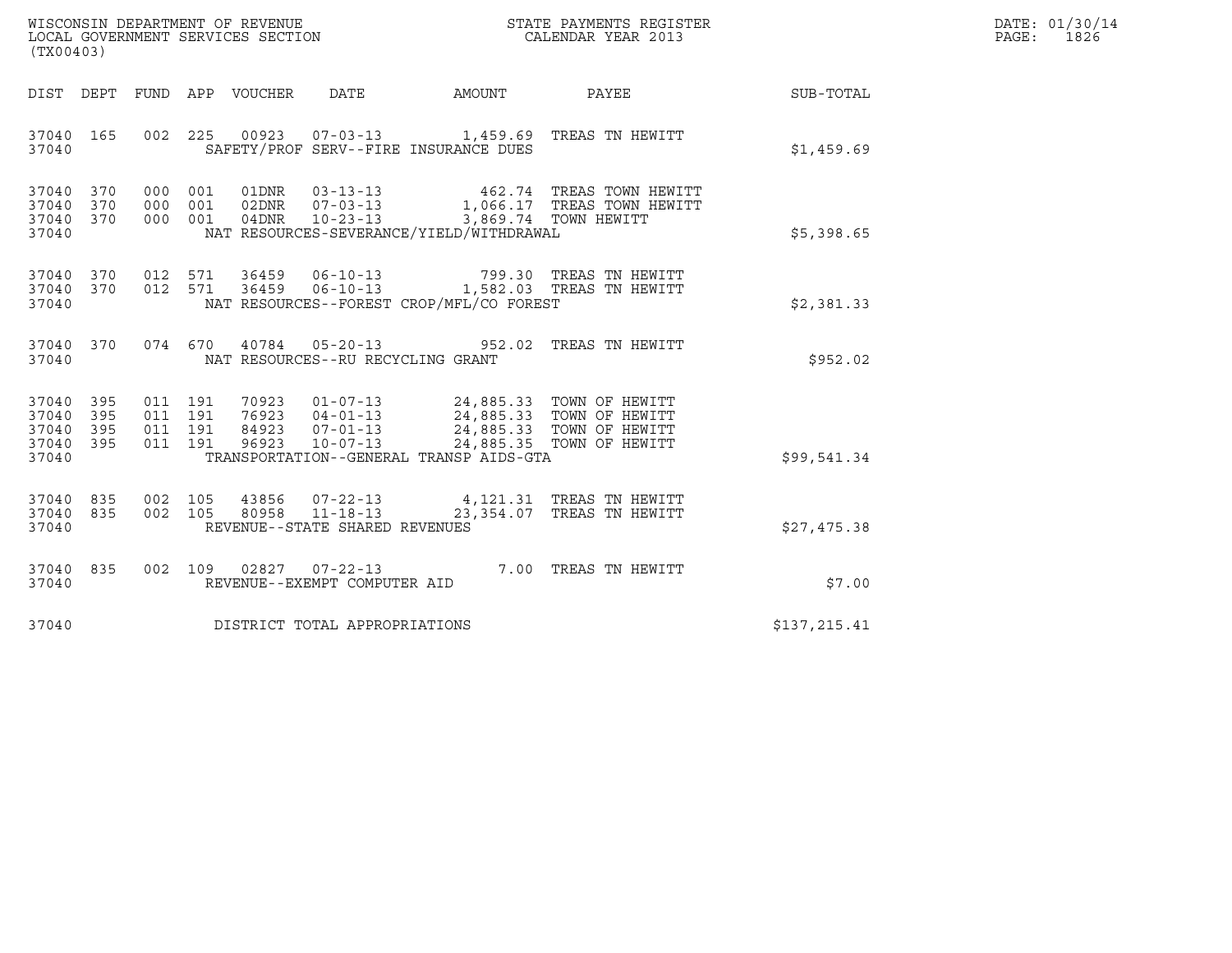| (TX00403)                                         |            |                                          | WISCONSIN DEPARTMENT OF REVENUE<br>LOCAL GOVERNMENT SERVICES SECTION |                                                  |                                          | STATE PAYMENTS REGISTER<br>CALENDAR YEAR 2013                                                                                                                                        |                  | DATE: 01/30/14<br>PAGE: 1827 |
|---------------------------------------------------|------------|------------------------------------------|----------------------------------------------------------------------|--------------------------------------------------|------------------------------------------|--------------------------------------------------------------------------------------------------------------------------------------------------------------------------------------|------------------|------------------------------|
|                                                   |            |                                          | DIST DEPT FUND APP VOUCHER DATE                                      |                                                  | AMOUNT                                   | <b>PAYEE</b>                                                                                                                                                                         | <b>SUB-TOTAL</b> |                              |
| 37042                                             | 37042 165  |                                          |                                                                      |                                                  | SAFETY/PROF SERV--FIRE INSURANCE DUES    | 002  225  00924  07-03-13  1,855.80 TREAS TN HOLTON                                                                                                                                  | \$1,855.80       |                              |
| 37042 370<br>37042                                |            |                                          |                                                                      |                                                  | NAT RESOURCES--FOREST CROP/MFL/CO FOREST | 012 571 36460 06-10-13 68.88 TREAS TN HOLTON                                                                                                                                         | \$68.88          |                              |
| 37042                                             | 37042 370  |                                          |                                                                      | NAT RESOURCES--RU RECYCLING GRANT                |                                          | 074  670  40785  05-20-13   1,843.04  TREAS TN HOLTON                                                                                                                                | \$1,843.04       |                              |
| 37042 395<br>37042<br>37042<br>37042 395<br>37042 | 395<br>395 | 011 191<br>011 191<br>011 191<br>011 191 |                                                                      |                                                  | TRANSPORTATION--GENERAL TRANSP AIDS-GTA  | 70924  01-07-13  25,864.44  TOWN OF HOLTON<br>76924  04-01-13  25,864.44  TOWN OF HOLTON<br>84924  07-01-13  25,864.44  TOWN OF HOLTON<br>96924  10-07-13  25,864.47  TOWN OF HOLTON | \$103,457.79     |                              |
| 37042 835<br>37042                                | 37042 835  | 002 105<br>002 105                       |                                                                      | 80959 11-18-13<br>REVENUE--STATE SHARED REVENUES |                                          | 43857  07-22-13  13,135.33  TREAS TN HOLTON<br>74,433.52 TREAS TN HOLTON                                                                                                             | \$87,568.85      |                              |
| 37042                                             | 37042 835  |                                          |                                                                      | REVENUE--EXEMPT COMPUTER AID                     |                                          | 002 109 02828 07-22-13 2.00 TREAS TN HOLTON                                                                                                                                          | \$2.00           |                              |
| 37042                                             |            |                                          |                                                                      | DISTRICT TOTAL APPROPRIATIONS                    |                                          |                                                                                                                                                                                      | \$194,796.36     |                              |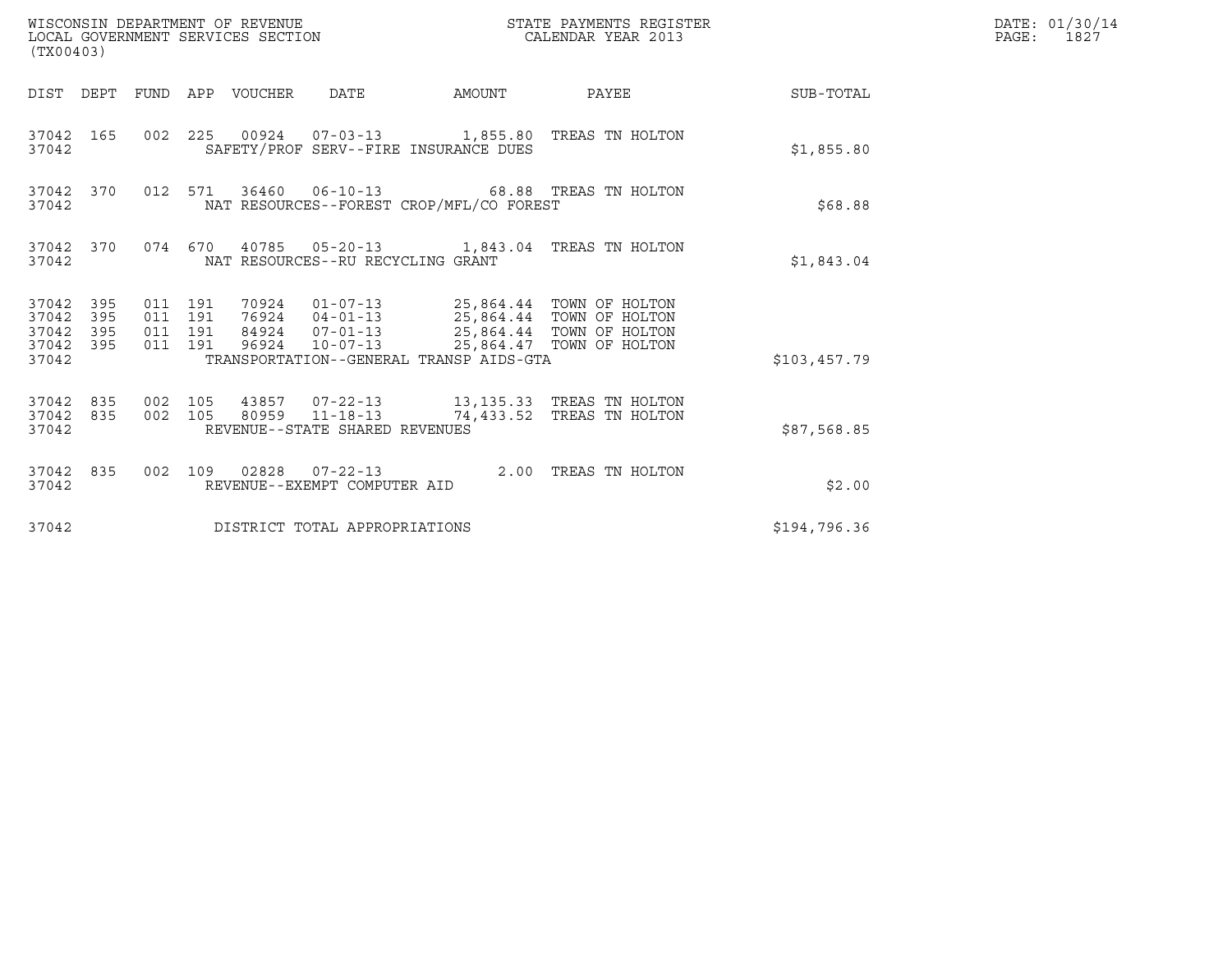| WISCONSIN DEPARTMENT OF REVENUE<br>LOCAL GOVERNMENT SERVICES SECTION<br>CALENDAR YEAR 2013<br>(TX00403) |           |                                          |  |  |                                   |                                                                                                                                                                                                                         |                                                                                             |              | DATE: 01/30/14<br>PAGE: 1828 |
|---------------------------------------------------------------------------------------------------------|-----------|------------------------------------------|--|--|-----------------------------------|-------------------------------------------------------------------------------------------------------------------------------------------------------------------------------------------------------------------------|---------------------------------------------------------------------------------------------|--------------|------------------------------|
|                                                                                                         |           |                                          |  |  |                                   | DIST DEPT FUND APP VOUCHER DATE AMOUNT PAYEE                                                                                                                                                                            |                                                                                             | SUB-TOTAL    |                              |
| 37044 165<br>37044                                                                                      |           | 002 225                                  |  |  |                                   | 00925  07-03-13  1,686.40 TREAS TN HULL<br>SAFETY/PROF SERV--FIRE INSURANCE DUES                                                                                                                                        |                                                                                             | \$1,686.40   |                              |
| 37044                                                                                                   |           | 37044 370 000 001<br>37044 370 000 001   |  |  |                                   | NAT RESOURCES-SEVERANCE/YIELD/WITHDRAWAL                                                                                                                                                                                |                                                                                             | \$1,878.79   |                              |
|                                                                                                         | 37044     |                                          |  |  |                                   | 37044 370 012 571 36461 06-10-13 94.43 TREAS TN HULL<br>NAT RESOURCES--FOREST CROP/MFL/CO FOREST                                                                                                                        |                                                                                             | \$94.43      |                              |
| 37044                                                                                                   | 37044 370 | 37044 370 012 579                        |  |  |                                   | NAT RESOURCES--AIDS IN LIEU OF TAXES                                                                                                                                                                                    | 012 579 18606 04-15-13 135.57 TREAS TN HULL<br>012 579 18606 04-15-13 25.03 TREAS TOWN HULL | \$160.60     |                              |
|                                                                                                         |           | 37044                                    |  |  | NAT RESOURCES--RU RECYCLING GRANT | 37044 370 074 670 40786 05-20-13 1,918.29 TREAS TN HULL                                                                                                                                                                 |                                                                                             | \$1,918.29   |                              |
| 37044 395<br>37044 395<br>37044 395<br>37044                                                            | 37044 395 | 011 191<br>011 191<br>011 191<br>011 191 |  |  |                                   | 70925  01-07-13  23,768.61  TOWN OF HULL<br>76925  04-01-13  23,768.61  TOWN OF HULL<br>84925  07-01-13  23,768.61  TOWN OF HULL<br>96925  10-07-13  23,768.64  TOWN OF HULL<br>TRANSPORTATION--GENERAL TRANSP AIDS-GTA |                                                                                             | \$95,074.47  |                              |
| 37044                                                                                                   | 37044 505 |                                          |  |  |                                   | 002 174 58370 04-26-13 26,071.00 TREAS TN HULL<br>DOA--TRANSMISSION LINE FEE DISTRIBUTION                                                                                                                               |                                                                                             | \$26,071.00  |                              |
| 37044                                                                                                   | 37044 835 | 37044 835 002 105<br>002 105             |  |  | REVENUE--STATE SHARED REVENUES    | $\begin{tabular}{llllll} 43858 & 07-22-13 & 12,075.48 & TREAS TN HULL \\ 80960 & 11-18-13 & 68,427.72 & TREAS TN HUIJ. \end{tabular}$                                                                                   |                                                                                             | \$80,503.20  |                              |
| 37044                                                                                                   | 37044 835 |                                          |  |  | REVENUE--EXEMPT COMPUTER AID      | 002 109 02829 07-22-13 201.00 TREAS TN HULL                                                                                                                                                                             |                                                                                             | \$201.00     |                              |
| 37044                                                                                                   |           |                                          |  |  | DISTRICT TOTAL APPROPRIATIONS     |                                                                                                                                                                                                                         |                                                                                             | \$207,588.18 |                              |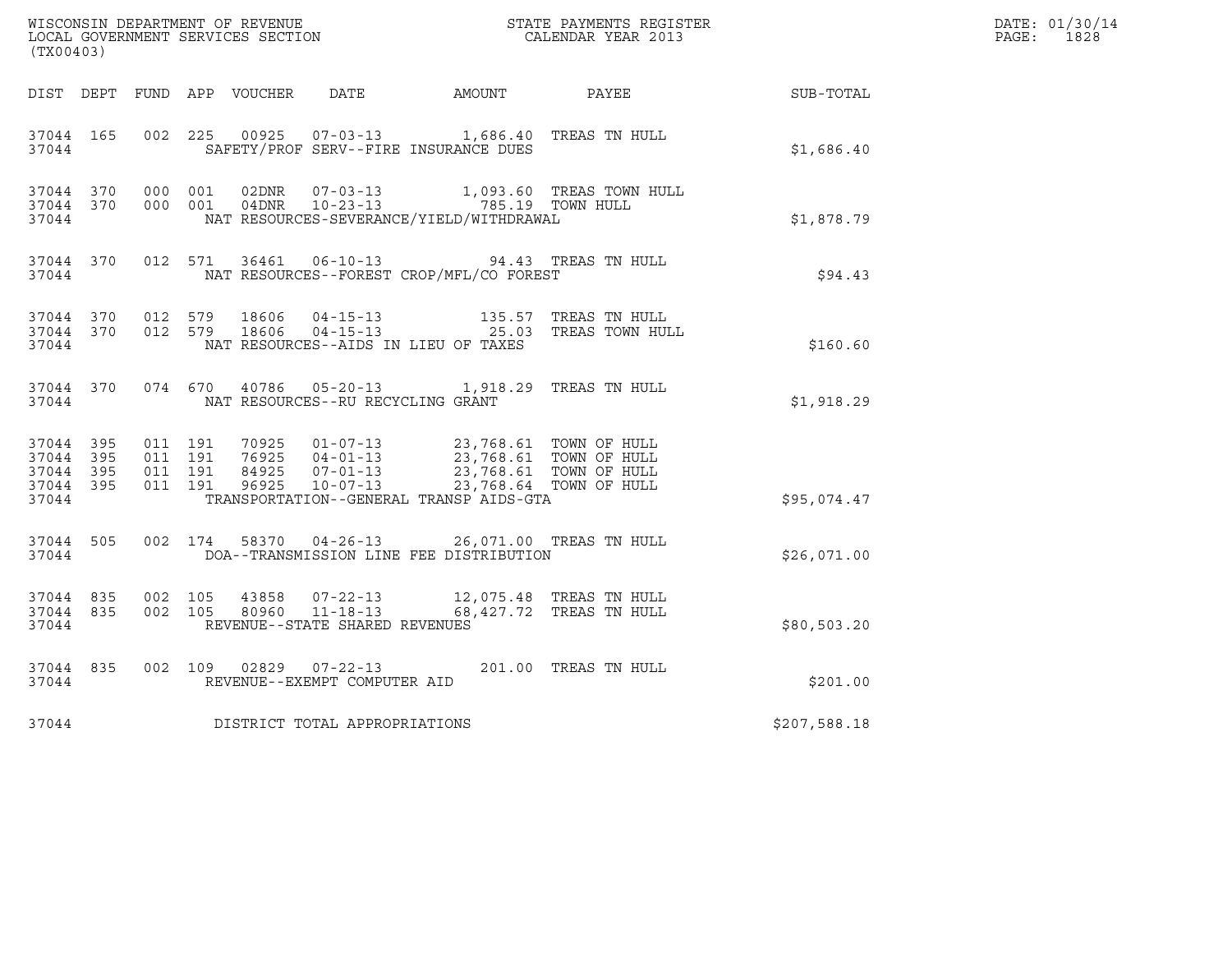| (TX00403)                                     |                   |                                          | WISCONSIN DEPARTMENT OF REVENUE<br>LOCAL GOVERNMENT SERVICES SECTION<br>LOCAL GOVERNMENT SERVICES SECTION |                                   |                                          | STATE PAYMENTS REGISTER<br>CALENDAR YEAR 2013                                                                                                                          |               | DATE: 01/30/14<br>PAGE:<br>1829 |
|-----------------------------------------------|-------------------|------------------------------------------|-----------------------------------------------------------------------------------------------------------|-----------------------------------|------------------------------------------|------------------------------------------------------------------------------------------------------------------------------------------------------------------------|---------------|---------------------------------|
|                                               |                   |                                          | DIST DEPT FUND APP VOUCHER                                                                                | DATE                              | AMOUNT PAYEE                             |                                                                                                                                                                        | SUB-TOTAL     |                                 |
| 37046 165<br>37046                            |                   |                                          |                                                                                                           |                                   | SAFETY/PROF SERV--FIRE INSURANCE DUES    | 002 225 00926 07-03-13 1,595.82 TREAS TN JOHNSON                                                                                                                       | \$1,595.82    |                                 |
| 37046 370 000 001<br>37046 370<br>37046       |                   | 000 001                                  |                                                                                                           |                                   | NAT RESOURCES-SEVERANCE/YIELD/WITHDRAWAL | 01DNR  03-13-13  9,568.76 TREAS TOWN JOHNSON<br>02DNR  07-03-13    358.85 TREAS TOWN JOHNSON                                                                           | \$9,927.61    |                                 |
| 37046 370<br>37046                            |                   |                                          | 012 571                                                                                                   |                                   | NAT RESOURCES--FOREST CROP/MFL/CO FOREST | 36462  06-10-13    179.49    TREAS TN JOHNSON                                                                                                                          | \$179.49      |                                 |
| 37046 370<br>37046                            |                   |                                          |                                                                                                           | NAT RESOURCES--RU RECYCLING GRANT |                                          | 074 670 40787 05-20-13 2,249.73 TREAS TN JOHNSON                                                                                                                       | \$2,249.73    |                                 |
| 37046 370<br>37046                            |                   |                                          | 074 673 40787 05-20-13                                                                                    |                                   | NAT RESOURCES--RU CONSOLIDATED GRANT     | 258.24 TREAS TN JOHNSON                                                                                                                                                | \$258.24      |                                 |
| 37046 395<br>37046<br>37046<br>37046<br>37046 | 395<br>395<br>395 | 011 191<br>011 191<br>011 191<br>011 191 | 96926                                                                                                     | $10 - 07 - 13$                    | TRANSPORTATION--GENERAL TRANSP AIDS-GTA  | 70926  01-07-13  22,614.85  TOWN OF JOHNSON<br>76926  04-01-13  22,614.85  TOWN OF JOHNSON<br>84926  07-01-13  22,614.85  TOWN OF JOHNSON<br>22,614.86 TOWN OF JOHNSON | \$90,459.41   |                                 |
| 37046 835<br>37046 835<br>37046               |                   | 002 105                                  | 002 105 80961 11-18-13                                                                                    | REVENUE--STATE SHARED REVENUES    |                                          | 43859 07-22-13 17,436.97 TREAS TN JOHNSON<br>98,806.89 TREAS TN JOHNSON                                                                                                | \$116, 243.86 |                                 |
| 37046 835<br>37046                            |                   |                                          |                                                                                                           | REVENUE--EXEMPT COMPUTER AID      |                                          | 002 109 02830 07-22-13 98.00 TREAS TN JOHNSON                                                                                                                          | \$98.00       |                                 |
| 37046                                         |                   |                                          | DISTRICT TOTAL APPROPRIATIONS                                                                             |                                   |                                          |                                                                                                                                                                        | \$221,012.16  |                                 |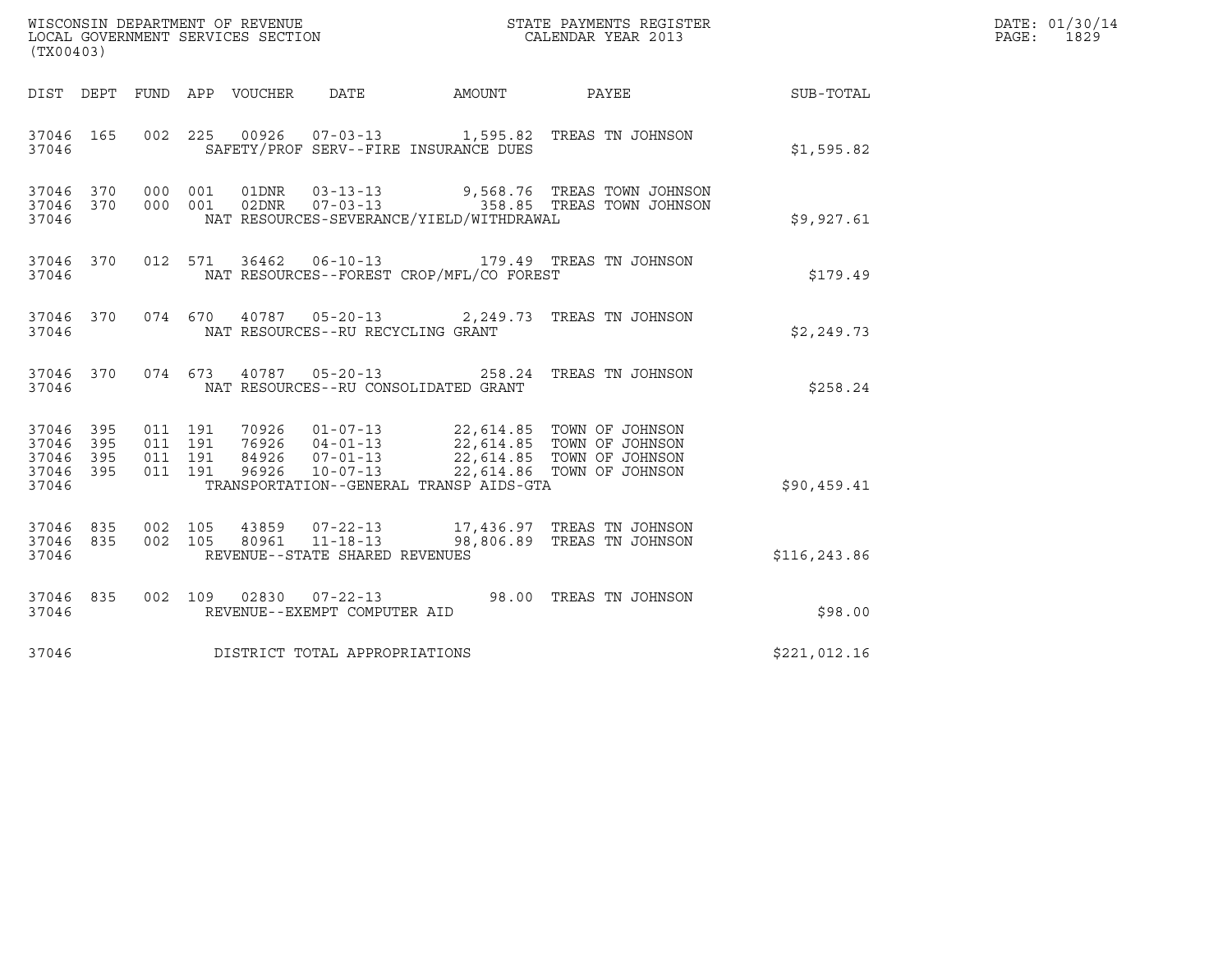| (TX00403)                                                 |     |                    |                                                                                                                                                                                                                                                                                                                                                                                                     |                  | DATE: 01/30/14<br>PAGE:<br>1830 |
|-----------------------------------------------------------|-----|--------------------|-----------------------------------------------------------------------------------------------------------------------------------------------------------------------------------------------------------------------------------------------------------------------------------------------------------------------------------------------------------------------------------------------------|------------------|---------------------------------|
|                                                           |     |                    | DIST DEPT FUND APP VOUCHER DATE<br>AMOUNT<br>PAYEE                                                                                                                                                                                                                                                                                                                                                  | <b>SUB-TOTAL</b> |                                 |
| 37048 165<br>37048                                        |     |                    | 002 225 00927 07-03-13 6,338.16 TREAS TN KNOWLTON<br>SAFETY/PROF SERV--FIRE INSURANCE DUES                                                                                                                                                                                                                                                                                                          | \$6,338.16       |                                 |
| 37048 370<br>37048                                        |     |                    | 000 001 01DNR 03-13-13 9,068.19 TREAS TOWN KNOWLTON<br>NAT RESOURCES-SEVERANCE/YIELD/WITHDRAWAL                                                                                                                                                                                                                                                                                                     | \$9,068.19       |                                 |
|                                                           |     |                    | 37048 370 002 503 15862 02-06-13 2,057.13 TREAS TN KNOWLTON<br>TOWN SHARE 150.43                                                                                                                                                                                                                                                                                                                    |                  |                                 |
| 37048                                                     |     |                    | NAT RESOURCES--AIDS IN LIEU OF TAXES                                                                                                                                                                                                                                                                                                                                                                | \$2,057.13       |                                 |
| 37048 370<br>37048                                        |     |                    | 012 571 36463 06-10-13 483.98 TREAS TN KNOWLTON<br>NAT RESOURCES--FOREST CROP/MFL/CO FOREST                                                                                                                                                                                                                                                                                                         | \$483.98         |                                 |
| 37048 370<br>37048                                        |     |                    | 074 670 40788 05-20-13 9,083.93 TREAS TN KNOWLTON<br>NAT RESOURCES--RU RECYCLING GRANT                                                                                                                                                                                                                                                                                                              | \$9,083.93       |                                 |
| 37048 370<br>37048                                        |     |                    | 074 673 40788 05-20-13 501.02 TREAS TN KNOWLTON<br>NAT RESOURCES--RU CONSOLIDATED GRANT                                                                                                                                                                                                                                                                                                             | \$501.02         |                                 |
| 37048 395<br>37048 395<br>37048 395<br>37048 395<br>37048 |     |                    | $\begin{array}{cccccc} 011 & 191 & 70927 & 01\texttt{-}07\texttt{-}13 & 28,494.82 & \texttt{TOWN OF KNOWLTON} \\ 011 & 191 & 76927 & 04\texttt{-}01\texttt{-}13 & 28,494.82 & \texttt{TOWN OF KNOWLTON} \\ 011 & 191 & 84927 & 07\texttt{-}01\texttt{-}13 & 28,494.82 & \texttt{TOWN OF KNOWLTON} \\ 011 & 191 & 96927 & 10\texttt{-}07\texttt{-}13 & 2$<br>TRANSPORTATION--GENERAL TRANSP AIDS-GTA | \$113,979.28     |                                 |
| 37048 465<br>37048                                        |     |                    | 002 305 00622 04-01-13 10,576.90 TREAS TN KNOWLTON<br>MILITARY AFFAIRS-EMER MGMT-DISASTER RECO                                                                                                                                                                                                                                                                                                      | \$10,576.90      |                                 |
| 37048 465<br>37048                                        |     |                    | 002 342 00622 04-01-13 63,461.44 TREAS TN KNOWLTON<br>MILITARY AFFAIRS-EMERGENCY MGMT-FED FUND                                                                                                                                                                                                                                                                                                      | \$63,461.44      |                                 |
| 37048 835<br>37048 835<br>37048                           |     | 002 105<br>002 105 | 43860<br>07-22-13<br>4,720.69   TREAS  TN  KNOWLTON<br>80962<br>$11 - 18 - 13$<br>26,750.58 TREAS TN KNOWLTON<br>REVENUE--STATE SHARED REVENUES                                                                                                                                                                                                                                                     | \$31,471.27      |                                 |
| 37048<br>37048                                            | 835 | 002 109            | 02831<br>51.00 TREAS TN KNOWLTON<br>$07 - 22 - 13$<br>REVENUE--EXEMPT COMPUTER AID                                                                                                                                                                                                                                                                                                                  | \$51.00          |                                 |
| 37048<br>37048                                            | 835 |                    | 021 363 35735 03-25-13<br>1,829.87 TREAS TN KNOWLTON<br>REVENUE--LOTTERY CREDIT -                                                                                                                                                                                                                                                                                                                   | \$1,829.87       |                                 |
| 37048                                                     |     |                    | DISTRICT TOTAL APPROPRIATIONS                                                                                                                                                                                                                                                                                                                                                                       | \$248,902.17     |                                 |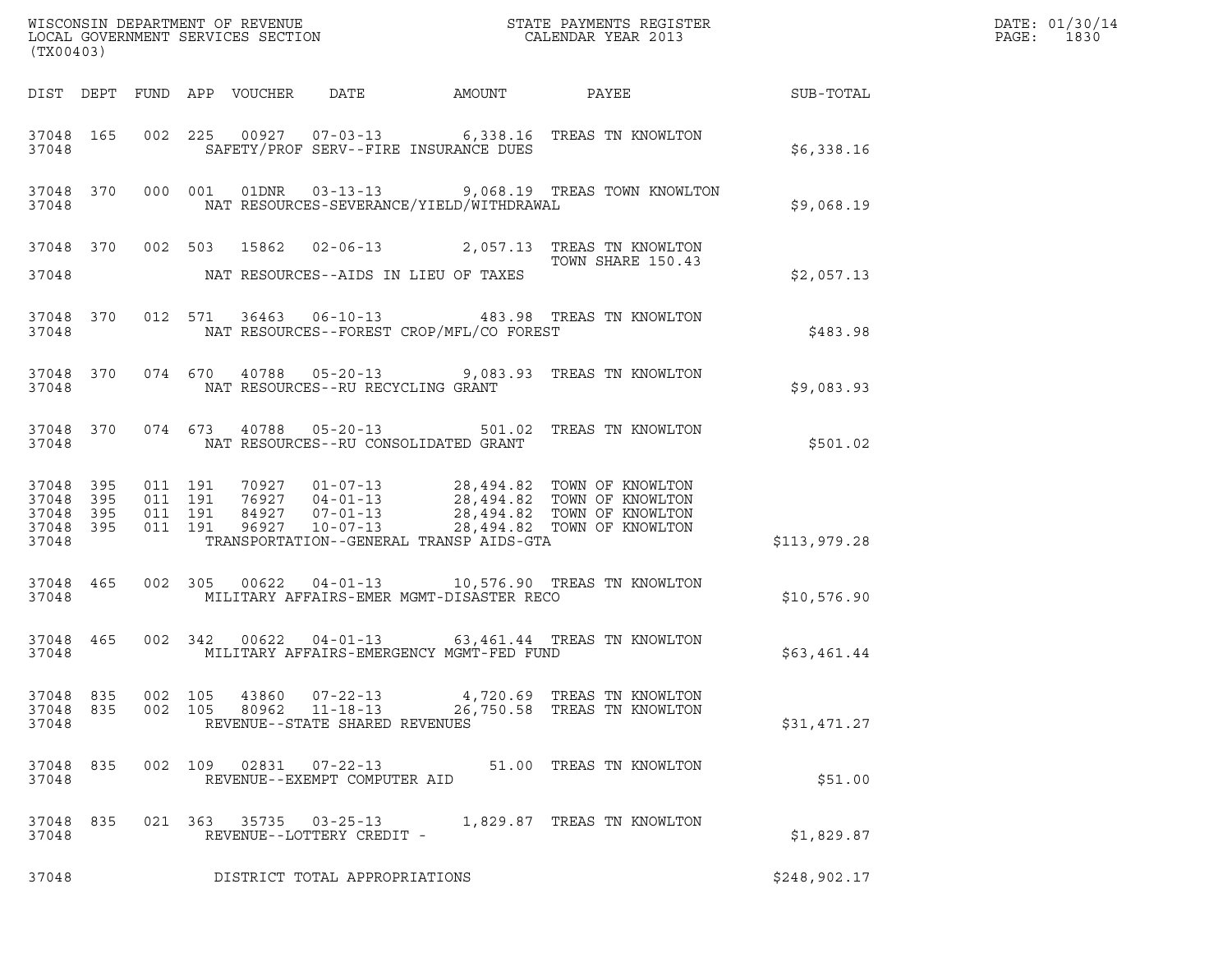| WISCONSIN DEPARTMENT OF REVENUE<br>LOCAL GOVERNMENT SERVICES SECTION<br>(TX00403) |                                                                                                                              |      |     |                               |      |            | STATE PAYMENTS REGISTER<br>CALENDAR YEAR 2013 |            | DATE: 01/30/14<br>PAGE: | 1831 |
|-----------------------------------------------------------------------------------|------------------------------------------------------------------------------------------------------------------------------|------|-----|-------------------------------|------|------------|-----------------------------------------------|------------|-------------------------|------|
| DIST                                                                              | DEPT                                                                                                                         | FUND | APP | <b>VOUCHER</b>                | DATE | AMOUNT     | PAYEE                                         | SUB-TOTAL  |                         |      |
| 37050<br>37050                                                                    | 505<br>174<br>$04 - 26 - 13$<br>002<br>58370<br>4,453.00<br>TREAS TN KRONENWETTER<br>DOA--TRANSMISSION LINE FEE DISTRIBUTION |      |     |                               |      |            |                                               | \$4,453.00 |                         |      |
| 37050                                                                             |                                                                                                                              |      |     | DISTRICT TOTAL APPROPRIATIONS |      | \$4,453.00 |                                               |            |                         |      |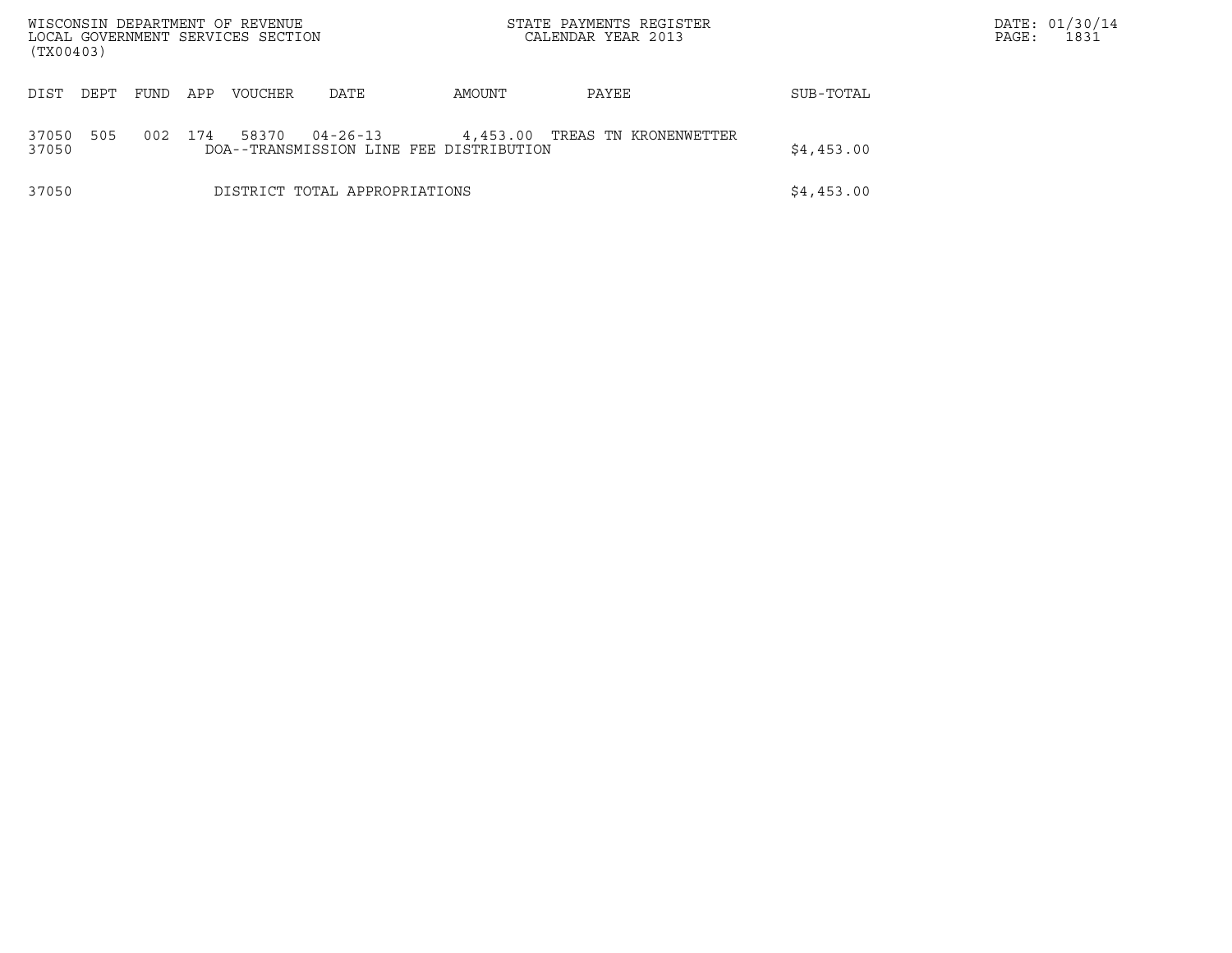| (TX00403)                           |           |                              |         |                                 |                                                  |                                                                                                                                                                                  |                                                  |              | DATE: 01/30/14<br>PAGE:<br>1832 |
|-------------------------------------|-----------|------------------------------|---------|---------------------------------|--------------------------------------------------|----------------------------------------------------------------------------------------------------------------------------------------------------------------------------------|--------------------------------------------------|--------------|---------------------------------|
|                                     |           |                              |         | DIST DEPT FUND APP VOUCHER DATE |                                                  | AMOUNT                                                                                                                                                                           | PAYEE                                            | SUB-TOTAL    |                                 |
| 37052 165<br>37052                  |           |                              |         |                                 |                                                  | 002 225 00928 07-03-13 7,263.13 TREAS TN MAINE<br>SAFETY/PROF SERV--FIRE INSURANCE DUES                                                                                          |                                                  | \$7,263.13   |                                 |
| 37052 370<br>37052                  |           | 37052 370 000 001<br>000 001 |         |                                 | 04DNR 10-23-13                                   | NAT RESOURCES-SEVERANCE/YIELD/WITHDRAWAL                                                                                                                                         | 1,424.52 TREAS TOWN MAINE<br>1,096.81 TOWN MAINE | \$2,521.33   |                                 |
| 37052 370<br>37052                  |           | 37052 370 012 571<br>012 571 |         |                                 | 36464 06-10-13                                   | 36464  06-10-13  33.32  TREAS TN MAINE<br>NAT RESOURCES--FOREST CROP/MFL/CO FOREST                                                                                               | 621.60 TREAS TN MAINE                            | \$654.92     |                                 |
| 37052 370<br>37052                  |           |                              |         |                                 | NAT RESOURCES--RU RECYCLING GRANT                | 074 670 40789 05-20-13 2,006.20 TREAS TN MAINE                                                                                                                                   |                                                  | \$2,006.20   |                                 |
| 37052 395<br>37052 395<br>37052 395 |           | 011 191<br>011 191           | 011 191 |                                 |                                                  | 70928  01-07-13  39,466.17  TOWN OF MAINE<br>76928  04-01-13  39,466.17  TOWN OF MAINE<br>84928  07-01-13  39,466.17  TOWN OF MAINE<br>96928  10-07-13  39,466.18  TOWN OF MAINE |                                                  |              |                                 |
| 37052 395<br>37052                  |           | 011 191                      |         |                                 |                                                  | TRANSPORTATION--GENERAL TRANSP AIDS-GTA                                                                                                                                          |                                                  | \$157,864.69 |                                 |
| 37052                               | 37052 395 |                              |         |                                 |                                                  | 011 278 89735 10-03-13 23,254.32 TREAS TN MAINE<br>TRANSPORTATION--LRIP/TRIP/MSIP GRANTS                                                                                         |                                                  | \$23,254.32  |                                 |
| 37052 835<br>37052 835<br>37052     |           | 002 105<br>002 105           |         | 80963                           | $11 - 18 - 13$<br>REVENUE--STATE SHARED REVENUES | 43861 07-22-13 6,927.45 TREAS TN MAINE                                                                                                                                           | 39,292.88 TREAS TN MAINE                         | \$46, 220.33 |                                 |
| 37052                               | 37052 835 |                              |         |                                 | REVENUE--EXEMPT COMPUTER AID                     | 002 109 02832 07-22-13 1,282.00 TREAS TN MAINE                                                                                                                                   |                                                  | \$1,282.00   |                                 |
| 37052                               |           |                              |         |                                 | DISTRICT TOTAL APPROPRIATIONS                    |                                                                                                                                                                                  |                                                  | \$241,066.92 |                                 |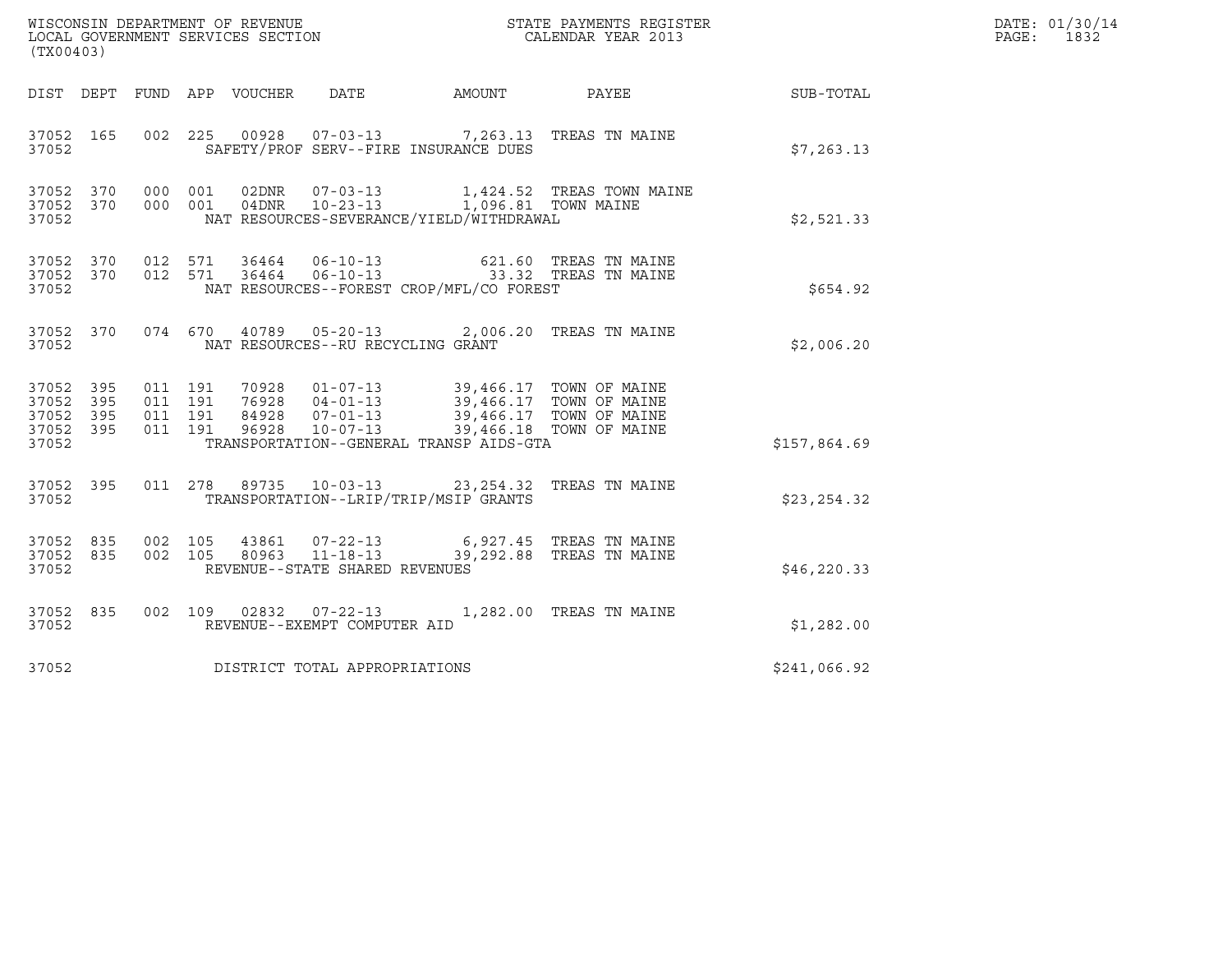|                                                                                                                                                   |           |                                          | DATE: 01/30/14<br>PAGE: 1833 |                |                                                    |                                          |                                                                                                                                              |              |  |
|---------------------------------------------------------------------------------------------------------------------------------------------------|-----------|------------------------------------------|------------------------------|----------------|----------------------------------------------------|------------------------------------------|----------------------------------------------------------------------------------------------------------------------------------------------|--------------|--|
| $\tt WISCONSIM DEPARTMENT OF REVENUE$ $\tt SCATE$ $\tt PAYMENTS$ REGISTER LOCAL GOVERNMENT SERVICES SECTION $\tt CALENDAR$ YEAR 2013<br>(TX00403) |           |                                          |                              |                |                                                    |                                          |                                                                                                                                              |              |  |
|                                                                                                                                                   |           |                                          |                              |                |                                                    | DIST DEPT FUND APP VOUCHER DATE AMOUNT   | PAYEE                                                                                                                                        | SUB-TOTAL    |  |
| 37054 165<br>37054                                                                                                                                |           | 002 225                                  |                              | 00929          |                                                    | SAFETY/PROF SERV--FIRE INSURANCE DUES    | 07-03-13 3,008.66 TREAS TN MARATHON                                                                                                          | \$3,008.66   |  |
| 37054 370<br>37054                                                                                                                                |           |                                          | 000 001                      |                |                                                    | NAT RESOURCES-SEVERANCE/YIELD/WITHDRAWAL | 01DNR  03-13-13  3,040.99 TREAS TOWN MARATHON                                                                                                | \$3,040.99   |  |
| 37054                                                                                                                                             | 37054 370 |                                          |                              |                |                                                    | NAT RESOURCES--CONTACT DNR FOR INFO      | 000 010 02DNR 70-03-13 746.19 TREAS TOWN MARATHON                                                                                            | \$746.19     |  |
| 37054 370<br>37054 370<br>37054                                                                                                                   |           | 012 571<br>012 571                       |                              | 36465<br>36465 | $06 - 10 - 13$<br>$06 - 10 - 13$                   | NAT RESOURCES--FOREST CROP/MFL/CO FOREST | 524.00 TREAS TN MARATHON<br>204.60 TREAS TN MARATHON                                                                                         | \$728.60     |  |
| 37054 370<br>37054                                                                                                                                |           | 074 670                                  |                              |                | NAT RESOURCES--RU RECYCLING GRANT                  |                                          | 40790  05-20-13   1,849.38   TREAS TN MARATHON                                                                                               | \$1,849.38   |  |
| 37054                                                                                                                                             | 37054 370 |                                          |                              |                | 074 673 40790 05-20-13                             | NAT RESOURCES--RU CONSOLIDATED GRANT     | 273.97 TREAS TN MARATHON                                                                                                                     | \$273.97     |  |
| 37054 395<br>37054<br>37054 395<br>37054 395<br>37054                                                                                             | 395       | 011 191<br>011 191<br>011 191<br>011 191 |                              | 70929<br>96929 | 76929 04-01-13<br>$10 - 07 - 13$                   | TRANSPORTATION--GENERAL TRANSP AIDS-GTA  | 01-07-13 18,592.55 TOWN OF MARATHON<br>18,592.55 TOWN OF MARATHON<br>84929 07-01-13 18,592.55 TOWN OF MARATHON<br>18,592.56 TOWN OF MARATHON | \$74,370.21  |  |
| 37054 835<br>37054 835<br>37054                                                                                                                   |           | 002 105<br>002 105                       |                              | 43862<br>80964 | $11 - 18 - 13$<br>REVENUE--STATE SHARED REVENUES   |                                          | 07-22-13 4,096.40 TREAS TN MARATHON<br>23, 212.96 TREAS TN MARATHON                                                                          | \$27,309.36  |  |
| 37054 835<br>37054                                                                                                                                |           | 002 109                                  |                              |                | $02833$ $07-22-13$<br>REVENUE--EXEMPT COMPUTER AID |                                          | 8.00 TREAS TN MARATHON                                                                                                                       | \$8.00       |  |
| 37054                                                                                                                                             |           |                                          |                              |                | DISTRICT TOTAL APPROPRIATIONS                      |                                          |                                                                                                                                              | \$111,335.36 |  |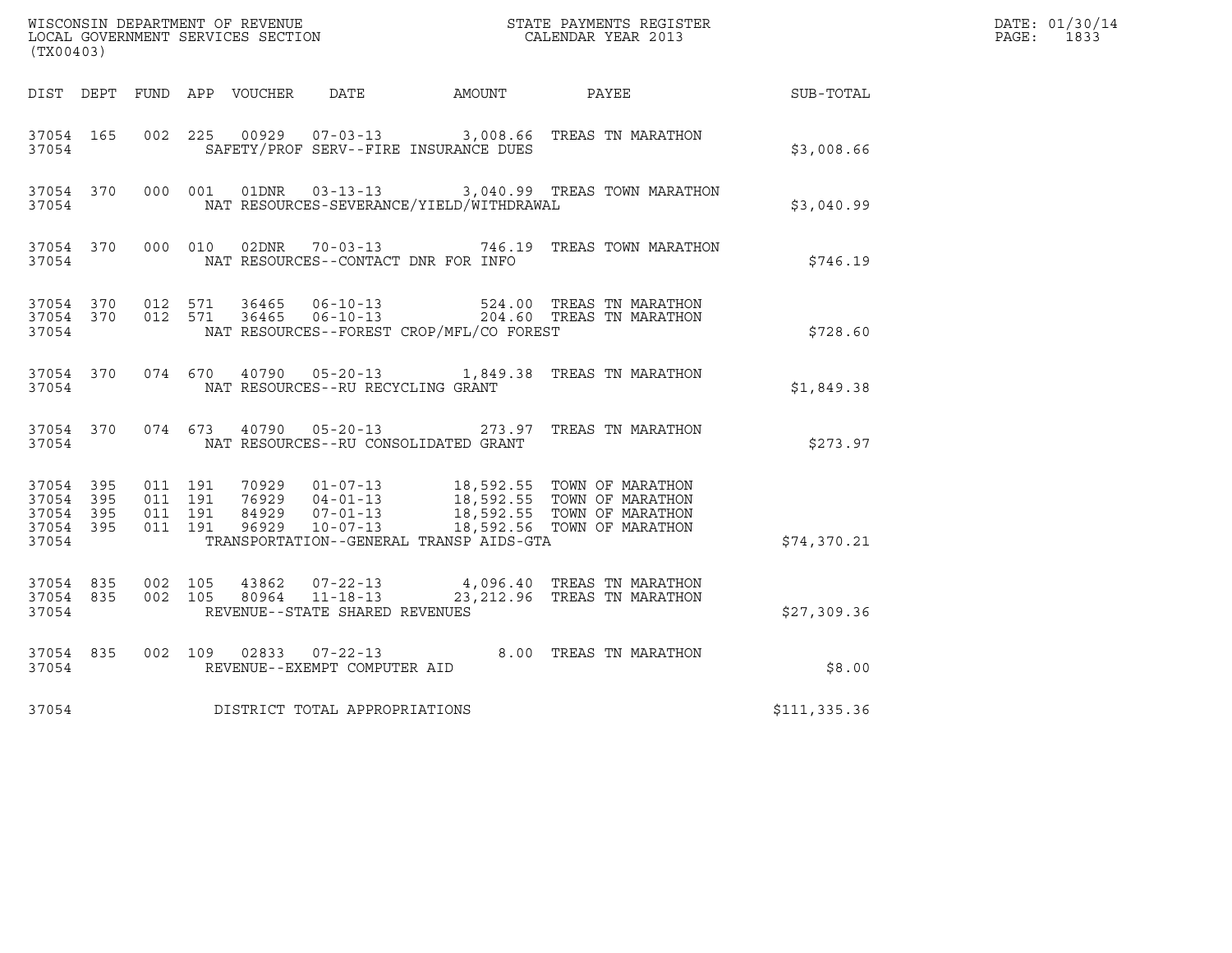|                                                           |                               |         |                                 |                                                                    |                                          | DATE: 01/30/14                                                                                                                                                                                                             |                  |                          |
|-----------------------------------------------------------|-------------------------------|---------|---------------------------------|--------------------------------------------------------------------|------------------------------------------|----------------------------------------------------------------------------------------------------------------------------------------------------------------------------------------------------------------------------|------------------|--------------------------|
| (TX00403)                                                 |                               |         |                                 |                                                                    |                                          |                                                                                                                                                                                                                            |                  | $\mathtt{PAGE:}$<br>1834 |
|                                                           |                               |         | DIST DEPT FUND APP VOUCHER DATE |                                                                    | AMOUNT                                   | PAYEE                                                                                                                                                                                                                      | <b>SUB-TOTAL</b> |                          |
| 37056 165<br>37056                                        |                               | 002 225 |                                 |                                                                    | SAFETY/PROF SERV--FIRE INSURANCE DUES    | 00930  07-03-13  7,169.20 TREAS TN MCMILLAN                                                                                                                                                                                | \$7.169.20       |                          |
| 37056 370<br>37056                                        |                               | 000 010 |                                 |                                                                    | NAT RESOURCES--CONTACT DNR FOR INFO      | 02DNR 70-03-13 361.59 TREAS TOWN MCMILLAN                                                                                                                                                                                  | \$361.59         |                          |
| 37056 370<br>37056                                        |                               |         | 002 503 15863                   |                                                                    | NAT RESOURCES--AIDS IN LIEU OF TAXES     | 02-06-13 3,810.03 TREAS TN MCMILLAN<br>TOWN SHARE 619.93                                                                                                                                                                   | \$3,810.03       |                          |
| 37056 370<br>37056                                        |                               |         |                                 |                                                                    | NAT RESOURCES--FOREST CROP/MFL/CO FOREST | 012 571 36466 06-10-13 77.58 TREAS TN MCMILLAN                                                                                                                                                                             | \$77.58          |                          |
| 37056 370<br>37056 370<br>37056                           | 012 579                       | 012 579 | 18607<br>18607                  | $04 - 15 - 13$<br>$04 - 15 - 13$                                   | NAT RESOURCES--AIDS IN LIEU OF TAXES     | 1,781.62 TREAS TN MCMILLAN<br>301.80 TREAS TOWN MCMILLAN                                                                                                                                                                   | \$2,083.42       |                          |
| 37056 395<br>37056 395<br>37056 395<br>37056 395<br>37056 | 011 191<br>011 191<br>011 191 | 011 191 |                                 |                                                                    | TRANSPORTATION--GENERAL TRANSP AIDS-GTA  | 70930  01-07-13  26,547.18  TOWN OF MCMILLAN<br>76930  04-01-13  26,547.18  TOWN OF MCMILLAN<br>84930  07-01-13  26,547.18  TOWN OF MCMILLAN<br>96930  10-07-13  26,547.18  TOWN OF MCMILLAN<br>26,547.18 TOWN OF MCMILLAN | \$106,188.72     |                          |
| 37056 835<br>37056 835<br>37056                           | 002 105<br>002 105            |         | 43863<br>80965                  | $07 - 22 - 13$<br>$11 - 18 - 13$<br>REVENUE--STATE SHARED REVENUES |                                          | 6,994.83 TREAS TN MCMILLAN<br>42,638.89 TREAS TN MCMILLAN                                                                                                                                                                  | \$49,633.72      |                          |
| 37056 835<br>37056                                        |                               |         |                                 | REVENUE--EXEMPT COMPUTER AID                                       |                                          | 002 109 02834 07-22-13 1,127.00 TREAS TN MCMILLAN                                                                                                                                                                          | \$1,127.00       |                          |
| 37056                                                     |                               |         |                                 | DISTRICT TOTAL APPROPRIATIONS                                      |                                          |                                                                                                                                                                                                                            | \$170,451.26     |                          |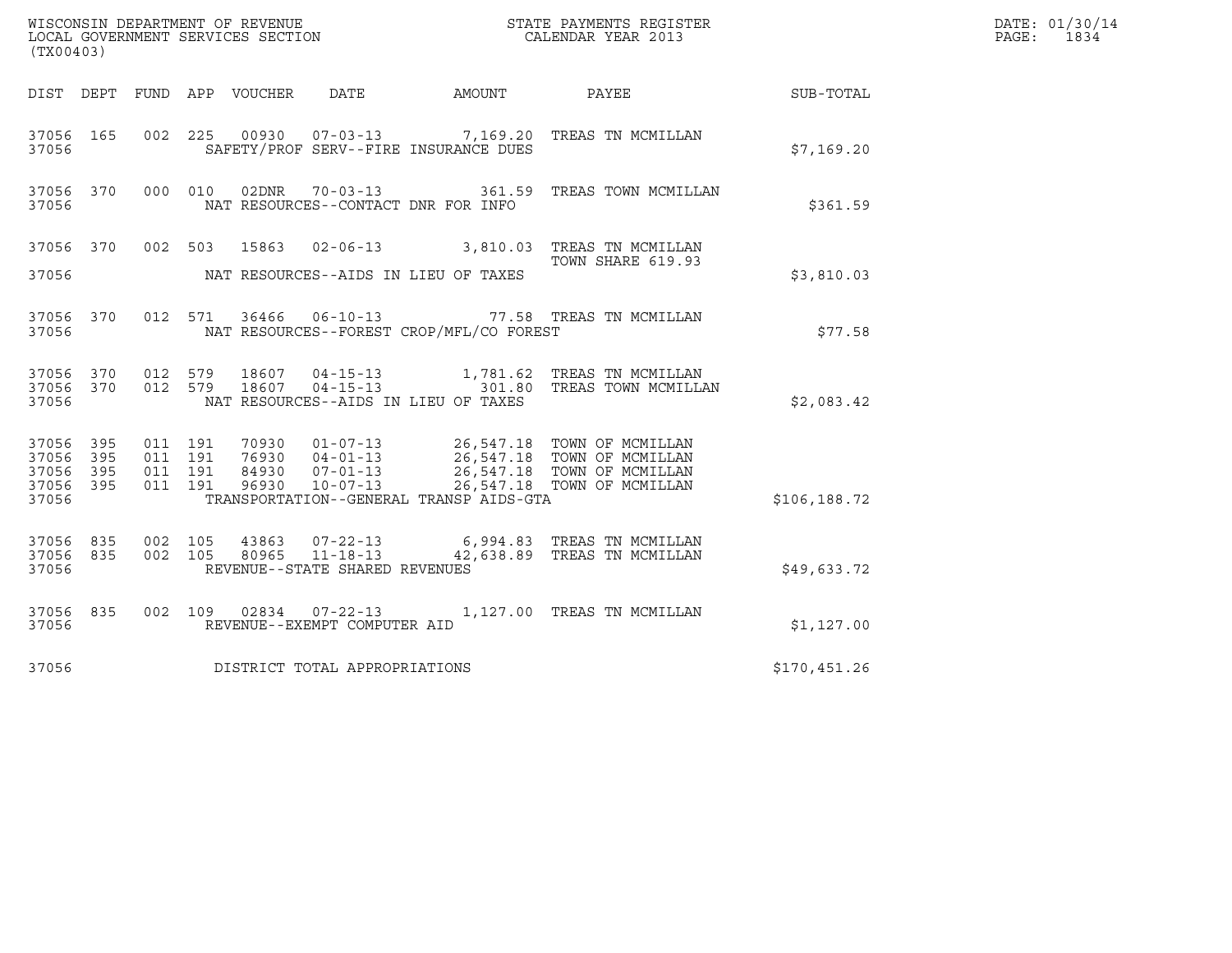| (TX00403)                                                 |           |                                          |                                 |                                                |                                          | ${\tt WISCONSIM\ DEPARTMENT\ OF\ REVENUE}\qquad \qquad {\tt STATE\ PAYMENTS\ REGISTER} \\ {\tt LOCAL\ GOVERNMENT\ SERVICES\ SECTION}\qquad \qquad {\tt CALENDAR\ YEAR\ 2013}$                                    |                  | DATE: 01/30/14<br>PAGE:<br>1835 |
|-----------------------------------------------------------|-----------|------------------------------------------|---------------------------------|------------------------------------------------|------------------------------------------|------------------------------------------------------------------------------------------------------------------------------------------------------------------------------------------------------------------|------------------|---------------------------------|
|                                                           |           |                                          | DIST DEPT FUND APP VOUCHER DATE |                                                | AMOUNT                                   | PAYEE                                                                                                                                                                                                            | <b>SUB-TOTAL</b> |                                 |
| 37058                                                     | 37058 165 |                                          |                                 |                                                | SAFETY/PROF SERV--FIRE INSURANCE DUES    | 002 225 00931 07-03-13 5,028.45 TREAS TN MOSINEE                                                                                                                                                                 | \$5,028.45       |                                 |
| 37058                                                     | 37058 370 |                                          |                                 |                                                | NAT RESOURCES-SEVERANCE/YIELD/WITHDRAWAL | 000 001 01DNR 03-13-13 459.15 TREAS TOWN MOSINEE                                                                                                                                                                 | \$459.15         |                                 |
| 37058                                                     | 37058 370 |                                          |                                 |                                                | NAT RESOURCES--CONTACT DNR FOR INFO      | 000 010 02DNR 70-03-13 526.86 TREAS TOWN MOSINEE                                                                                                                                                                 | \$526.86         |                                 |
| 37058                                                     |           |                                          |                                 |                                                | NAT RESOURCES--FOREST CROP/MFL/CO FOREST | $\begin{array}{cccccc} 37058 & 370 & 012 & 571 & 36467 & 06-10-13 & & & & & 721.30 & \text{TREAS TN MOSINEE} \\ 37058 & 370 & 012 & 571 & 36467 & 06-10-13 & & & & 648.44 & \text{TREAS TN MOSINEE} \end{array}$ | \$1,369.74       |                                 |
| 37058                                                     | 37058 370 |                                          |                                 |                                                | NAT RESOURCES--AIDS IN LIEU OF TAXES     | 012 579 18608 04-15-13 17.25 TREAS TOWN MOSINEE                                                                                                                                                                  | \$17.25          |                                 |
| 37058                                                     | 37058 370 |                                          |                                 |                                                | NAT RESOURCES--RU RECYCLING GRANT        | 074 670 00216 05-30-13 4,592.96 TREAS TN MOSINEE                                                                                                                                                                 | \$4,592.96       |                                 |
| 37058 395<br>37058 395<br>37058 395<br>37058 395<br>37058 |           | 011 191<br>011 191<br>011 191<br>011 191 |                                 |                                                | TRANSPORTATION--GENERAL TRANSP AIDS-GTA  | 70931   01-07-13   25,382.83   TOWN OF MOSINEE<br>76931   04-01-13   25,382.83   TOWN OF MOSINEE<br>84931   07-01-13   25,382.83   TOWN OF MOSINEE<br>96931   10-07-13   25,382.83   TOWN OF MOSINEE             | \$101,531.32     |                                 |
| 37058                                                     | 37058 505 |                                          |                                 |                                                | DOA--TRANSMISSION LINE FEE DISTRIBUTION  | 002 174 58370 04-26-13 42,753.00 TREAS TN MOSINEE                                                                                                                                                                | \$42,753.00      |                                 |
| 37058 835<br>37058                                        |           | 37058 835 002 105<br>002 105             |                                 | REVENUE--STATE SHARED REVENUES                 |                                          |                                                                                                                                                                                                                  | \$44,150.51      |                                 |
| 37058 835<br>37058                                        |           | 002 109                                  | 02835                           | $07 - 22 - 13$<br>REVENUE--EXEMPT COMPUTER AID |                                          | 95.00 TREAS TN MOSINEE                                                                                                                                                                                           | \$95.00          |                                 |
| 37058<br>37058                                            | 835       |                                          | 021 363 35736                   | $03 - 25 - 13$<br>REVENUE--LOTTERY CREDIT -    |                                          | 4,907.88 TREAS TN MOSINEE                                                                                                                                                                                        | \$4,907.88       |                                 |
| 37058                                                     |           |                                          |                                 | DISTRICT TOTAL APPROPRIATIONS                  |                                          |                                                                                                                                                                                                                  | \$205,432.12     |                                 |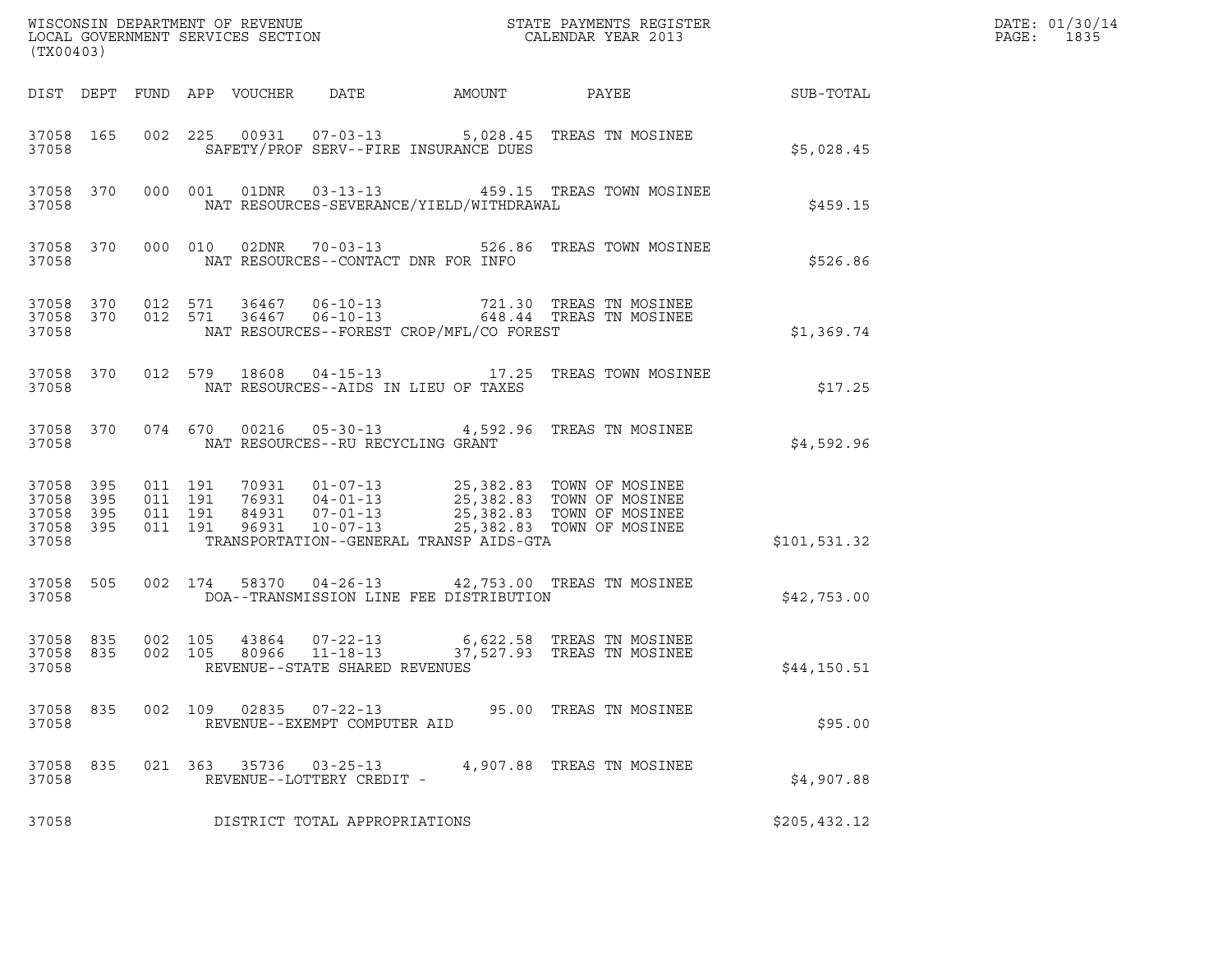| (TX00403)                                                       | WISCONSIN DEPARTMENT OF REVENUE<br>LOCAL GOVERNMENT SERVICES SECTION                                              | STATE PAYMENTS REGISTER<br>CALENDAR YEAR 2013 |              | DATE: 01/30/14<br>PAGE: 1836 |
|-----------------------------------------------------------------|-------------------------------------------------------------------------------------------------------------------|-----------------------------------------------|--------------|------------------------------|
|                                                                 | DIST DEPT FUND APP VOUCHER DATE<br>AMOUNT                                                                         | PAYEE SUB-TOTAL                               |              |                              |
| 37060 165<br>37060                                              | 002 225 00932 07-03-13 2,252.23 TREAS TN NORRIE<br>SAFETY/PROF SERV--FIRE INSURANCE DUES                          |                                               | \$2,252.23   |                              |
| 37060 370<br>37060                                              | 000 001 01DNR 03-13-13 162.48 TREAS TOWN NORRIE<br>NAT RESOURCES-SEVERANCE/YIELD/WITHDRAWAL                       |                                               | \$162.48     |                              |
| 37060 370<br>37060                                              | 002 503 15864 02-06-13 422.60 TREAS TN NORRIE<br>NAT RESOURCES--AIDS IN LIEU OF TAXES                             | TOWN SHARE 25.61                              | \$422.60     |                              |
| 37060 370<br>37060                                              | 012 571 36468 06-10-13 396.92 TREAS TN NORRIE<br>NAT RESOURCES--FOREST CROP/MFL/CO FOREST                         |                                               | \$396.92     |                              |
| 37060 395<br>37060 395<br>395<br>37060<br>395<br>37060<br>37060 | 011 191<br>011 191<br>011 191<br>011 191<br>$10 - 07 - 13$<br>96932<br>TRANSPORTATION--GENERAL TRANSP AIDS-GTA    | 18,153.29 TOWN OF NORRIE                      | \$72,613.10  |                              |
| 37060 835<br>37060 835<br>37060                                 | 002 105<br>43865 07-22-13 6,769.45 TREAS TN NORRIE<br>002 105<br>80967 11-18-13<br>REVENUE--STATE SHARED REVENUES | 38,363.31 TREAS TN NORRIE                     | \$45,132.76  |                              |
| 37060 835<br>37060                                              | 002 109 02836 07-22-13<br>REVENUE--EXEMPT COMPUTER AID                                                            | 3.00 TREAS TN NORRIE                          | \$3.00       |                              |
| 37060                                                           | DISTRICT TOTAL APPROPRIATIONS                                                                                     |                                               | \$120,983.09 |                              |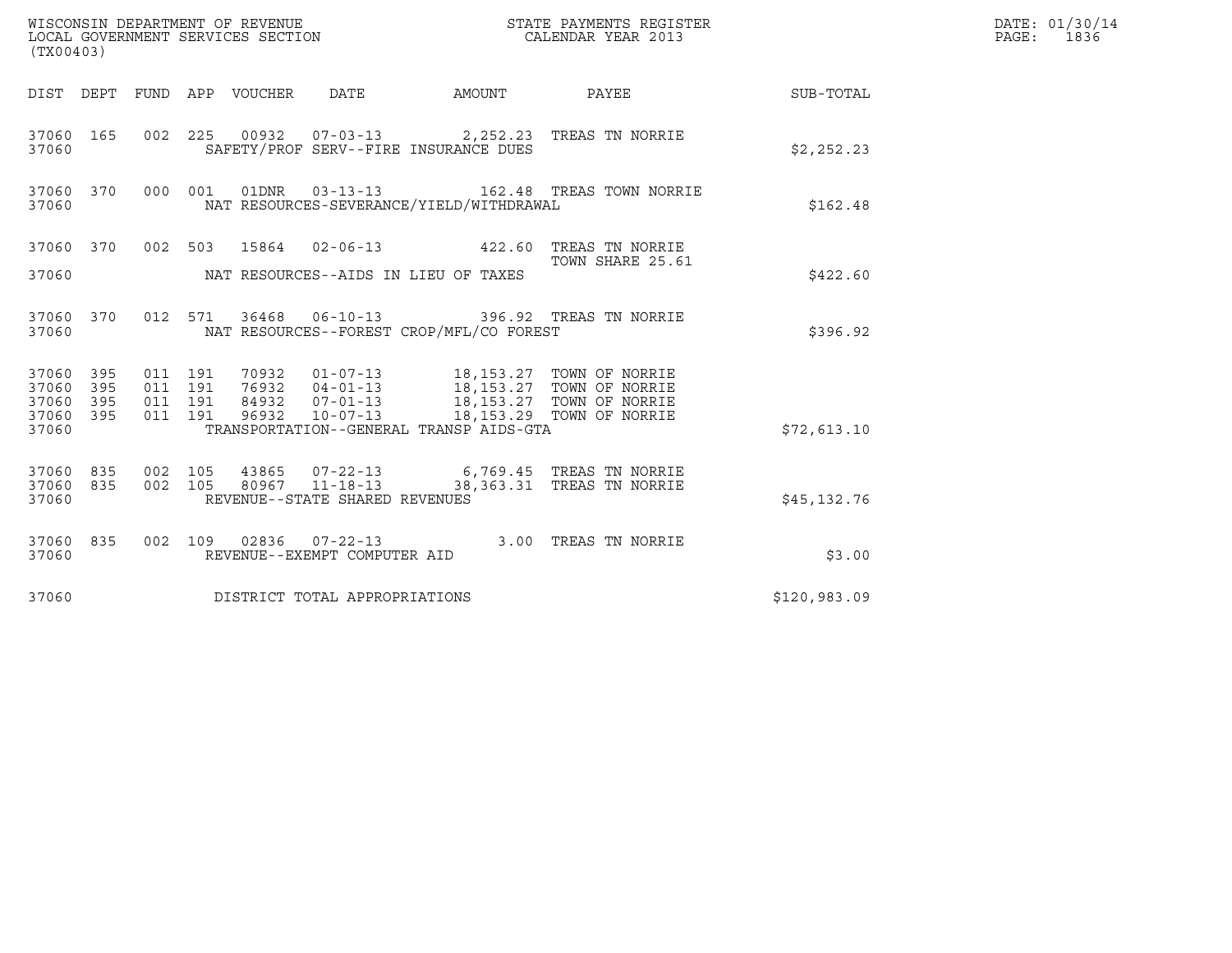| (TX00403)                                                 |                    |                    |                                                        | ${\tt WISCOONSIM\ DEPARTMENT\ OF\ REVENUE}\qquad \qquad {\tt STATE\ PAYMENTS\ REGISTER\ LOCAL\ GOVERNMENT\ SERVICES\ SECTION\qquad \qquad {\tt CALENDAR\ YEAR\ 2013}$ |                                                                                                                                                      | DATE: 01/30/14<br>PAGE: 1837 |  |
|-----------------------------------------------------------|--------------------|--------------------|--------------------------------------------------------|-----------------------------------------------------------------------------------------------------------------------------------------------------------------------|------------------------------------------------------------------------------------------------------------------------------------------------------|------------------------------|--|
|                                                           |                    |                    |                                                        |                                                                                                                                                                       | DIST DEPT FUND APP VOUCHER DATE AMOUNT PAYEE TO SUB-TOTAL                                                                                            |                              |  |
| 37062                                                     |                    |                    | SAFETY/PROF SERV--FIRE INSURANCE DUES                  |                                                                                                                                                                       | 37062 165 002 225 00933 07-03-13 1,239.82 TREAS TN PLOVER                                                                                            | \$1,239.82                   |  |
| 37062                                                     |                    |                    | NAT RESOURCES-SEVERANCE/YIELD/WITHDRAWAL               |                                                                                                                                                                       | 37062 370 000 001 01DNR 03-13-13 3,310.27 TREAS TOWN PLOVER 37062 370 000 001 04DNR 10-23-13 666.29 TOWN PLOVER                                      | \$3,976.56                   |  |
| 37062                                                     |                    |                    | NAT RESOURCES--CONTACT DNR FOR INFO                    |                                                                                                                                                                       | 37062 370 000 010 02DNR 70-03-13 873.61 TREAS TOWN PLOVER                                                                                            | \$873.61                     |  |
| 37062 370<br>37062                                        |                    |                    | NAT RESOURCES--AIDS IN LIEU OF TAXES                   |                                                                                                                                                                       | 002 503 15865 02-06-13 775.77 TREAS TN PLOVER<br>TOWN SHARE 163.31                                                                                   | \$775.77                     |  |
|                                                           |                    |                    | 37062 NAT RESOURCES--FOREST CROP/MFL/CO FOREST         |                                                                                                                                                                       | 37062 370 012 571 36469 06-10-13 1,369.45 TREAS TN PLOVER                                                                                            | \$1,369.45                   |  |
| 37062                                                     |                    |                    | NAT RESOURCES--AIDS IN LIEU OF TAXES                   |                                                                                                                                                                       | 37062 370 012 579 18609 04-15-13 614.66 TREAS TN PLOVER<br>37062 370 012 579 18609 04-15-13 452.01 TREAS TOWN PLOVER                                 | \$1,066.67                   |  |
| 37062                                                     |                    |                    | NAT RESOURCES--RU RECYCLING GRANT                      |                                                                                                                                                                       | 37062 370 074 670 40791 05-20-13 1,870.77 TREAS TN PLOVER                                                                                            | \$1,870.77                   |  |
| 37062 395<br>37062 395<br>37062 395<br>37062 395<br>37062 | 011 191<br>011 191 | 011 191<br>011 191 | TRANSPORTATION--GENERAL TRANSP AIDS-GTA                |                                                                                                                                                                       |                                                                                                                                                      | \$70,474.93                  |  |
| 37062 835<br>37062                                        | 002 105            |                    | REVENUE--STATE SHARED REVENUES                         |                                                                                                                                                                       | 37062 835 002 105 43866 07-22-13 4,631.51 TREAS TN PLOVER<br>80968     11-18-13          26,245.21     TREAS                               TN PLOVER | \$30,876.72                  |  |
| 37062 835<br>37062                                        |                    |                    | 002 109 02837 07-22-13<br>REVENUE--EXEMPT COMPUTER AID |                                                                                                                                                                       | 15.00 TREAS TN PLOVER                                                                                                                                | \$15.00                      |  |
| 37062                                                     |                    |                    | DISTRICT TOTAL APPROPRIATIONS                          |                                                                                                                                                                       |                                                                                                                                                      | \$112,539.30                 |  |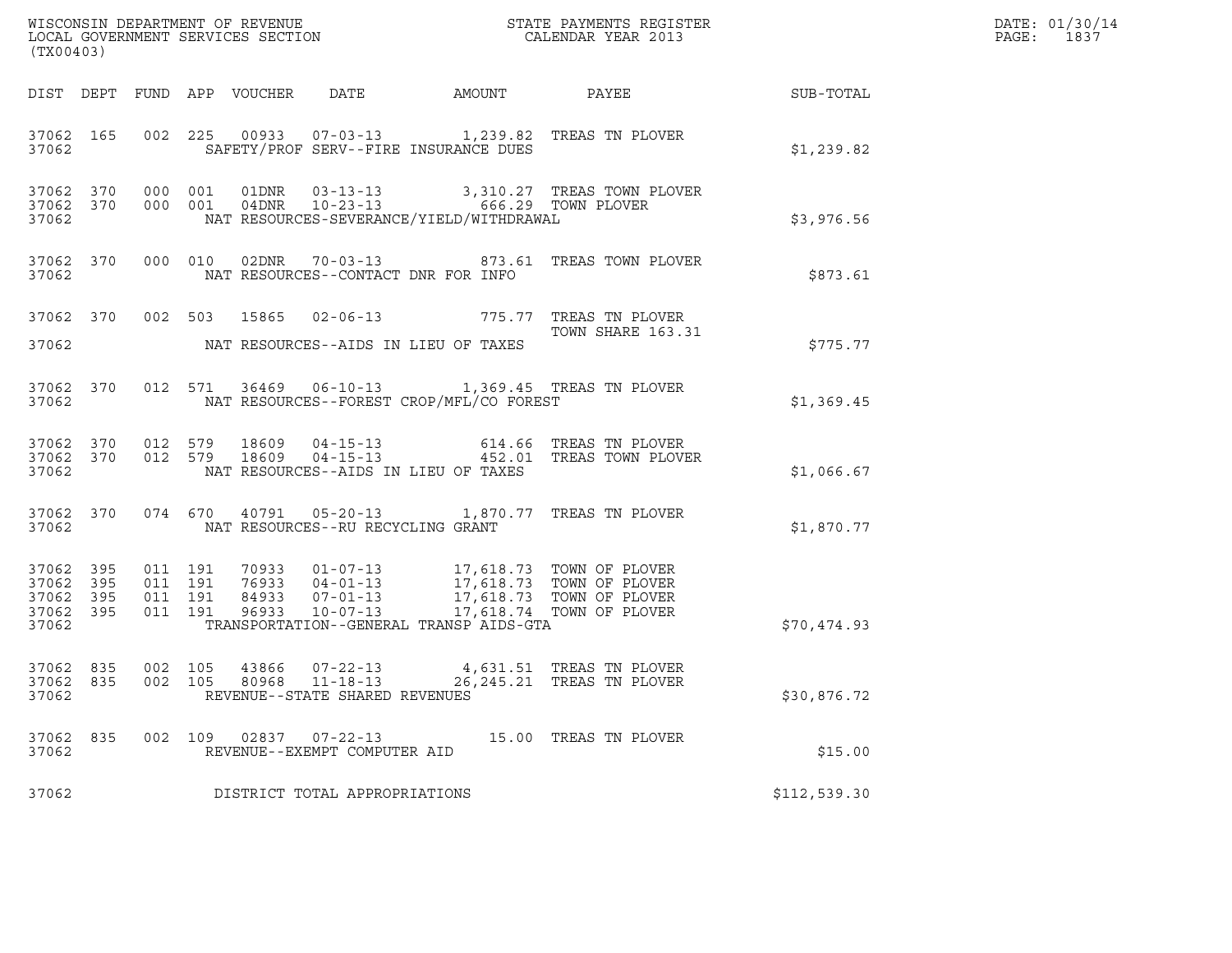| (TX00403)                                         |            |                                          | WISCONSIN DEPARTMENT OF REVENUE<br>LOCAL GOVERNMENT SERVICES SECTION |                                                                    |                                                                                                                                                                                                                | STATE PAYMENTS REGISTER<br>CALENDAR YEAR 2013     |              | DATE: 01/30/14<br>PAGE: 1838 |
|---------------------------------------------------|------------|------------------------------------------|----------------------------------------------------------------------|--------------------------------------------------------------------|----------------------------------------------------------------------------------------------------------------------------------------------------------------------------------------------------------------|---------------------------------------------------|--------------|------------------------------|
|                                                   |            |                                          | DIST DEPT FUND APP VOUCHER DATE                                      |                                                                    | AMOUNT                                                                                                                                                                                                         | <b>PAYEE</b>                                      | SUB-TOTAL    |                              |
| 37064 165<br>37064                                |            |                                          |                                                                      |                                                                    | 002 225 00934 07-03-13 3,147.89 TREAS TN REID<br>SAFETY/PROF SERV--FIRE INSURANCE DUES                                                                                                                         |                                                   | \$3,147.89   |                              |
| 37064 370<br>37064 370<br>37064                   |            | 012 571                                  |                                                                      |                                                                    | 012 571 36470 06-10-13 607.76 TREAS TN REID<br>012 571 36470 06-10-13 868.96 TREAS TN REID<br>NAT RESOURCES--FOREST CROP/MFL/CO FOREST                                                                         |                                                   | \$1,476.72   |                              |
| 37064                                             |            |                                          |                                                                      | NAT RESOURCES--RU RECYCLING GRANT                                  | 37064 370 074 670 40792 05-20-13 527.49 TREAS TN REID                                                                                                                                                          |                                                   | \$527.49     |                              |
| 37064 395<br>37064<br>37064<br>37064 395<br>37064 | 395<br>395 | 011 191<br>011 191<br>011 191<br>011 191 |                                                                      |                                                                    | 70934  01-07-13  23,927.39  TOWN OF REID<br>76934 04-01-13 23,927.39 TOWN OF REID<br>84934 07-01-13 23,927.39 TOWN OF REID<br>96934 10-07-13 23,927.40 TOWN OF REID<br>TRANSPORTATION--GENERAL TRANSP AIDS-GTA |                                                   | \$95,709.57  |                              |
| 37064 505<br>37064                                |            |                                          |                                                                      |                                                                    | 002 174 58370 04-26-13 47,537.00 TREAS TN REID<br>DOA--TRANSMISSION LINE FEE DISTRIBUTION                                                                                                                      |                                                   | \$47,537.00  |                              |
| 37064 835<br>37064                                | 37064 835  | 002 105<br>002 105                       |                                                                      | 43867 07-22-13<br>80969 11-18-13<br>REVENUE--STATE SHARED REVENUES |                                                                                                                                                                                                                | 3,658.03 TREAS TN REID<br>20,947.40 TREAS TN REID | \$24,605.43  |                              |
| 37064 835<br>37064                                |            |                                          |                                                                      | 002 109 02838 07-22-13<br>REVENUE--EXEMPT COMPUTER AID             |                                                                                                                                                                                                                | 9.00 TREAS TN REID                                | \$9.00       |                              |
| 37064                                             |            |                                          |                                                                      | DISTRICT TOTAL APPROPRIATIONS                                      |                                                                                                                                                                                                                |                                                   | \$173,013.10 |                              |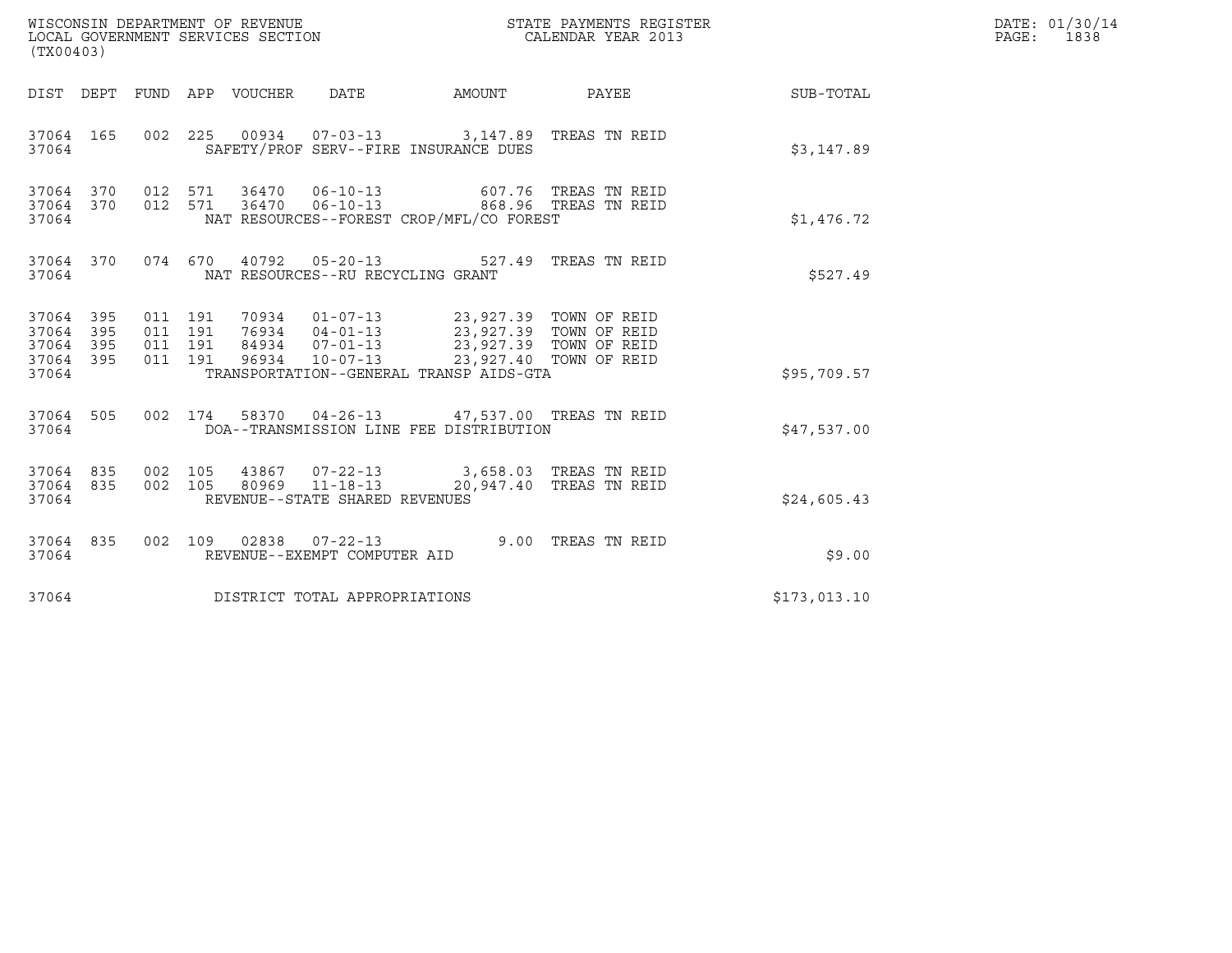| WISCONSIN DEPARTMENT OF REVENUE<br>LOCAL GOVERNMENT SERVICES SECTION | STATE PAYMENTS REGISTER<br>CALENDAR YEAR 2013 | DATE: 01/30/14<br>1839<br>PAGE: |
|----------------------------------------------------------------------|-----------------------------------------------|---------------------------------|

| ${\small \tt MISCONSIM\ DEPARTMENT\ OF\ REVENUE\ } \\\verb DCAL\ GOVERNMENT\ SERVICES\ SECTION\norm  \\\verb DCAL\ ENDAR\ YEAR\ 2013\norm  \\\verb DCAL\ ENDAR\ YEAR\ 2013\norm  \\\verb DCAL\ RBOR\ YEAR\ 2013\norm  \\\verb DCAL\ RBOR\ YEAR\ 2013\norm  \\\verb DCAL\ RBOR\ YEAR\ 2013\norm  \\\verb DCAL\ RBOR\ YEAR\ 2013\norm  \\\verb DCAL\ RBOR\ YEAR\ 2013\norm  \\\verb DCAL\ RBOR\ PACS$<br>(TX00403) |                                 |  |  |  |                                         |                                       |                                                                                                                                                                                                                                                                 | DATE: 01/30/14<br>$\mathbb{R}^n$<br>PAGE: 1839 |  |
|------------------------------------------------------------------------------------------------------------------------------------------------------------------------------------------------------------------------------------------------------------------------------------------------------------------------------------------------------------------------------------------------------------------|---------------------------------|--|--|--|-----------------------------------------|---------------------------------------|-----------------------------------------------------------------------------------------------------------------------------------------------------------------------------------------------------------------------------------------------------------------|------------------------------------------------|--|
|                                                                                                                                                                                                                                                                                                                                                                                                                  |                                 |  |  |  |                                         |                                       | DIST DEPT FUND APP VOUCHER DATE AMOUNT PAYEE                                                                                                                                                                                                                    | SUB-TOTAL                                      |  |
|                                                                                                                                                                                                                                                                                                                                                                                                                  | 37066 3706                      |  |  |  |                                         | SAFETY/PROF SERV--FIRE INSURANCE DUES | 37066 165 002 225 00935 07-03-13 2,773.19 TREAS TN RIB FALLS                                                                                                                                                                                                    | \$2,773.19                                     |  |
|                                                                                                                                                                                                                                                                                                                                                                                                                  | 37066 370<br>37066 370          |  |  |  |                                         |                                       | 000 001 01DNR 03-13-13 214.20 TREAS TOWN RIB FALLS<br>000 001 04DNR 10-23-13 41.86 TOWN RIB FALLS                                                                                                                                                               | \$256.06                                       |  |
|                                                                                                                                                                                                                                                                                                                                                                                                                  |                                 |  |  |  |                                         |                                       | 37066 370 012 571 36471 06-10-13 275.86 TREAS TN RIB FALLS                                                                                                                                                                                                      | \$275.86                                       |  |
|                                                                                                                                                                                                                                                                                                                                                                                                                  |                                 |  |  |  | 37066 NAT RESOURCES--RU RECYCLING GRANT |                                       | 37066 370 074 670 40793 05-20-13 2,568.03 TREAS TN RIB FALLS                                                                                                                                                                                                    | \$2,568.03                                     |  |
| 37066 395<br>37066 395<br>37066 395<br>37066 395                                                                                                                                                                                                                                                                                                                                                                 | 37066                           |  |  |  |                                         |                                       | 011 191 70935 01-07-13 23,588.67 TOWN OF RIB FALLS<br>011 191 76935 04-01-13 23,588.67 TOWN OF RIB FALLS<br>011 191 84935 07-01-13 23,588.67 TOWN OF RIB FALLS<br>011 191 96935 10-07-13 23,588.68 TOWN OF RIB FALLS<br>TRANSPORTATION--GENERAL TRANSP AIDS-GTA | \$94,354.69                                    |  |
|                                                                                                                                                                                                                                                                                                                                                                                                                  | 37066 835<br>37066 835<br>37066 |  |  |  | REVENUE--STATE SHARED REVENUES          |                                       | 002 105 43868 07-22-13 4,838.21 TREAS TN RIB FALLS<br>002 105 80970 11-18-13 27,416.52 TREAS TN RIB FALLS                                                                                                                                                       | \$32, 254.73                                   |  |
|                                                                                                                                                                                                                                                                                                                                                                                                                  |                                 |  |  |  | 37066 REVENUE--EXEMPT COMPUTER AID      |                                       | 37066 835 002 109 02839 07-22-13 30.00 TREAS TN RIB FALLS                                                                                                                                                                                                       | \$30.00                                        |  |
|                                                                                                                                                                                                                                                                                                                                                                                                                  |                                 |  |  |  | 37066 DISTRICT TOTAL APPROPRIATIONS     |                                       |                                                                                                                                                                                                                                                                 | \$132,512.56                                   |  |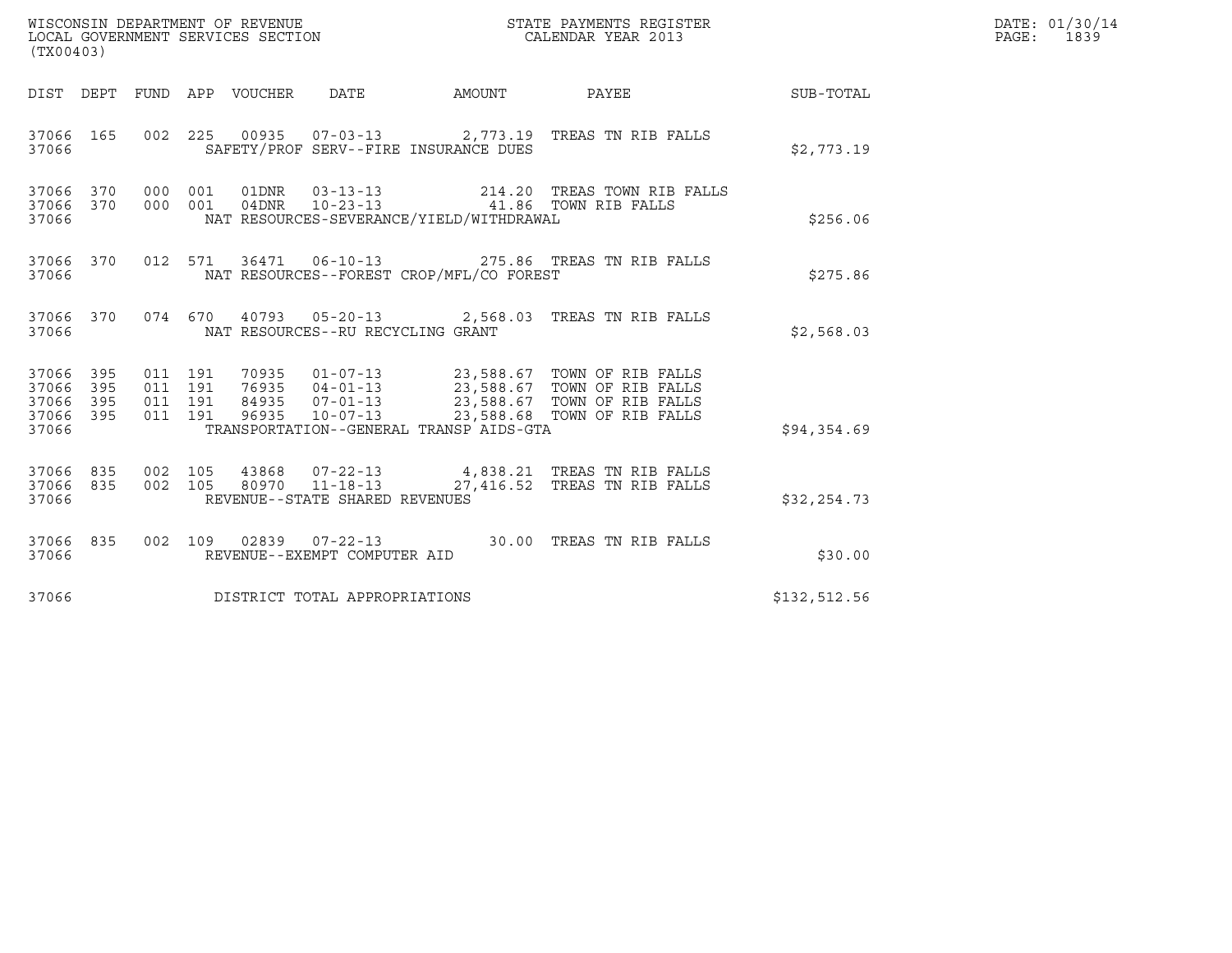| (TX00403)                                |            |                                          |                            |                                     |                                          |                                                                                                                                                                                           |              | DATE: 01/30/14<br>PAGE:<br>1840 |
|------------------------------------------|------------|------------------------------------------|----------------------------|-------------------------------------|------------------------------------------|-------------------------------------------------------------------------------------------------------------------------------------------------------------------------------------------|--------------|---------------------------------|
|                                          |            |                                          | DIST DEPT FUND APP VOUCHER | DATE                                | AMOUNT                                   | PAYEE                                                                                                                                                                                     | SUB-TOTAL    |                                 |
| 37068 165<br>37068                       |            |                                          |                            |                                     | SAFETY/PROF SERV--FIRE INSURANCE DUES    | 002 225 00936 07-03-13 22,754.48 TREAS TN RIB MOUNTAIN                                                                                                                                    | \$22,754.48  |                                 |
| 37068 370<br>37068                       |            | 000 010                                  | 02DNR                      | NAT RESOURCES--CONTACT DNR FOR INFO |                                          | 70-03-13 653.67 TREAS TOWN RIB MOUNTAIN                                                                                                                                                   | \$853.67     |                                 |
| 37068 370<br>37068 370                   |            | 002 503<br>002 503                       | 15866                      |                                     |                                          | 15866  02-06-13    1,094.47    TREAS TN RIB MOUNTAIN<br>02-06-13 61,307.09 TREAS TN RIB MOUNTAIN<br><b>TOWN SHARE 9488.09</b>                                                             |              |                                 |
| 37068                                    |            |                                          |                            |                                     | NAT RESOURCES--AIDS IN LIEU OF TAXES     |                                                                                                                                                                                           | \$62,401.56  |                                 |
| 37068 370<br>37068 370<br>37068          |            | 012 571<br>012 571                       | 36472<br>36472             | $06 - 10 - 13$<br>$06 - 10 - 13$    | NAT RESOURCES--FOREST CROP/MFL/CO FOREST | 974.20 TREAS TN RIB MOUNTAIN<br>184.97 TREAS TN RIB MOUNTAIN                                                                                                                              | \$1,159.17   |                                 |
| 37068 370<br>37068 370<br>37068          |            | 012 579<br>012 579                       | 18610<br>18610             |                                     | NAT RESOURCES--AIDS IN LIEU OF TAXES     | 04-15-13 528.70 TREAS TN RIB MOUNTAIN<br>04-15-13 454.90 TREAS TOWN RIB MOUNTAIN                                                                                                          | \$983.60     |                                 |
| 37068 370<br>37068                       |            |                                          |                            | NAT RESOURCES--RU RECYCLING GRANT   |                                          | 074 670 40794 05-20-13 45,629.84 TREAS TN RIB MOUNTAIN                                                                                                                                    | \$45,629.84  |                                 |
| 37068 370<br>37068                       |            |                                          |                            |                                     | NAT RESOURCES--RU CONSOLIDATED GRANT     | 074 673 40794 05-20-13 1,792.23 TREAS TN RIB MOUNTAIN                                                                                                                                     | \$1,792.23   |                                 |
| 37068 395<br>37068<br>37068<br>37068 395 | 395<br>395 | 011 191<br>011 191<br>011 191<br>011 191 | 76936<br>84936<br>96936    | $10 - 07 - 13$                      |                                          | 70936  01-07-13  49,949.42  TOWN OF RIB MOUNTAIN<br>04-01-13         49,949.42  TOWN OF RIB MOUNTAIN<br>07-01-13        49,949.42  TOWN OF RIB MOUNTAIN<br>49,949.44 TOWN OF RIB MOUNTAIN |              |                                 |
| 37068                                    |            |                                          |                            |                                     | TRANSPORTATION--GENERAL TRANSP AIDS-GTA  |                                                                                                                                                                                           | \$199,797.70 |                                 |
| 37068 435<br>37068                       |            |                                          |                            |                                     | HS--AMBULANCE FUNDING ASSISTANCE GRANTS  | 005 162 01HSD 09-03-13 5,670.36 TOWN RIB MOUNTAIN                                                                                                                                         | \$5,670.36   |                                 |
| 37068 435<br>37068                       |            |                                          |                            |                                     | HS--PREPAID MEDICAL TRANSPORT REIMBURSE  | 005 163 01LGS 11-18-13 34,500.00 TOWN OF RIB MOUNTAIN                                                                                                                                     | \$34,500.00  |                                 |
| 37068<br>37068                           | 505        |                                          |                            |                                     | DOA--TRANSMISSION LINE FEE DISTRIBUTION  | 002 174 58370 04-26-13 8,905.00 TREAS TN RIB MOUNTAIN                                                                                                                                     | \$8,905.00   |                                 |
| 37068 835<br>37068 835                   |            | 002 105<br>002 105                       | 43869<br>80971             | 07-22-13<br>$11 - 18 - 13$          |                                          | 13, 213.05 TREAS TN RIB MOUNTAIN<br>40,499.78 TREAS TN RIB MOUNTAIN                                                                                                                       |              |                                 |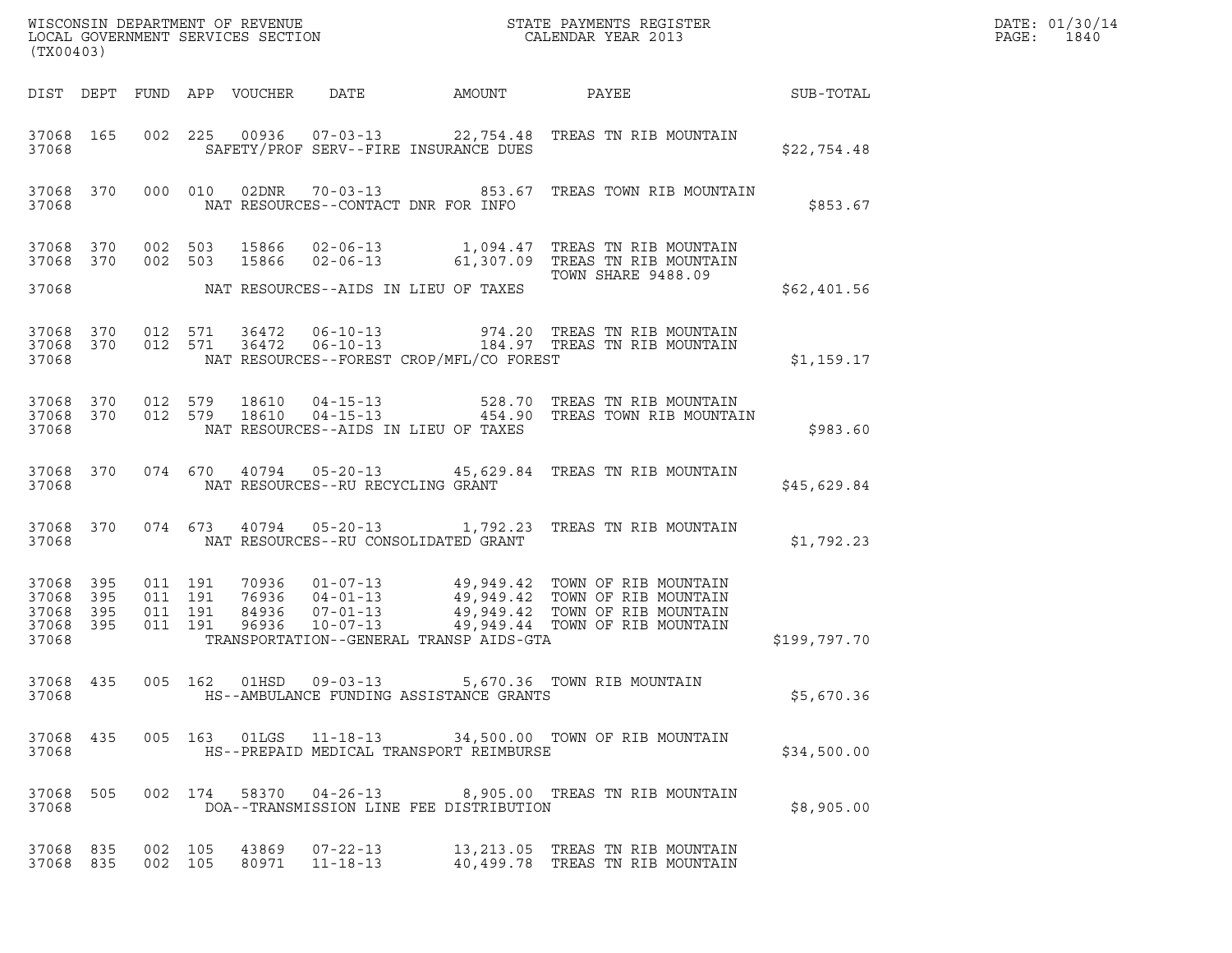| WISCONSIN DEPARTMENT OF REVENUE<br>LOCAL GOVERNMENT SERVICES SECTION<br>(TX00403) |      |     |                                |                                                          | STATE PAYMENTS REGISTER<br>CALENDAR YEAR 2013 |                                     | DATE: 01/30/14<br>PAGE:<br>1841 |  |
|-----------------------------------------------------------------------------------|------|-----|--------------------------------|----------------------------------------------------------|-----------------------------------------------|-------------------------------------|---------------------------------|--|
| DIST<br>DEPT                                                                      | FUND | APP | VOUCHER                        | DATE                                                     | AMOUNT                                        | PAYEE                               | SUB-TOTAL                       |  |
| 37068                                                                             |      |     | REVENUE--STATE SHARED REVENUES | \$53,712.83                                              |                                               |                                     |                                 |  |
| 835<br>37068<br>37068                                                             | 002  | 109 | 02840                          | 07-22-13<br>REVENUE--EXEMPT COMPUTER AID                 |                                               | 7,986.00 TREAS TN RIB MOUNTAIN      | \$7,986.00                      |  |
| 37068 835<br>37068                                                                | 002  | 501 | 00002                          | $02 - 01 - 13$<br>DOA-PAYMENT FOR MUNICIPAL SERVICES AID |                                               | 3,752.46   TREAS  TN  RIB  MOUNTAIN | \$3,752.46                      |  |
| 37068                                                                             |      |     |                                | DISTRICT TOTAL APPROPRIATIONS                            |                                               |                                     | \$449,898.90                    |  |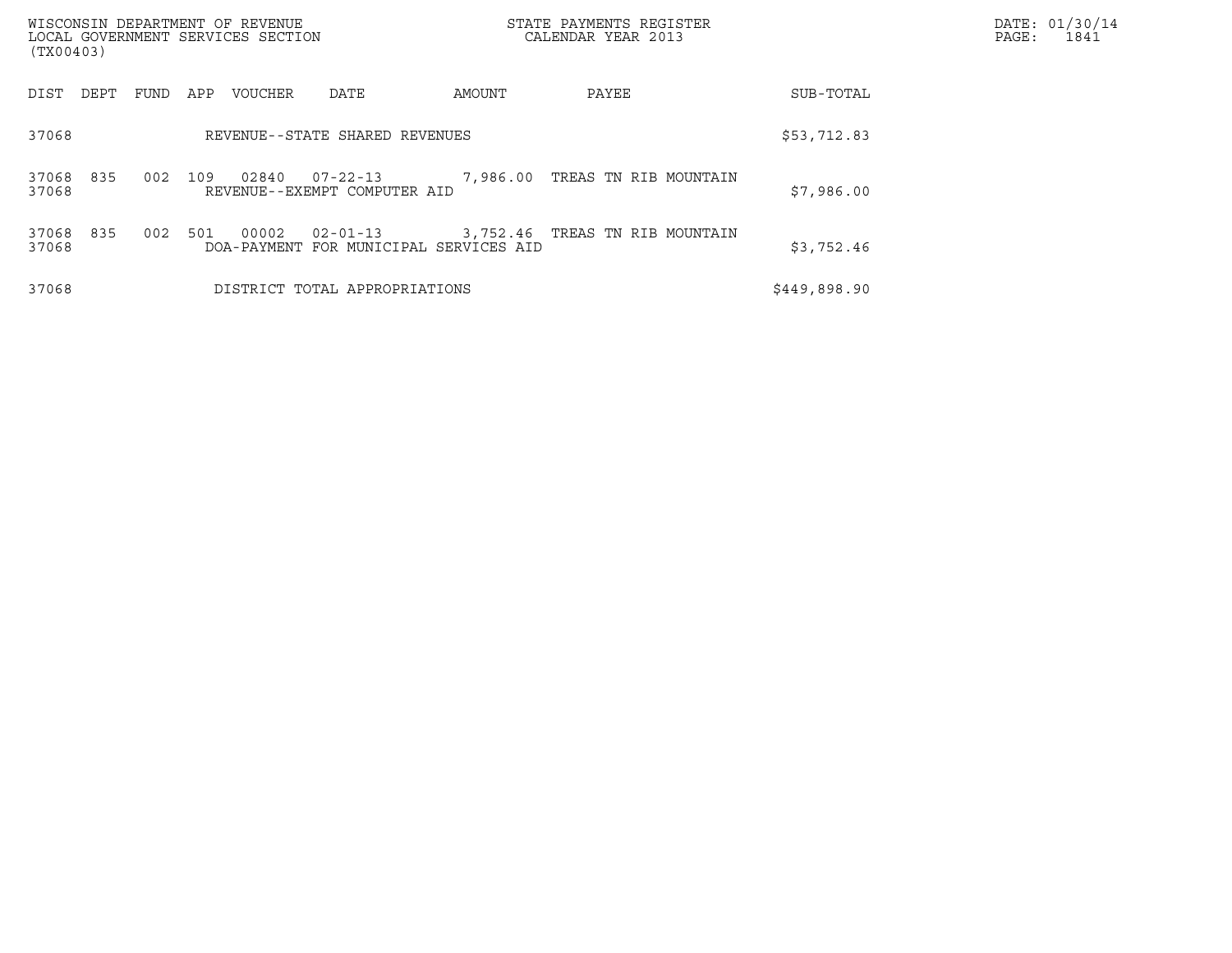| (TX00403)                                             |     |                                          |                                 |                                   |                                          |                                                                                                                                                                                                  |              | DATE: 01/30/14<br>PAGE: 1842 |
|-------------------------------------------------------|-----|------------------------------------------|---------------------------------|-----------------------------------|------------------------------------------|--------------------------------------------------------------------------------------------------------------------------------------------------------------------------------------------------|--------------|------------------------------|
|                                                       |     |                                          | DIST DEPT FUND APP VOUCHER DATE |                                   |                                          | AMOUNT PAYEE SUB-TOTAL                                                                                                                                                                           |              |                              |
| 37070 165<br>37070                                    |     |                                          |                                 |                                   | SAFETY/PROF SERV--FIRE INSURANCE DUES    | 002 225 00937 07-03-13 1,699.04 TREAS TN RIETBROCK                                                                                                                                               | \$1,699.04   |                              |
| 37070 370<br>37070                                    |     |                                          |                                 | 000 001 01DNR 03-13-13            | NAT RESOURCES-SEVERANCE/YIELD/WITHDRAWAL | 104.05 TREAS TOWN RIETBROCK                                                                                                                                                                      | \$104.05     |                              |
| 37070                                                 |     |                                          |                                 |                                   | NAT RESOURCES--FOREST CROP/MFL/CO FOREST | 37070 370 012 571 36473 06-10-13 213.48 TREAS TN RIETBROCK                                                                                                                                       | \$213.48     |                              |
| 37070                                                 |     |                                          |                                 | NAT RESOURCES--RU RECYCLING GRANT |                                          | 37070 370 074 670 40795 05-20-13 1,446.24 TREAS TN RIETBROCK                                                                                                                                     | \$1,446.24   |                              |
| 37070                                                 |     |                                          |                                 |                                   | NAT RESOURCES--RU CONSOLIDATED GRANT     | 37070 370 074 673 40795 05-20-13 256.15 TREAS TN RIETBROCK                                                                                                                                       | \$256.15     |                              |
| 37070 395<br>37070 395<br>37070<br>37070 395<br>37070 | 395 | 011 191<br>011 191<br>011 191<br>011 191 |                                 |                                   | TRANSPORTATION--GENERAL TRANSP AIDS-GTA  | 70937  01-07-13  22,265.54  TOWN OF RIETBROCK<br>76937  04-01-13  22,265.54  TOWN OF RIETBROCK<br>84937  07-01-13  22,265.54  TOWN OF RIETBROCK<br>96937  10-07-13  22,265.57  TOWN OF RIETBROCK | \$89,062.19  |                              |
| 37070 835 002 105<br>37070 835<br>37070               |     | 002 105                                  |                                 | REVENUE--STATE SHARED REVENUES    |                                          |                                                                                                                                                                                                  | \$73,424.91  |                              |
| 37070 835<br>37070                                    |     |                                          |                                 | REVENUE--EXEMPT COMPUTER AID      |                                          | 002 109 02841 07-22-13 3.00 TREAS TN RIETBROCK                                                                                                                                                   | \$3.00       |                              |
| 37070                                                 |     |                                          |                                 | DISTRICT TOTAL APPROPRIATIONS     |                                          |                                                                                                                                                                                                  | \$166,209.06 |                              |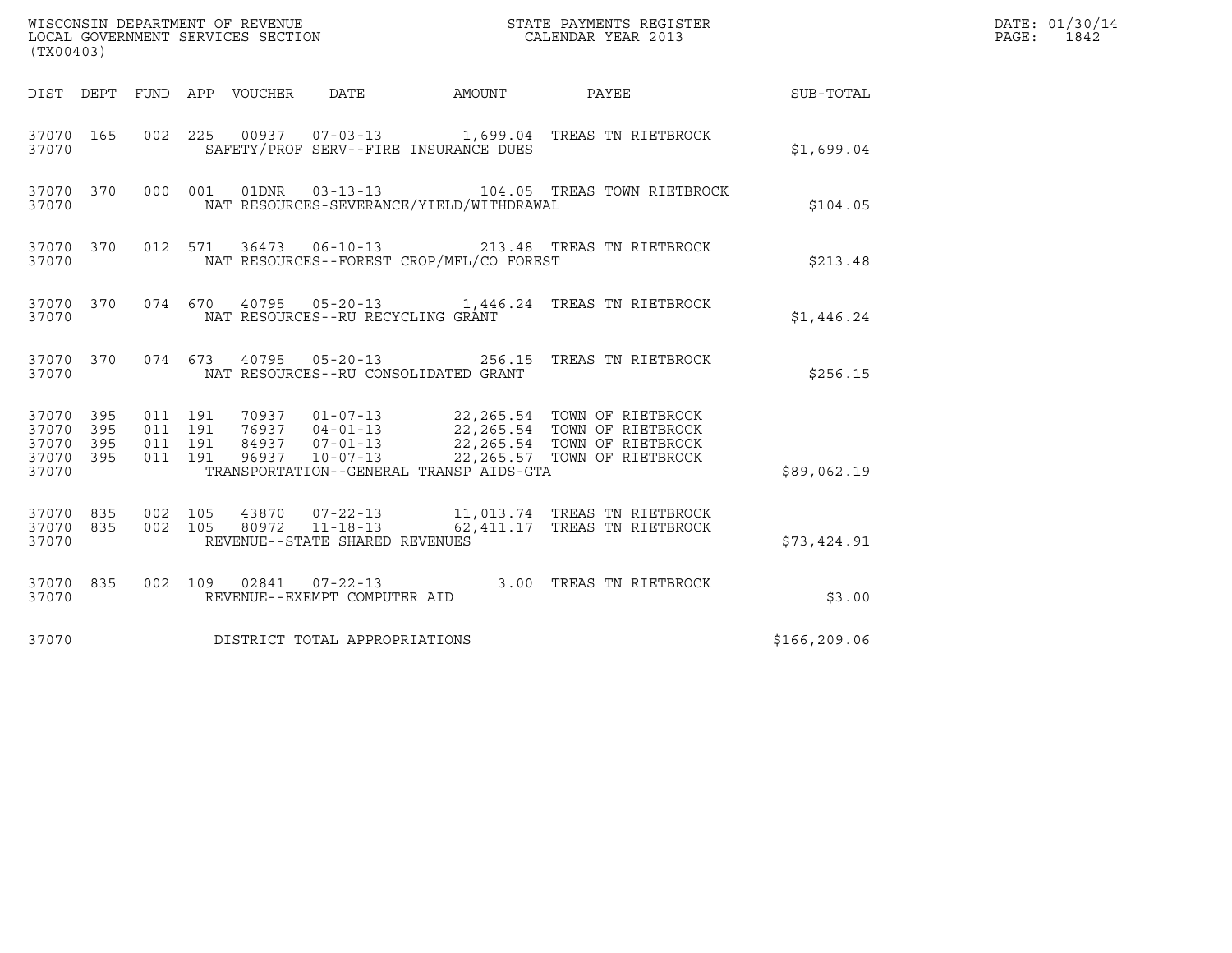| (TX00403)                                                 |           |                                          |                |                                   |                                                                                                                                                                                   |                                                                                         |                  | DATE: 01/30/14<br>PAGE: 1843 |
|-----------------------------------------------------------|-----------|------------------------------------------|----------------|-----------------------------------|-----------------------------------------------------------------------------------------------------------------------------------------------------------------------------------|-----------------------------------------------------------------------------------------|------------------|------------------------------|
|                                                           |           |                                          |                |                                   | DIST DEPT FUND APP VOUCHER DATE AMOUNT PAYEE                                                                                                                                      |                                                                                         | <b>SUB-TOTAL</b> |                              |
| 37072 165<br>37072                                        |           | 002 225                                  | 00938          |                                   | SAFETY/PROF SERV--FIRE INSURANCE DUES                                                                                                                                             | 07-03-13 4,478.19 TREAS TN RINGLE                                                       | \$4,478.19       |                              |
| 37072                                                     |           |                                          |                |                                   | NAT RESOURCES--AIDS IN LIEU OF TAXES                                                                                                                                              | 37072 370 002 503 15867 02-06-13 36,669.08 TREAS TN RINGLE<br><b>TOWN SHARE 1869.43</b> | \$36,669.08      |                              |
| 37072 370<br>37072                                        |           | 37072 370 012 571<br>012 571             |                |                                   | NAT RESOURCES--FOREST CROP/MFL/CO FOREST                                                                                                                                          | 673.04 TREAS TN RINGLE<br>543.23 TREAS TN RINGLE                                        | \$1,216.27       |                              |
| 37072                                                     |           |                                          |                |                                   | NAT RESOURCES--AIDS IN LIEU OF TAXES                                                                                                                                              | 37072 370 012 579 18611 04-15-13 137.78 TREAS TOWN RINGLE                               | \$137.78         |                              |
| 37072                                                     |           |                                          |                | NAT RESOURCES--RU RECYCLING GRANT |                                                                                                                                                                                   | 37072 370 074 670 40796 05-20-13 4,665.03 TREAS TN RINGLE                               | \$4,665.03       |                              |
| 37072                                                     | 37072 370 | 074 673                                  |                | 40796 05-20-13                    | NAT RESOURCES--RU CONSOLIDATED GRANT                                                                                                                                              | 452.25 TREAS TN RINGLE                                                                  | \$452.25         |                              |
| 37072 395<br>37072 395<br>37072 395<br>37072 395<br>37072 |           | 011 191<br>011 191<br>011 191<br>011 191 | 96938          | 07-01-13<br>10-07-13              | 70938  01-07-13  29,473.93  TOWN OF RINGLE<br>76938  04-01-13  29,473.93  TOWN OF RINGLE<br>84938  07-01-13  29,473.93  TOWN OF RINGLE<br>TRANSPORTATION--GENERAL TRANSP AIDS-GTA | 29,473.94 TOWN OF RINGLE                                                                | \$117,895.73     |                              |
| 37072 835<br>37072 835<br>37072                           |           | 002 105<br>002 105                       | 43871<br>80973 | REVENUE--STATE SHARED REVENUES    |                                                                                                                                                                                   | 07-22-13 5,411.82 TREAS TN RINGLE<br>11-18-13 30,666.98 TREAS TN RINGLE                 | \$36,078.80      |                              |
| 37072                                                     | 37072 835 |                                          |                | REVENUE--EXEMPT COMPUTER AID      |                                                                                                                                                                                   | 002 109 02842 07-22-13 16.00 TREAS TN RINGLE                                            | \$16.00          |                              |
| 37072                                                     |           |                                          |                | DISTRICT TOTAL APPROPRIATIONS     |                                                                                                                                                                                   |                                                                                         | \$201,609.13     |                              |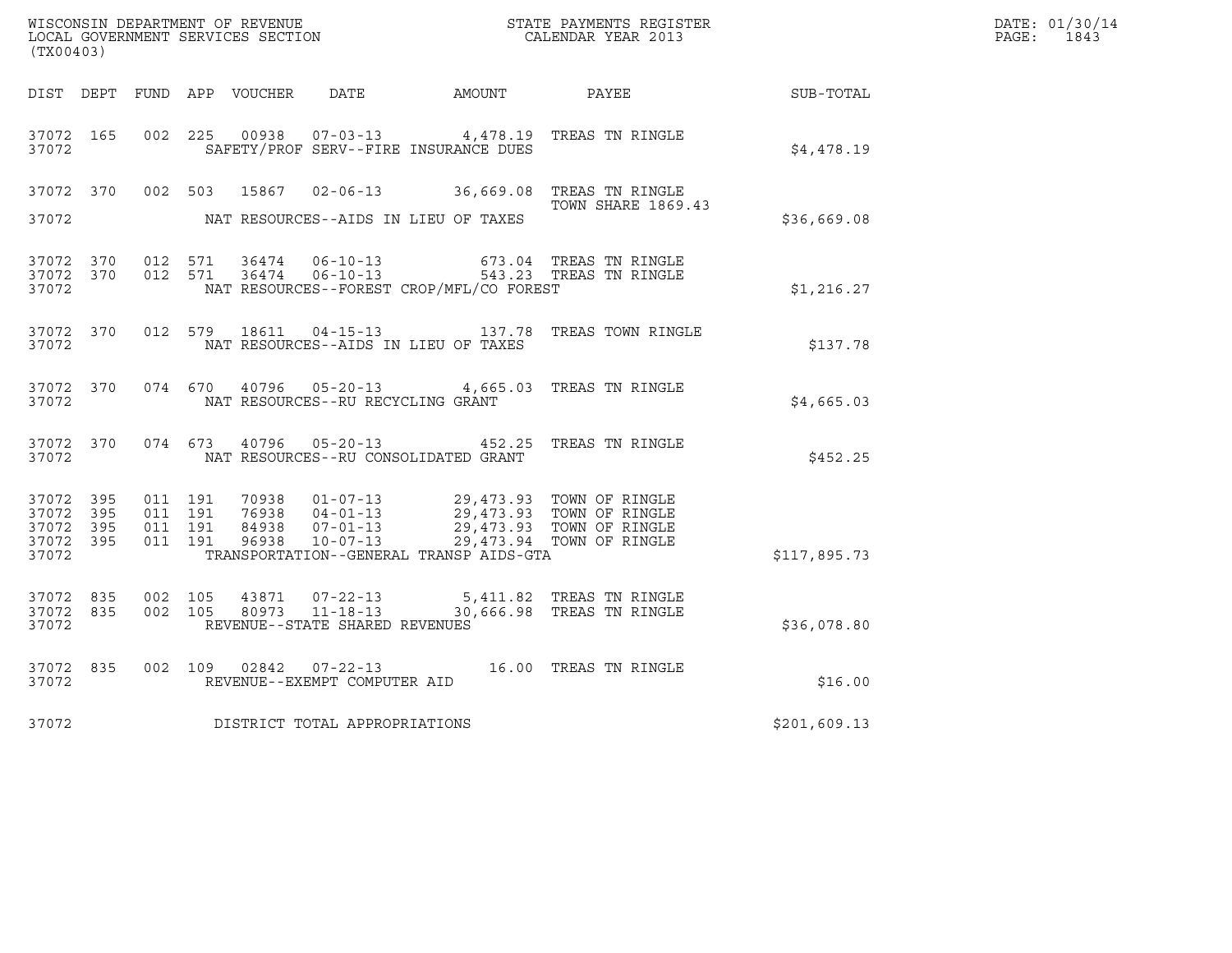| (TX00403)                                                 |           |                                          |                |                                                                    |                                          | $\tt WISCONSIM DEPARTMENT OF REVENUE$ $\tt TOCAL BINDAR YEAR$ 2013 $\tt COALENDAR YEAR$ 2013                                                                                        |               | DATE: 01/30/14<br>PAGE: 1844 |
|-----------------------------------------------------------|-----------|------------------------------------------|----------------|--------------------------------------------------------------------|------------------------------------------|-------------------------------------------------------------------------------------------------------------------------------------------------------------------------------------|---------------|------------------------------|
|                                                           |           |                                          |                |                                                                    | DIST DEPT FUND APP VOUCHER DATE AMOUNT   | PAYEE                                                                                                                                                                               | SUB-TOTAL     |                              |
| 37074 165<br>37074                                        |           | 002 225                                  |                |                                                                    | SAFETY/PROF SERV--FIRE INSURANCE DUES    | 00939  07-03-13  4,130.07  TREAS TN SPENCER                                                                                                                                         | \$4,130.07    |                              |
| 37074 370<br>37074                                        |           |                                          |                | NAT RESOURCES--FOREST ROAD PAYMENT                                 |                                          | 002 785 00052 11-05-13 3,314.62 TREAS TN SPENCER                                                                                                                                    | \$3,314.62    |                              |
| 37074                                                     |           |                                          |                |                                                                    | NAT RESOURCES--FOREST CROP/MFL/CO FOREST | 37074 370 012 571 36475 06-10-13 63.80 TREAS TN SPENCER                                                                                                                             | \$63.80       |                              |
| 37074                                                     | 37074 370 | 37074 370 012 579<br>012 579             | 18612<br>18612 |                                                                    | NAT RESOURCES--AIDS IN LIEU OF TAXES     | 04-15-13 316.06 TREAS TN SPENCER<br>04-15-13 1,075.66 TREAS TOWN SPENCER                                                                                                            | \$1,391.72    |                              |
| 37074                                                     | 37074 370 | 074 670                                  |                | NAT RESOURCES--RU RECYCLING GRANT                                  |                                          | 40797  05-20-13  3,043.76  TREAS TN SPENCER                                                                                                                                         | \$3,043.76    |                              |
| 37074 395<br>37074 395<br>37074 395<br>37074 395<br>37074 |           | 011 191<br>011 191<br>011 191<br>011 191 | 96939          | $10 - 07 - 13$                                                     | TRANSPORTATION--GENERAL TRANSP AIDS-GTA  | 70939  01-07-13  24,234.35  TOWN OF SPENCER<br>76939 04-01-13<br>76939 04-01-13 24,234.35 TOWN OF SPENCER<br>84939 07-01-13 24.234.35 TOWN OF SPENCER<br>24, 234.38 TOWN OF SPENCER | \$96,937.43   |                              |
| 37074                                                     | 37074 395 |                                          |                |                                                                    | TRANSPORTATION--LRIP/TRIP/MSIP GRANTS    | 011  278  93891  11-08-13  25,000.00 TREAS TN SPENCER                                                                                                                               | \$25,000.00   |                              |
| 37074 835<br>37074 835<br>37074                           |           | 002 105<br>002 105                       | 43872          | $07 - 22 - 13$<br>80974 11-18-13<br>REVENUE--STATE SHARED REVENUES |                                          | 6,050.05 TREAS TN SPENCER<br>34,283.63 TREAS TN SPENCER                                                                                                                             | \$40,333.68   |                              |
| 37074 835<br>37074                                        |           | 002 109                                  |                | $02843$ $07-22-13$<br>REVENUE--EXEMPT COMPUTER AID                 |                                          | 32.00 TREAS TN SPENCER                                                                                                                                                              | \$32.00       |                              |
| 37074                                                     |           |                                          |                | DISTRICT TOTAL APPROPRIATIONS                                      |                                          |                                                                                                                                                                                     | \$174, 247.08 |                              |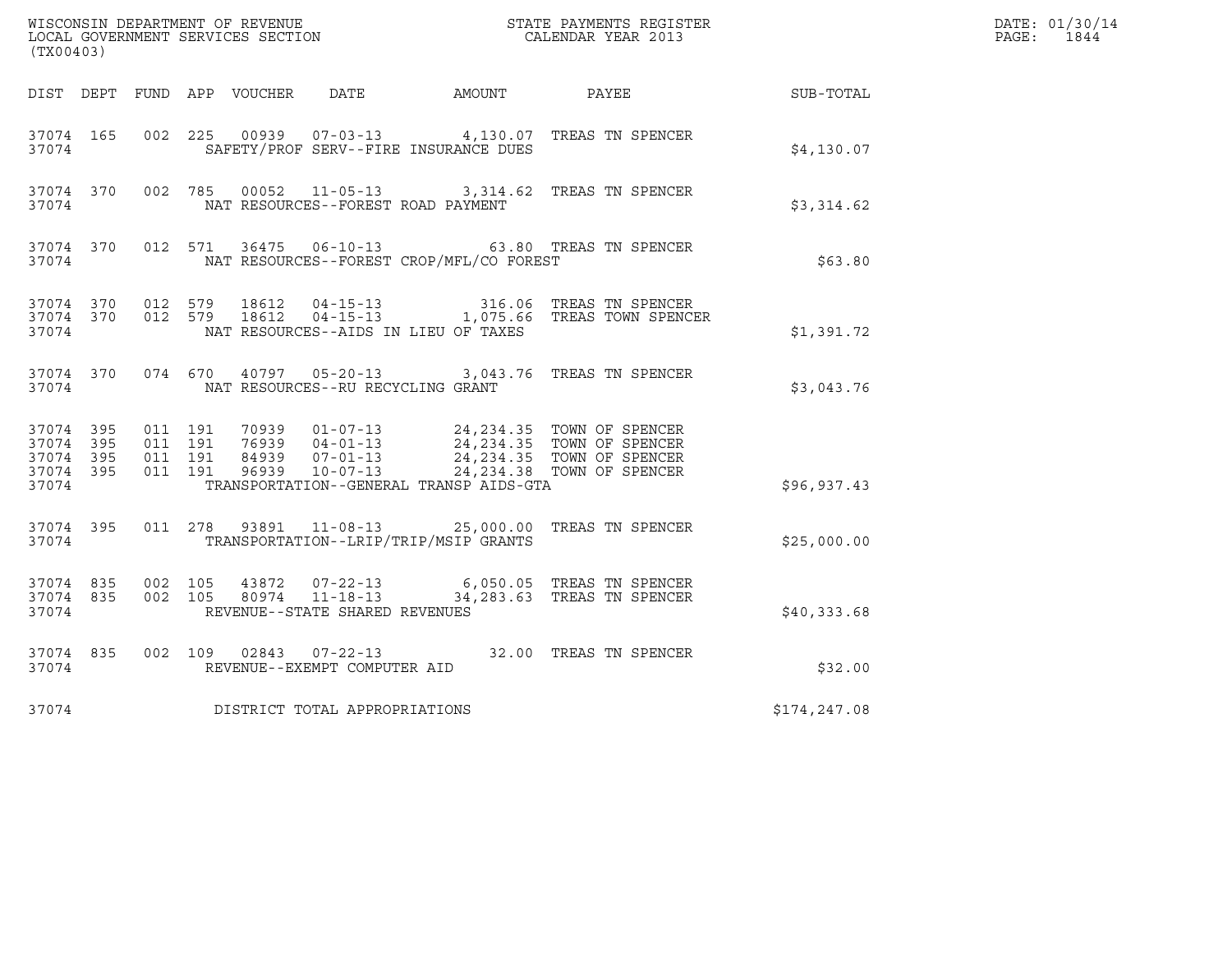| (TX00403)                                                 |                        |                                          |  |                                                          |                                          | $\tt WISCONSIM DEPARTMENT OF REVENUE$ $\tt TOCAL BINDAR YEAR$ 2013 $\tt COALENDAR YEAR$ 2013                                                                                             |              | DATE: 01/30/14<br>PAGE: 1845 |
|-----------------------------------------------------------|------------------------|------------------------------------------|--|----------------------------------------------------------|------------------------------------------|------------------------------------------------------------------------------------------------------------------------------------------------------------------------------------------|--------------|------------------------------|
|                                                           |                        |                                          |  |                                                          |                                          | DIST DEPT FUND APP VOUCHER DATE AMOUNT PAYEE THE SUB-TOTAL                                                                                                                               |              |                              |
| 37076 165<br>37076                                        |                        |                                          |  |                                                          | SAFETY/PROF SERV--FIRE INSURANCE DUES    | 002 225 00940 07-03-13 8,013.21 TREAS TN STETTIN                                                                                                                                         | \$8,013.21   |                              |
| 37076                                                     | 37076 370              |                                          |  | 000 001 04DNR 10-23-13                                   | NAT RESOURCES-SEVERANCE/YIELD/WITHDRAWAL | 386.30 TOWN STETTIN                                                                                                                                                                      | \$386.30     |                              |
| 37076                                                     | 37076 370              |                                          |  |                                                          | NAT RESOURCES--CONTACT DNR FOR INFO      | 000 010 02DNR 70-03-13 1,005.48 TREAS TOWN STETTIN                                                                                                                                       | \$1,005.48   |                              |
| 37076                                                     |                        |                                          |  |                                                          | NAT RESOURCES--FOREST CROP/MFL/CO FOREST | 37076 370 012 571 36476 06-10-13 369.41 TREAS TN STETTIN                                                                                                                                 | \$369.41     |                              |
| 37076                                                     |                        |                                          |  | NAT RESOURCES--RU RECYCLING GRANT                        |                                          | 37076 370 074 670 40798 05-20-13 1,915.35 TREAS TN STETTIN                                                                                                                               | \$1,915.35   |                              |
| 37076 395<br>37076 395<br>37076 395<br>37076 395<br>37076 |                        | 011 191<br>011 191<br>011 191<br>011 191 |  |                                                          | TRANSPORTATION--GENERAL TRANSP AIDS-GTA  | 70940  01-07-13  37,799.03  TOWN OF STETTIN<br>76940  04-01-13  37,799.03  TOWN OF STETTIN<br>84940  07-01-13  37,799.03  TOWN OF STETTIN<br>96940  10-07-13  37,799.05  TOWN OF STETTIN | \$151,196.14 |                              |
| 37076                                                     | 37076 835<br>37076 835 | 002 105                                  |  | 002 105 80975 11-18-13<br>REVENUE--STATE SHARED REVENUES |                                          | 43873  07-22-13  7,037.26  TREAS TN STETTIN<br>37,579.93 TREAS TN STETTIN                                                                                                                | \$44,617.19  |                              |
| 37076 835<br>37076                                        |                        |                                          |  | REVENUE--EXEMPT COMPUTER AID                             |                                          | 002 109 02844 07-22-13 286.00 TREAS TN STETTIN                                                                                                                                           | \$286.00     |                              |
| 37076                                                     | 37076 835              |                                          |  | REVENUE--LOTTERY CREDIT -                                |                                          | 021 363 35737 03-25-13 1,907.18 TREAS TN STETTIN                                                                                                                                         | \$1,907.18   |                              |
| 37076                                                     |                        |                                          |  | DISTRICT TOTAL APPROPRIATIONS                            |                                          |                                                                                                                                                                                          | \$209,696.26 |                              |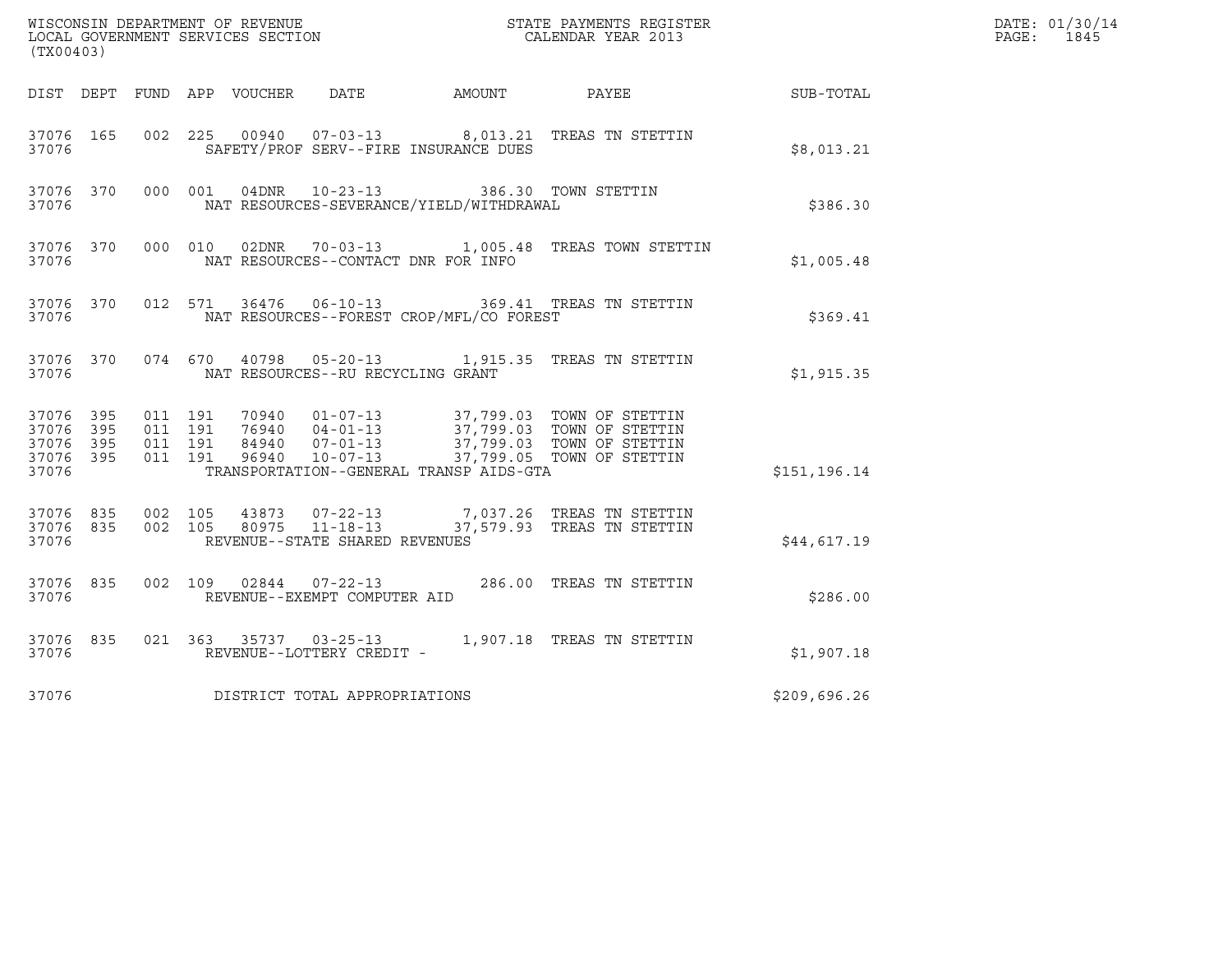| (TX00403)                                     |                   |                    |                    |                  | WISCONSIN DEPARTMENT OF REVENUE<br>LOCAL GOVERNMENT SERVICES SECTION |                                                                                         | STATE PAYMENTS REGISTER<br>CALENDAR YEAR 2013        |              | DATE: 01/30/14<br>$\mathtt{PAGE:}$<br>1846 |
|-----------------------------------------------|-------------------|--------------------|--------------------|------------------|----------------------------------------------------------------------|-----------------------------------------------------------------------------------------|------------------------------------------------------|--------------|--------------------------------------------|
| DIST DEPT                                     |                   |                    |                    | FUND APP VOUCHER | DATE                                                                 | AMOUNT                                                                                  | PAYEE                                                | SUB-TOTAL    |                                            |
| 37078 165<br>37078                            |                   |                    |                    |                  |                                                                      | 002 225 00941 07-03-13 3,682.35 TREAS TN TEXAS<br>SAFETY/PROF SERV--FIRE INSURANCE DUES |                                                      | \$3,682.35   |                                            |
| 37078 370<br>37078 370<br>37078               |                   | 000 001<br>000 001 |                    | 04DNR<br>05DNR   | $11 - 21 - 13$                                                       | 10-23-13 292.59 TOWN TEXAS<br>NAT RESOURCES-SEVERANCE/YIELD/WITHDRAWAL                  | 42,133.67 TREAS TOWN TEXAS                           | \$42,426.26  |                                            |
| 37078 370<br>37078 370<br>37078               |                   | 012 571            | 012 571            |                  | 36477 06-10-13<br>$36477$ 06-10-13                                   | NAT RESOURCES--FOREST CROP/MFL/CO FOREST                                                | 1,320.17 TREAS TN TEXAS<br>51.58 TREAS TN TEXAS      | \$1,371.75   |                                            |
| 37078 370<br>37078                            |                   |                    | 074 670            |                  | NAT RESOURCES--RU RECYCLING GRANT                                    | 40799  05-20-13  629.66  TREAS TN TEXAS                                                 |                                                      | \$629.66     |                                            |
| 37078 370<br>37078                            |                   |                    | 074 673            |                  |                                                                      | 40799  05-20-13  422.10  TREAS TN TEXAS<br>NAT RESOURCES--RU CONSOLIDATED GRANT         |                                                      | \$422.10     |                                            |
| 37078 395<br>37078<br>37078<br>37078<br>37078 | 395<br>395<br>395 | 011 191<br>011 191 | 011 191<br>011 191 | 96941            | $10 - 07 - 13$                                                       | TRANSPORTATION--GENERAL TRANSP AIDS-GTA                                                 | 30,574.78 TOWN OF TEXAS                              | \$122,299.09 |                                            |
| 37078 835<br>37078 835<br>37078               |                   |                    | 002 105<br>002 105 | 43874<br>80976   | $07 - 22 - 13$<br>$11 - 18 - 13$<br>REVENUE--STATE SHARED REVENUES   |                                                                                         | 10,090.95 TREAS TN TEXAS<br>57,918.67 TREAS TN TEXAS | \$68,009.62  |                                            |
| 37078 835<br>37078                            |                   |                    |                    |                  | 002 109 02845 07-22-13<br>REVENUE--EXEMPT COMPUTER AID               |                                                                                         | 396.00 TREAS TN TEXAS                                | \$396.00     |                                            |
| 37078                                         |                   |                    |                    |                  | DISTRICT TOTAL APPROPRIATIONS                                        |                                                                                         |                                                      | \$239,236.83 |                                            |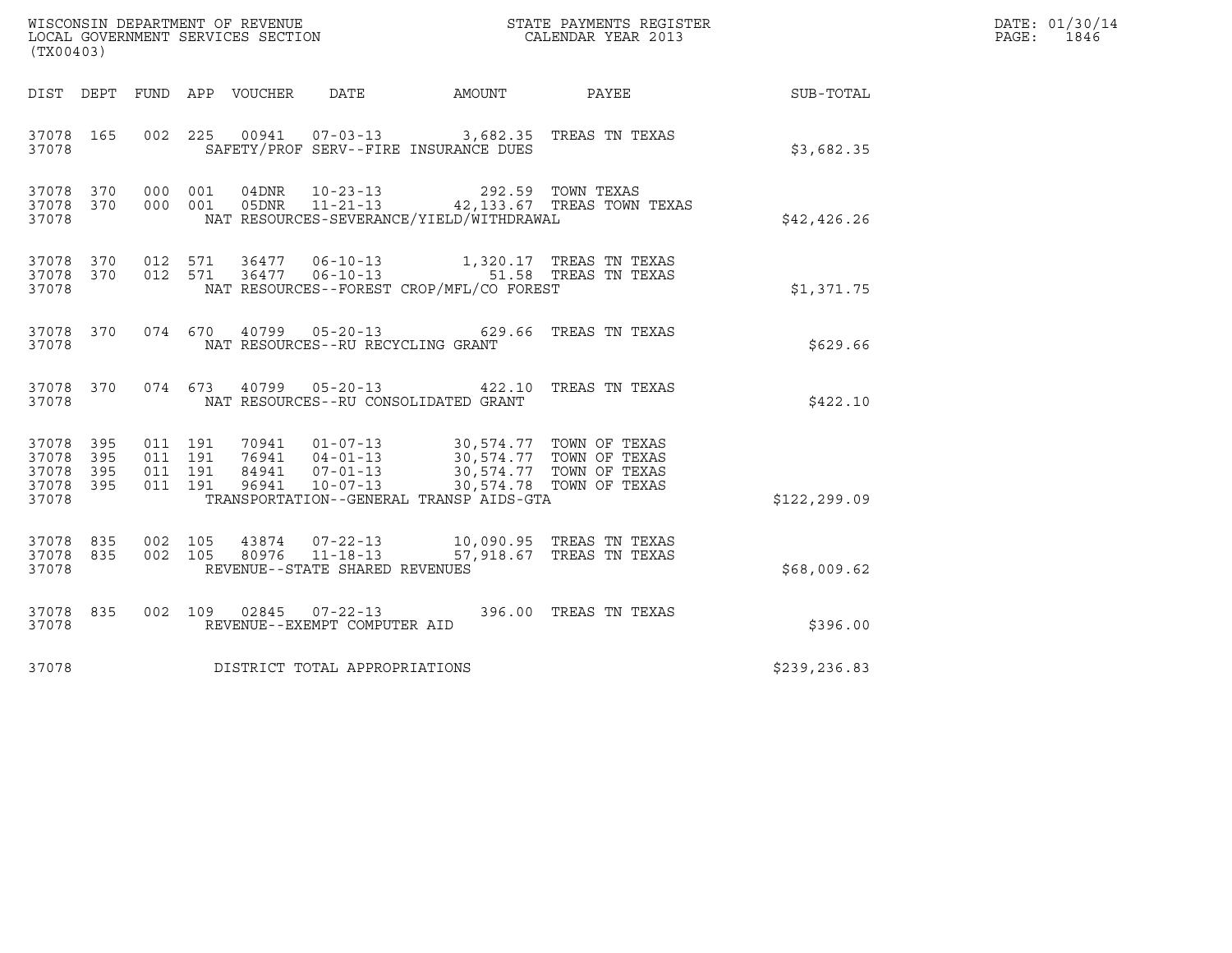| (TX00403)                                             |     |                               |         |       | WISCONSIN DEPARTMENT OF REVENUE<br>LOCAL GOVERNMENT SERVICES SECTION |                                                                     | STATE PAYMENTS REGISTER<br>CALENDAR YEAR 2013                                                                                                                                                                 |               | DATE: 01/30/14<br>PAGE: 1847 |
|-------------------------------------------------------|-----|-------------------------------|---------|-------|----------------------------------------------------------------------|---------------------------------------------------------------------|---------------------------------------------------------------------------------------------------------------------------------------------------------------------------------------------------------------|---------------|------------------------------|
|                                                       |     |                               |         |       |                                                                      |                                                                     | DIST DEPT FUND APP VOUCHER DATE AMOUNT PAYEE TO SUB-TOTAL                                                                                                                                                     |               |                              |
| 37080 165<br>37080                                    |     |                               |         |       |                                                                      | SAFETY/PROF SERV--FIRE INSURANCE DUES                               | 002 225 00942 07-03-13 5,671.86 TREAS TN WAUSAU                                                                                                                                                               | \$5,671.86    |                              |
| 37080 370<br>37080 370<br>37080                       |     | 000 001                       | 000 001 |       |                                                                      | NAT RESOURCES-SEVERANCE/YIELD/WITHDRAWAL                            | $\begin{array}{cccc} \texttt{01DNR} & \texttt{03-13-13} & \texttt{345.85} & \texttt{TREAS} & \texttt{TOWN WAUSAU} \\ \texttt{04DNR} & \texttt{10-23-13} & \texttt{387.07} & \texttt{TOWN WAUSAU} \end{array}$ | \$732.92      |                              |
| 37080 370<br>37080                                    |     |                               |         |       |                                                                      | NAT RESOURCES--FOREST CROP/MFL/CO FOREST                            | 012 571 36478 06-10-13 325.32 TREAS TN WAUSAU                                                                                                                                                                 | \$325.32      |                              |
| 37080 370<br>37080                                    |     |                               |         |       | NAT RESOURCES--RU RECYCLING GRANT                                    |                                                                     | 074 670 40800 05-20-13 760.35 TREAS TN WAUSAU                                                                                                                                                                 | \$760.35      |                              |
| 37080 395<br>37080<br>37080 395<br>37080 395<br>37080 | 395 | 011 191<br>011 191<br>011 191 | 011 191 | 96942 | $10 - 07 - 13$                                                       | 29,775.62 TOWN OF WAUSAU<br>TRANSPORTATION--GENERAL TRANSP AIDS-GTA |                                                                                                                                                                                                               | \$119, 102.42 |                              |
| 37080 835<br>37080 835<br>37080                       |     | 002 105                       | 002 105 |       | 80977 11-18-13<br>REVENUE--STATE SHARED REVENUES                     |                                                                     | 43875  07-22-13  8,387.79  TREAS TN WAUSAU<br>47,572.48 TREAS TN WAUSAU                                                                                                                                       | \$55,960.27   |                              |
| 37080 835<br>37080                                    |     |                               |         |       | REVENUE--EXEMPT COMPUTER AID                                         |                                                                     | 002  109  02846  07-22-13  365.00  TREAS TN WAUSAU                                                                                                                                                            | \$365.00      |                              |
| 37080                                                 |     |                               |         |       | DISTRICT TOTAL APPROPRIATIONS                                        |                                                                     |                                                                                                                                                                                                               | \$182,918.14  |                              |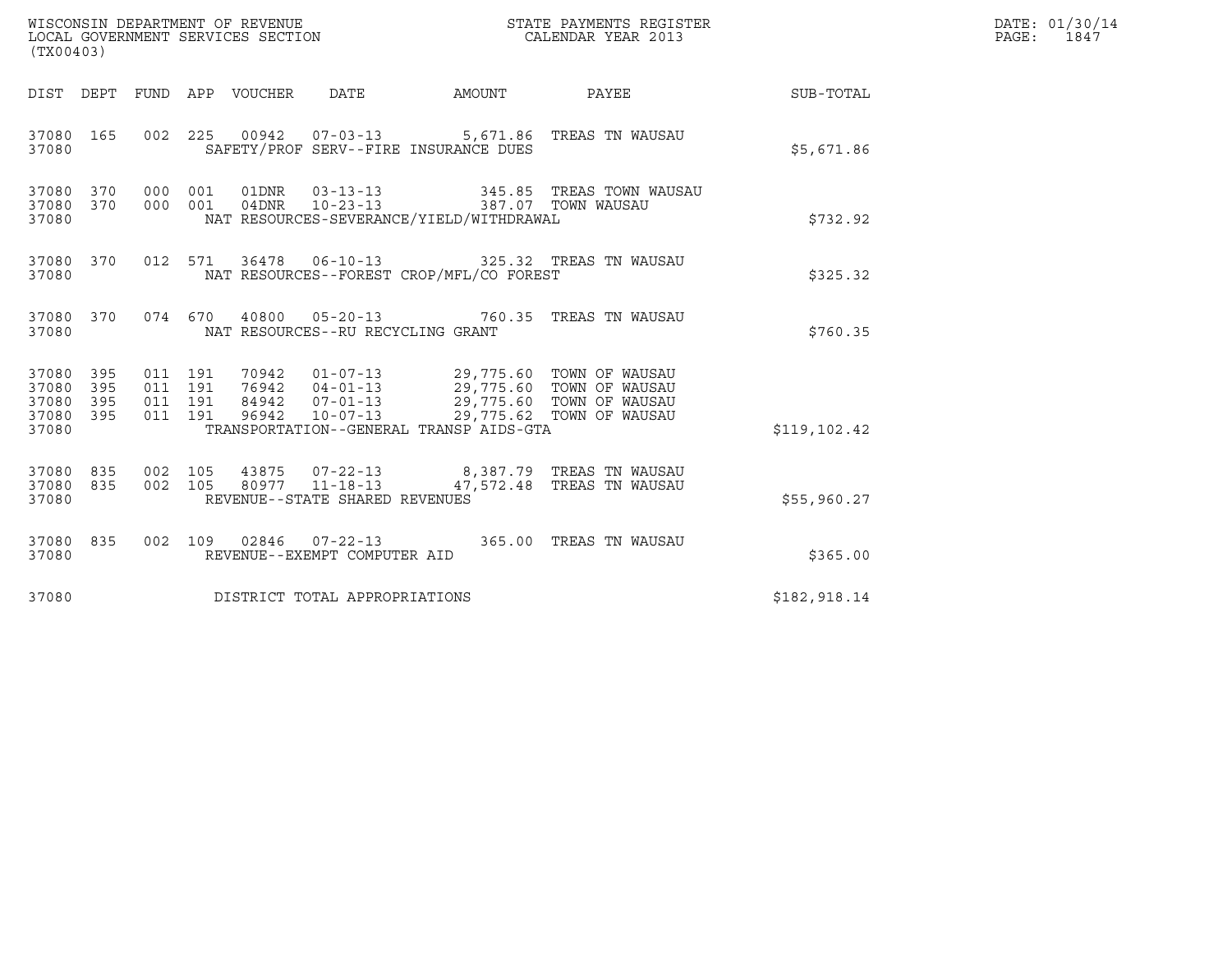| WISCONSIN DEPARTMENT OF REVENUE   | STATE PAYMENTS REGISTER | DATE: 01/30/14 |
|-----------------------------------|-------------------------|----------------|
| LOCAL GOVERNMENT SERVICES SECTION | CALENDAR YEAR 2013      | 1848<br>PAGE:  |

| (TX00403)                       |     |  |         |               |                                     |                                          |                                                                                                                                                                                      |              | DATE: 01/30/14<br>PAGE:<br>1848 |
|---------------------------------|-----|--|---------|---------------|-------------------------------------|------------------------------------------|--------------------------------------------------------------------------------------------------------------------------------------------------------------------------------------|--------------|---------------------------------|
|                                 |     |  |         |               |                                     |                                          | DIST DEPT FUND APP VOUCHER DATE AMOUNT PAYEE                                                                                                                                         | SUB-TOTAL    |                                 |
| 37082 165<br>37082              |     |  |         |               |                                     | SAFETY/PROF SERV--FIRE INSURANCE DUES    | 002 225 00943 07-03-13 7,099.48 TREAS TN WESTON                                                                                                                                      | \$7,099.48   |                                 |
|                                 |     |  |         |               |                                     |                                          | 37082 370 002 503 15868 02-06-13 402.96 TREAS TN WESTON<br>TOWN SHARE 10.18                                                                                                          |              |                                 |
|                                 |     |  |         |               |                                     |                                          |                                                                                                                                                                                      | \$402.96     |                                 |
| 37082 370<br>37082              |     |  |         | 012 571 36479 |                                     | NAT RESOURCES--FOREST CROP/MFL/CO FOREST | 06-10-13 109.05 TREAS TN WESTON                                                                                                                                                      | \$109.05     |                                 |
| 37082 395<br>37082              | 395 |  | 011 191 | 011 191 70943 |                                     |                                          | 70943  01-07-13  18,096.92  TOWN OF WESTON<br>76943  04-01-13  18,096.92  TOWN OF WESTON<br>84943  07-01-13  18,096.92  TOWN OF WESTON<br>96943  10-07-13  18,096.92  TOWN OF WESTON |              |                                 |
| 37082<br>37082 395<br>37082     | 395 |  | 011 191 | 011 191 96943 |                                     | TRANSPORTATION--GENERAL TRANSP AIDS-GTA  |                                                                                                                                                                                      | \$72,387.68  |                                 |
| 37082 455<br>37082 455          |     |  |         |               |                                     |                                          | 002 231 00079 01-10-13 160.00 TREAS TN WESTON 002 231 00264 02-07-13 4,000.00 TREAS TN WESTON                                                                                        |              |                                 |
| 37082                           |     |  |         |               | JUSTICE--LAW ENFORCEMENT TRAINING   |                                          |                                                                                                                                                                                      | \$4,160.00   |                                 |
| 37082 835<br>37082 835<br>37082 |     |  |         |               | REVENUE--STATE SHARED REVENUES      |                                          | 002 105 43876 07-22-13 21,711.33 TREAS TN WESTON 002 105 80978 11-18-13 122,927.84 TREAS TN WESTON                                                                                   | \$144,639.17 |                                 |
| 37082 835<br>37082              |     |  |         |               | REVENUE--EXEMPT COMPUTER AID        |                                          | 002 109 02847 07-22-13 4.00 TREAS TN WESTON                                                                                                                                          | \$4.00       |                                 |
|                                 |     |  |         |               | 37082 DISTRICT TOTAL APPROPRIATIONS |                                          |                                                                                                                                                                                      | \$228,802.34 |                                 |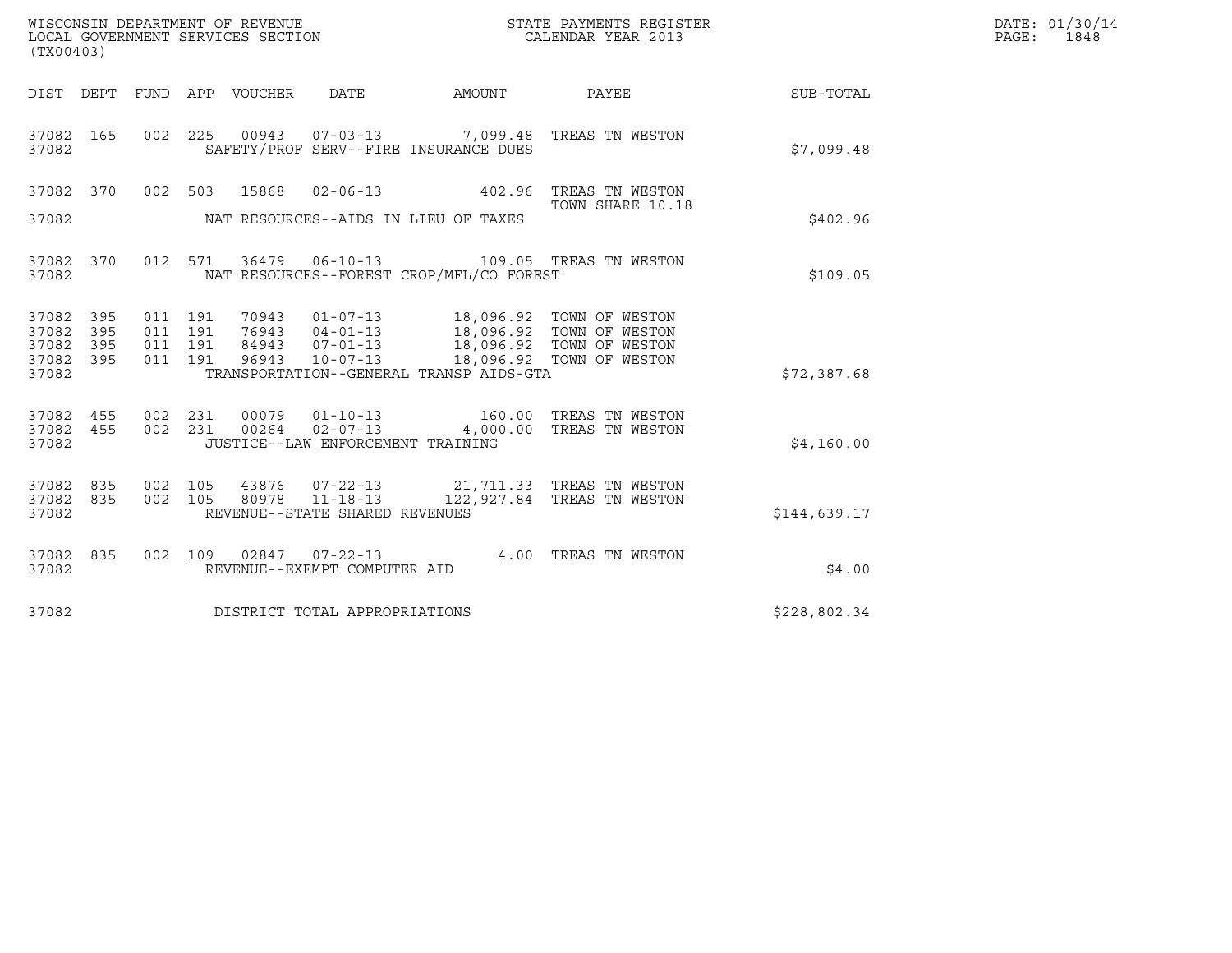| (TX00403)              |                        |                                          |               |                                |                                                                                                                                                                  |                                                                                       |              | DATE: 01/30/14<br>PAGE: 1849 |
|------------------------|------------------------|------------------------------------------|---------------|--------------------------------|------------------------------------------------------------------------------------------------------------------------------------------------------------------|---------------------------------------------------------------------------------------|--------------|------------------------------|
|                        |                        |                                          |               |                                |                                                                                                                                                                  | DIST DEPT FUND APP VOUCHER DATE AMOUNT PAYEE SUB-TOTAL                                |              |                              |
| 37084                  | 37084 165              |                                          |               |                                | SAFETY/PROF SERV--FIRE INSURANCE DUES                                                                                                                            | 002 225 00944 07-03-13 1,832.81 TREAS TN WIEN                                         | \$1,832.81   |                              |
| 37084                  | 37084 370              |                                          | 000 001 01DNR | $03 - 13 - 13$                 | NAT RESOURCES-SEVERANCE/YIELD/WITHDRAWAL                                                                                                                         | 150.41 TREAS TOWN WIEN                                                                | \$150.41     |                              |
| 37084                  | 37084 370              |                                          |               | 000 010 02DNR 70-03-13         | NAT RESOURCES--CONTACT DNR FOR INFO                                                                                                                              | 560.80 TREAS TOWN WAUSAU                                                              | \$560.80     |                              |
| 37084                  | 37084 370              |                                          |               |                                | NAT RESOURCES--FOREST CROP/MFL/CO FOREST                                                                                                                         | 012 571 36480 06-10-13 166.25 TREAS TN WIEN                                           | \$166.25     |                              |
|                        | 37084 370<br>37084     |                                          |               |                                | NAT RESOURCES--RU RECYCLING GRANT                                                                                                                                | 074 670 40801 05-20-13 1,426.44 TREAS TN WIEN                                         | \$1,426.44   |                              |
| 37084 395<br>37084 395 | 37084 395<br>37084 395 | 011 191<br>011 191<br>011 191<br>011 191 |               |                                | 70944 01-07-13 21,757.46 TOWN OF WIEN<br>76944 04-01-13 21,757.46 TOWN OF WIEN<br>84944 07-01-13 21,757.46 TOWN OF WIEN<br>96944 10-07-13 21,757.49 TOWN OF WIEN |                                                                                       |              |                              |
| 37084                  |                        |                                          |               |                                | TRANSPORTATION--GENERAL TRANSP AIDS-GTA                                                                                                                          |                                                                                       | \$87,029.87  |                              |
| 37084                  | 37084 505              |                                          |               |                                | DOA--TRANSMISSION LINE FEE DISTRIBUTION                                                                                                                          | 002 174 58370 04-26-13 39,070.00 TREAS TN WIEN                                        | \$39,070.00  |                              |
| 37084 835<br>37084     | 37084 835 002 105      | 002 105                                  |               | REVENUE--STATE SHARED REVENUES |                                                                                                                                                                  | 43877  07-22-13  7,276.56  TREAS TN WIEN<br>80979  11-18-13  41,220.21  TREAS TN WIEN | \$48,496.77  |                              |
| 37084                  | 37084 835              |                                          |               | REVENUE--EXEMPT COMPUTER AID   |                                                                                                                                                                  | 002 109 02848 07-22-13 49.00 TREAS TN WIEN                                            | \$49.00      |                              |
| 37084                  |                        |                                          |               | DISTRICT TOTAL APPROPRIATIONS  |                                                                                                                                                                  |                                                                                       | \$178,782.35 |                              |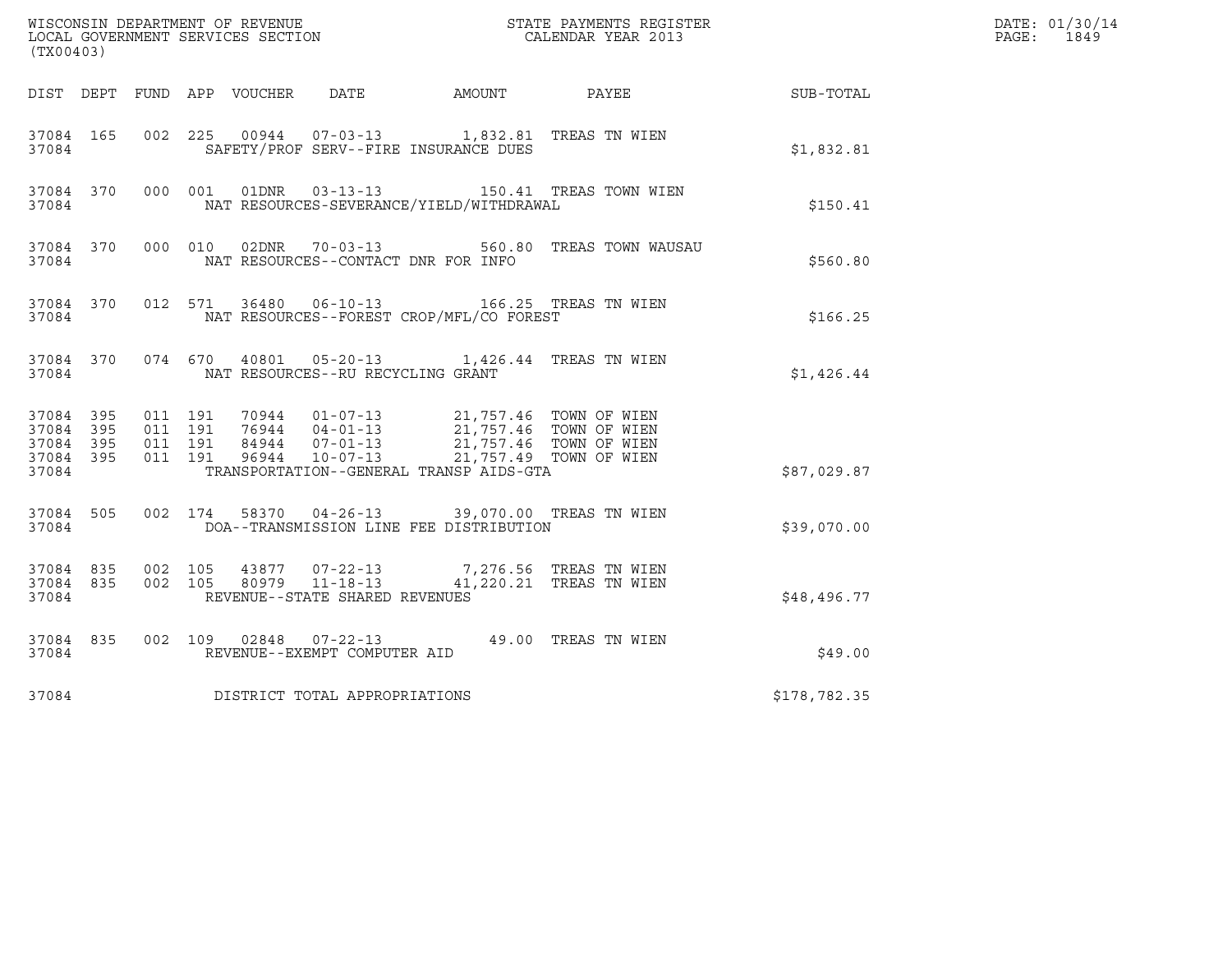| (TX00403)                                    |                                |  |                                   |                                          |                                                                                                                          | $R = \frac{1}{2}$ | DATE: 01/30/14<br>PAGE: 1850 |
|----------------------------------------------|--------------------------------|--|-----------------------------------|------------------------------------------|--------------------------------------------------------------------------------------------------------------------------|-------------------|------------------------------|
|                                              |                                |  |                                   |                                          | DIST DEPT FUND APP VOUCHER DATE AMOUNT PAYEE SUB-TOTAL                                                                   |                   |                              |
| 37102                                        |                                |  |                                   | SAFETY/PROF SERV--FIRE INSURANCE DUES    | 37102 165 002 225 00945 07-03-13 1,840.55 TREAS VIL ATHENS                                                               | \$1,840.55        |                              |
| 37102                                        |                                |  |                                   | NAT RESOURCES--FOREST CROP/MFL/CO FOREST | 37102 370 012 571 36481 06-10-13 16.00 TREAS VIL ATHENS                                                                  | \$16.00           |                              |
|                                              | 37102                          |  | NAT RESOURCES--RU RECYCLING GRANT |                                          | 37102 370 074 670 40802 05-20-13 3,611.64 TREAS VIL ATHENS                                                               | \$3,611.64        |                              |
| 37102                                        |                                |  |                                   | TRANSPORTATION--HIGHWAY SAFETY-FEDERAL   | 37102 395 011 185 75097 05-20-13 4,000.00 TREAS VIL ATHENS                                                               | \$4,000.00        |                              |
| 37102 395<br>37102 395<br>37102 395<br>37102 | 37102 395                      |  |                                   | TRANSPORTATION--GENERAL TRANSP AIDS-GTA  |                                                                                                                          | \$63,673.74       |                              |
| 37102                                        | 37102 455                      |  | JUSTICE--LAW ENFORCEMENT TRAINING |                                          | 002 231 00141 02-06-13 640.00 TREAS VIL ATHENS                                                                           | \$640.00          |                              |
| 37102                                        | 37102 505                      |  |                                   | DOA--JUSTICE-ASSISTANCE-FEDERAL ARRA FDS | 002 650 05493 01-16-13 2,000.00 TREAS VIL ATHENS                                                                         | \$2,000.00        |                              |
| 37102                                        |                                |  | REVENUE--STATE SHARED REVENUES    |                                          | 37102 835 002 105 43878 07-22-13 48,374.68 TREAS VIL ATHENS 37102 835 002 105 80980 11-18-13 229,917.07 TREAS VIL ATHENS | \$278,291.75      |                              |
| 37102                                        | 37102 835 002 109<br>37102 835 |  | REVENUE--EXEMPT COMPUTER AID      |                                          | 002 109 02849 07-22-13 1,169.00 TREAS VIL ATHENS<br>002 109 05181 07-22-13 282.00 TREAS VIL ATHENS                       | \$1,451.00        |                              |
|                                              | 37102                          |  | REVENUE--LOTTERY CREDIT -         |                                          | 37102 835 021 363 35738 03-25-13 1,143.93 TREAS VIL ATHENS                                                               | \$1,143.93        |                              |
| 37102                                        |                                |  | DISTRICT TOTAL APPROPRIATIONS     |                                          |                                                                                                                          | \$356,668.61      |                              |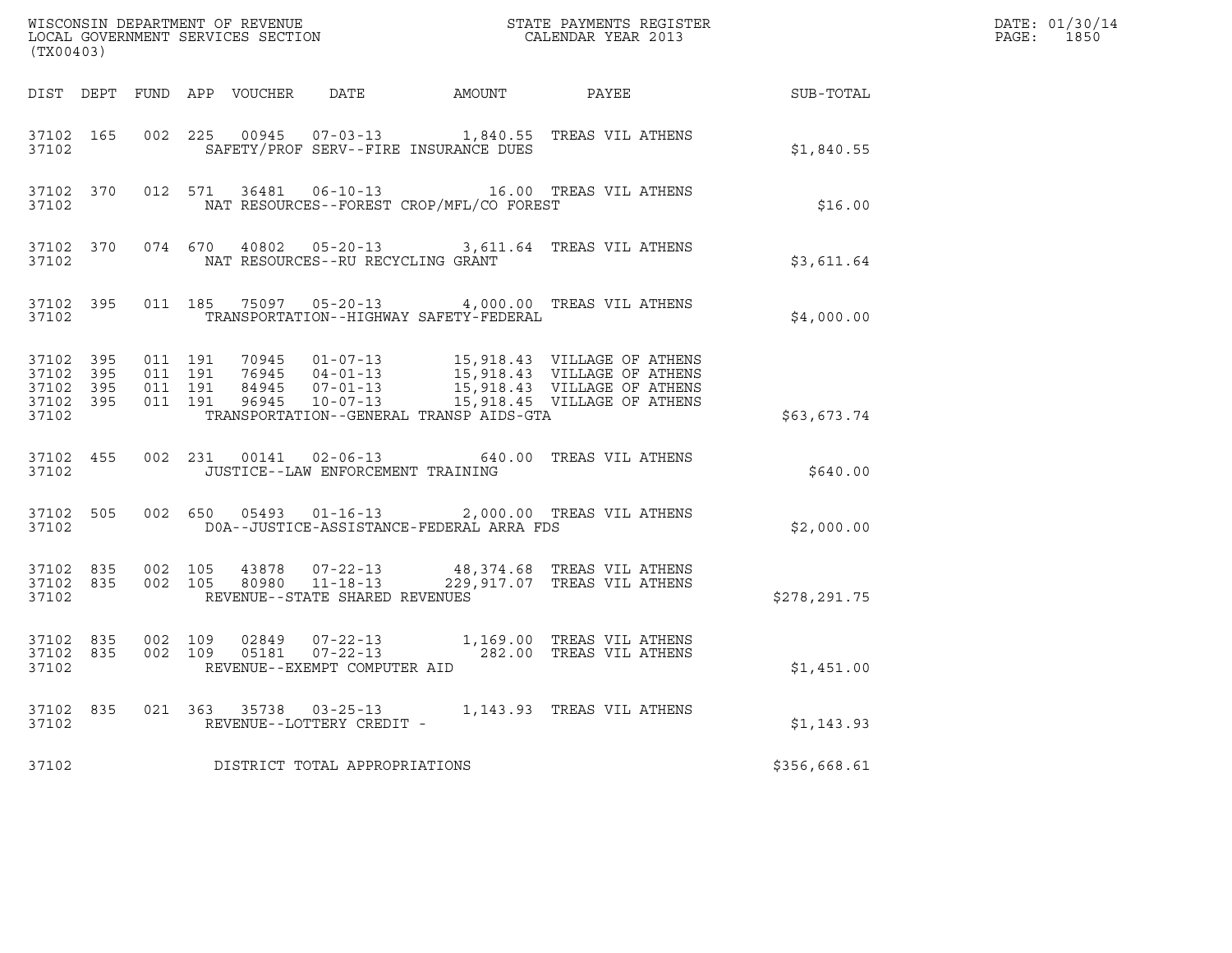| (TX00403)                                 |                          |                                          | WISCONSIN DEPARTMENT OF REVENUE<br>LOCAL GOVERNMENT SERVICES SECTION |                                                                             |        | STATE PAYMENTS REGISTER<br>CALENDAR YEAR 2013                                                                                                   |             | DATE: 01/30/14<br>PAGE:<br>1851 |
|-------------------------------------------|--------------------------|------------------------------------------|----------------------------------------------------------------------|-----------------------------------------------------------------------------|--------|-------------------------------------------------------------------------------------------------------------------------------------------------|-------------|---------------------------------|
| DIST DEPT                                 |                          |                                          | FUND APP VOUCHER                                                     | <b>DATE</b>                                                                 | AMOUNT | PAYEE                                                                                                                                           | SUB-TOTAL   |                                 |
| 37106 165<br>37106                        |                          |                                          |                                                                      | SAFETY/PROF SERV--FIRE INSURANCE DUES                                       |        | 002 225 00946 07-03-13 1,172.77 TREAS VIL BROKAW                                                                                                | \$1,172.77  |                                 |
| 37106 370<br>37106                        |                          | 074 670                                  |                                                                      | NAT RESOURCES--RU RECYCLING GRANT                                           |        | 00213  05-30-13  351.66  TREAS VIL BROKAW                                                                                                       | \$351.66    |                                 |
| 37106<br>37106<br>37106<br>37106<br>37106 | 395<br>395<br>395<br>395 | 011 191<br>011 191<br>011 191<br>011 191 | 70946<br>96946                                                       | 84946 07-01-13<br>$10 - 07 - 13$<br>TRANSPORTATION--GENERAL TRANSP AIDS-GTA |        | 01-07-13 3,612.51 VILLAGE OF BROKAW<br>76946  04-01-13  3,612.51  VILLAGE OF BROKAW<br>3,612.51 VILLAGE OF BROKAW<br>3,612.53 VILLAGE OF BROKAW | \$14,450.06 |                                 |
| 37106<br>37106<br>37106                   | 835<br>835               | 002 105<br>002 105                       |                                                                      | REVENUE--STATE SHARED REVENUES                                              |        | 43879  07-22-13  20,472.01 TREAS VIL BROKAW<br>80981  11-18-13  14,689.20 TREAS VIL BROKAW                                                      | \$35,161.21 |                                 |
| 37106<br>37106<br>37106                   | 835<br>835               | 002 109<br>002 109                       | 02850<br>05182                                                       | REVENUE--EXEMPT COMPUTER AID                                                |        | 07-22-13 522.00 TREAS VIL BROKAW                                                                                                                | \$21,756.00 |                                 |
| 37106                                     |                          |                                          |                                                                      | DISTRICT TOTAL APPROPRIATIONS                                               |        |                                                                                                                                                 | \$72,891.70 |                                 |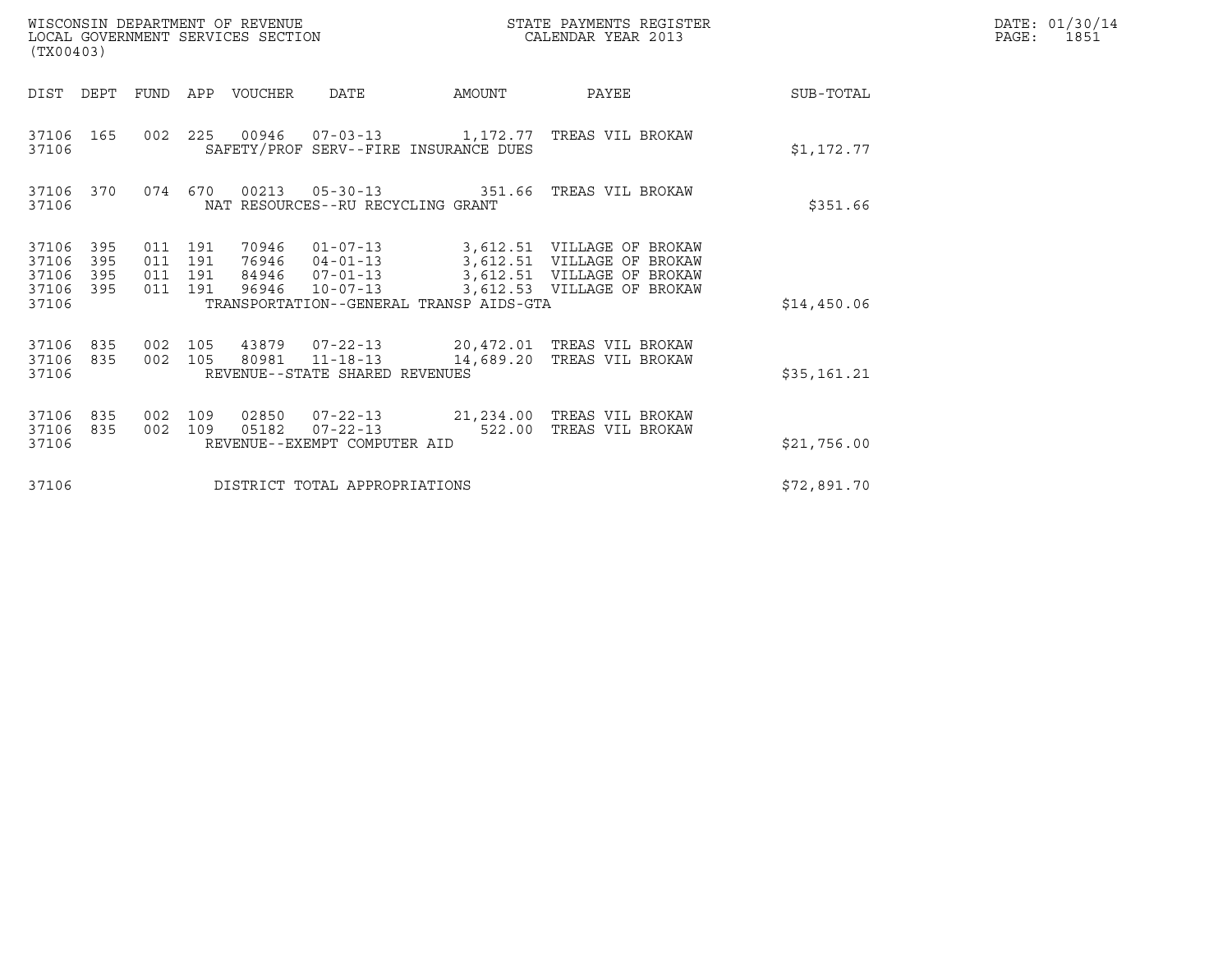| (TX00403)                                                 |  |                                          |  |                                 |                                                                            |  |                                                                                                                                                                      |              | DATE: 01/30/14<br>PAGE: 1852 |
|-----------------------------------------------------------|--|------------------------------------------|--|---------------------------------|----------------------------------------------------------------------------|--|----------------------------------------------------------------------------------------------------------------------------------------------------------------------|--------------|------------------------------|
|                                                           |  |                                          |  | DIST DEPT FUND APP VOUCHER DATE |                                                                            |  | AMOUNT PAYEE                                                                                                                                                         | SUB-TOTAL    |                              |
| 37121 165<br>37121                                        |  |                                          |  |                                 | SAFETY/PROF SERV--FIRE INSURANCE DUES                                      |  | 002  225  00947  07-03-13  2,702.84 TREAS VIL EDGAR                                                                                                                  | \$2,702.84   |                              |
| 37121                                                     |  |                                          |  |                                 | NAT RESOURCES--RECREATION RESOURCE-FED                                     |  | 37121 370 012 583 03112 05-14-13 1,051.00 EDGAR VOLUNTEER FIRE DEPT                                                                                                  | \$1,051.00   |                              |
| 37121                                                     |  |                                          |  |                                 | NAT RESOURCES--RU RECYCLING GRANT                                          |  | 37121 370 074 670 40803 05-20-13 5,117.28 TREAS VIL EDGAR                                                                                                            | \$5,117.28   |                              |
| 37121 395<br>37121 395<br>37121 395<br>37121 395<br>37121 |  | 011 191<br>011 191<br>011 191<br>011 191 |  |                                 | TRANSPORTATION--GENERAL TRANSP AIDS-GTA                                    |  | 18,221.50 TREAS VIL EDGAR<br>76947 04-01-13 18,221.50 TREAS VIL EDGAR<br>84947 07-01-13 18,221.50 TREAS VIL EDGAR<br>96947 10-07-13 18,221.51 TREAS VIL EDGAR        | \$72,886.01  |                              |
| 37121 455<br>37121                                        |  |                                          |  |                                 | 002 231 00252 02-07-13<br>JUSTICE--LAW ENFORCEMENT TRAINING                |  | 480.00 TREAS VIL EDGAR                                                                                                                                               | \$480.00     |                              |
| 37121 835 002 105<br>37121 835<br>37121                   |  |                                          |  |                                 | 43880 07-22-13<br>002 105 80982 11-18-13<br>REVENUE--STATE SHARED REVENUES |  | 48,979.97 TREAS VIL EDGAR<br>277,553.17 TREAS VIL EDGAR                                                                                                              | \$326,533.14 |                              |
| 37121 835<br>37121 835<br>37121                           |  |                                          |  |                                 | REVENUE--EXEMPT COMPUTER AID                                               |  | $\begin{array}{cccc} 002 & 109 & 02852 & 07-22-13 & 1,041.00 & \text{TREAS VIL EDGAR} \\ 002 & 109 & 05183 & 07-22-13 & 183.00 & \text{TREAS VIL EDGAR} \end{array}$ | \$1,224.00   |                              |
| 37121 835<br>37121                                        |  |                                          |  |                                 | REVENUE--LOTTERY CREDIT -                                                  |  | 021  363  35739  03-25-13  5,751.36  TREAS VIL EDGAR                                                                                                                 | \$5,751.36   |                              |
| 37121                                                     |  |                                          |  |                                 | DISTRICT TOTAL APPROPRIATIONS                                              |  |                                                                                                                                                                      | \$415,745.63 |                              |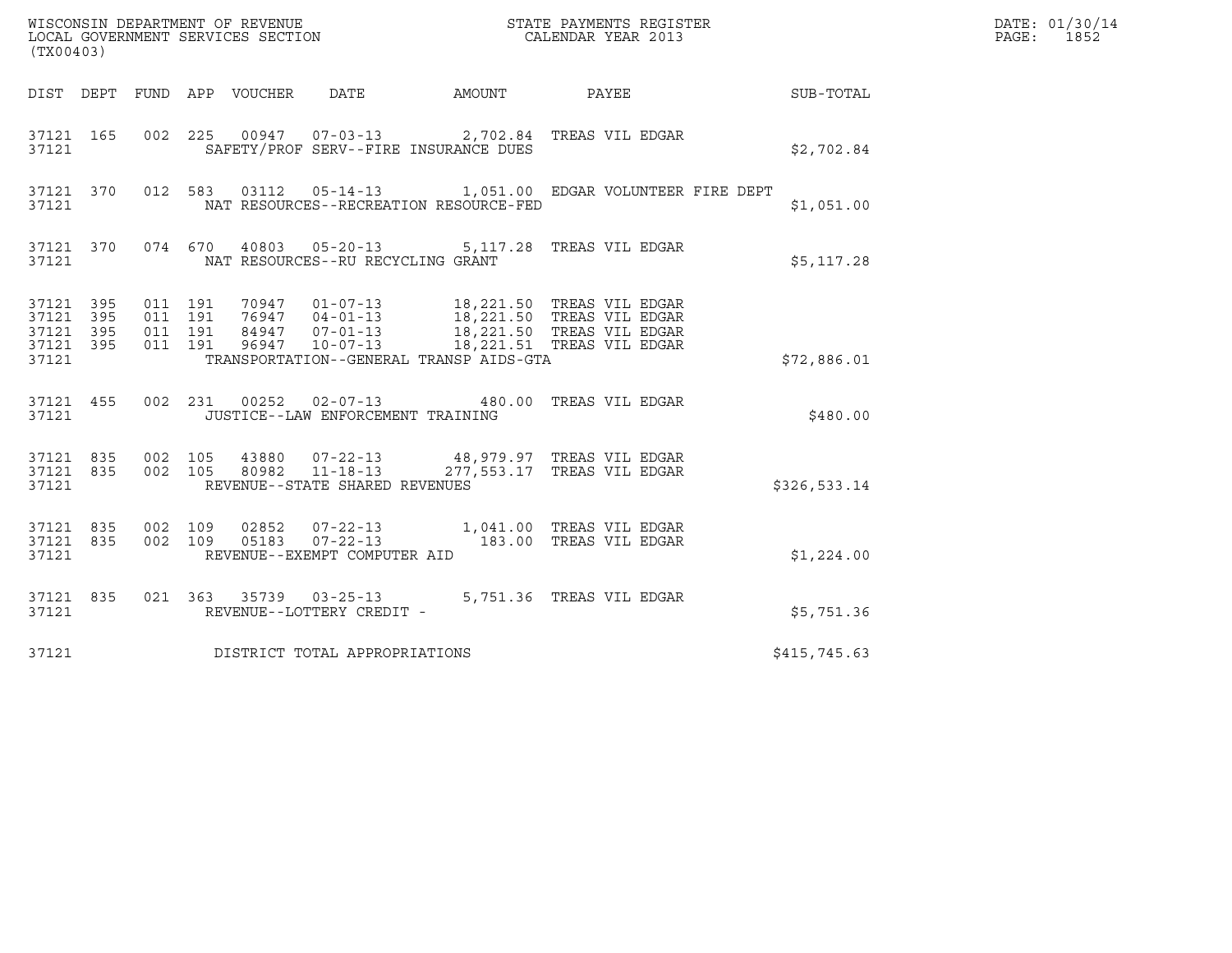| WISCONSIN DEPARTMENT OF REVENUE   | STATE PAYMENTS REGISTER | DATE: 01/30/14 |
|-----------------------------------|-------------------------|----------------|
| LOCAL GOVERNMENT SERVICES SECTION | CALENDAR YEAR 2013      | 1853<br>PAGE : |

| (TX00403)                                                             | WISCONSIN DEPARTMENT OF REVENUE<br>LOCAL GOVERNMENT SERVICES SECTION                                                                                                                                        |                            | STATE PAYMENTS REGISTER<br>CALENDAR YEAR 2013                                               |             | DATE: 01/30/14<br>PAGE:<br>1853 |
|-----------------------------------------------------------------------|-------------------------------------------------------------------------------------------------------------------------------------------------------------------------------------------------------------|----------------------------|---------------------------------------------------------------------------------------------|-------------|---------------------------------|
| DIST<br>DEPT                                                          | APP<br>VOUCHER<br>DATE<br>FUND                                                                                                                                                                              | AMOUNT                     | PAYEE                                                                                       | SUB-TOTAL   |                                 |
| 37122<br>370<br>37122                                                 | 670<br>40804<br>074<br>NAT RESOURCES--RU RECYCLING GRANT                                                                                                                                                    | $05 - 20 - 13$ 653.42      | TREAS VIL ELDERON                                                                           | \$653.42    |                                 |
| 37122<br>395<br>395<br>37122<br>37122<br>395<br>37122<br>395<br>37122 | 70948<br>$01 - 07 - 13$<br>191<br>011<br>011<br>191<br>76948<br>$04 - 01 - 13$<br>011<br>191<br>$07 - 01 - 13$<br>84948<br>96948<br>$10 - 07 - 13$<br>011<br>191<br>TRANSPORTATION--GENERAL TRANSP AIDS-GTA | 709.19<br>709.19<br>709.19 | VILLAGE OF ELDERON<br>VILLAGE OF ELDERON<br>VILLAGE OF ELDERON<br>709.21 VILLAGE OF ELDERON | \$2,836.78  |                                 |
| 37122<br>835<br>37122<br>835<br>37122                                 | 105<br>43881 07-22-13<br>002<br>002<br>80983 11-18-13<br>105<br>REVENUE--STATE SHARED REVENUES                                                                                                              | 5,614.89<br>31,817.71      | TREAS VIL ELDERON<br>TREAS VIL ELDERON                                                      | \$37,432.60 |                                 |
| 37122<br>835<br>37122                                                 | 35740<br>021<br>363<br>REVENUE--LOTTERY CREDIT -                                                                                                                                                            |                            | 03-25-13 163.16 TREAS VIL ELDERON                                                           | \$163.16    |                                 |
| 37122                                                                 | DISTRICT TOTAL APPROPRIATIONS                                                                                                                                                                               |                            |                                                                                             | \$41,085.96 |                                 |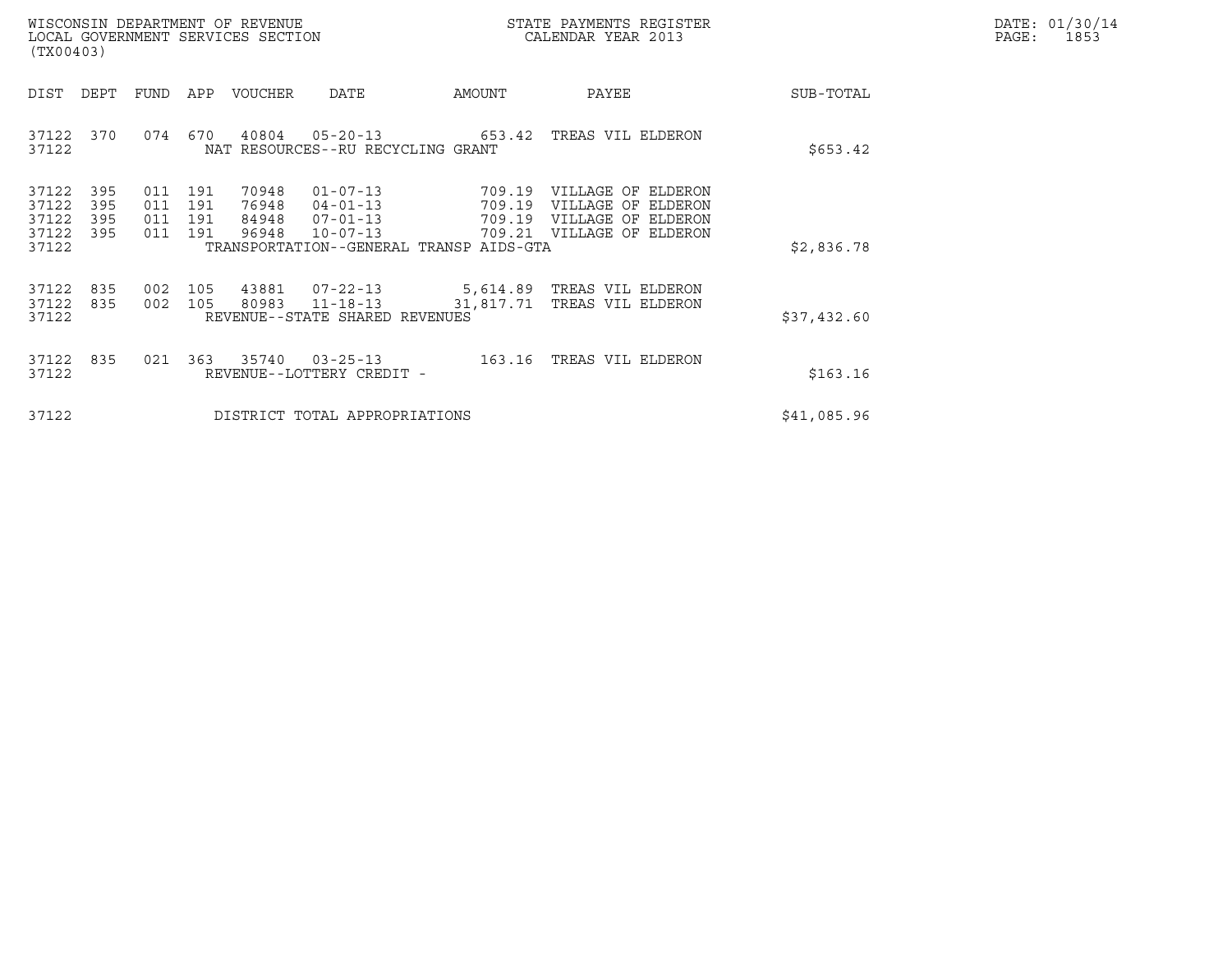| (TX00403)                                 |                          |                                      |     | WISCONSIN DEPARTMENT OF REVENUE<br>LOCAL GOVERNMENT SERVICES SECTION |                                                  | STATE PAYMENTS REGISTER<br>CALENDAR YEAR 2013 |                                                                                                                               |             | DATE: 01/30/14<br>$\mathtt{PAGE:}$<br>1854 |
|-------------------------------------------|--------------------------|--------------------------------------|-----|----------------------------------------------------------------------|--------------------------------------------------|-----------------------------------------------|-------------------------------------------------------------------------------------------------------------------------------|-------------|--------------------------------------------|
| DIST                                      | DEPT                     | FUND                                 |     | APP VOUCHER                                                          | DATE                                             | AMOUNT                                        | PAYEE                                                                                                                         | SUB-TOTAL   |                                            |
| 37126                                     | 37126 165                |                                      |     |                                                                      |                                                  | SAFETY/PROF SERV--FIRE INSURANCE DUES         | 002  225  00948  07-03-13  231.08  TREAS VIL FENWOOD                                                                          | \$231.08    |                                            |
| 37126                                     | 37126 370                | 074 670                              |     | 40805                                                                | NAT RESOURCES--RU RECYCLING GRANT                |                                               |                                                                                                                               | \$283.55    |                                            |
| 37126<br>37126<br>37126<br>37126<br>37126 | 395<br>395<br>395<br>395 | 011 191<br>011<br>011 191<br>011 191 | 191 | 70949                                                                | 96949 10-07-13                                   | TRANSPORTATION--GENERAL TRANSP AIDS-GTA       | 76949  04-01-13  1,147.12  VILLAGE OF FENWOOD<br>84949  07-01-13  1,147.12  VILLAGE OF FENWOOD<br>1,147.13 VILLAGE OF FENWOOD | \$4,588.49  |                                            |
| 37126 835<br>37126<br>37126               | 835                      | 002 105<br>002 105                   |     | 43882                                                                | 80984 11-18-13<br>REVENUE--STATE SHARED REVENUES |                                               | 07-22-13 8,843.00 TREAS VIL FENWOOD<br>50,110.31 TREAS VIL FENWOOD                                                            | \$58,953.31 |                                            |
| 37126 835<br>37126                        |                          | 002                                  | 109 |                                                                      | REVENUE--EXEMPT COMPUTER AID                     | 7.00                                          | TREAS VIL FENWOOD                                                                                                             | \$7.00      |                                            |
| 37126                                     |                          |                                      |     |                                                                      | DISTRICT TOTAL APPROPRIATIONS                    |                                               |                                                                                                                               | \$64,063.43 |                                            |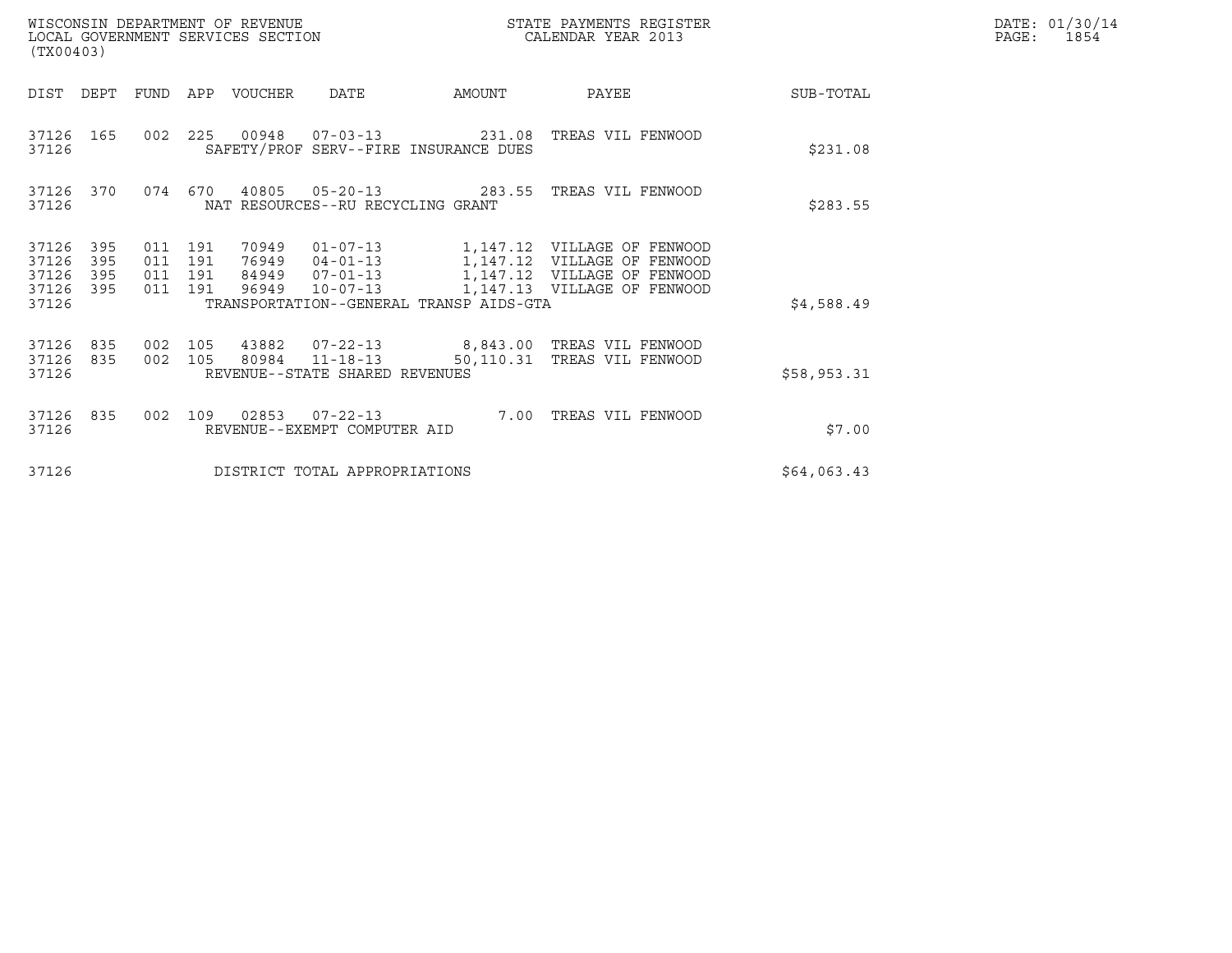| (TX00403)                                     |                   |         |                    |                                         |                                                                                                     | WISCONSIN DEPARTMENT OF REVENUE<br>LOCAL GOVERNMENT SERVICES SECTION CALENDAR YEAR 2013                                                                                                                                                                                                                                                                    |             | DATE: 01/30/14<br>PAGE: 1855 |
|-----------------------------------------------|-------------------|---------|--------------------|-----------------------------------------|-----------------------------------------------------------------------------------------------------|------------------------------------------------------------------------------------------------------------------------------------------------------------------------------------------------------------------------------------------------------------------------------------------------------------------------------------------------------------|-------------|------------------------------|
|                                               |                   |         |                    |                                         |                                                                                                     | DIST DEPT FUND APP VOUCHER DATE AMOUNT PAYEE SUB-TOTAL                                                                                                                                                                                                                                                                                                     |             |                              |
| 37136                                         |                   |         |                    |                                         | SAFETY/PROF SERV--FIRE INSURANCE DUES                                                               | 37136 165 002 225 00949 07-03-13 1,133.16 TREAS VIL HATLEY                                                                                                                                                                                                                                                                                                 | \$1,133.16  |                              |
| 37136                                         |                   |         |                    |                                         | NAT RESOURCES--AIDS IN LIEU OF TAXES                                                                | 37136 370 002 503 16221 02-21-13 388.89 TREAS VIL HATLEY<br>TOWN SHARE 53.14                                                                                                                                                                                                                                                                               | \$388.89    |                              |
|                                               |                   |         |                    | 37136 MAT RESOURCES--RU RECYCLING GRANT |                                                                                                     | 37136 370 074 670 40806 05-20-13 648.67 TREAS VIL HATLEY                                                                                                                                                                                                                                                                                                   | \$648.67    |                              |
| 37136 395<br>37136<br>37136<br>37136<br>37136 | 395<br>395<br>395 |         |                    |                                         | TRANSPORTATION--GENERAL TRANSP AIDS-GTA                                                             | $\begin{array}{cccccccc} 011 & 191 & 70950 & 01\texttt{-}07\texttt{-}13 & 4\texttt{,}096.39 & \text{VILLAGE OF HATLEY} \\ 011 & 191 & 76950 & 04\texttt{-}01\texttt{-}13 & 4\texttt{,}096.39 & \text{VILLAGE OF HATLEY} \\ 011 & 191 & 84950 & 07\texttt{-}01\texttt{-}13 & 4\texttt{,}096.39 & \text{VILLAGE OF HATLEY} \\ 011 & 191 & 96950 & 10\texttt$ | \$16,385.58 |                              |
| 37136                                         |                   |         |                    |                                         | 37136 435 005 162 01HSD 09-03-13 4,637.23 VILLAGE HATLEY<br>HS--AMBULANCE FUNDING ASSISTANCE GRANTS |                                                                                                                                                                                                                                                                                                                                                            | \$4,637.23  |                              |
|                                               |                   |         |                    |                                         | 37136 HS--PREPAID MEDICAL TRANSPORT REIMBURSE                                                       | 37136 435 005 163 01LGS 11-18-13 2,000.00 HATLEY AREA FIRE                                                                                                                                                                                                                                                                                                 | \$2,000.00  |                              |
| 37136 835<br>37136 835<br>37136               |                   | 002 105 | 002 105            | REVENUE--STATE SHARED REVENUES          |                                                                                                     |                                                                                                                                                                                                                                                                                                                                                            | \$20,097.22 |                              |
| 37136 835<br>37136 835<br>37136               |                   |         | 002 109<br>002 109 | REVENUE--EXEMPT COMPUTER AID            |                                                                                                     |                                                                                                                                                                                                                                                                                                                                                            | \$78.00     |                              |
| 37136                                         |                   |         |                    | DISTRICT TOTAL APPROPRIATIONS           |                                                                                                     |                                                                                                                                                                                                                                                                                                                                                            | \$45,368.75 |                              |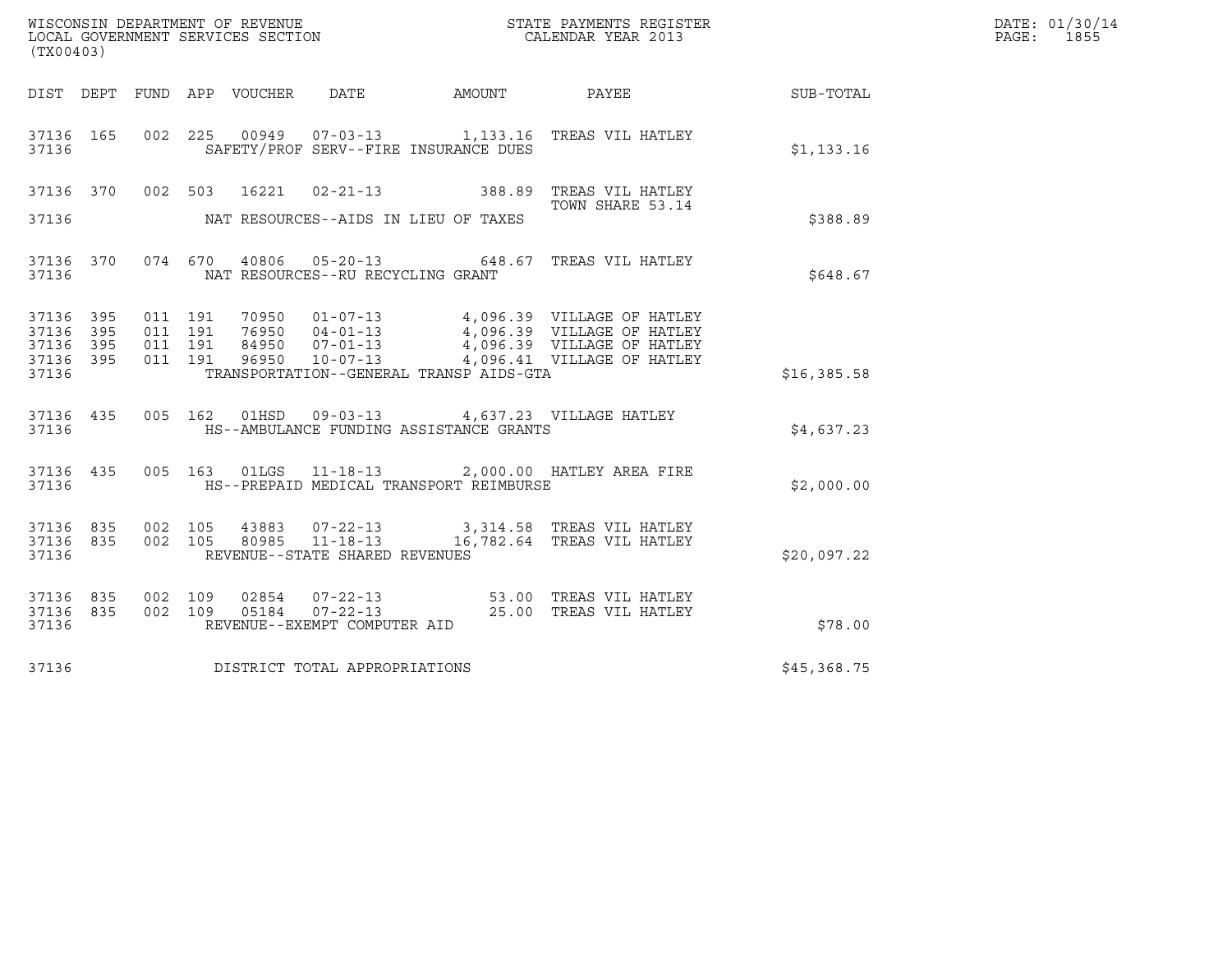| (TX00403)                       |  |  |                                |                                                      |                                                                                                                                                                                            |                | $\begin{tabular}{ll} \bf{DRTE:} & 01/30/14 \\ \bf{PAGE:} & 1856 \\ \end{tabular}$ |
|---------------------------------|--|--|--------------------------------|------------------------------------------------------|--------------------------------------------------------------------------------------------------------------------------------------------------------------------------------------------|----------------|-----------------------------------------------------------------------------------|
|                                 |  |  |                                |                                                      | DIST DEPT FUND APP VOUCHER DATE AMOUNT PAYEE SUB-TOTAL                                                                                                                                     |                |                                                                                   |
|                                 |  |  |                                |                                                      | 37145 165 002 225 00950 07-03-13 16,273.71 TREAS VILLAGE OF KRONENWE<br>37145 SAFETY/PROF SERV--FIRE INSURANCE DUES                                                                        | \$16, 273.71   |                                                                                   |
|                                 |  |  |                                |                                                      | 37145 370 000 001 02DNR 07-03-13 1,224.03 TREAS VILL KRONENWETTER<br>37145 NAT RESOURCES-SEVERANCE/YIELD/WITHDRAWAL                                                                        | \$1,224.03     |                                                                                   |
|                                 |  |  |                                |                                                      | 37145 370 012 571 36482 06-10-13 1,293.92 TREAS VILLAGE OF KRONENWE<br>37145 370 012 571 36482 06-10-13 940.98 TREAS VILLAGE OF KRONENWE<br>37145 NAT RESOURCES--FOREST CROP/MFL/CO FOREST | \$2,234.90     |                                                                                   |
|                                 |  |  |                                | 37145 NAT RESOURCES--RU RECYCLING GRANT              | 37145 370 074 670 41220 05-20-13 26,192.92 TREAS VILLAGE OF KRONENWE                                                                                                                       | \$26, 192.92   |                                                                                   |
|                                 |  |  |                                | 37145 SALE SALE NAT RESOURCES--RU CONSOLIDATED GRANT | 37145 370 074 673 41220 05-20-13 1,904.97 TREAS VILLAGE OF KRONENWE                                                                                                                        | \$1,904.97     |                                                                                   |
|                                 |  |  |                                | 37145 TRANSPORTATION--HIGHWAY SAFETY-FEDERAL         | 37145 395 011 185 71511 04-15-13 4,000.00 TREAS VIL KRONENWETTER                                                                                                                           | \$4,000.00     |                                                                                   |
|                                 |  |  |                                |                                                      | 37145 TRANSPORTATION--GENERAL TRANSP AIDS-GTA                                                                                                                                              | \$531,755.68   |                                                                                   |
| 37145 395                       |  |  |                                |                                                      | 011  278  63959  02-01-13  68,847.65  TREAS VIL KRONENWETTER<br>37145 TRANSPORTATION--LRIP/TRIP/MSIP GRANTS STORES AND \$68,847.65                                                         |                |                                                                                   |
| 37145                           |  |  |                                | JUSTICE--LAW ENFORCEMENT TRAINING                    | 37145 455 002 231 00349 02-08-13 1,120.00 TREAS VILLAGE OF KRONENWE                                                                                                                        | \$1,120.00     |                                                                                   |
| 37145 505<br>37145              |  |  |                                | DOA--TRANSMISSION LINE FEE DISTRIBUTION              | 002  174  58370  04-26-13  30,174.00  TREAS VILLAGE OF KRONENWE                                                                                                                            | \$30,174.00    |                                                                                   |
| 37145                           |  |  | REVENUE--STATE SHARED REVENUES |                                                      | 37145 835 002 105 43884 07-22-13 240,887.15 TREAS VILLAGE OF KRONENWE<br>37145 835 002 105 80986 11-18-13 1,368,789.55 TREAS VILLAGE OF KRONENWE                                           | \$1,609,676.70 |                                                                                   |
| 37145 835<br>37145 835<br>37145 |  |  | REVENUE--EXEMPT COMPUTER AID   |                                                      |                                                                                                                                                                                            | \$99,352.00    |                                                                                   |
|                                 |  |  |                                |                                                      | 37145 835 021 363 35741 03-25-13 3,258.99 TREAS VILLAGE OF KRONENWE                                                                                                                        |                |                                                                                   |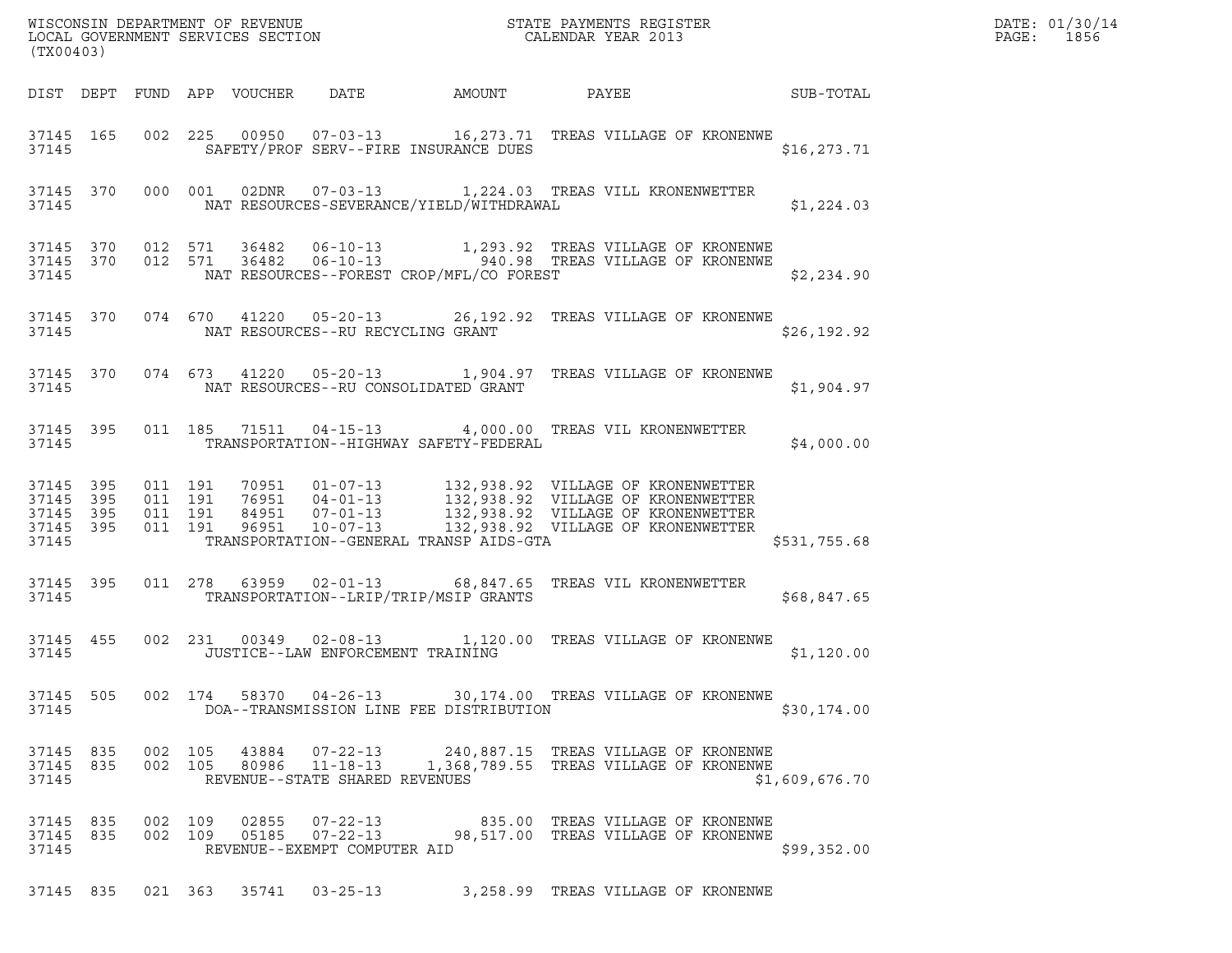| WISCONSIN DEPARTMENT OF REVENUE<br>(TX00403) |      |     | LOCAL GOVERNMENT SERVICES SECTION |                               |        | STATE PAYMENTS REGISTER<br>CALENDAR YEAR 2013 |                | PAGE: | DATE: 01/30/14<br>1857 |
|----------------------------------------------|------|-----|-----------------------------------|-------------------------------|--------|-----------------------------------------------|----------------|-------|------------------------|
| DIST<br>DEPT                                 | FUND | APP | VOUCHER                           | DATE                          | AMOUNT | PAYEE                                         | SUB-TOTAL      |       |                        |
| 37145                                        |      |     |                                   | REVENUE--LOTTERY CREDIT -     |        |                                               | \$3,258.99     |       |                        |
| 37145                                        |      |     |                                   | DISTRICT TOTAL APPROPRIATIONS |        |                                               | \$2,396,015.55 |       |                        |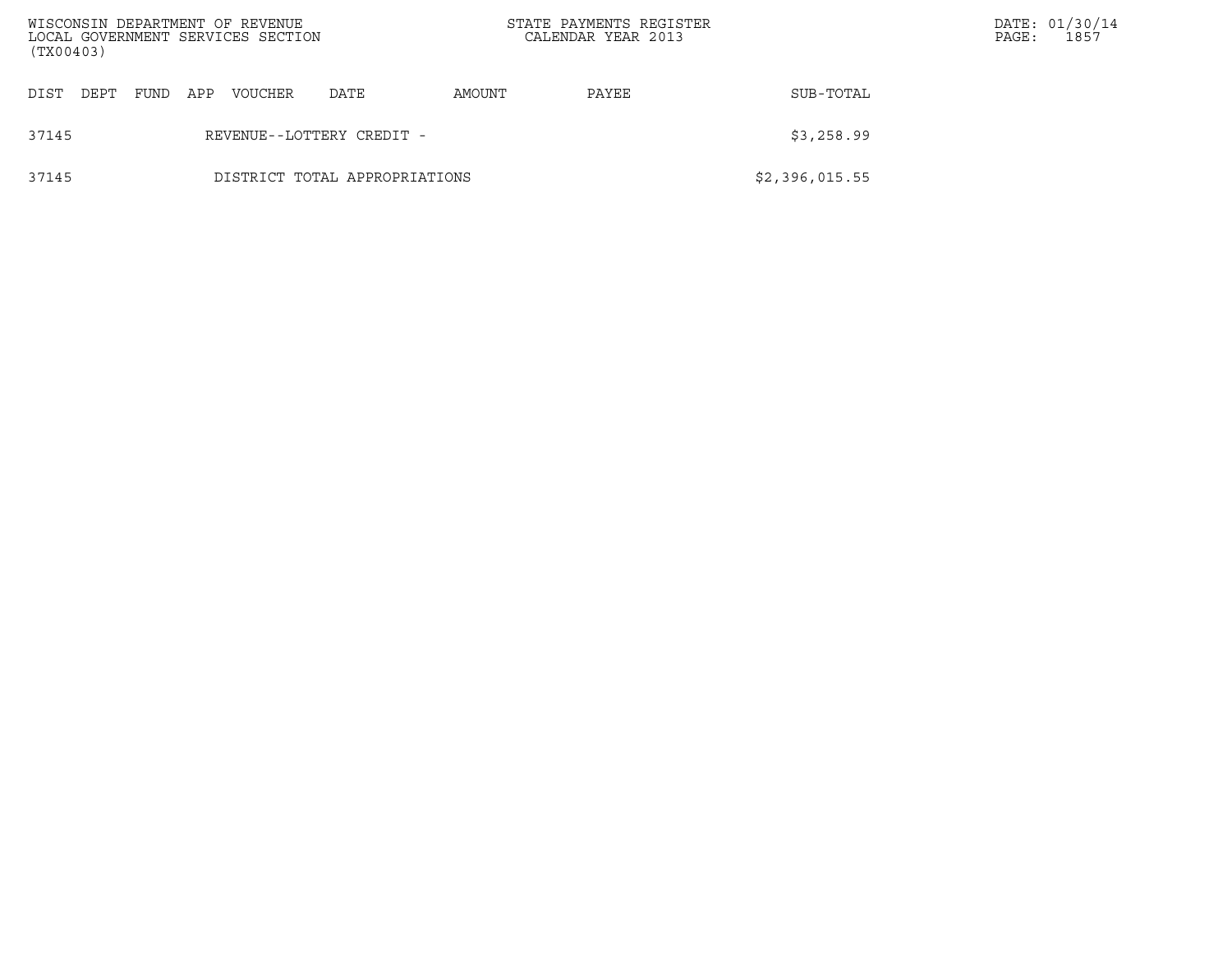| (TX00403)                                             |     |                                          | WISCONSIN DEPARTMENT OF REVENUE<br>LOCAL GOVERNMENT SERVICES SECTION |                                                                    | STATE PAYMENTS REGISTER<br>CALENDAR YEAR 2013                       |               | DATE: 01/30/14<br>PAGE: 1858 |
|-------------------------------------------------------|-----|------------------------------------------|----------------------------------------------------------------------|--------------------------------------------------------------------|---------------------------------------------------------------------|---------------|------------------------------|
|                                                       |     |                                          | DIST DEPT FUND APP VOUCHER DATE                                      | <b>AMOUNT</b>                                                      | <b>PAYEE</b>                                                        | SUB-TOTAL     |                              |
| 37151 165<br>37151                                    |     |                                          |                                                                      | SAFETY/PROF SERV--FIRE INSURANCE DUES                              | 002 225 00951 07-03-13 3,996.33 TREAS VIL MARATHON                  | \$3,996.33    |                              |
| 37151 370<br>37151                                    |     |                                          |                                                                      | NAT RESOURCES--RU RECYCLING GRANT                                  | 074 670 40807 05-20-13 10,536.26 TREAS VIL MARATHON                 | \$10,536.26   |                              |
| 37151 395<br>37151<br>37151 395<br>37151 395<br>37151 | 395 | 011 191<br>011 191<br>011 191<br>011 191 | 70952                                                                | TRANSPORTATION--GENERAL TRANSP AIDS-GTA                            | 01-07-13 37,692.89 VILLAGE OF MARATHON                              | \$150,771.58  |                              |
| 37151 455<br>37151                                    |     |                                          |                                                                      | JUSTICE--LAW ENFORCEMENT TRAINING                                  | 002 231 00387 02-11-13 320.00 TREAS VIL MARATHON                    | \$320.00      |                              |
| 37151 835<br>37151 835<br>37151                       |     | 002 105<br>002 105                       | 43885                                                                | $07 - 22 - 13$<br>80987 11-18-13<br>REVENUE--STATE SHARED REVENUES | 26,224.57 TREAS VIL MARATHON<br>87,132.90 TREAS VIL MARATHON        | \$113,357.47  |                              |
| 37151 835<br>37151 835<br>37151                       |     | 002 109<br>002 109                       | 05186                                                                | 02856  07-22-13<br>REVENUE--EXEMPT COMPUTER AID                    | 4,821.00 TREAS VIL MARATHON<br>07-22-13 2,973.00 TREAS VIL MARATHON | \$7,794.00    |                              |
| 37151 835<br>37151                                    |     |                                          |                                                                      | REVENUE--LOTTERY CREDIT -                                          | 021  363  35742  03-25-13  1,483.91  TREAS VIL MARATHON             | \$1,483.91    |                              |
| 37151                                                 |     |                                          |                                                                      | DISTRICT TOTAL APPROPRIATIONS                                      |                                                                     | \$288, 259.55 |                              |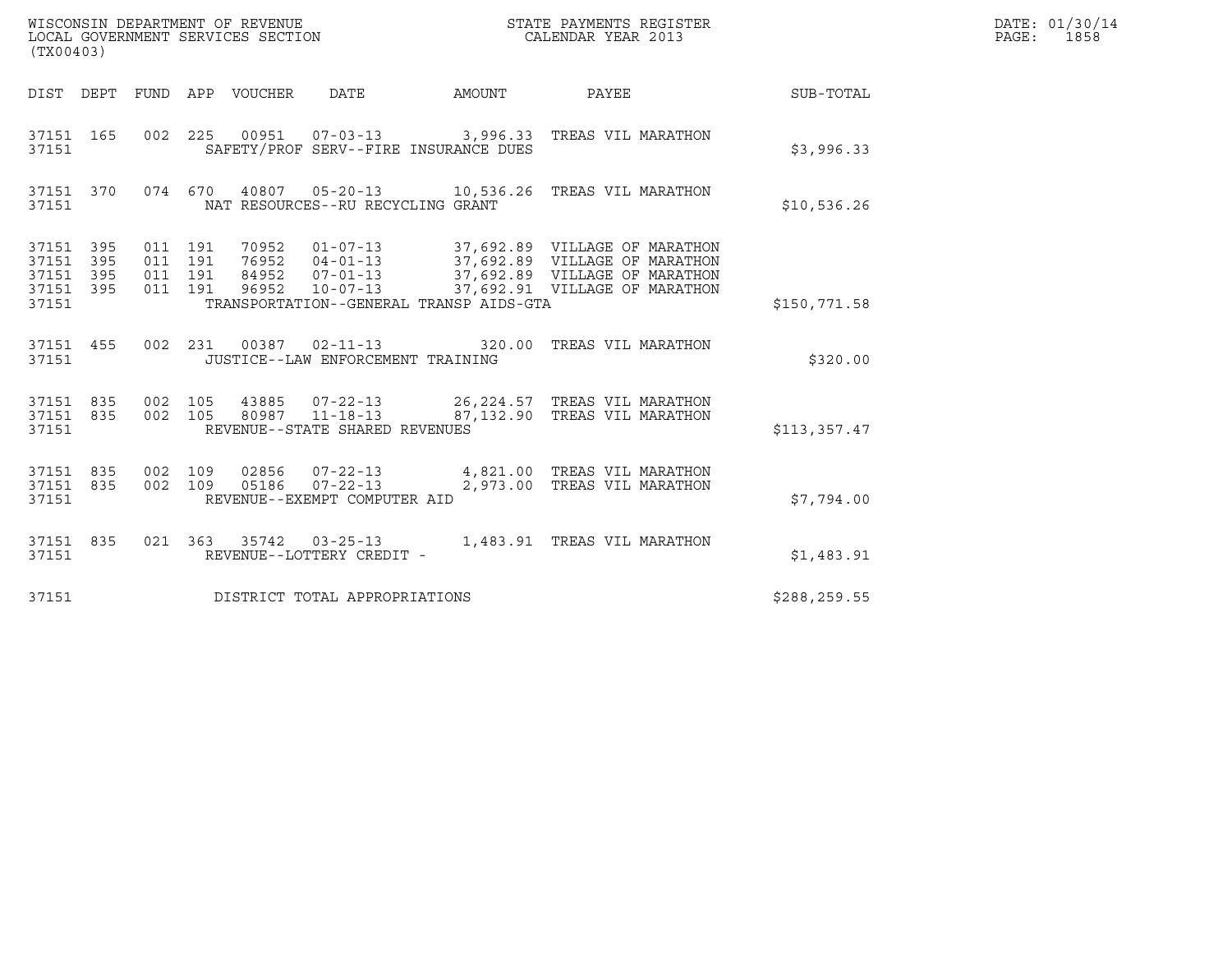| (TX00403)                                                  |                   |                                                     |         |                            |                                                             |                                          | $\tt WISCONSIM DEPARTMENT OF REVENUE$ $\tt WISCONSIMENT$ SERVICES SECTION $\tt CALENDAR$ YEAR 2013                                                                                                                                      |                  | DATE: 01/30/14<br>PAGE:<br>1859 |
|------------------------------------------------------------|-------------------|-----------------------------------------------------|---------|----------------------------|-------------------------------------------------------------|------------------------------------------|-----------------------------------------------------------------------------------------------------------------------------------------------------------------------------------------------------------------------------------------|------------------|---------------------------------|
|                                                            |                   |                                                     |         | DIST DEPT FUND APP VOUCHER | DATE                                                        | AMOUNT                                   | PAYEE                                                                                                                                                                                                                                   | <b>SUB-TOTAL</b> |                                 |
| 37176 165<br>37176                                         |                   |                                                     |         |                            |                                                             | SAFETY/PROF SERV--FIRE INSURANCE DUES    | 002 225 00952 07-03-13 14,708.09 TREAS VIL ROTHSCHILD                                                                                                                                                                                   | \$14,708.09      |                                 |
| 37176 370<br>37176                                         |                   |                                                     |         |                            |                                                             | NAT RESOURCES--FOREST CROP/MFL/CO FOREST | 012 571 36483 06-10-13 16.40 TREAS VIL ROTHSCHILD                                                                                                                                                                                       | \$16.40          |                                 |
| 37176                                                      |                   |                                                     |         |                            | NAT RESOURCES--RU RECYCLING GRANT                           |                                          | 37176 370 074 670 40808 05-20-13 10,358.91 TREAS VIL ROTHSCHILD                                                                                                                                                                         | \$10,358.91      |                                 |
| 37176 395<br>37176<br>37176<br>37176<br>37176 395<br>37176 | 395<br>395<br>395 | 011 185<br>011 185<br>011 185<br>011 185<br>011 185 |         |                            |                                                             | TRANSPORTATION--HIGHWAY SAFETY-FEDERAL   | 70216  04-01-13  792.28 TREAS VIL ROTHSCHILD<br>76999  06-10-13  1,611.68 TREAS VIL ROTHSCHILD<br>79243  07-01-13  2,163.88 TREAS VIL ROTHSCHILD<br>79243  07-01-13  2,163.88 TREAS VIL ROTHSCHILD<br>93710  11-12-13<br>2,163.88 TREAS | \$5,340.52       |                                 |
| 37176 395<br>37176<br>37176<br>37176 395<br>37176          | 395<br>395        | 011 191<br>011 191<br>011 191<br>011 191            |         | 96953                      | $10 - 07 - 13$                                              | TRANSPORTATION--GENERAL TRANSP AIDS-GTA  | 70953  01-07-13  74,830.09  VILLAGE OF ROTHSCHILD<br>76953  04-01-13  74,830.09  VILLAGE OF ROTHSCHILD<br>84953  07-01-13  74,830.09  VILLAGE OF ROTHSCHILD<br>74,830.12 VILLAGE OF ROTHSCHILD                                          | \$299,320.39     |                                 |
| 37176 395<br>37176 395<br>37176                            |                   | 011 278<br>011 278                                  |         | 70386<br>70386             | $03 - 29 - 13$<br>$03 - 29 - 13$                            | TRANSPORTATION--LRIP/TRIP/MSIP GRANTS    | 4,229.99   TREAS  VIL  ROTHSCHILD<br>33,976.28   TREAS  VIL  ROTHSCHILD                                                                                                                                                                 | \$38, 206.27     |                                 |
| 37176 395<br>37176                                         |                   |                                                     |         |                            |                                                             | TRANSPORTATION--ENHANCEMENT GRANTS--FED  | 011  286  65885  02-19-13  18,165.14  TREAS VIL ROTHSCHILD                                                                                                                                                                              | \$18, 165.14     |                                 |
| 37176 435<br>37176                                         |                   |                                                     |         |                            |                                                             | HS--AMBULANCE FUNDING ASSISTANCE GRANTS  | 005  162  01HSD  09-03-13  4,823.91  VILLAGE ROTHSCHILD                                                                                                                                                                                 | \$4,823.91       |                                 |
| 37176 435<br>37176                                         |                   |                                                     |         |                            |                                                             | HS--PREPAID MEDICAL TRANSPORT REIMBURSE  | 005  163  01LGS  11-18-13  2,900.00  VILLAGE OF ROTHSCHILD                                                                                                                                                                              | \$2,900.00       |                                 |
| 37176 455<br>37176                                         |                   |                                                     |         |                            | 002 231 00529 02-15-13<br>JUSTICE--LAW ENFORCEMENT TRAINING |                                          | 1,440.00 TREAS VIL ROTHSCHILD                                                                                                                                                                                                           | \$1,440.00       |                                 |
| 37176 505<br>37176                                         |                   |                                                     | 002 174 |                            | 58370 04-26-13                                              | DOA--TRANSMISSION LINE FEE DISTRIBUTION  | 19,591.00 TREAS VIL ROTHSCHILD                                                                                                                                                                                                          | \$19,591.00      |                                 |
| 37176 835                                                  |                   |                                                     | 002 105 |                            | 43886 07-22-13                                              |                                          | 214,094.05 TREAS VIL ROTHSCHILD                                                                                                                                                                                                         |                  |                                 |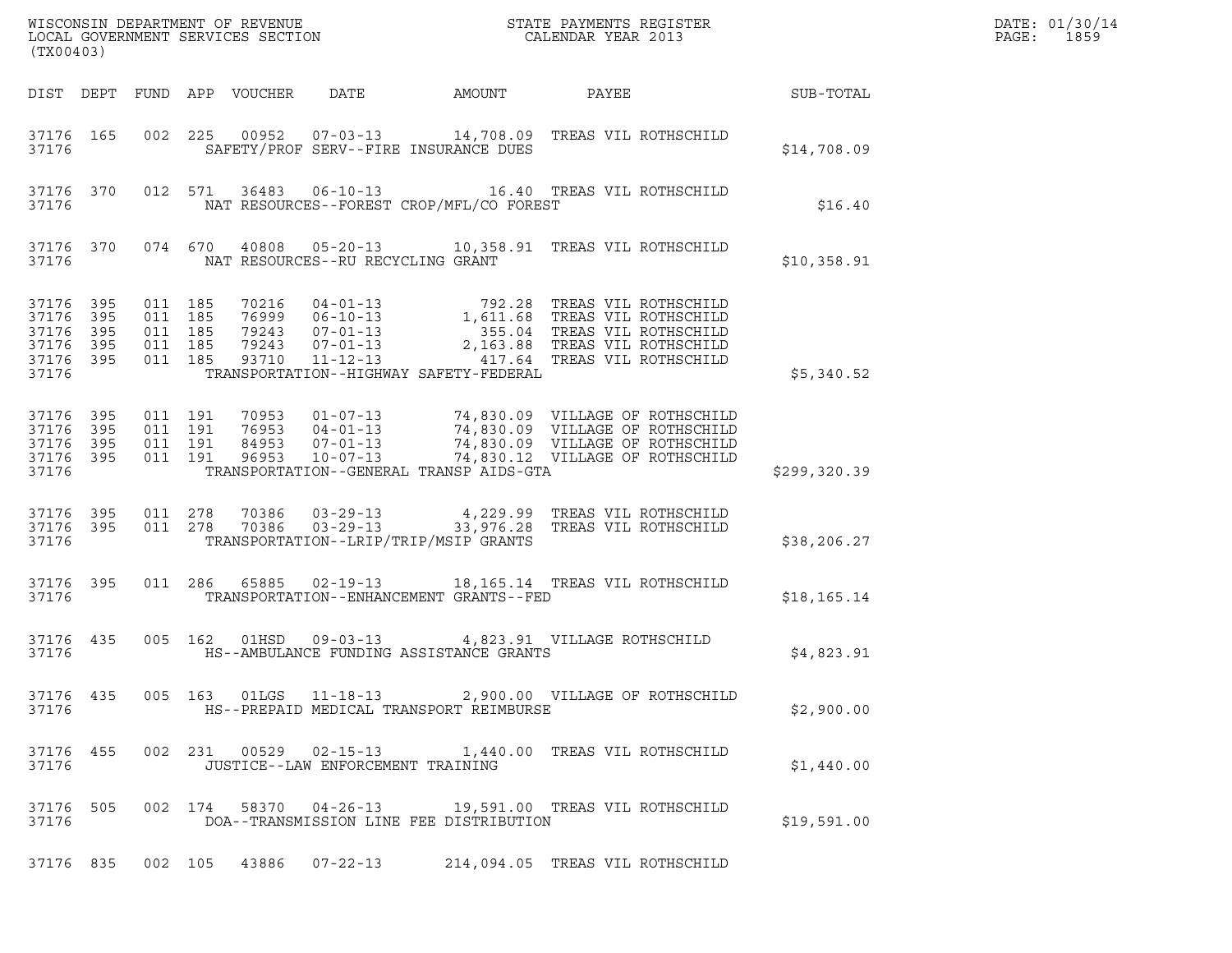| WISCONSIN DEPARTMENT OF REVENUE<br>LOCAL GOVERNMENT SERVICES SECTION<br>(TX00403) |      |                |                                            |           | STATE PAYMENTS REGISTER<br>CALENDAR YEAR 2013 |                | DATE: 01/30/14<br>PAGE:<br>1860 |
|-----------------------------------------------------------------------------------|------|----------------|--------------------------------------------|-----------|-----------------------------------------------|----------------|---------------------------------|
| DIST<br>DEPT                                                                      | FUND | APP<br>VOUCHER | DATE                                       | AMOUNT    | PAYEE                                         | SUB-TOTAL      |                                 |
| 835<br>37176<br>37176                                                             | 002  | 105<br>80988   | 11-18-13<br>REVENUE--STATE SHARED REVENUES |           | 1,012,193.18   TREAS VIL ROTHSCHILD           | \$1,226,287.23 |                                 |
| 835<br>37176<br>37176                                                             | 002  | 109<br>02857   | 07-22-13<br>REVENUE--EXEMPT COMPUTER AID   | 17,298.00 | TREAS VIL ROTHSCHILD                          | \$17,298.00    |                                 |
| 37176                                                                             |      |                | DISTRICT TOTAL APPROPRIATIONS              |           |                                               | \$1,658,455.86 |                                 |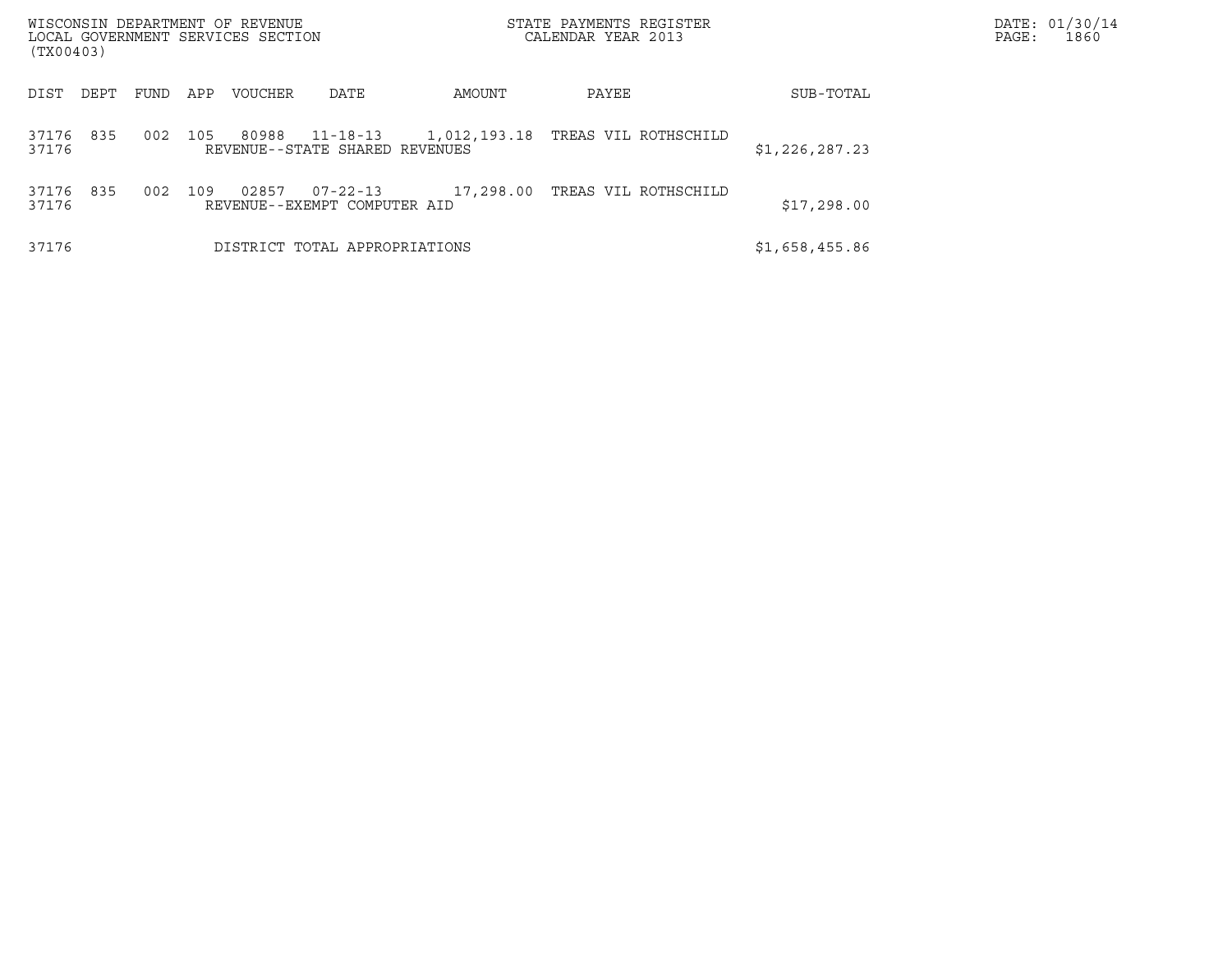| (TX00403)          |                                                                                                                |  |                                         | ${\tt WISCONSIM\ DEPARTMENT\ OF\ REVENUE}\qquad \qquad {\tt STATE\ PAYMENTS\ REGISTER} \\ {\tt LOCAL\ GOVERNMENT\ SERVICES\ SECTION}\qquad \qquad {\tt CALENDAR\ YEAR\ 2013}$                                            | $R = \frac{1}{2}$ | DATE: 01/30/14<br>PAGE: 1861 |
|--------------------|----------------------------------------------------------------------------------------------------------------|--|-----------------------------------------|--------------------------------------------------------------------------------------------------------------------------------------------------------------------------------------------------------------------------|-------------------|------------------------------|
|                    |                                                                                                                |  |                                         | DIST DEPT FUND APP VOUCHER DATE AMOUNT PAYEE SUB-TOTAL                                                                                                                                                                   |                   |                              |
|                    | 37181                                                                                                          |  | SAFETY/PROF SERV--FIRE INSURANCE DUES   | 37181 165 002 225 00953 07-03-13 3,593.92 TREAS VIL SPENCER                                                                                                                                                              | \$3,593.92        |                              |
|                    | 37181                                                                                                          |  | NAT RESOURCES--URBAN FORESTRY GRANTS    | 37181 370 012 587 02256 03-04-13 3,937.50 TREAS VIL SPENCER                                                                                                                                                              | \$3,937.50        |                              |
|                    |                                                                                                                |  | 37181 NAT RESOURCES--RU RECYCLING GRANT | 37181 370 074 670 40809 05-20-13 6,736.97 TREAS VIL SPENCER                                                                                                                                                              | \$6,736.97        |                              |
| 37181 395<br>37181 | 37181 395<br>37181 395 011 191<br>37181 395                                                                    |  | TRANSPORTATION--GENERAL TRANSP AIDS-GTA | 011 191 70954 01-07-13 30,951.83 VILLAGE OF SPENCER<br>011 191 76954 04-01-13 30,951.83 VILLAGE OF SPENCER<br>011 191 84954 07-01-13 30,951.83 VILLAGE OF SPENCER<br>011 191 96954 10-07-13 30,951.86 VILLAGE OF SPENCER | \$123,807.35      |                              |
| 37181              |                                                                                                                |  | HS--AMBULANCE FUNDING ASSISTANCE GRANTS | 37181 435 005 162 01HSD 09-03-13 4,716.71 VILLAGE SPENCER                                                                                                                                                                | \$4,716.71        |                              |
|                    | 37181                                                                                                          |  | HS--PREPAID MEDICAL TRANSPORT REIMBURSE | 37181 435 005 163 01LGS 11-18-13 3,400.00 SPENCER COMM AMBULANCE SERV                                                                                                                                                    | \$3,400.00        |                              |
|                    | 37181 and the set of the set of the set of the set of the set of the set of the set of the set of the set of t |  | JUSTICE--LAW ENFORCEMENT TRAINING       | 37181 455 002 231 00556 02-15-13 800.00 TREAS VIL SPENCER                                                                                                                                                                | \$800.00          |                              |
| 37181              |                                                                                                                |  | REVENUE--STATE SHARED REVENUES          | 37181 835 002 105 43887 07-22-13 94,811.15 TREAS VIL SPENCER<br>37181 835 002 105 80989 11-18-13 436,425.64 TREAS VIL SPENCER                                                                                            | \$531,236.79      |                              |
|                    | 37181                                                                                                          |  | REVENUE--EXEMPT COMPUTER AID            | 37181 835 002 109 02858 07-22-13 10,437.00 TREAS VIL SPENCER<br>37181 835 002 109 05187 07-22-13 1,255.00 TREAS VIL SPENCER                                                                                              | \$11,692.00       |                              |
|                    | 37181                                                                                                          |  | REVENUE--LOTTERY CREDIT -               | 37181 835 021 363 35743 03-25-13 4,723.68 TREAS VIL SPENCER                                                                                                                                                              | \$4,723.68        |                              |
| 37181              |                                                                                                                |  | DISTRICT TOTAL APPROPRIATIONS           |                                                                                                                                                                                                                          | \$694,644.92      |                              |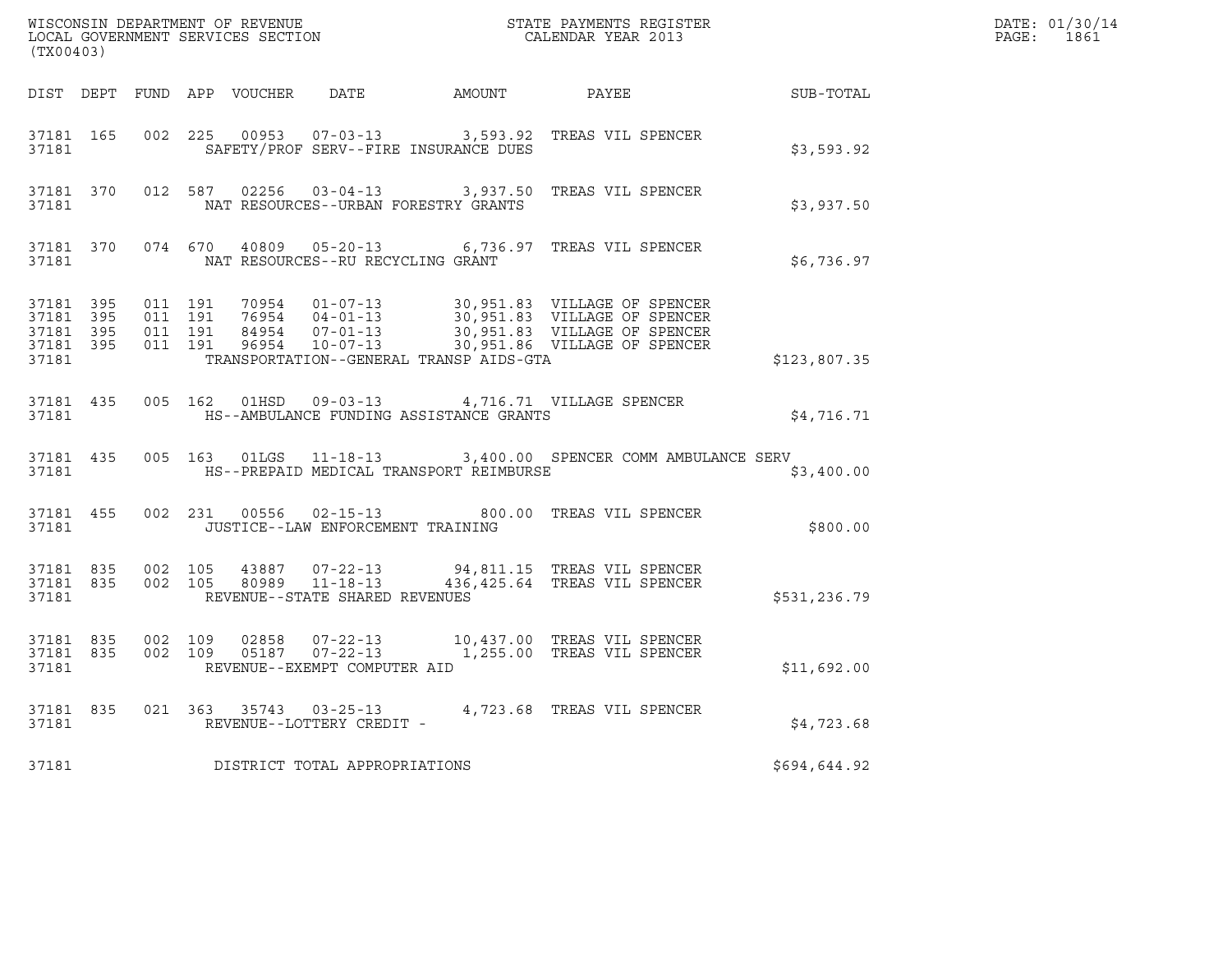| (TX00403)                       |                                     |                    |                |                                                                  |                                          |                                                                                                                                                                                                                                  |              | DATE: 01/30/14<br>PAGE: 1862 |
|---------------------------------|-------------------------------------|--------------------|----------------|------------------------------------------------------------------|------------------------------------------|----------------------------------------------------------------------------------------------------------------------------------------------------------------------------------------------------------------------------------|--------------|------------------------------|
|                                 |                                     |                    |                |                                                                  | DIST DEPT FUND APP VOUCHER DATE AMOUNT   | PAYEE SUB-TOTAL                                                                                                                                                                                                                  |              |                              |
| 37182                           |                                     |                    |                |                                                                  | SAFETY/PROF SERV--FIRE INSURANCE DUES    | 37182 165 002 225 00954 07-03-13 3,434.71 TREAS VIL STRATFORD                                                                                                                                                                    | \$3,434.71   |                              |
|                                 | 37182                               |                    |                |                                                                  | NAT RESOURCES--FOREST CROP/MFL/CO FOREST | 37182 370 012 571 36484 06-10-13 14.00 TREAS VIL STRATFORD                                                                                                                                                                       | \$14.00      |                              |
| 37182                           |                                     |                    |                | NAT RESOURCES--RU RECYCLING GRANT                                |                                          | 37182 370 074 670 40810 05-20-13 8,848.29 TREAS VIL STRATFORD                                                                                                                                                                    | \$8,848.29   |                              |
|                                 | 37182                               |                    |                |                                                                  | NAT RESOURCES--RU CONSOLIDATED GRANT     | 37182 370 074 673 40810 05-20-13 416.60 TREAS VIL STRATFORD                                                                                                                                                                      | \$416.60     |                              |
| 37182 395<br>37182              | 37182 395<br>37182 395<br>37182 395 |                    |                |                                                                  | TRANSPORTATION--GENERAL TRANSP AIDS-GTA  | 011 191 70955 01-07-13 33,409.30 VILLAGE OF STRATFORD<br>011 191 76955 04-01-13 33,409.30 VILLAGE OF STRATFORD<br>011 191 96955 10-07-13 33,409.30 VILLAGE OF STRATFORD<br>011 191 96955 10-07-13 33,409.32 VILLAGE OF STRATFORD | \$133,637.22 |                              |
| 37182                           | 37182 435                           |                    |                |                                                                  | HS--AMBULANCE FUNDING ASSISTANCE GRANTS  | 005 162 01HSD 09-03-13 4,718.00 VILLAGE STRATFORD                                                                                                                                                                                | \$4,718.00   |                              |
| 37182                           | 37182 435                           |                    |                |                                                                  | HS--PREPAID MEDICAL TRANSPORT REIMBURSE  | 005 163 01LGS 11-18-13 2,000.00 STRATFORD AREA FIRE DEPT                                                                                                                                                                         | \$2,000.00   |                              |
| 37182                           | 37182 455                           |                    |                | JUSTICE--LAW ENFORCEMENT TRAINING                                |                                          | 002 231 00569 02-15-13 800.00 TREAS VIL STRATFORD                                                                                                                                                                                | \$800.00     |                              |
| 37182                           | 37182 835<br>37182 835              |                    |                | REVENUE--STATE SHARED REVENUES                                   |                                          | 002 105 43888 07-22-13 59,963.26 TREAS VIL STRATFORD<br>002 105 80990 11-18-13 320,256.17 TREAS VIL STRATFORD                                                                                                                    | \$380,219.43 |                              |
| 37182 835<br>37182 835<br>37182 |                                     | 002 109<br>002 109 | 02859<br>05188 | $07 - 22 - 13$<br>$07 - 22 - 13$<br>REVENUE--EXEMPT COMPUTER AID |                                          | 1,278.00 TREAS VIL STRATFORD<br>10,075.00 TREAS VIL STRATFORD                                                                                                                                                                    | \$11,353.00  |                              |
| 37182 835<br>37182              |                                     |                    |                | 021 363 35744 03-25-13<br>REVENUE--LOTTERY CREDIT -              |                                          | 2,144.16 TREAS VIL STRATFORD                                                                                                                                                                                                     | \$2,144.16   |                              |
| 37182                           |                                     |                    |                | DISTRICT TOTAL APPROPRIATIONS                                    |                                          |                                                                                                                                                                                                                                  | \$547,585.41 |                              |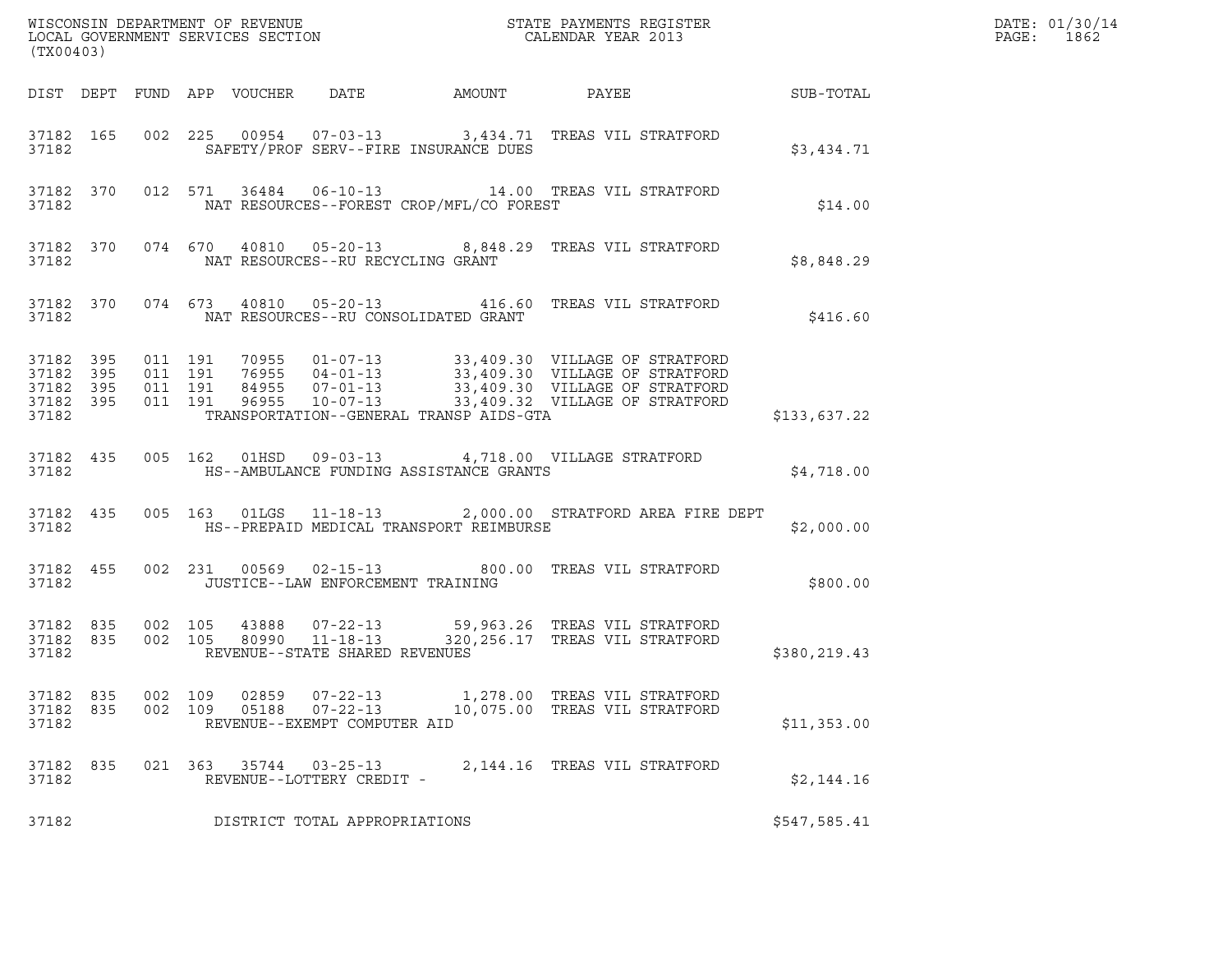| (TX00403)                                 |                          |                                      |         | WISCONSIN DEPARTMENT OF REVENUE<br>LOCAL GOVERNMENT SERVICES SECTION |                                                                        |                                         | STATE PAYMENTS REGISTER<br>CALENDAR YEAR 2013                                                                   |             | DATE: 01/30/14<br>PAGE:<br>1863 |
|-------------------------------------------|--------------------------|--------------------------------------|---------|----------------------------------------------------------------------|------------------------------------------------------------------------|-----------------------------------------|-----------------------------------------------------------------------------------------------------------------|-------------|---------------------------------|
| DIST DEPT                                 |                          |                                      |         | FUND APP VOUCHER                                                     | DATE                                                                   | AMOUNT                                  | PAYEE                                                                                                           | SUB-TOTAL   |                                 |
| 37186 165<br>37186                        |                          | 002 225                              |         | 00955                                                                |                                                                        | SAFETY/PROF SERV--FIRE INSURANCE DUES   | 07-03-13  497.42 TREAS VIL UNITY                                                                                | \$497.42    |                                 |
| 37186 370<br>37186                        |                          |                                      | 074 670 | 40811                                                                | NAT RESOURCES--RU RECYCLING GRANT                                      |                                         | 05-20-13 1,615.73 TREAS VIL UNITY                                                                               | \$1,615.73  |                                 |
| 37186<br>37186<br>37186<br>37186<br>37186 | 395<br>395<br>395<br>395 | 011 191<br>011 191<br>011<br>011 191 | 191     | 70956<br>76956<br>84956<br>96956                                     | $01 - 07 - 13$<br>$04 - 01 - 13$<br>$07 - 01 - 13$<br>$10 - 07 - 13$   | TRANSPORTATION--GENERAL TRANSP AIDS-GTA | 2,258.51   TREAS VIL UNITY<br>2, 258.51 TREAS VIL UNITY<br>2,258.51 TREAS VIL UNITY<br>2,258.54 TREAS VIL UNITY | \$9,034.07  |                                 |
| 37186<br>37186<br>37186                   | 835<br>835               | 002 105<br>002 105                   |         | 43889                                                                | 80991 11-18-13<br>REVENUE--STATE SHARED REVENUES                       |                                         | 07-22-13 12,842.77 TREAS VIL UNITY<br>72,775.69   TREAS VIL UNITY                                               | \$85,618.46 |                                 |
| 37186<br>37186<br>37186<br>37186          | 835<br>835<br>835        | 002 109<br>002 109<br>002 109        |         | 02221<br>02860<br>05189                                              | 07-22-13<br>07-22-13<br>$07 - 22 - 13$<br>REVENUE--EXEMPT COMPUTER AID | 9.00                                    | 11.00 TREAS VIL UNITY<br>TREAS VIL UNITY<br>11.00 TREAS VIL UNITY                                               | \$31.00     |                                 |
| 37186 835<br>37186                        |                          | 021 363                              |         | 35745                                                                | $03 - 25 - 13$<br>REVENUE--LOTTERY CREDIT -                            |                                         | 802.08 TREAS VIL UNITY                                                                                          | \$802.08    |                                 |
| 37186                                     |                          |                                      |         |                                                                      | DISTRICT TOTAL APPROPRIATIONS                                          |                                         |                                                                                                                 | \$97,598.76 |                                 |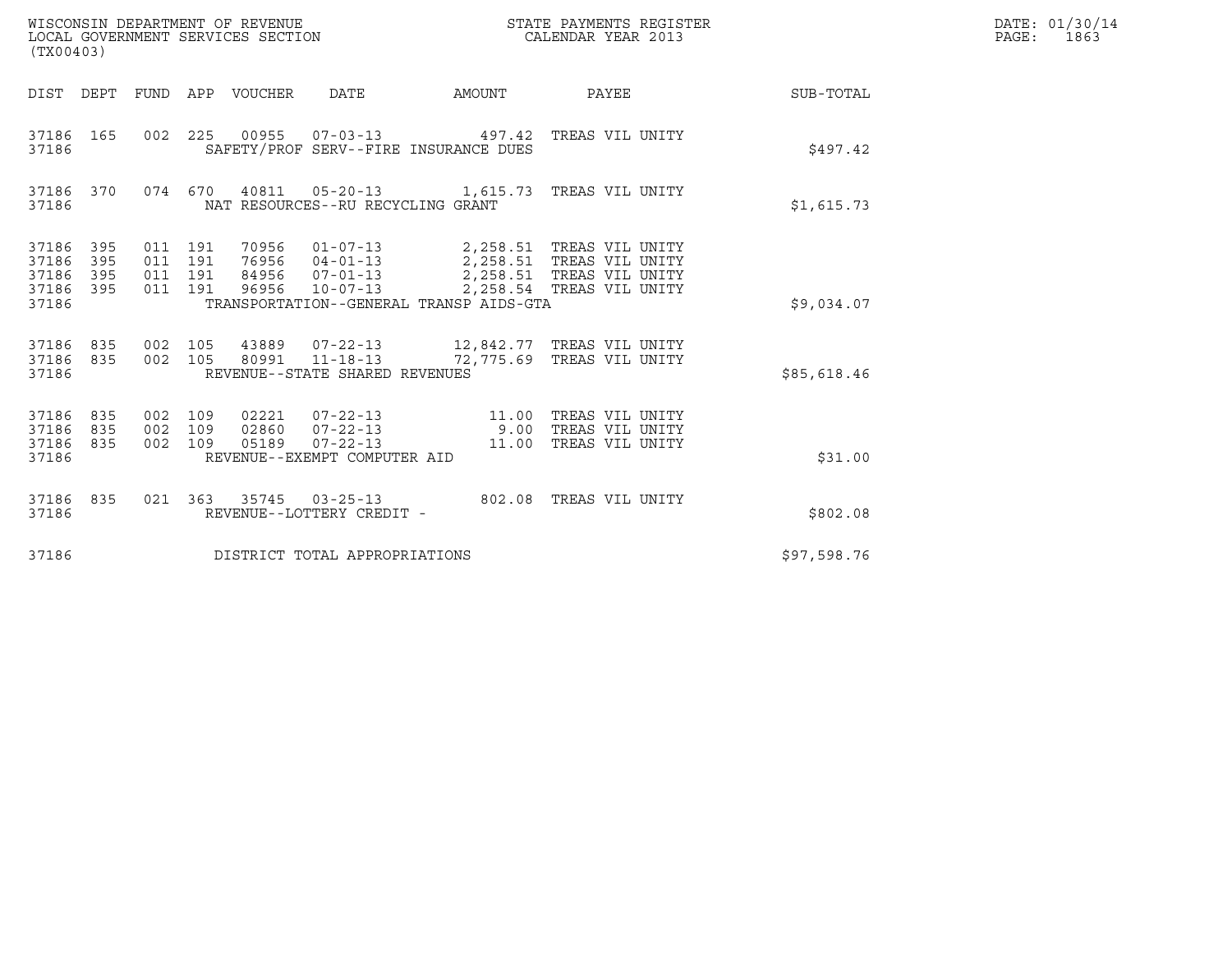| (TX00403)          |           |  |  |                                                                                           | WISCONSIN DEPARTMENT OF REVENUE<br>LOCAL GOVERNMENT SERVICES SECTION TO THE STATE PAYMENTS REGISTER<br>CALENDAR YEAR 2013                                                                                                                                                                                       | $\mathcal{R}$  | DATE: 01/30/14<br>PAGE: 1864 |
|--------------------|-----------|--|--|-------------------------------------------------------------------------------------------|-----------------------------------------------------------------------------------------------------------------------------------------------------------------------------------------------------------------------------------------------------------------------------------------------------------------|----------------|------------------------------|
|                    |           |  |  |                                                                                           |                                                                                                                                                                                                                                                                                                                 |                |                              |
| 37192              |           |  |  | SAFETY/PROF SERV--FIRE INSURANCE DUES                                                     | 37192 165 002 225 00956 07-03-13 33,254.56 TREAS VIL WESTON                                                                                                                                                                                                                                                     | \$33,254.56    |                              |
|                    |           |  |  | 37192 NAT RESOURCES-SEVERANCE/YIELD/WITHDRAWAL                                            | 37192 370 000 001 01DNR 03-13-13 1,560.83 TREAS VILL WESTON                                                                                                                                                                                                                                                     | \$1,560.83     |                              |
|                    |           |  |  |                                                                                           | 37192 370 002 503 16222 02-21-13 1,007.32 TREAS VIL WESTON<br>TOWN SHARE 238.62                                                                                                                                                                                                                                 |                |                              |
|                    |           |  |  | 37192 NAT RESOURCES--AIDS IN LIEU OF TAXES                                                |                                                                                                                                                                                                                                                                                                                 | \$1,007.32     |                              |
|                    |           |  |  | 37192 NAT RESOURCES--FOREST CROP/MFL/CO FOREST                                            | 37192 370 012 571 36485 06-10-13 249.75 TREAS VIL WESTON                                                                                                                                                                                                                                                        | \$249.75       |                              |
|                    |           |  |  | 37192 NAT RESOURCES--URBAN FORESTRY GRANTS                                                | 37192 370 012 587 03568 07-12-13 2,854.48 TREAS VIL WESTON                                                                                                                                                                                                                                                      | \$2,854.48     |                              |
|                    |           |  |  | 37192 NAT RESOURCES--RU RECYCLING GRANT                                                   | 37192 370 074 670 41218 05-20-13 74,575.91 TREAS VIL WESTON                                                                                                                                                                                                                                                     | \$74,575.91    |                              |
|                    |           |  |  | 37192 NAT RESOURCES--RU CONSOLIDATED GRANT                                                | 37192 370 074 673 41218 05-20-13 4,116.68 TREAS VIL WESTON                                                                                                                                                                                                                                                      | \$4,116.68     |                              |
|                    | 37192     |  |  | TRANSPORTATION--GENERAL TRANSP AIDS-GTA                                                   | $\begin{tabular}{cccc} 37192 & 395 & 011 & 191 & 70957 & 01-07-13 & 252,764.95 & VILLAGE OF WESTON \\ 37192 & 395 & 011 & 191 & 76957 & 04-01-13 & 252,764.95 & VILLAGE OF WESTON \\ 37192 & 395 & 011 & 191 & 84957 & 07-01-13 & 252,764.95 & VILLAGE OF WESTON \\ 37192 & 395 & 011 & 191 & 96957 & 10-07-13$ | \$1,011,059.81 |                              |
|                    |           |  |  | 37192 TRANSPORTATION--LRIP/TRIP/MSIP GRANTS                                               | 37192 395 011 278 67465 03-05-13 29,425.00 TREAS VIL WESTON<br>37192 395 011 278 95694 11-26-13 463,700.00 TREAS VIL WESTON                                                                                                                                                                                     | \$493,125.00   |                              |
| 37192              | 37192 435 |  |  | 005 162 01HSD 09-03-13 5,748.33 VILLAGE WESTON<br>HS--AMBULANCE FUNDING ASSISTANCE GRANTS |                                                                                                                                                                                                                                                                                                                 | \$5,748.33     |                              |
| 37192              | 37192 435 |  |  | HS--PREPAID MEDICAL TRANSPORT REIMBURSE                                                   | 005 163 01LGS 11-18-13 21,500.00 VILLAGE OF WESTON FIRE DEPT                                                                                                                                                                                                                                                    | \$21,500.00    |                              |
| 37192 505<br>37192 |           |  |  | DOA--TRANSMISSION LINE FEE DISTRIBUTION                                                   | 002 174 58370 04-26-13 10,874.00 TREAS VIL WESTON                                                                                                                                                                                                                                                               | \$10,874.00    |                              |
|                    |           |  |  |                                                                                           | 37192 835 002 105 43890 07-22-13 185,388.11 TREAS VIL WESTON                                                                                                                                                                                                                                                    |                |                              |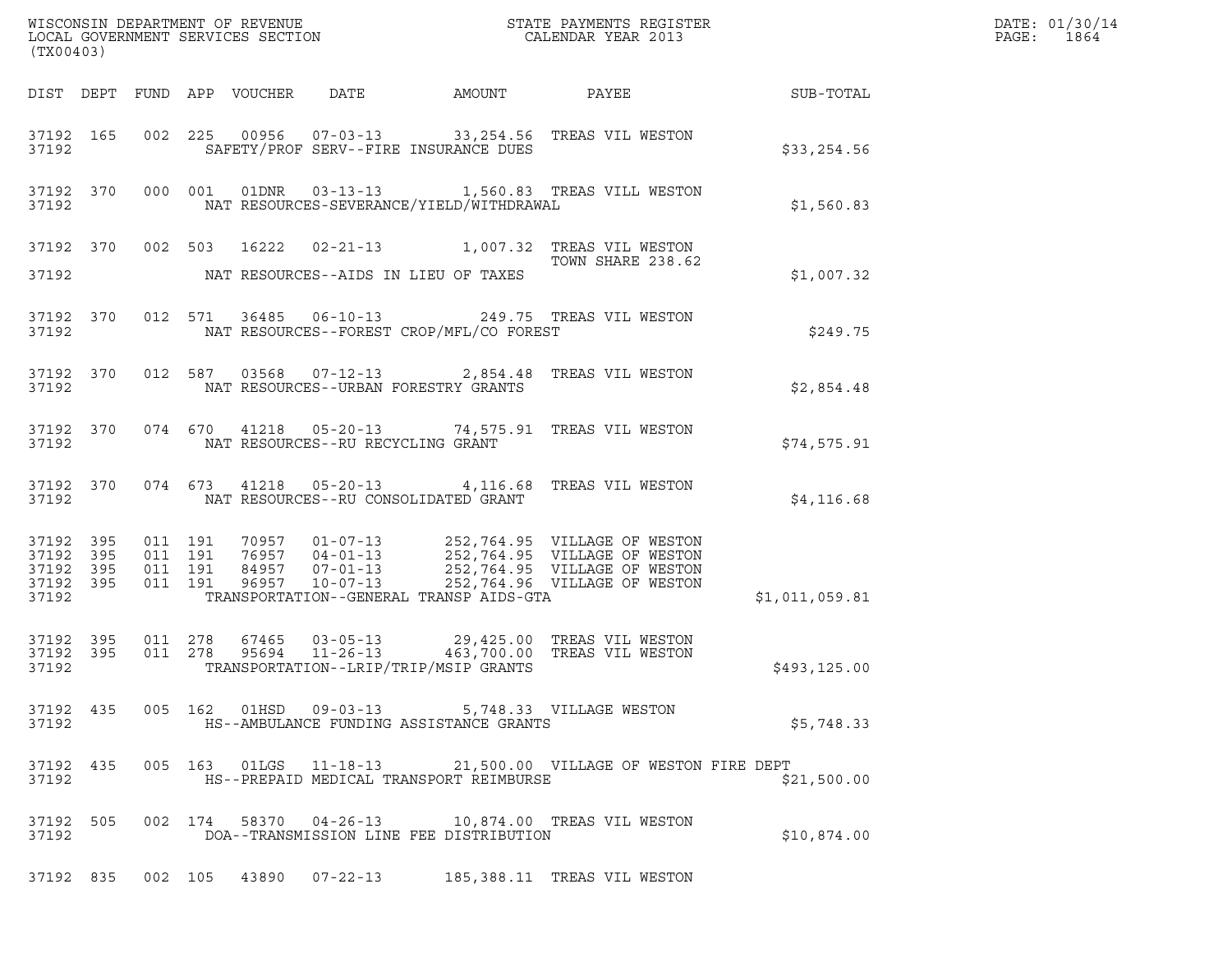| WISCONSIN DEPARTMENT OF REVENUE<br>LOCAL GOVERNMENT SERVICES SECTION<br>(TX00403) |            |            |                |                                                                  |                        | STATE PAYMENTS REGISTER<br>CALENDAR YEAR 2013 |                | DATE: 01/30/14<br>1865<br>PAGE: |
|-----------------------------------------------------------------------------------|------------|------------|----------------|------------------------------------------------------------------|------------------------|-----------------------------------------------|----------------|---------------------------------|
| DEPT<br>DIST                                                                      | FUND       | APP        | <b>VOUCHER</b> | DATE                                                             | AMOUNT                 | PAYEE                                         | SUB-TOTAL      |                                 |
| 835<br>37192<br>37192                                                             | 002        | 105        | 80992          | $11 - 18 - 13$<br>REVENUE--STATE SHARED REVENUES                 | 877,162.12             | TREAS VIL WESTON                              | \$1,062,550.23 |                                 |
| 37192<br>835<br>37192<br>835<br>37192                                             | 002<br>002 | 109<br>109 | 02861<br>05190 | $07 - 22 - 13$<br>$07 - 22 - 13$<br>REVENUE--EXEMPT COMPUTER AID | 12,026.00<br>50,375.00 | TREAS VIL WESTON<br>TREAS VIL WESTON          | \$62,401.00    |                                 |
| 835<br>37192<br>37192                                                             | 021        | 363        | 35746          | $03 - 25 - 13$<br>REVENUE--LOTTERY CREDIT -                      | 12,606.36              | TREAS VIL WESTON                              | \$12,606.36    |                                 |
| 37192                                                                             |            |            |                | DISTRICT TOTAL APPROPRIATIONS                                    |                        |                                               | \$2,797,484.26 |                                 |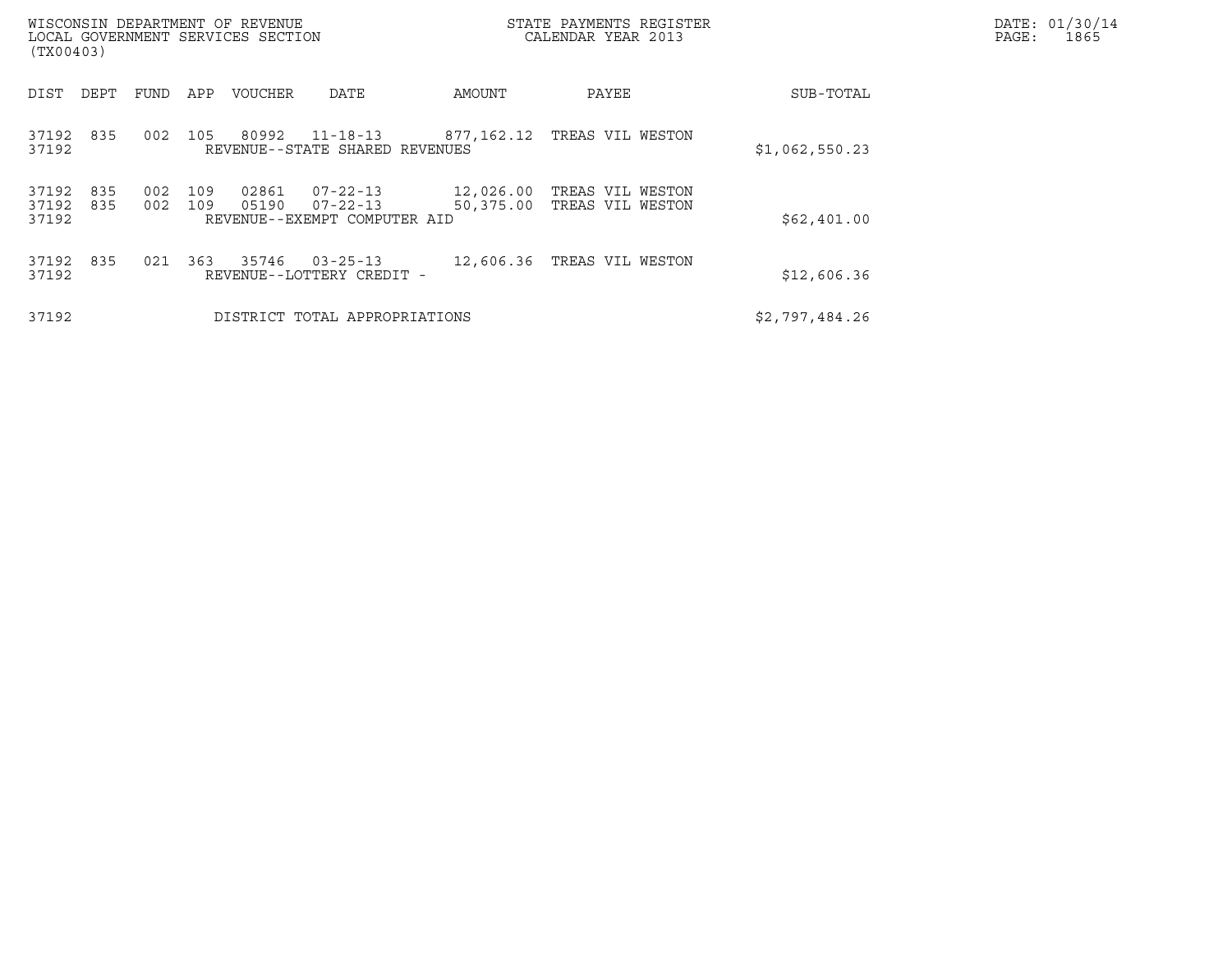| DATE: | 01/30/14 |
|-------|----------|
| PAGE: | 1866     |

| WISCONSIN DEPARTMENT OF REVENUE<br>LOCAL GOVERNMENT SERVICES SECTION<br>CALENDAR YEAR 2013          |                                                             |                                                                                                            |                    |                                                                                        |                                                            |                                                                                                                                                                                                                                                                                                           |                                                              |              | DATE: 01/30/14<br>PAGE:<br>1866 |
|-----------------------------------------------------------------------------------------------------|-------------------------------------------------------------|------------------------------------------------------------------------------------------------------------|--------------------|----------------------------------------------------------------------------------------|------------------------------------------------------------|-----------------------------------------------------------------------------------------------------------------------------------------------------------------------------------------------------------------------------------------------------------------------------------------------------------|--------------------------------------------------------------|--------------|---------------------------------|
| (TX00403)                                                                                           |                                                             |                                                                                                            |                    |                                                                                        |                                                            |                                                                                                                                                                                                                                                                                                           |                                                              |              |                                 |
| DIST DEPT                                                                                           |                                                             |                                                                                                            |                    | FUND APP VOUCHER                                                                       | DATE                                                       | AMOUNT                                                                                                                                                                                                                                                                                                    |                                                              |              |                                 |
| 37251 165<br>37251                                                                                  |                                                             |                                                                                                            |                    |                                                                                        |                                                            | 002 225 00957 07-03-13 9,872.29 TREAS CITY MOSINEE<br>SAFETY/PROF SERV--FIRE INSURANCE DUES                                                                                                                                                                                                               |                                                              | \$9,872.29   |                                 |
| 37251 370                                                                                           |                                                             | 002 503                                                                                                    |                    | 15869                                                                                  |                                                            | 02-06-13 96.20 TREAS CITY MOSINEE                                                                                                                                                                                                                                                                         | TOWN SHARE 25.96                                             |              |                                 |
| 37251                                                                                               |                                                             |                                                                                                            |                    |                                                                                        |                                                            | NAT RESOURCES--AIDS IN LIEU OF TAXES                                                                                                                                                                                                                                                                      |                                                              | \$96.20      |                                 |
| 37251 370<br>37251                                                                                  |                                                             |                                                                                                            |                    |                                                                                        | NAT RESOURCES--RU RECYCLING GRANT                          | 074 670 40812 05-20-13 14,620.80 TREAS CITY MOSINEE                                                                                                                                                                                                                                                       |                                                              | \$14,620.80  |                                 |
| 37251 370<br>37251                                                                                  |                                                             |                                                                                                            |                    |                                                                                        |                                                            | 074 673 40812 05-20-13 1,045.82 TREAS CITY MOSINEE<br>NAT RESOURCES--RU CONSOLIDATED GRANT                                                                                                                                                                                                                |                                                              | \$1,045.82   |                                 |
| 37251<br>37251<br>37251<br>37251<br>37251<br>37251<br>37251<br>37251<br>37251<br>37251 395<br>37251 | 395<br>395<br>395<br>395<br>395<br>395<br>395<br>395<br>395 | 011 185<br>011 185<br>011 185<br>011 185<br>011 185<br>011 185<br>011 185<br>011 185<br>011 185<br>011 185 |                    | 77000<br>77000<br>77000<br>77000<br>77000<br>77000<br>79244<br>84657<br>92794<br>93711 |                                                            | 06-10-13<br>06-10-13<br>06-10-13<br>06-10-13<br>06-10-13<br>06-10-13<br>06-10-13<br>06-10-13<br>06-10-13<br>06-10-13<br>06-10-13<br>06-10-13<br>06-10-13<br>228.00 TREAS CITY MOSINEE<br>06-10-13<br>228.00 TREAS CITY MOSINEE<br>07-01-13<br>228.00 TREAS CITY<br>TRANSPORTATION--HIGHWAY SAFETY-FEDERAL |                                                              | \$15,727.00  |                                 |
| 37251 395<br>37251<br>37251<br>37251<br>37251                                                       | 395<br>395<br>395                                           | 011 191<br>011 191<br>011 191<br>011 191                                                                   |                    | 70958<br>76958<br>84958<br>96958                                                       |                                                            | 01-07-13 68,341.96 TREAS CITY MOSINEE<br>04-01-13 68,341.96 TREAS CITY MOSINEE<br>07-01-13 68,341.96 TREAS CITY MOSINEE<br>--07-13 68,341.99 TREAS CITY MOSINEE<br>TRANSPORTATION--GENERAL TRANSP AIDS-GTA                                                                                                |                                                              | \$273,367.87 |                                 |
| 37251 435<br>37251                                                                                  |                                                             |                                                                                                            |                    |                                                                                        |                                                            | 005 163 01LGS 11-18-13 10,500.00 MOSINEE FIRE DISTRICT<br>HS--PREPAID MEDICAL TRANSPORT REIMBURSE                                                                                                                                                                                                         |                                                              | \$10,500.00  |                                 |
| 37251 455<br>37251                                                                                  |                                                             |                                                                                                            |                    |                                                                                        | JUSTICE--LAW ENFORCEMENT TRAINING                          | 002 231 00430 02-12-13 1,120.00 TREAS CITY MOSINEE                                                                                                                                                                                                                                                        |                                                              | \$1,120.00   |                                 |
| 37251 835<br>37251 835<br>37251                                                                     |                                                             |                                                                                                            | 002 105<br>002 105 | 43891<br>80993                                                                         | REVENUE--STATE SHARED REVENUES                             | 07-22-13 97,693.42 TREAS CITY MOSINEE<br>11-18-13 416,691.51 TREAS CITY MOSINEE                                                                                                                                                                                                                           |                                                              | \$514,384.93 |                                 |
| 37251 835<br>37251 835<br>37251                                                                     |                                                             | 002 109                                                                                                    | 002 109            | 02865<br>05192                                                                         | $07 - 22 - 13$<br>07-22-13<br>REVENUE--EXEMPT COMPUTER AID |                                                                                                                                                                                                                                                                                                           | 11,122.00 TREAS CITY MOSINEE<br>34,317.00 TREAS CITY MOSINEE | \$45,439.00  |                                 |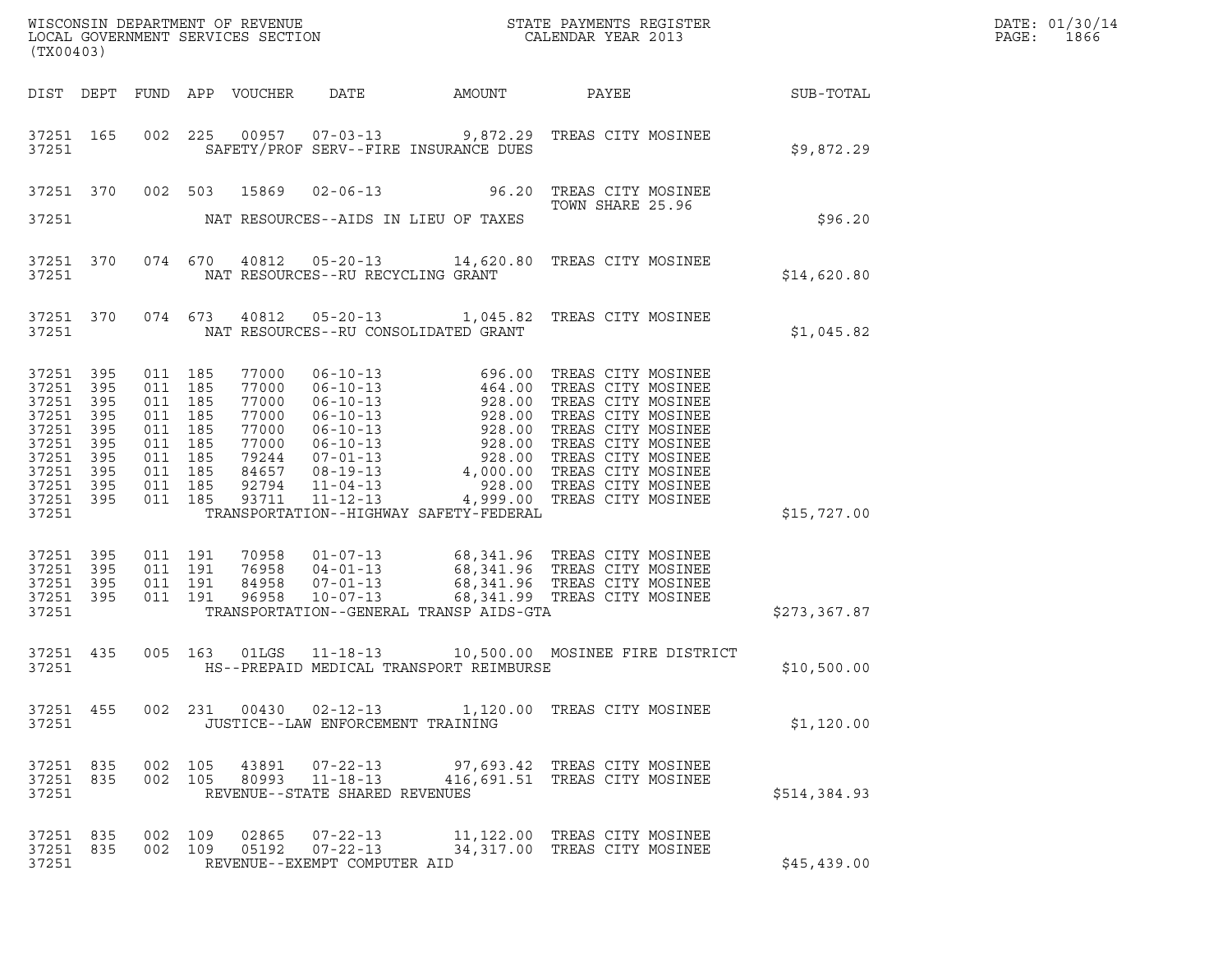| WISCONSIN DEPARTMENT OF REVENUE<br>LOCAL GOVERNMENT SERVICES SECTION<br>(TX00403) |      |     |                |                                                          |          | STATE PAYMENTS REGISTER<br>CALENDAR YEAR 2013 |              | DATE: 01/30/14<br>1867<br>PAGE: |
|-----------------------------------------------------------------------------------|------|-----|----------------|----------------------------------------------------------|----------|-----------------------------------------------|--------------|---------------------------------|
| DIST<br>DEPT                                                                      | FUND | APP | <b>VOUCHER</b> | DATE                                                     | AMOUNT   | PAYEE                                         | SUB-TOTAL    |                                 |
| 835<br>37251<br>37251                                                             | 002  | 501 | 00002          | $02 - 01 - 13$<br>DOA-PAYMENT FOR MUNICIPAL SERVICES AID | 1,612.59 | TREAS CITY MOSINEE                            | \$1,612.59   |                                 |
| 37251                                                                             |      |     |                | DISTRICT TOTAL APPROPRIATIONS                            |          |                                               | \$887,786.50 |                                 |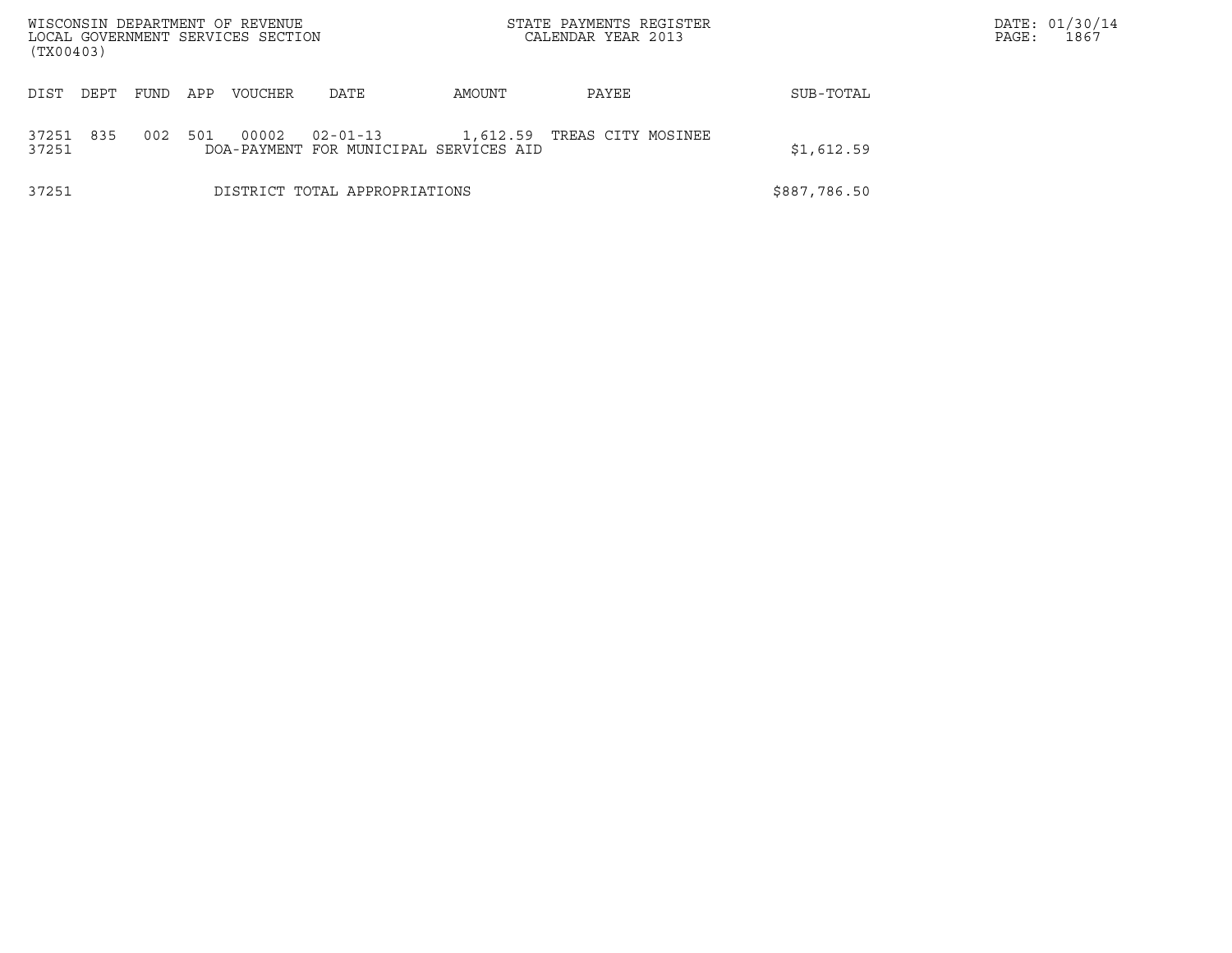| (TX00403)                                             |            |                    |                                          |                |                                                              |                                         | ${\tt WISCONSIM\ DEPARTMENT\ OF\ REVENUE}\qquad \qquad {\tt STATE\ PAYMENTS\ REGISTER} \\ {\tt LOCAL\ GOVERNMENT\ SERVICES\ SECTION}\qquad \qquad {\tt CALENDAR\ YEAR\ 2013}$                |                  | DATE: 01/30/14<br>$\mathtt{PAGE}$ :<br>1868 |
|-------------------------------------------------------|------------|--------------------|------------------------------------------|----------------|--------------------------------------------------------------|-----------------------------------------|----------------------------------------------------------------------------------------------------------------------------------------------------------------------------------------------|------------------|---------------------------------------------|
|                                                       |            |                    | DIST DEPT FUND APP VOUCHER               |                | DATE                                                         | AMOUNT PAYEE                            |                                                                                                                                                                                              | <b>SUB-TOTAL</b> |                                             |
| 37281 165<br>37281                                    |            |                    |                                          |                |                                                              | SAFETY/PROF SERV--FIRE INSURANCE DUES   | 002 225 00958 07-03-13 6,622.43 TREAS CITY SCHOFIELD                                                                                                                                         | \$6,622.43       |                                             |
|                                                       |            |                    |                                          |                |                                                              |                                         | 37281 370 002 503 15870 02-06-13 107.49 TREAS CITY SCHOFIELD<br>TOWN SHARE 29.31                                                                                                             |                  |                                             |
| 37281                                                 |            |                    |                                          |                |                                                              | NAT RESOURCES--AIDS IN LIEU OF TAXES    |                                                                                                                                                                                              | \$107.49         |                                             |
| 37281 370<br>37281                                    |            |                    |                                          |                | NAT RESOURCES--RU RECYCLING GRANT                            |                                         | 074 670 40813 05-20-13 9,027.30 TREAS CITY SCHOFIELD                                                                                                                                         | \$9,027.30       |                                             |
| 37281 370<br>37281                                    |            |                    |                                          |                |                                                              | NAT RESOURCES--RU CONSOLIDATED GRANT    | 074 673 40813 05-20-13 568.13 TREAS CITY SCHOFIELD                                                                                                                                           | \$568.13         |                                             |
| 37281 395<br>37281 395<br>37281<br>37281 395<br>37281 | - 395      | 011 162<br>011 162 | 011 162<br>011 162                       |                |                                                              | TRANSPORTATION--CONNECTING HIGHWAY AIDS | 72051  01-07-13  5,583.97  CITY OF SCHOFIELD<br>78051  04-01-13  5,583.97  CITY OF SCHOFIELD<br>86051  07-01-13  5,583.97  CITY OF SCHOFIELD<br>98051  10-07-13  5,583.99  CITY OF SCHOFIELD | \$22,335.90      |                                             |
| 37281 395<br>37281<br>37281<br>37281 395<br>37281     | 395<br>395 |                    | 011 191<br>011 191<br>011 191<br>011 191 | 96959          | $10 - 07 - 13$                                               | TRANSPORTATION--GENERAL TRANSP AIDS-GTA | 70959  01-07-13  36,073.85  CITY OF SCHOFIELD<br>76959  04-01-13  36,073.85  CITY OF SCHOFIELD<br>84959  07-01-13  36,073.85  CITY OF SCHOFIELD<br>36,073.86 CITY OF SCHOFIELD               | \$144,295.41     |                                             |
| 37281 435<br>37281                                    |            |                    | 005 162 01HSD                            |                |                                                              | HS--AMBULANCE FUNDING ASSISTANCE GRANTS | 09-03-13 4,601.84 CITY SCHOFIELD                                                                                                                                                             | \$4,601.84       |                                             |
| 37281 435<br>37281                                    |            |                    |                                          |                |                                                              | HS--PREPAID MEDICAL TRANSPORT REIMBURSE | 005 163 01LGS 11-18-13 2,000.00 CITY OF SCHOFIELD                                                                                                                                            | \$2,000.00       |                                             |
| 37281 835<br>37281 835<br>37281                       |            |                    | 002 105<br>002 105                       | 43892<br>80994 | 07-22-13<br>$11 - 18 - 13$<br>REVENUE--STATE SHARED REVENUES |                                         | 25,634.30 TREAS CITY SCHOFIELD<br>143,261.05 TREAS CITY SCHOFIELD                                                                                                                            | \$168,895.35     |                                             |
| 37281 835<br>37281<br>37281                           | 835        |                    | 002 109<br>002 109                       | 02866<br>05193 | 07-22-13<br>07-22-13<br>REVENUE--EXEMPT COMPUTER AID         |                                         | 55,087.00 TREAS CITY SCHOFIELD<br>5,037.00 TREAS CITY SCHOFIELD                                                                                                                              | \$60,124.00      |                                             |
| 37281 835<br>37281                                    |            |                    |                                          |                | 021 363 35750 03-25-13<br>REVENUE--LOTTERY CREDIT -          |                                         | 984.38 TREAS CITY SCHOFIELD                                                                                                                                                                  | \$984.38         |                                             |
| 37281                                                 |            |                    |                                          |                | DISTRICT TOTAL APPROPRIATIONS                                |                                         |                                                                                                                                                                                              | \$419,562.23     |                                             |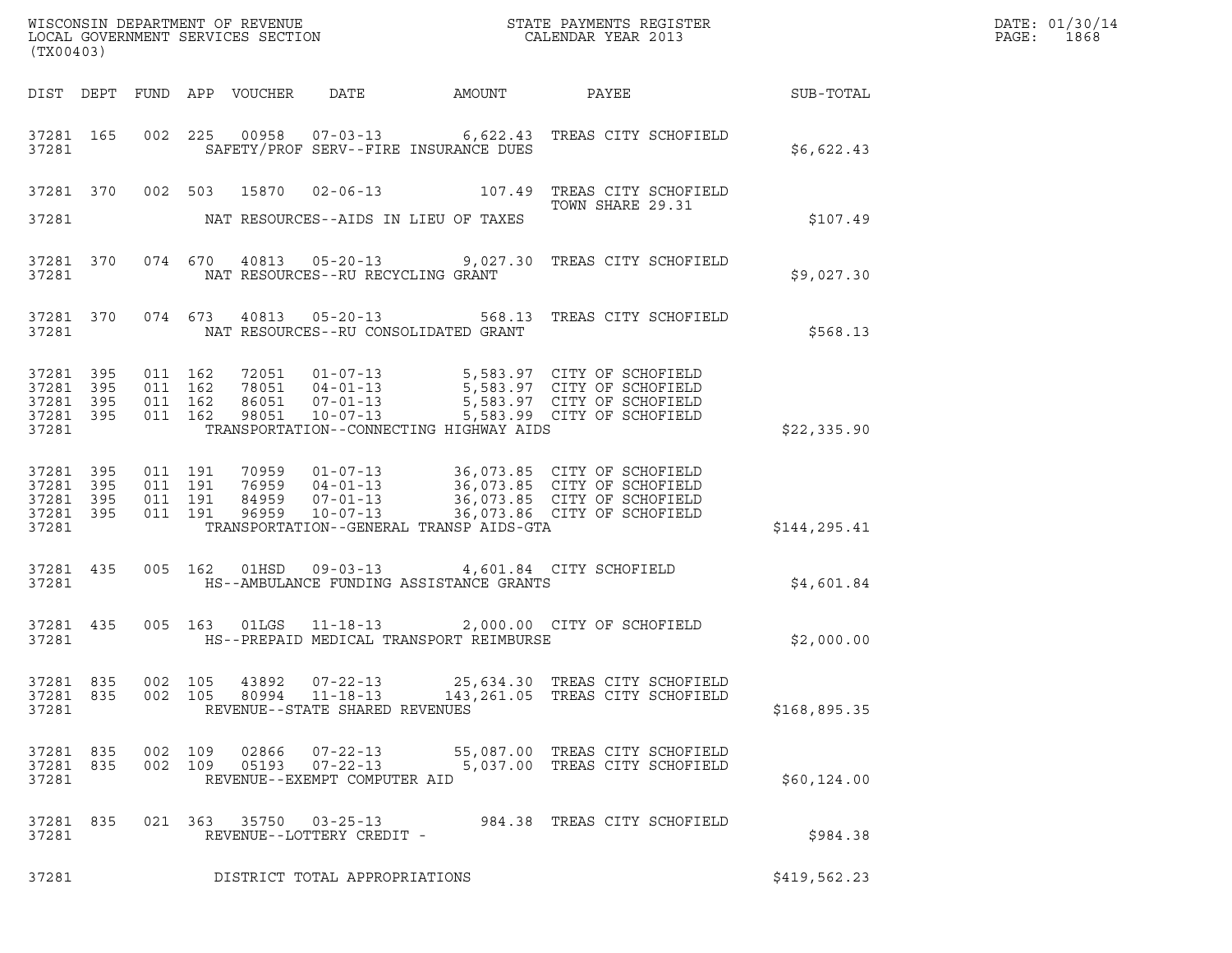| WISCONSIN DEPARTMENT OF REVENUE ${\small \begin{array}{ll} \text{MISCONS} \text{IN} \text{DEPATH} \\ \text{LOCAL} \text{ GOVERNMENT} \text{SEVICES} \text{SECTION} \\ \end{array} }$<br>(TX00403) |                     |                                  |            |                                  |                                                                      |                                                                                    |                                                                                                                                                                                                                                                                                                                  |                                                             | DATE: 01/30/14<br>PAGE: 1869 |
|---------------------------------------------------------------------------------------------------------------------------------------------------------------------------------------------------|---------------------|----------------------------------|------------|----------------------------------|----------------------------------------------------------------------|------------------------------------------------------------------------------------|------------------------------------------------------------------------------------------------------------------------------------------------------------------------------------------------------------------------------------------------------------------------------------------------------------------|-------------------------------------------------------------|------------------------------|
|                                                                                                                                                                                                   |                     |                                  |            |                                  |                                                                      |                                                                                    |                                                                                                                                                                                                                                                                                                                  | DIST DEPT FUND APP VOUCHER DATE AMOUNT PAYEE PATE SUB-TOTAL |                              |
| 37291                                                                                                                                                                                             |                     |                                  |            |                                  |                                                                      | SAFETY/PROF SERV--FIRE INSURANCE DUES                                              | 37291 165 002 225 00959 07-03-13 93,215.81 TREAS CITY WAUSAU                                                                                                                                                                                                                                                     | \$93,215.81                                                 |                              |
|                                                                                                                                                                                                   |                     |                                  |            |                                  |                                                                      |                                                                                    | 37291 370 002 503 15871 02-06-13 69.63 TREAS CITY WAUSAU<br>TOWN SHARE 22.97                                                                                                                                                                                                                                     |                                                             |                              |
|                                                                                                                                                                                                   |                     |                                  |            |                                  |                                                                      | 37291 NAT RESOURCES--AIDS IN LIEU OF TAXES                                         |                                                                                                                                                                                                                                                                                                                  | \$69.63                                                     |                              |
|                                                                                                                                                                                                   |                     |                                  |            |                                  |                                                                      |                                                                                    | 37291 370 012 571 36486 06-10-13 23.00 TREAS CITY WAUSAU                                                                                                                                                                                                                                                         | \$23.00                                                     |                              |
|                                                                                                                                                                                                   |                     |                                  |            |                                  |                                                                      |                                                                                    | 37291 370 012 583 01656 01-10-13 10,115.00 TREAS CITY WAUSAU                                                                                                                                                                                                                                                     | \$10, 115.00                                                |                              |
|                                                                                                                                                                                                   |                     |                                  |            |                                  |                                                                      | 37291 NAT RESOURCES--RU RECYCLING GRANT                                            | 37291 370 074 670 40814 05-20-13 137,706.42 TREAS CITY WAUSAU                                                                                                                                                                                                                                                    | \$137,706.42                                                |                              |
|                                                                                                                                                                                                   |                     |                                  |            |                                  |                                                                      |                                                                                    | 37291 370 074 673 40814 05-20-13 10,266.79 TREAS CITY WAUSAU                                                                                                                                                                                                                                                     | \$10, 266.79                                                |                              |
|                                                                                                                                                                                                   |                     |                                  |            |                                  |                                                                      | 37291 MAT RESOURCES--DRY CLEAN ENV RESP PROG                                       | 37291 370 077 686 03330 06-10-13 40,346.50 TREAS CITY WAUSAU                                                                                                                                                                                                                                                     | \$40,346.50                                                 |                              |
| 37291 395<br>37291 395<br>37291 395                                                                                                                                                               | 37291 395           |                                  |            |                                  |                                                                      |                                                                                    | $\begin{array}{cccccc} 011 & 162 & 72052 & 01-07-13 & 62,279.59 & \text{CITY OF WAUSAU} \\ 011 & 162 & 78052 & 04-01-13 & 62,279.59 & \text{CITY OF WAUSAU} \\ 011 & 162 & 86052 & 07-01-13 & 62,279.59 & \text{CITY OF WAUSAU} \\ 011 & 162 & 98052 & 10-07-13 & 62,279.60 & \text{CITY OF WAUSAU} \end{array}$ |                                                             |                              |
| 37291                                                                                                                                                                                             |                     |                                  |            |                                  |                                                                      | TRANSPORTATION--CONNECTING HIGHWAY AIDS                                            |                                                                                                                                                                                                                                                                                                                  | \$249,118.37                                                |                              |
| 37291                                                                                                                                                                                             | 37291 395           |                                  |            |                                  |                                                                      | TRANSPORTATION--PARATRANSIT AIDS, STATE                                            | 011 175 71688 04-16-13 27,945.00 TREAS CITY WAUSAU                                                                                                                                                                                                                                                               | \$27,945.00                                                 |                              |
| 37291 395<br>37291<br>37291<br>37291<br>37291                                                                                                                                                     | 395<br>395<br>- 395 | 011 176<br>011<br>011<br>011 176 | 176<br>176 | 00036<br>80036<br>88036<br>92036 | $12 - 30 - 13$<br>$06 - 14 - 13$<br>$07 - 08 - 13$<br>$09 - 30 - 13$ | 118,198.00<br>196,996.00<br>196,996.00<br>TRANSPORTATION--BICYCLE & PEDESTRIAN AID | CITY OF WAUSAU<br>CITY OF WAUSAU<br>CITY OF WAUSAU<br>196,996.00 CITY OF WAUSAU                                                                                                                                                                                                                                  | \$709,186.00                                                |                              |
| 37291<br>37291<br>37291                                                                                                                                                                           | 395<br>- 395        | 011 182<br>011 182               |            | 68610<br>68611                   | $03 - 19 - 13$<br>$03 - 19 - 13$                                     | 26,751.76<br>27,494.03<br>TRANSPORTATION--TRANSIT AIDS-FEDERAL                     | TREAS CITY WAUSAU<br>TREAS CITY WAUSAU                                                                                                                                                                                                                                                                           | \$54,245.79                                                 |                              |
| 37291 395                                                                                                                                                                                         |                     | 011 185                          |            | 63790                            | $02 - 04 - 13$                                                       |                                                                                    | 1,344.00 TREAS CITY WAUSAU                                                                                                                                                                                                                                                                                       |                                                             |                              |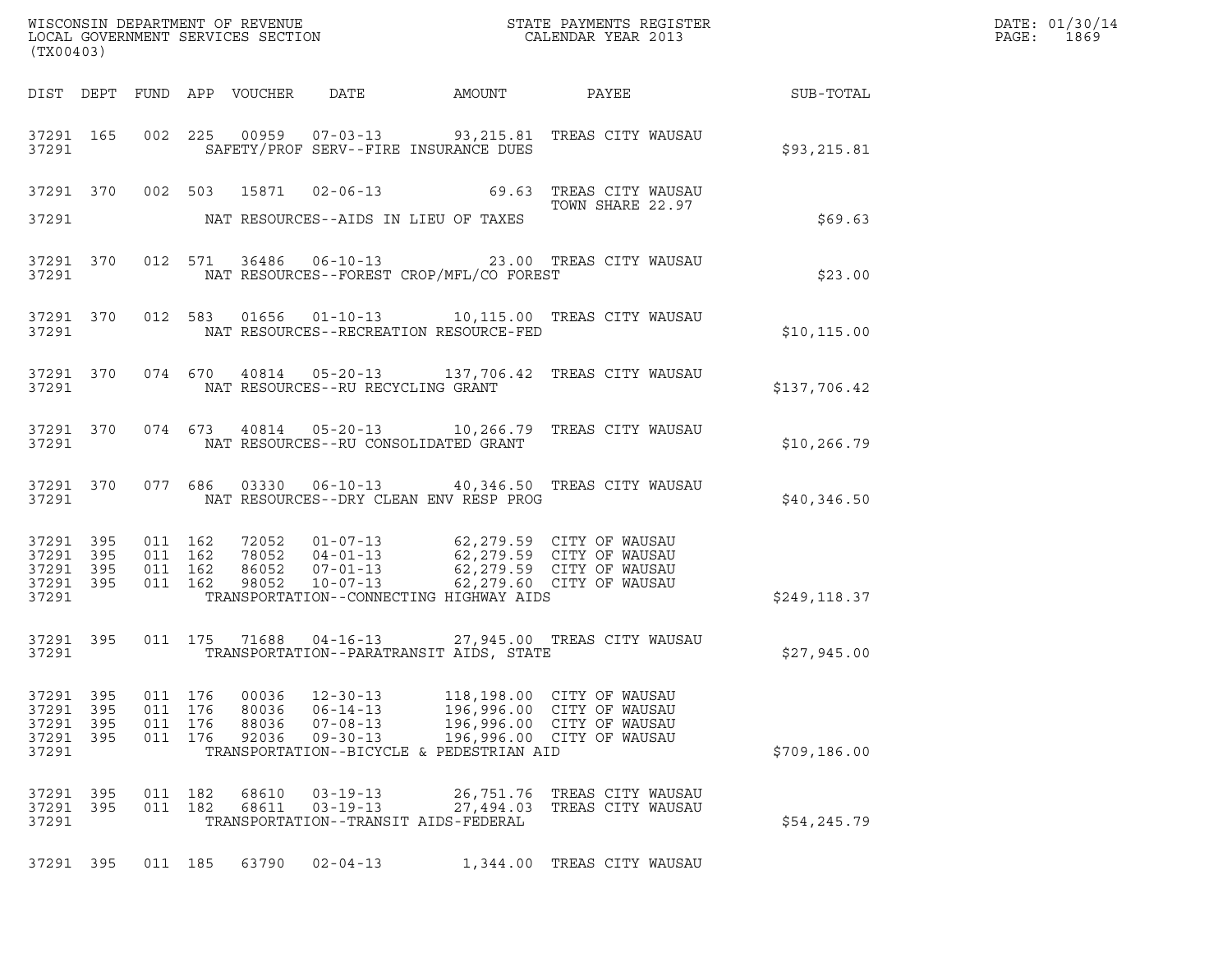| (TX00403)                                                                                                                                                                                                                                                                                                                                          |                                                                                                                                                                                                                                                                 |                                                                                                                                                                                                                                                                 |                                                                                                                                                                                                                                                                 |                                                                                                                                                                                                                                                                                                                                           |                                                                      |                                                                                                                                                                                                                                                                                                                                      |                                                                                                                                                                                                                                                                                                                                                                                                                                                                                                                                                                                                                                                                                                                                                                                                                          |                |
|----------------------------------------------------------------------------------------------------------------------------------------------------------------------------------------------------------------------------------------------------------------------------------------------------------------------------------------------------|-----------------------------------------------------------------------------------------------------------------------------------------------------------------------------------------------------------------------------------------------------------------|-----------------------------------------------------------------------------------------------------------------------------------------------------------------------------------------------------------------------------------------------------------------|-----------------------------------------------------------------------------------------------------------------------------------------------------------------------------------------------------------------------------------------------------------------|-------------------------------------------------------------------------------------------------------------------------------------------------------------------------------------------------------------------------------------------------------------------------------------------------------------------------------------------|----------------------------------------------------------------------|--------------------------------------------------------------------------------------------------------------------------------------------------------------------------------------------------------------------------------------------------------------------------------------------------------------------------------------|--------------------------------------------------------------------------------------------------------------------------------------------------------------------------------------------------------------------------------------------------------------------------------------------------------------------------------------------------------------------------------------------------------------------------------------------------------------------------------------------------------------------------------------------------------------------------------------------------------------------------------------------------------------------------------------------------------------------------------------------------------------------------------------------------------------------------|----------------|
| DIST DEPT                                                                                                                                                                                                                                                                                                                                          |                                                                                                                                                                                                                                                                 | FUND APP                                                                                                                                                                                                                                                        |                                                                                                                                                                                                                                                                 | VOUCHER                                                                                                                                                                                                                                                                                                                                   | DATE                                                                 | AMOUNT                                                                                                                                                                                                                                                                                                                               | PAYEE                                                                                                                                                                                                                                                                                                                                                                                                                                                                                                                                                                                                                                                                                                                                                                                                                    | SUB-TOTAL      |
| 37291<br>37291<br>37291<br>37291<br>37291<br>37291<br>37291<br>37291<br>37291<br>37291<br>37291<br>37291<br>37291<br>37291<br>37291<br>37291<br>37291<br>37291<br>37291<br>37291<br>37291<br>37291<br>37291<br>37291<br>37291<br>37291<br>37291<br>37291<br>37291<br>37291<br>37291<br>37291<br>37291<br>37291<br>37291<br>37291<br>37291<br>37291 | 395<br>395<br>395<br>395<br>395<br>395<br>395<br>395<br>395<br>395<br>395<br>395<br>395<br>395<br>395<br>395<br>395<br>395<br>395<br>395<br>395<br>395<br>395<br>395<br>395<br>395<br>395<br>395<br>395<br>395<br>395<br>395<br>395<br>395<br>395<br>395<br>395 | 011<br>011<br>011<br>011<br>011<br>011<br>011<br>011<br>011<br>011<br>011<br>011<br>011<br>011<br>011<br>011<br>011<br>011<br>011<br>011<br>011<br>011<br>011<br>011<br>011<br>011<br>011<br>011<br>011<br>011<br>011<br>011<br>011<br>011<br>011<br>011<br>011 | 185<br>185<br>185<br>185<br>185<br>185<br>185<br>185<br>185<br>185<br>185<br>185<br>185<br>185<br>185<br>185<br>185<br>185<br>185<br>185<br>185<br>185<br>185<br>185<br>185<br>185<br>185<br>185<br>185<br>185<br>185<br>185<br>185<br>185<br>185<br>185<br>185 | 63790<br>64518<br>65364<br>65364<br>65364<br>65364<br>65364<br>65364<br>66216<br>68447<br>68447<br>69350<br>70217<br>77653<br>80639<br>80639<br>80639<br>80639<br>80639<br>85538<br>85538<br>85538<br>86587<br>90526<br>90526<br>90526<br>91345<br>92795<br>92795<br>93712<br>93712<br>94596<br>94596<br>94596<br>94596<br>94596<br>94596 |                                                                      | $\begin{tabular}{@{}c@{}}02-04-13 & 2,036.16 TR \\ 02-19-13 & 1,752.00 TR \\ 02-19-13 & 1,920.00 TR \\ 02-19-13 & 1,536.00 TR \\ 02-19-13 & 1,728.00 TR \\ 02-19-13 & 1,536.00 TR \\ 02-19-13 & 1,344.00 TF \\ 02-19-13 & 1,344.00 TF \\ 02-19-13 & 1,344.00 TF \\ 02-25-13 & 1,632.00 TF$<br>TRANSPORTATION--HIGHWAY SAFETY-FEDERAL | 2,036.16 TREAS CITY WAUSAU<br>TREAS CITY WAUSAU<br>TREAS CITY WAUSAU<br>TREAS CITY WAUSAU<br>TREAS CITY WAUSAU<br>TREAS CITY WAUSAU<br>TREAS CITY WAUSAU<br>TREAS CITY WAUSAU<br>TREAS CITY WAUSAU<br>TREAS CITY WAUSAU<br>TREAS CITY WAUSAU<br>TREAS CITY WAUSAU<br>TREAS CITY WAUSAU<br>TREAS CITY WAUSAU<br>TREAS CITY WAUSAU<br>TREAS CITY WAUSAU<br>TREAS CITY WAUSAU<br>TREAS CITY WAUSAU<br>TREAS CITY WAUSAU<br>TREAS CITY WAUSAU<br>TREAS CITY WAUSAU<br>TREAS CITY WAUSAU<br>TREAS CITY WAUSAU<br>TREAS CITY WAUSAU<br>TREAS CITY WAUSAU<br>TREAS CITY WAUSAU<br>TREAS CITY WAUSAU<br>TREAS CITY WAUSAU<br>TREAS CITY WAUSAU<br>TREAS CITY WAUSAU<br>TREAS CITY WAUSAU<br>TREAS CITY WAUSAU<br>TREAS CITY WAUSAU<br>TREAS CITY WAUSAU<br>TREAS CITY WAUSAU<br>TREAS CITY WAUSAU<br>12,103.00 TREAS CITY WAUSAU | \$67,299.16    |
| 37291<br>37291<br>37291<br>37291<br>37291                                                                                                                                                                                                                                                                                                          | 395<br>395<br>395<br>395                                                                                                                                                                                                                                        | 011<br>011<br>011<br>011                                                                                                                                                                                                                                        | 191<br>191<br>191<br>191                                                                                                                                                                                                                                        | 70960<br>76960<br>84960<br>96960                                                                                                                                                                                                                                                                                                          | $01 - 07 - 13$<br>$04 - 01 - 13$<br>$07 - 01 - 13$<br>$10 - 07 - 13$ | TRANSPORTATION--GENERAL TRANSP AIDS-GTA                                                                                                                                                                                                                                                                                              | 509,904.71 CITY OF WAUSAU<br>509,904.71 CITY OF WAUSAU<br>509, 904.71 CITY OF WAUSAU<br>509, 904.71 CITY OF WAUSAU                                                                                                                                                                                                                                                                                                                                                                                                                                                                                                                                                                                                                                                                                                       | \$2,039,618.84 |
| 37291<br>37291<br>37291<br>37291                                                                                                                                                                                                                                                                                                                   | 395<br>395<br>395                                                                                                                                                                                                                                               | 011<br>011<br>011                                                                                                                                                                                                                                               | 278<br>278<br>278                                                                                                                                                                                                                                               | 81494<br>81494<br>98350                                                                                                                                                                                                                                                                                                                   | $07 - 18 - 13$<br>$07 - 18 - 13$<br>$12 - 30 - 13$                   | 96,343.80<br>TRANSPORTATION--LRIP/TRIP/MSIP GRANTS                                                                                                                                                                                                                                                                                   | 26,794.87 TREAS CITY WAUSAU<br>96, 943.12 TREAS CITY WAUSAU<br>TREAS CITY WAUSAU                                                                                                                                                                                                                                                                                                                                                                                                                                                                                                                                                                                                                                                                                                                                         | \$220,081.79   |

37291 435 005 162 01HSD 09-03-13 8,761.48 CITY WAUSAU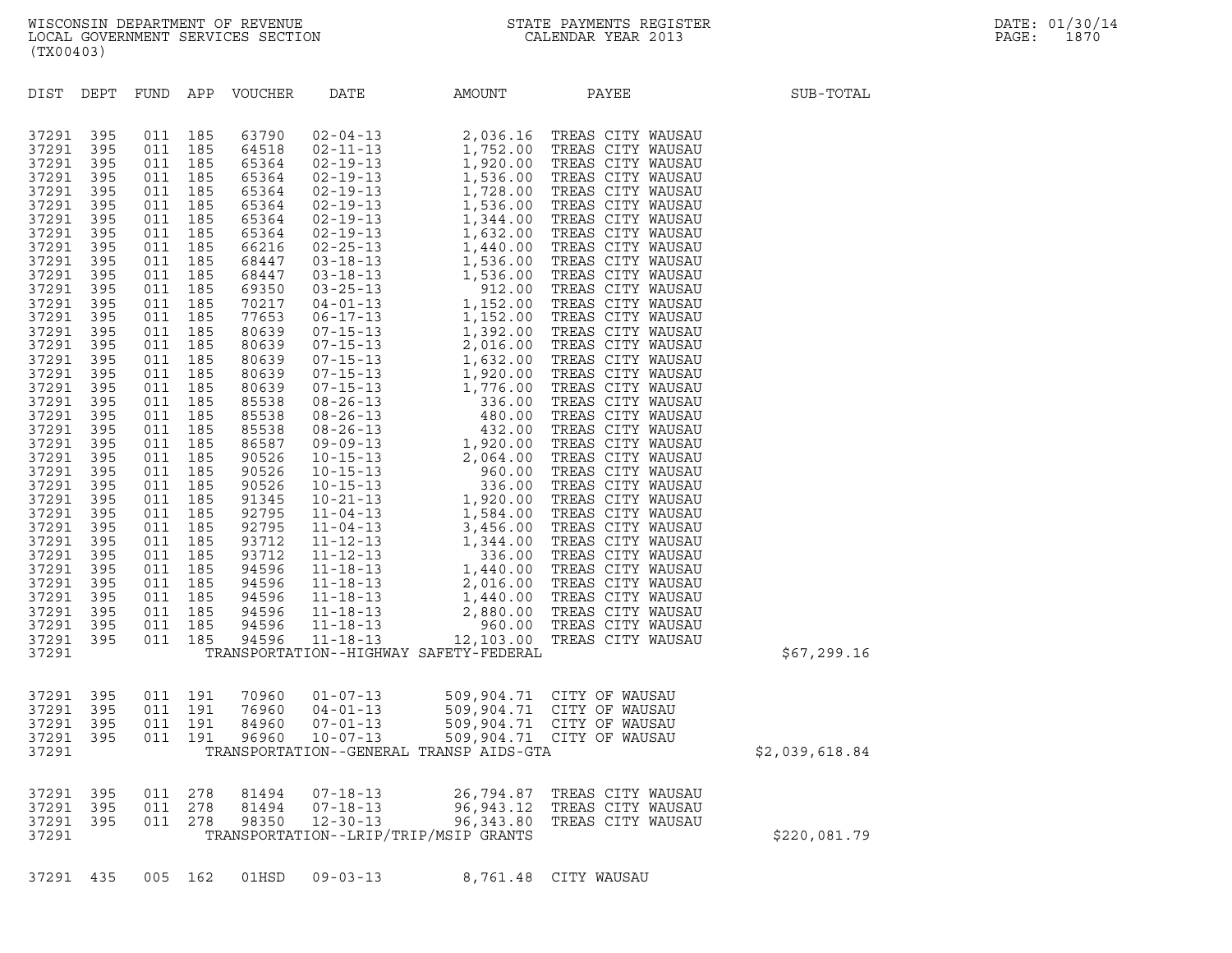| DATE: | 01/30/14 |
|-------|----------|
| PAGE: | 1871     |

| ${\tt WISCONSIM\ DEPARTMENT\ OF\ REVENUE}\hbox{\tt STATE\ PAYMENTS\ REGISTER\ LOCAL\ GOVERNMENT\ SERVICES\ SECTION\thinspace\ {\tt SCTION}\hbox{\tt CALENDAR\ YEAR\ 2013}}$<br>(TX00403) |                                        |                                                              |                                        |                                                             |                                                                                                                                                              |                                                                        |                                                                                                                                                                                                                                        |                 | DATE: 01/30/14<br>PAGE:<br>1871 |
|------------------------------------------------------------------------------------------------------------------------------------------------------------------------------------------|----------------------------------------|--------------------------------------------------------------|----------------------------------------|-------------------------------------------------------------|--------------------------------------------------------------------------------------------------------------------------------------------------------------|------------------------------------------------------------------------|----------------------------------------------------------------------------------------------------------------------------------------------------------------------------------------------------------------------------------------|-----------------|---------------------------------|
|                                                                                                                                                                                          |                                        |                                                              |                                        | DIST DEPT FUND APP VOUCHER DATE                             |                                                                                                                                                              | AMOUNT                                                                 |                                                                                                                                                                                                                                        | PAYEE SUB-TOTAL |                                 |
|                                                                                                                                                                                          |                                        |                                                              |                                        |                                                             | 37291 HS--AMBULANCE FUNDING ASSISTANCE GRANTS                                                                                                                | \$8,761.48                                                             |                                                                                                                                                                                                                                        |                 |                                 |
| 37291                                                                                                                                                                                    |                                        |                                                              |                                        |                                                             |                                                                                                                                                              | HS--PREPAID MEDICAL TRANSPORT REIMBURSE                                | 37291 435 005 163 01LGS 11-18-13 72,600.00 CITY OF WAUSAU FIRE DEPT                                                                                                                                                                    | \$72,600.00     |                                 |
| 37291                                                                                                                                                                                    |                                        |                                                              |                                        |                                                             | JUSTICE--LAW ENFORCEMENT TRAINING                                                                                                                            |                                                                        | 37291 455 002 231 00018 09-24-13 7,043.92 TREAS CITY WAUSAU<br>37291 455 002 231 00632 02-19-13 10,720.00 TREAS CITY WAUSAU                                                                                                            | \$17,763.92     |                                 |
| 37291                                                                                                                                                                                    |                                        |                                                              |                                        |                                                             | JUSTICE--VICTIM ASSISTANCE                                                                                                                                   |                                                                        | 37291 455 002 542 00176 10-15-13 22,120.84 TREAS CITY WAUSAU                                                                                                                                                                           | \$22,120.84     |                                 |
| 37291                                                                                                                                                                                    |                                        |                                                              |                                        |                                                             |                                                                                                                                                              | MILITARY AFFAIRS-EMER MGMT--HAZMAT AIDS                                | 37291 465 002 306 00254 10-09-13 20,250.00 TREAS CITY WAUSAU                                                                                                                                                                           | \$20, 250.00    |                                 |
| 37291                                                                                                                                                                                    |                                        |                                                              |                                        |                                                             |                                                                                                                                                              | DOA--LAW ENFRCMNT OFICER SUPPMNTL GRANTS                               | 37291 505 002 620 07138 03-06-13 60,717.00 TREAS CITY WAUSAU<br>37291 505 002 620 10189 05-31-13 60,717.00 TREAS CITY WAUSAU                                                                                                           | \$121,434.00    |                                 |
| 37291 505<br>37291 505<br>37291<br>37291 505<br>37291 505<br>37291                                                                                                                       | 505                                    |                                                              |                                        |                                                             |                                                                                                                                                              | DOA--JUSTICE ASSISTANCE FEDERAL FUNDS                                  | 002 643 06304 02-01-13 13,426.00 TREAS CITY WAUSAU<br>002 643 06304 02-01-13 7,144.00 TREAS CITY WAUSAU<br>002 643 06305 01-29-13 2,143.27 TREAS CITY WAUSAU<br>002 643 09980 05-15-13 21,907.20 TREAS CITY WAUSAU<br>002 643 09986 05 | \$45,554.17     |                                 |
| 37291 505<br>37291                                                                                                                                                                       |                                        |                                                              |                                        |                                                             |                                                                                                                                                              | DOA--JUSTICE-ASSISTANCE-FEDERAL ARRA FDS                               | 002 650 06477 01-29-13 3,423.11 TREAS CITY WAUSAU                                                                                                                                                                                      | \$3,423.11      |                                 |
| 37291 505<br>37291 505<br>37291<br>37291<br>37291<br>37291<br>37291<br>37291<br>37291                                                                                                    | 505<br>505<br>505<br>505<br>505<br>505 | 002 745<br>002 745<br>002<br>002<br>002<br>002<br>002<br>002 | 745<br>745<br>745<br>745<br>745<br>745 | 02126<br>03356<br>03356<br>03356<br>03838<br>10859<br>10859 | $10 - 02 - 13$<br>$11 - 18 - 13$<br>$11 - 18 - 13$<br>$11 - 18 - 13$<br>$12 - 10 - 13$<br>$06 - 14 - 13$<br>$06 - 14 - 13$<br>DOA--HOUSING ASSISTANCE GRANTS | 1,000.00<br>4,532.00<br>2,705.00<br>1,000.00<br>20,060.00<br>20,030.00 | 00552 08-14-13 1,000.00 TREAS CITY WAUSAU<br>1,000.00 TREAS CITY WAUSAU<br>TREAS CITY WAUSAU<br>TREAS CITY WAUSAU<br>TREAS CITY WAUSAU<br>TREAS CITY WAUSAU<br>TREAS CITY WAUSAU<br>TREAS CITY WAUSAU                                  | \$51,327.00     |                                 |
| 37291 835<br>37291 835<br>37291                                                                                                                                                          |                                        | 002 105<br>002 105                                           |                                        | 43893<br>80995                                              | $07 - 22 - 13$<br>$11 - 18 - 13$<br>REVENUE--STATE SHARED REVENUES                                                                                           | 3,338,642.40                                                           | 1,393,927.72 TREAS CITY WAUSAU<br>TREAS CITY WAUSAU                                                                                                                                                                                    | \$4,732,570.12  |                                 |
| 37291 835                                                                                                                                                                                |                                        | 002 109                                                      |                                        | 02867                                                       | $07 - 22 - 13$                                                                                                                                               |                                                                        | 422,455.00 TREAS CITY WAUSAU                                                                                                                                                                                                           |                 |                                 |